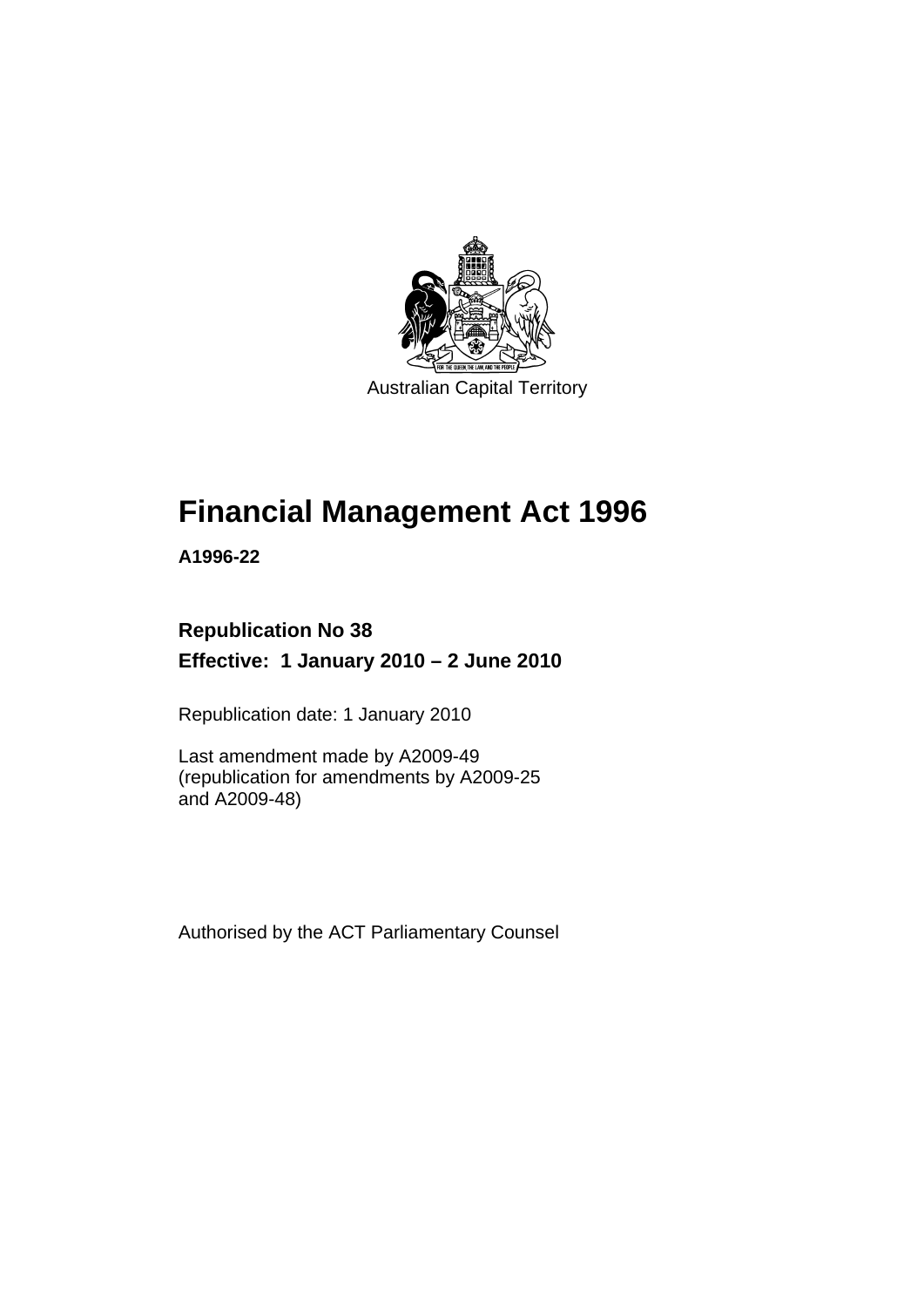#### **About this republication**

#### **The republished law**

This is a republication of the *Financial Management Act 1996* (including any amendment made under the *Legislation Act 2001*, part 11.3 (Editorial changes)) as in force on 1 January 2010*.* It also includes any amendment, repeal or expiry affecting the republished law to 1 January 2010.

The legislation history and amendment history of the republished law are set out in endnotes 3 and 4.

#### **Kinds of republications**

The Parliamentary Counsel's Office prepares 2 kinds of republications of ACT laws (see the ACT legislation register at www.legislation.act.gov.au):

- authorised republications to which the *Legislation Act 2001* applies
- unauthorised republications.

The status of this republication appears on the bottom of each page.

#### **Editorial changes**

The *Legislation Act 2001*, part 11.3 authorises the Parliamentary Counsel to make editorial amendments and other changes of a formal nature when preparing a law for republication. Editorial changes do not change the effect of the law, but have effect as if they had been made by an Act commencing on the republication date (see *Legislation Act 2001*, s 115 and s 117). The changes are made if the Parliamentary Counsel considers they are desirable to bring the law into line, or more closely into line, with current legislative drafting practice.

This republication includes amendments made under part 11.3 (see endnote 1).

#### **Uncommenced provisions and amendments**

If a provision of the republished law has not commenced or is affected by an uncommenced amendment, the symbol  $\mathbf{U}$  appears immediately before the provision heading. The text of the uncommenced provision or amendment appears only in the last endnote.

#### **Modifications**

If a provision of the republished law is affected by a current modification, the symbol  $\vert \mathbf{M} \vert$ appears immediately before the provision heading. The text of the modifying provision appears in the endnotes. For the legal status of modifications, see *Legislation Act 2001*, section 95.

#### **Penalties**

At the republication date, the value of a penalty unit for an offence against this law is \$110 for an individual and \$550 for a corporation (see *Legislation Act 2001*, s 133).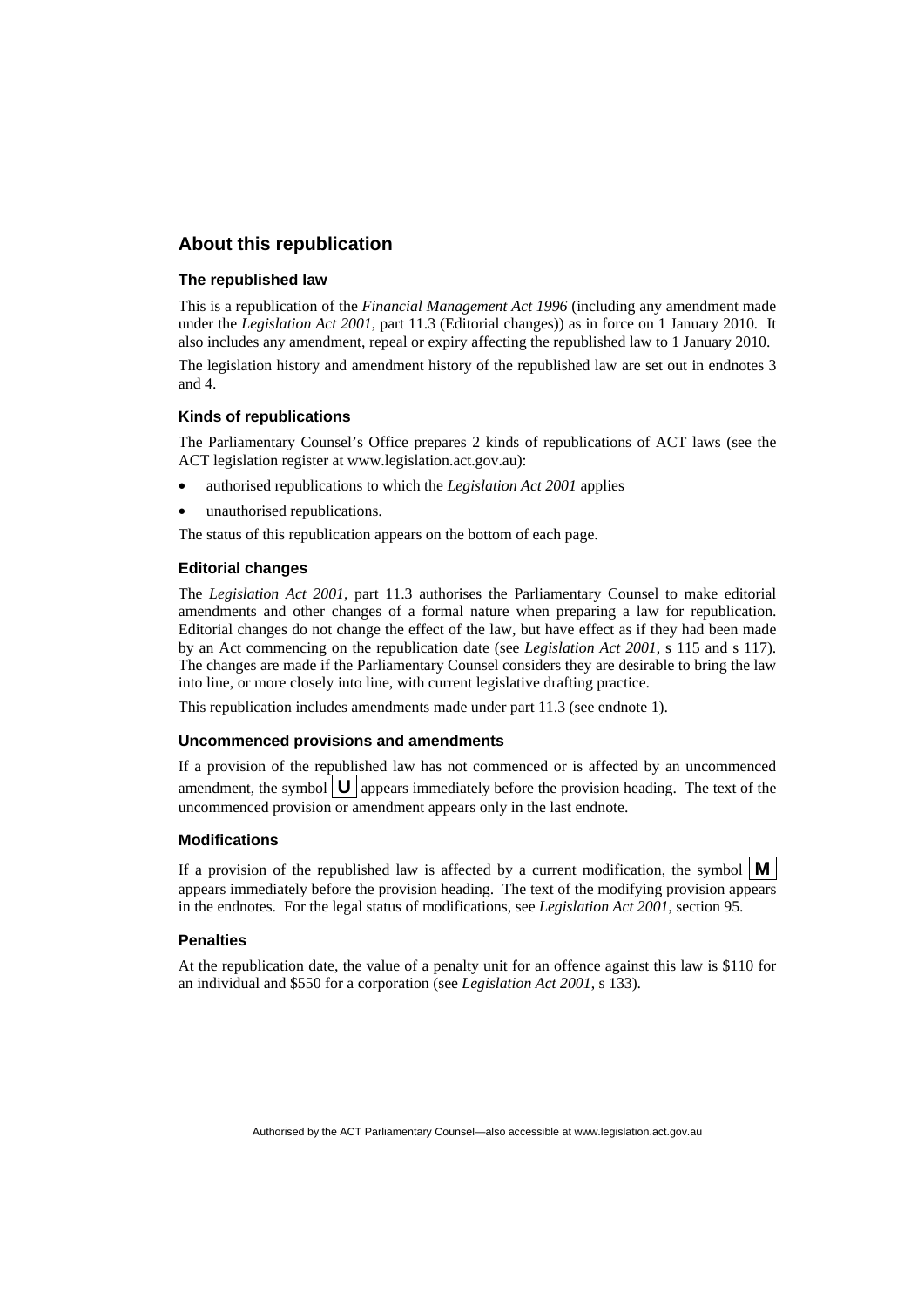

# **[Financial Management Act 1996](#page-10-0)**

# **Contents**

|                     |                                                                        | Page       |
|---------------------|------------------------------------------------------------------------|------------|
| Part 1              | <b>Preliminary</b>                                                     |            |
| 1                   | Name of Act                                                            | 2          |
| 2                   | Act subject to Territory Superannuation Provision Protection Act       | 2          |
| 3                   | Dictionary                                                             | 2          |
| 3A                  | <b>Notes</b>                                                           | 2          |
| 3B                  | Declaration that certain bodies are not territory authorities for Act  | 3          |
| 4                   | Application of pt 2, pt 3 and pt 5 to Legislative Assembly secretariat | 3          |
| Part 2              | <b>Budget management</b>                                               |            |
| <b>Division 2.1</b> | <b>Appropriations and budgets</b>                                      |            |
| 5                   | Timing of first Appropriation Bill for financial year                  | 4          |
| 6                   | Necessity for appropriation                                            | 4          |
| $\overline{7}$      | Payments authorised on lapse of appropriation                          | 4          |
| 8                   | Form of appropriations                                                 | 5          |
| <b>R38</b>          | Financial Management Act 1996                                          | contents 1 |
| 01/01/10            | Effective: 01/01/10-02/06/10                                           |            |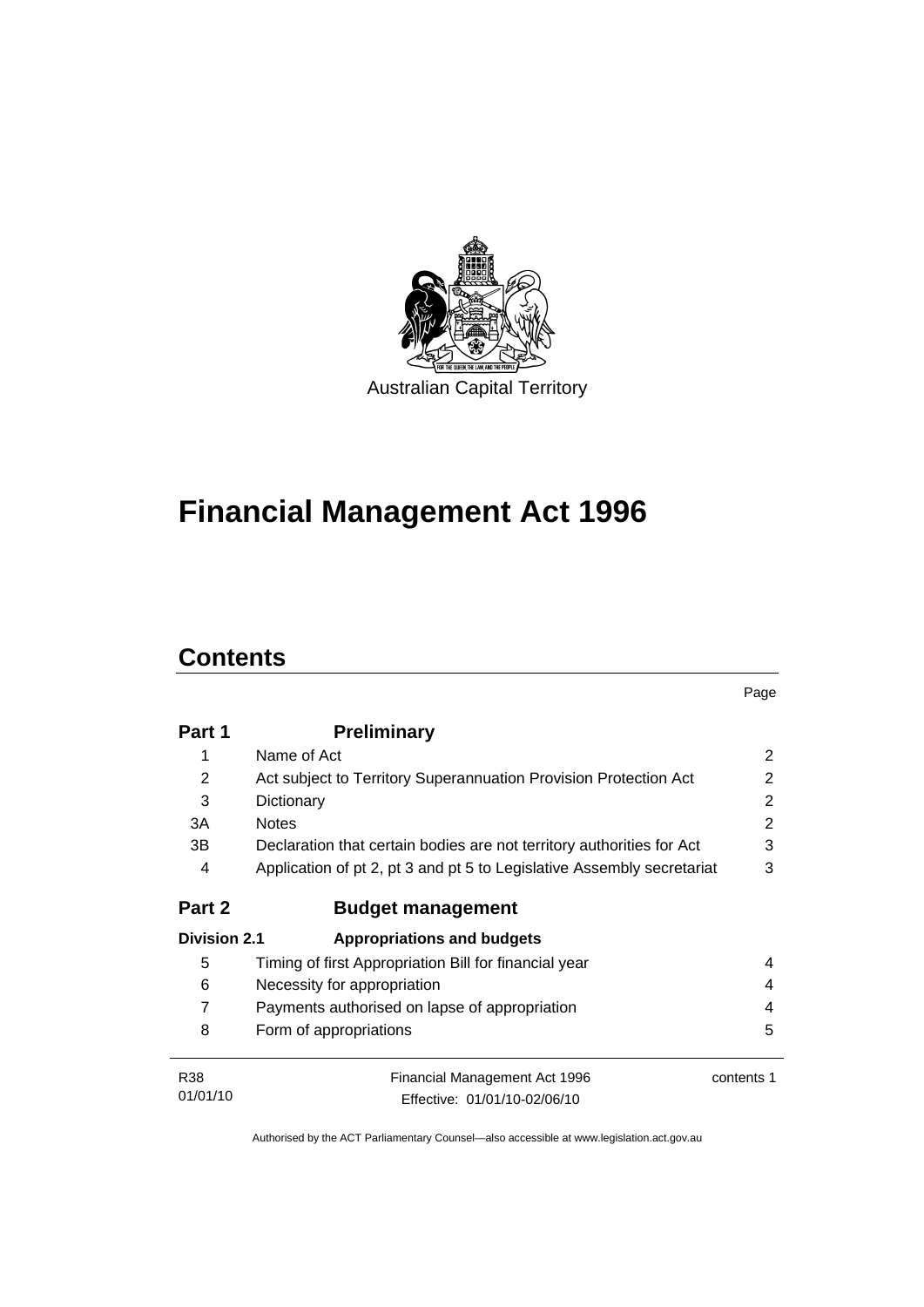#### **Contents**

|                     |                                                                                | Page           |
|---------------------|--------------------------------------------------------------------------------|----------------|
| 9                   | Net appropriations for outputs                                                 | 5.             |
| 9A                  | Net appropriations for capital injections                                      | 6              |
| 9B                  | Appropriations for payments on behalf of Territory to be net<br>appropriations | 6              |
| 10                  | <b>Budget papers</b>                                                           | 6              |
| 11                  | <b>Territory budgets</b>                                                       | $\overline{7}$ |
| 11A                 | Financial policy objectives and strategies statement                           | 10             |
| $12 \overline{ }$   | Departmental budgets                                                           | 11             |
| 12A                 | Territory authority and territory-owned corporation budgets                    | 12             |
| 13                  | Supplementary budget papers                                                    | 13             |
| 13A                 | Amendment of budgets for supplementary appropriation                           | 14             |
| 14                  | Transfer of funds between appropriations                                       | 15             |
| 15                  | Transfer of funds within appropriations                                        | 15             |
| <b>15A</b>          | Reclassification of certain appropriations                                     | 16             |
| 16                  | Transfer of functions after Appropriation Act passed                           | 16             |
| 16A                 | Appropriation for accrued employee entitlements                                | 17             |
| 16B                 | Rollover of undispersed appropriation                                          | 18             |
| 17                  | Variation of appropriations for Commonwealth grants                            | 19             |
| 17A                 | Variations of appropriations for certain payments to Commonwealth              | 19             |
| 18                  | Treasurer's advance                                                            | 20             |
| <b>18A</b>          | Assembly to be told about treasurer's advance                                  | 21             |
| 19                  | Refunds of payments made without liability                                     | 22             |
| 19A                 | Payments for Territory GST liabilities                                         | 23             |
| 19AA                | Payments for Territory GST administration costs                                | 23             |
| 19B                 | Authorisation of expenditure of certain Commonwealth grants                    | 23             |
| 19 <sub>C</sub>     | Amendment of capital injection conditions                                      | 23             |
| 19D                 | Amendment of performance criteria                                              | 24             |
| 20                  | <b>Budgets for Legislative Assembly secretariat</b>                            | 26             |
| <b>Division 2.2</b> | <b>Budget reviews and pre-election updates</b>                                 |                |
| 20A                 | <b>Budget review</b>                                                           | 26             |
| 20B                 | Purpose and contents of budget review                                          | 26             |
| 20C                 | Pre-election budget update                                                     | 28             |
| 20 <sub>D</sub>     | Purpose and contents of pre-election budget update                             | 28             |
|                     |                                                                                |                |

contents 2 Financial Management Act 1996 Effective: 01/01/10-02/06/10 R38 01/01/10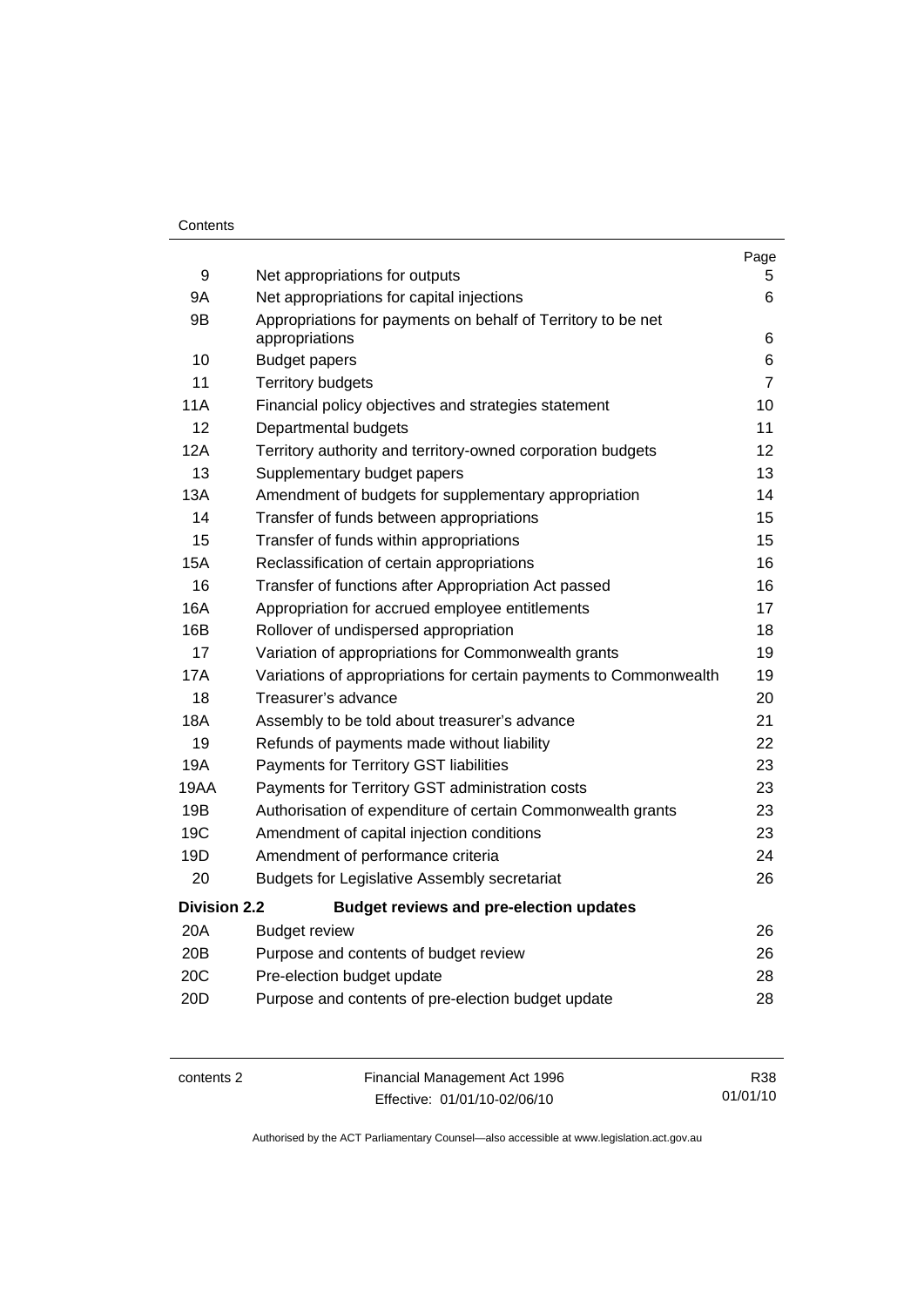| Contents |
|----------|
|----------|

|                     |                                                                                  | Page       |
|---------------------|----------------------------------------------------------------------------------|------------|
| Part 3              | <b>Financial reports</b>                                                         |            |
| <b>Division 3.1</b> | <b>Financial reports of the Territory</b>                                        |            |
| 21                  | Meaning of the Territory in div 3.1                                              | 30         |
| 22                  | Annual financial statements of the Territory                                     | 30         |
| 23                  | Responsibility for annual financial statements                                   | 30         |
| 24                  | Audit of annual financial statements                                             | 31         |
| 25                  | Presentation of annual financial statements to Legislative Assembly              | 32         |
| 26                  | Periodic financial statements                                                    | 32         |
| <b>Division 3.2</b> | Financial reports and performance statements of<br>departments                   |            |
| 27                  | Annual financial statements of departments                                       | 33         |
| 28                  | Responsibility for annual financial statements of departments                    | 34         |
| 29                  | Audit of financial statements of departments                                     | 34         |
| 30                  | Departmental annual financial statements to be included in annual<br>reports etc | 35         |
| 30A                 | Statements of performance of departments                                         | 35         |
| 30 <sub>B</sub>     | Responsibility for departmental statements of performance                        | 36         |
| 30 <sub>C</sub>     | Scrutiny of departmental statements of performance                               | 36         |
| 30 <sub>D</sub>     | Departmental statements of performance to be included in annual<br>reports etc   | 36         |
| 30E                 | Half-yearly departmental performance reports                                     | 37         |
| Part 4              | Financial management responsibilities of<br>chief executives of departments      |            |
| 31                  | Responsibilities of chief executives of departments                              | 38         |
| Part 5              | <b>Banking and investment</b>                                                    |            |
| 32                  | Agreement for the conduct of banking for Territory                               | 40         |
| 33                  | Territory banking account                                                        | 40         |
| 34                  | Departmental banking accounts                                                    | 40         |
| 34A                 | Transfer of departmental banking account                                         | 41         |
| 34B                 | End of year balances of departmental banking accounts                            | 42         |
| 35                  | Payments into banking accounts                                                   | 42         |
| 36                  | Transfer following change in departmental responsibilities                       | 43         |
| R38<br>01/01/10     | Financial Management Act 1996<br>Effective: 01/01/10-02/06/10                    | contents 3 |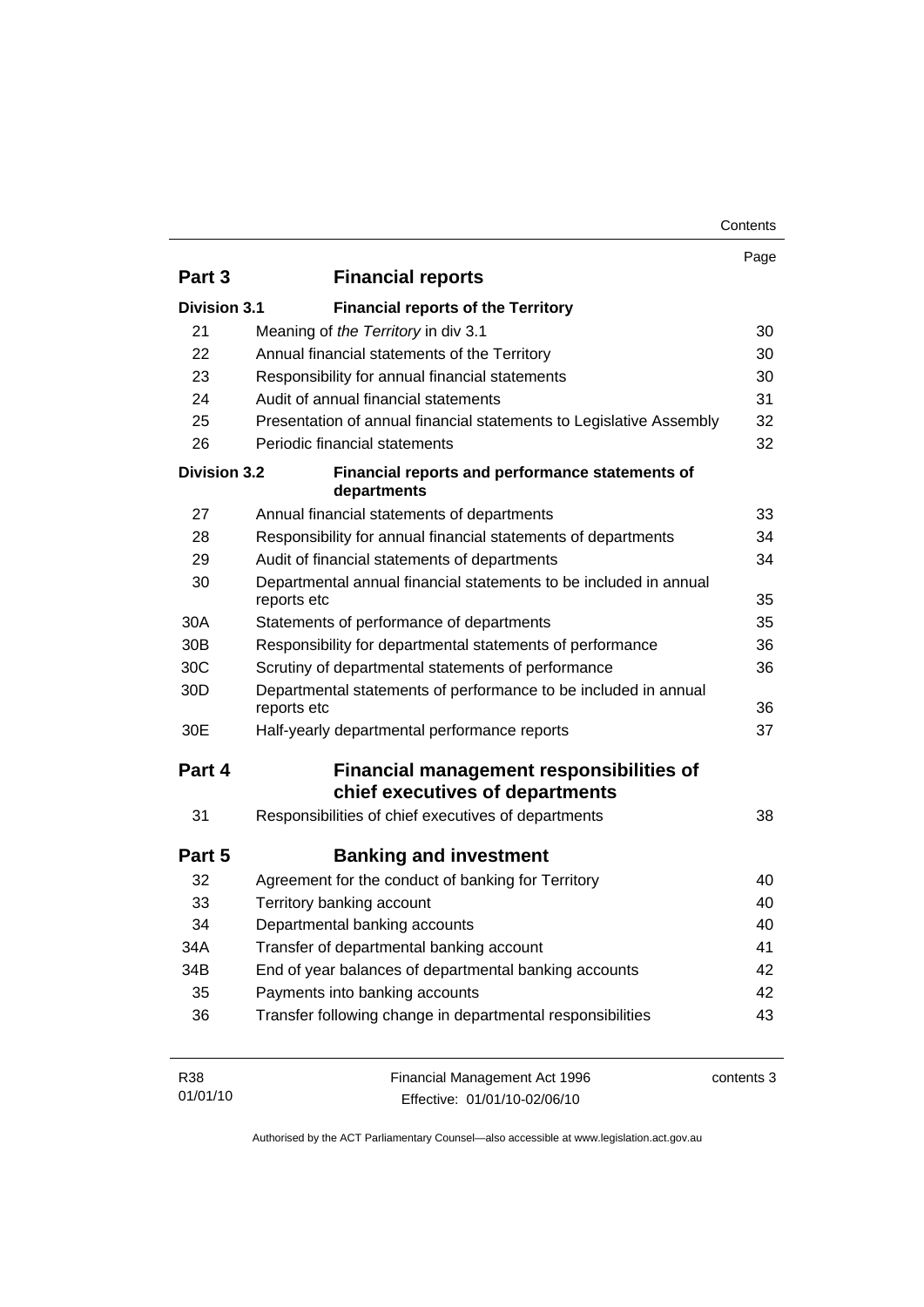| Contents   |                                                                                      |          |
|------------|--------------------------------------------------------------------------------------|----------|
|            |                                                                                      | Page     |
| 36A        | Transfers from departmental banking accounts to territory banking<br>account         | 43       |
| 37         | Payments from territory banking account                                              | 43       |
| 38         | Investment of certain public money                                                   | 44       |
| Part 6     | Borrowing and guarantees                                                             |          |
| 39         | Power of Territory to borrow                                                         | 46       |
| 40         | Treasurer may borrow on behalf of Territory                                          | 46       |
| 41         | Power of territory authorities to borrow                                             | 46       |
| 42         | Borrowings by territory authorities to be approved                                   | 46       |
| 43         | Territory authorities may give security                                              | 47       |
| 44         | Power to approve borrowings not delegable                                            | 47       |
| 45         | Loans to be paid into territory banking account                                      | 47       |
| 46         | Payments by Treasurer                                                                | 47       |
| 47         | <b>Guarantees by Territory</b>                                                       | 47       |
| Part 7     | <b>Trust money</b>                                                                   |          |
| 49         | Identity of trust money                                                              | 49       |
| 50         | Administration of trust money                                                        | 49       |
| 51         | Departmental trust banking accounts                                                  | 49       |
| 51A        | Transfer of departmental trust banking accounts                                      | 50       |
| 51B        | Transfers between trust banking accounts-changes in departmental<br>responsibilities | 50       |
| 51C        | Transfers between trust banking accounts-investment                                  | 51       |
| 52         | Transfers between trust banking account and territory banking account                | 51       |
| 53         | Investment of trust money                                                            | 51       |
| 53A        | Unclaimed trust money                                                                | 51       |
| 53B        | Reviewable decision notices                                                          | 53       |
| 53C        | Applications for review                                                              | 53       |
| Part 8     | <b>Financial provisions for territory authorities</b>                                |          |
| 54         | Application-pt 8                                                                     | 54       |
| 55         | Responsibilities of chief executive officers of territory authorities                | 54       |
| 56         | Responsibilities of governing boards of territory authorities                        | 56       |
| 57         | Banking accounts of territory authorities                                            | 57       |
| contents 4 | Financial Management Act 1996                                                        | R38      |
|            | Effective: 01/01/10-02/06/10                                                         | 01/01/10 |

Effective: 01/01/10-02/06/10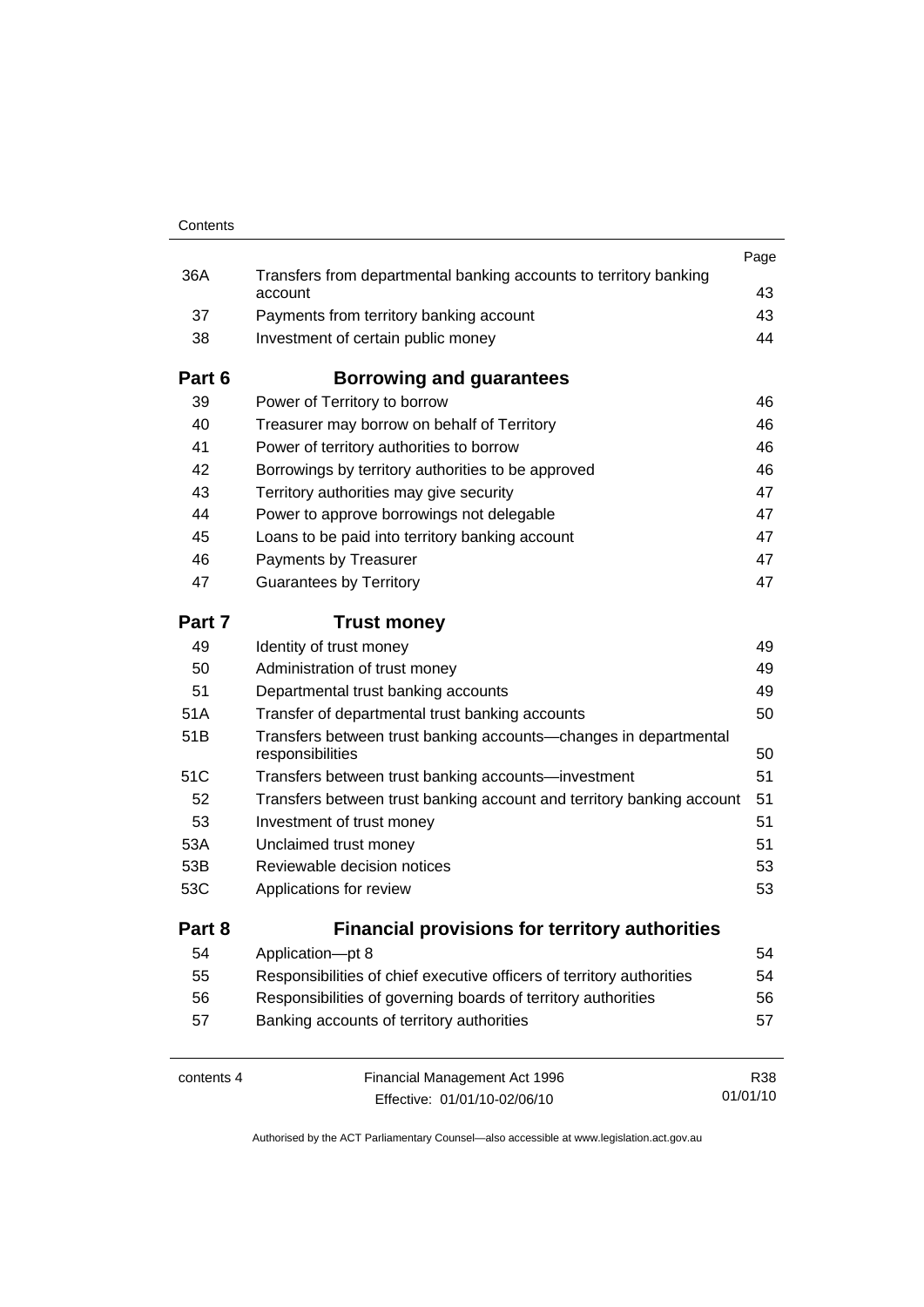| Contents |
|----------|
|----------|

| 58                  | Investment by territory authorities                                                                 | Page<br>58 |  |
|---------------------|-----------------------------------------------------------------------------------------------------|------------|--|
| 59                  | Borrowing by territory authorities                                                                  |            |  |
| 60                  | Guarantees by territory authorities                                                                 |            |  |
| 61                  | Territory authority statements of intent                                                            |            |  |
| 62                  | Presentation of statements of intent of territory authorities                                       |            |  |
| 63                  | Annual financial statements of territory authorities                                                |            |  |
| 64                  | Responsibility for annual financial statements of territory authorities                             | 62<br>63   |  |
| 65                  | Audit of annual financial statements of territory authorities                                       | 64         |  |
| 66                  | Annual financial statements of territory authorities to be included in<br>annual reports etc        |            |  |
| 67                  | Treasurer may require interim financial statements etc for territory<br>authorities                 |            |  |
| 68                  | Statements of performance of territory authorities                                                  | 65         |  |
| 69                  | Responsibility for territory authority statements of performance                                    | 66         |  |
| 70                  | Scrutiny of territory authority statements of performance                                           | 66         |  |
| 71                  | Territory authority statements of performance to be included in annual<br>reports etc               | 67         |  |
| Part 9              | <b>Governance of territory authorities</b>                                                          |            |  |
| <b>Division 9.1</b> | <b>Definitions and important concepts</b>                                                           |            |  |
| 72                  | Definitions-pt 9                                                                                    | 68         |  |
| 73                  | Nature of relevant territory authorities                                                            | 69         |  |
| 74                  | Powers of territory authorities generally                                                           |            |  |
| 75                  | Execution of documents and assumptions people dealing with relevant<br>territory authority may make | 71         |  |
| 76                  | Governing board of territory authority                                                              | 72         |  |
| 77                  | Role of governing board                                                                             | 72         |  |
| <b>Division 9.2</b> | Governing board member appointments                                                                 |            |  |
| 78                  | Appointment of governing board members generally                                                    | 73         |  |
| 79                  | Appointment of chair and deputy chair                                                               | 75         |  |
| 80                  | Appointment of CEO of authority with governing board                                                |            |  |
| 81                  | Ending board member appointments                                                                    | 76         |  |
| <b>Division 9.3</b> | <b>Functions of governing board members</b>                                                         |            |  |
| 82                  | Chair's functions                                                                                   | 78         |  |
| R38                 | Financial Management Act 1996                                                                       | contents 5 |  |

Effective: 01/01/10-02/06/10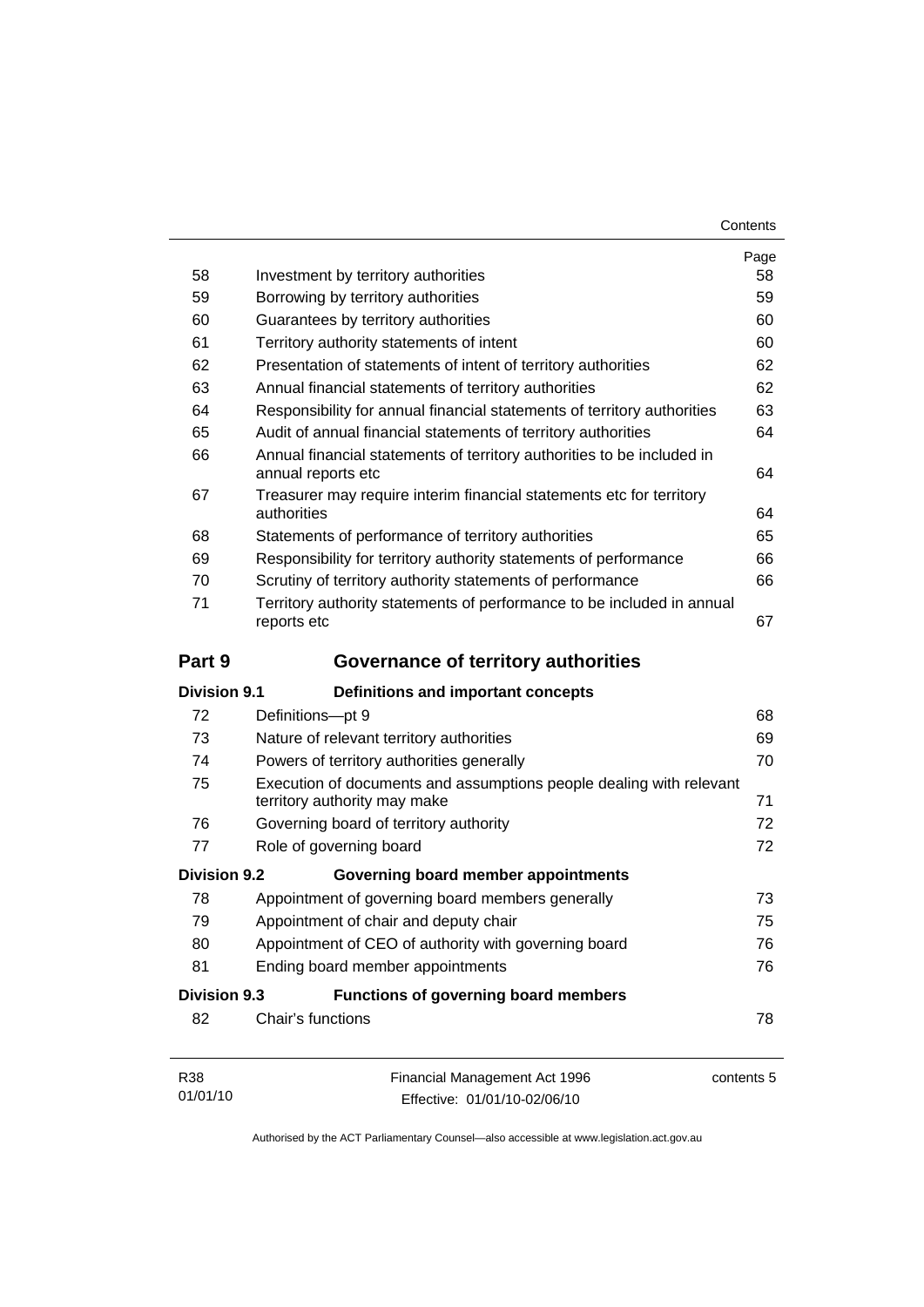#### **Contents**

|                     |                                                                                      | Page     |  |  |
|---------------------|--------------------------------------------------------------------------------------|----------|--|--|
| 83                  | Deputy chair's functions                                                             |          |  |  |
| 84                  | <b>CEO's functions</b>                                                               |          |  |  |
| 85                  | Honesty, care and diligence of governing board members                               |          |  |  |
| 86                  | Conflicts of interest by governing board members                                     |          |  |  |
| 87                  | Agenda to require disclosure of interest item                                        | 80       |  |  |
| 88                  | Disclosure of interests by governing board members                                   | 80       |  |  |
| 89                  | Reporting of disclosed governing board interests to Minister                         | 83       |  |  |
| 90                  | Protection of governing board members from liability                                 | 83       |  |  |
| 91                  | Indemnification and exemption of governing board members                             | 84       |  |  |
| 92                  | Compensation for exercise of functions etc                                           | 85       |  |  |
| <b>Division 9.4</b> | <b>Governing board meetings</b>                                                      |          |  |  |
| 93                  | Time and place of governing board meetings                                           | 85       |  |  |
| 94                  | Presiding member at governing board meetings                                         | 86       |  |  |
| 95                  | Quorum at governing board meetings                                                   | 86       |  |  |
| 96                  | Voting at governing board meetings                                                   | 86       |  |  |
| 97                  | Conduct of governing board meetings etc                                              | 86       |  |  |
| <b>Division 9.5</b> | Requirements and obligations for territory authorities                               |          |  |  |
| 98                  | Limitations on authorities forming corporations etc                                  | 87       |  |  |
| 99                  | Limitations on authorities taking part in joint ventures and trusts                  | 88       |  |  |
| 100                 | Corporations, joint ventures and trusts in which authority has interest              | 89       |  |  |
| 101                 | Obligation of authorities to tell Minister about significant events                  | 90       |  |  |
| 102                 | Ministerial directions to authorities about financial etc statements                 | 91       |  |  |
| 103                 | Application of government policies to authorities                                    | 91       |  |  |
| <b>Division 9.6</b> | <b>Restructuring of territory authorities</b>                                        |          |  |  |
| 104                 | Purpose of div 9.6                                                                   | 92       |  |  |
| 105                 | What territory authorities does div 9.6 apply to?                                    | 92       |  |  |
| 106                 | Responsible Minister may direct div 9.6 authority to sell or transfer<br>assets      |          |  |  |
| 107                 | Transfer of assets by declaration-div 9.6 authorities                                | 94       |  |  |
| 108                 | Transfer of contractual rights and liabilities by declaration-div 9.6<br>authorities |          |  |  |
| 109                 | Transfer of liabilities by declaration-div 9.6 authorities                           | 94<br>95 |  |  |
| 110                 | Assistance given by authorities for div 9.6                                          | 96       |  |  |
| 111                 | Assistance given by governing board members for div 9.6                              |          |  |  |
| contents 6          | Financial Management Act 1996                                                        | R38      |  |  |
|                     | Effective: 01/01/10-02/06/10                                                         | 01/01/10 |  |  |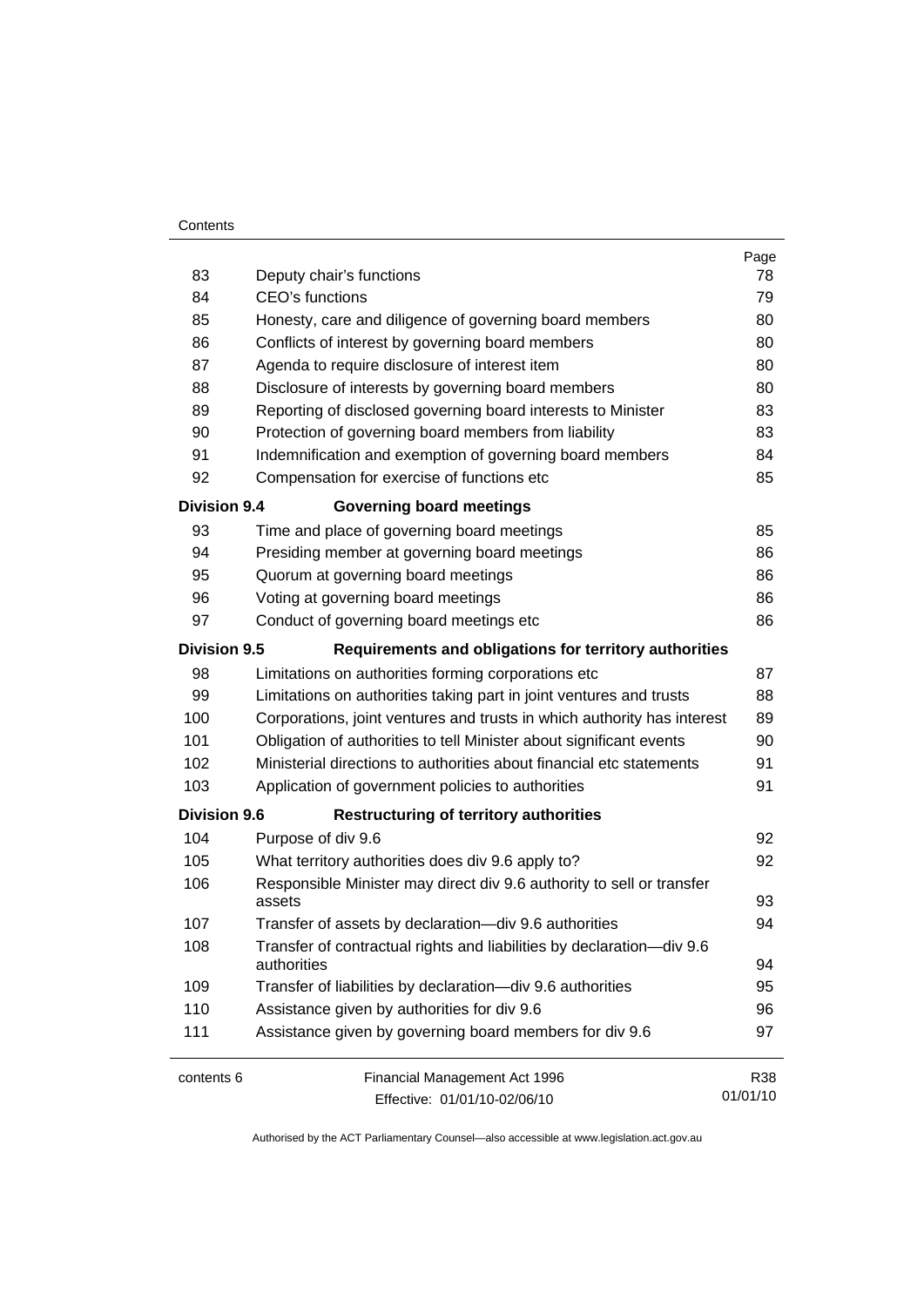|                     |                                                                                                   | Page |
|---------------------|---------------------------------------------------------------------------------------------------|------|
| 112                 | Use of information by Territory and div 9.6 authorities                                           | 98   |
| 113                 | Contracts relating to the protection of information-responsible<br>Minister for div 9.6 authority | 99   |
| 114                 | Contracts relating to the protection of information—div 9.6 authority                             | 100  |
| 115                 | Transfer of pending proceedings—div 9.6 authorities                                               | 100  |
| 116                 | Proceedings and evidence-div 9.6 authorities                                                      | 101  |
| 117                 | Operation of div 9.6 not breach of contract etc                                                   | 102  |
| 118                 | Transfer of assets etc not otherwise disposed of-div 9.6 authorities                              | 103  |
| 119                 | Annual reports etc for div 9.6 authorities                                                        | 103  |
| <b>Division 9.7</b> | Additional provisions for restructuring of certain<br>territory authorities                       |      |
| 120                 | What territory authorities does div 9.7 apply to?                                                 | 105  |
| 121                 | Definitions-div 9.7                                                                               | 105  |
| 122                 | Vesting of assets, rights and liabilities-div 9.7 authorities                                     | 106  |
| 123                 | Proceedings and evidence-div 9.7 authorities                                                      | 106  |
| 124                 | Annual reports and financial statements for div 9.7 authorities                                   | 107  |
| 125                 | References to div 9.7 authority                                                                   | 109  |
| Part 10             | <b>Miscellaneous</b>                                                                              |      |
| 130                 | Act of grace payments                                                                             | 110  |
| 131                 | Waiver of debts etc                                                                               | 111  |
| 132                 | Payments in relation to deceased estates                                                          | 112  |
| 133                 | Guideline-making power                                                                            | 113  |
| 134                 | Regulation-making power                                                                           | 113  |
|                     |                                                                                                   |      |
| <b>Dictionary</b>   |                                                                                                   | 114  |
| <b>Endnotes</b>     |                                                                                                   |      |
|                     |                                                                                                   |      |

| About the endnotes  | 122 |
|---------------------|-----|
| Abbreviation key    | 122 |
| Legislation history | 123 |

| <b>R38</b> | Financial Management Act 1996 | contents 7 |
|------------|-------------------------------|------------|
| 01/01/10   | Effective: 01/01/10-02/06/10  |            |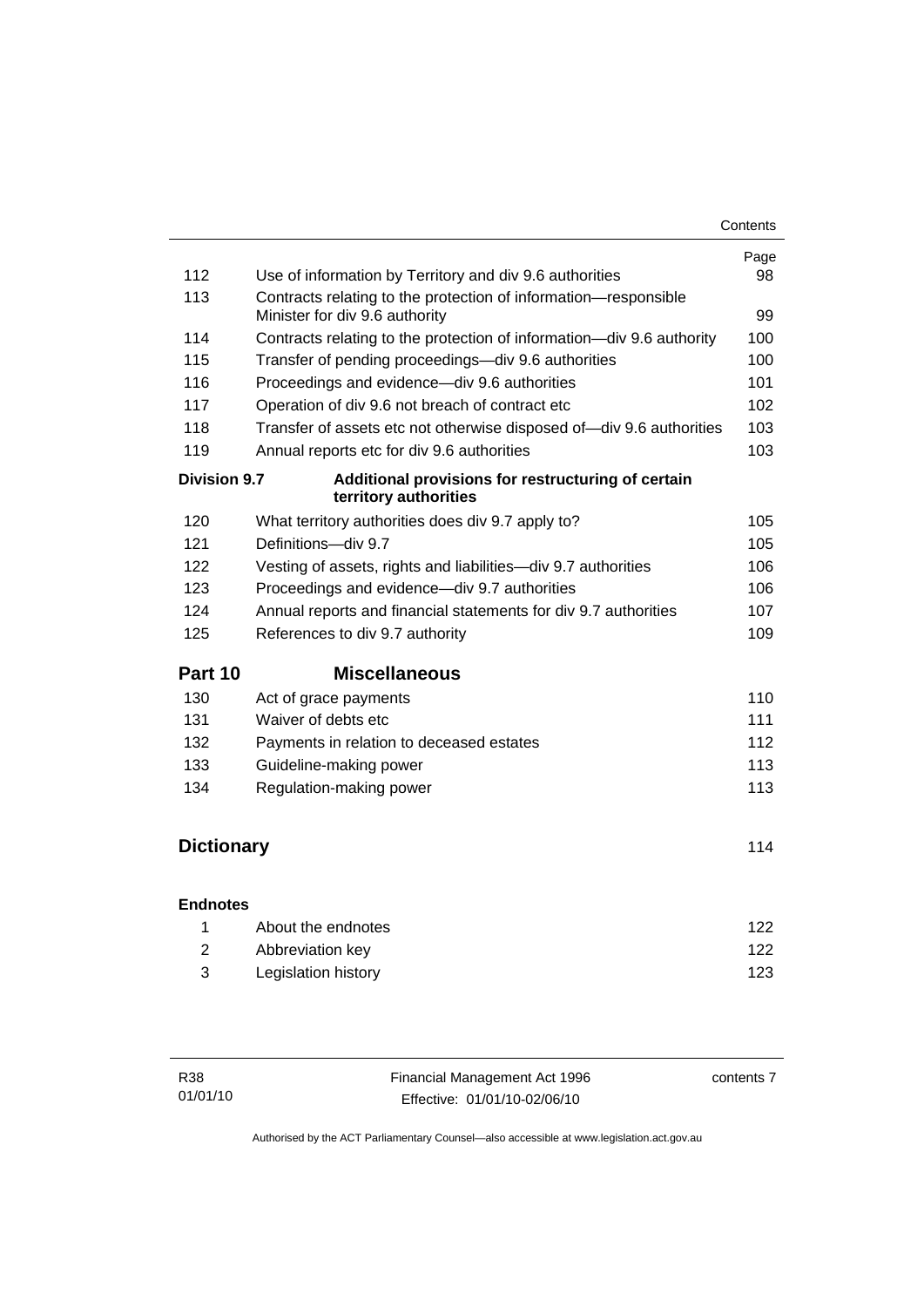|    |                        | Page |
|----|------------------------|------|
|    | Amendment history      | 129  |
| -5 | Earlier republications | 146  |

contents 8 Financial Management Act 1996 Effective: 01/01/10-02/06/10

R38 01/01/10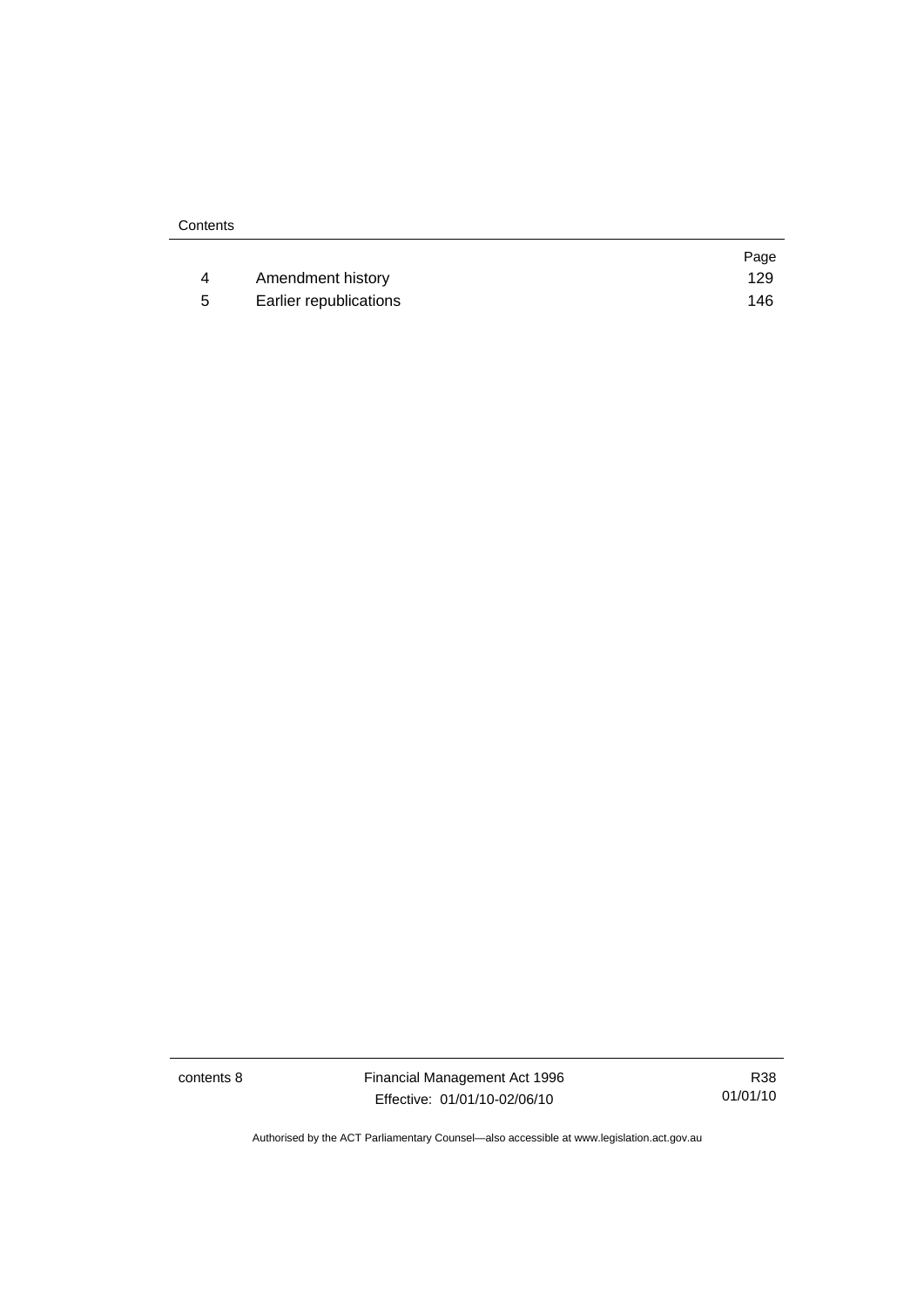<span id="page-10-0"></span>

# **Financial Management Act 1996**

An Act to provide for the financial management of the government of the Territory, to provide for the scrutiny of that management by the Legislative Assembly, to specify financial reporting requirements for the government of the Territory, and for related purposes

R38 01/01/10

l

Financial Management Act 1996 Effective: 01/01/10-02/06/10

page 1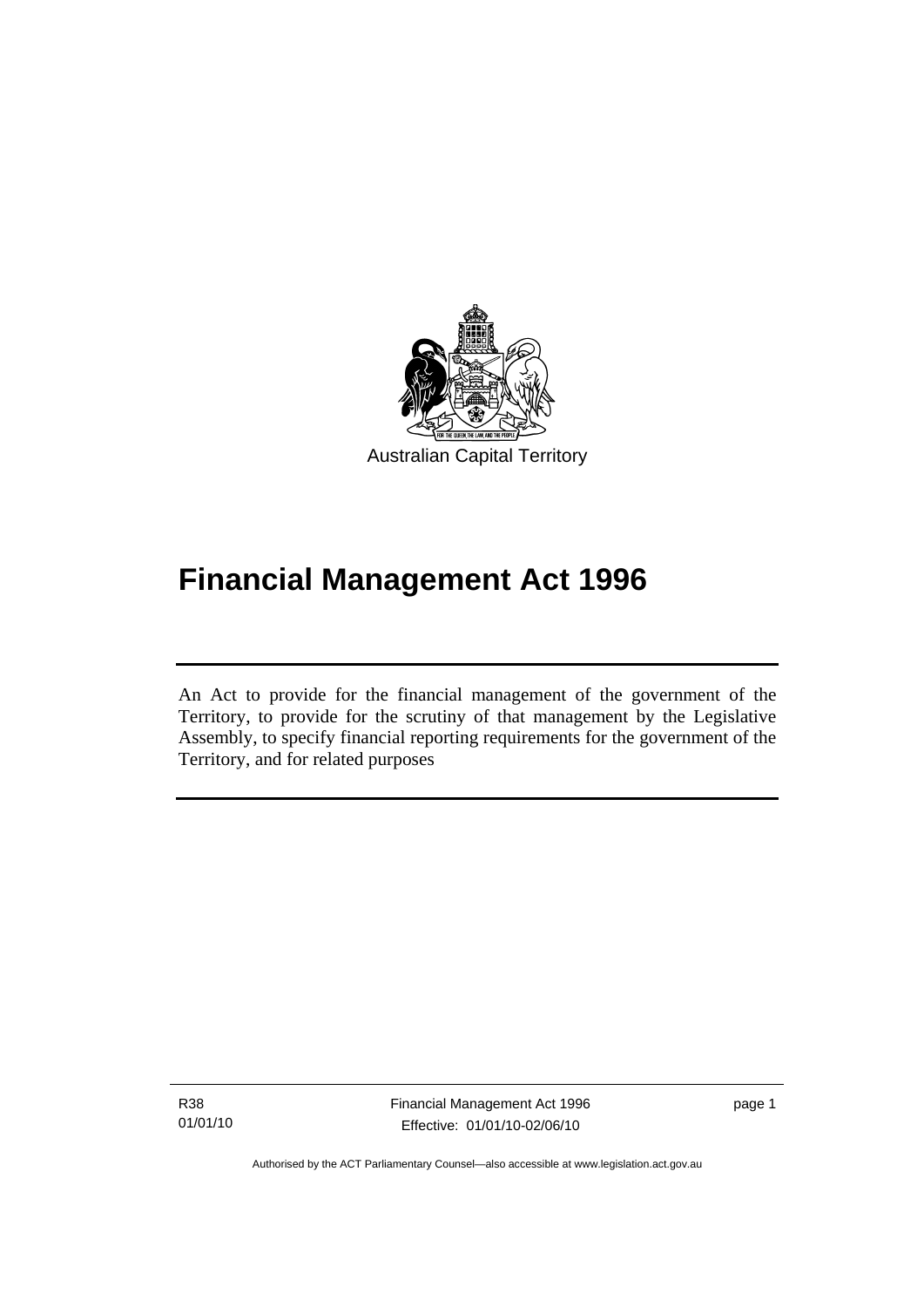#### <span id="page-11-0"></span>Part 1 **Preliminary**

Section 1

# **Part 1** Preliminary

#### **1 Name of Act**

This Act is the *Financial Management Act 1996*.

#### **2 Act subject to Territory Superannuation Provision Protection Act**

This Act is subject to the *Territory Superannuation Provision Protection Act 2000*.

#### **3 Dictionary**

The dictionary at the end of this Act is part of this Act.

*Note 1* The dictionary at the end of this Act defines certain terms used in the Act, and includes references (*signpost definitions*) to other terms defined elsewhere in this Act or in other legislation.

> For example, the signpost definition '*superannuation appropriation* see the *Territory Superannuation Provision Protection Act 2000*, dictionary.' means that the term 'superannuation appropriation' is defined in that dictionary and the definition applies to this Act.

*Note 2* A definition in the dictionary (including a signpost definition) applies to the entire Act unless the definition, or another provision of the Act, provides otherwise or the contrary intention otherwise appears (see Legislation Act, s 155 and s 156).

#### **3A Notes**

A note included in this Act is explanatory and is not part of the Act.

*Note* See the Legislation Act, s 127 (1), (4) and (5) for the legal status of notes.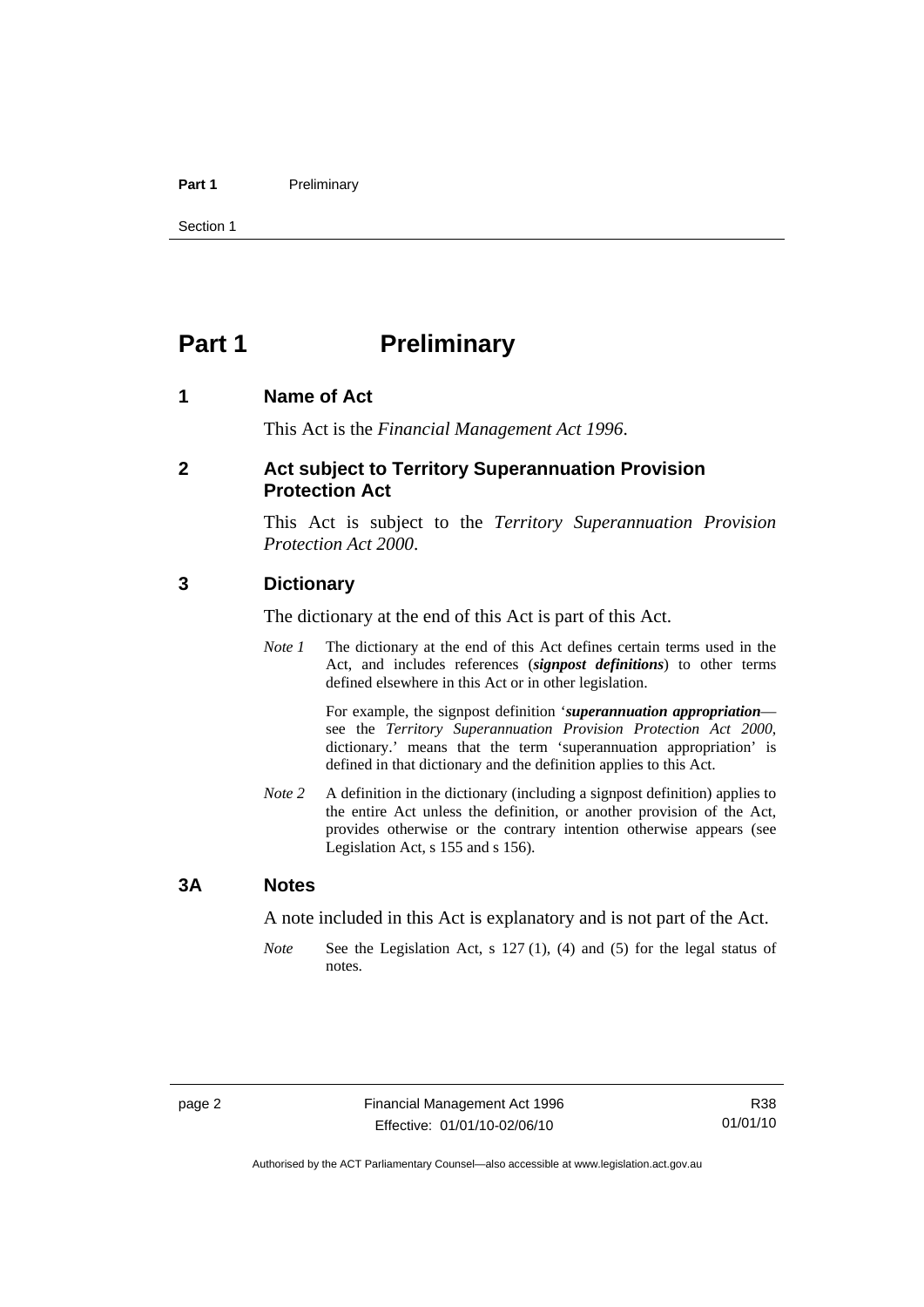#### <span id="page-12-0"></span>**3B Declaration that certain bodies are not territory authorities for Act**

- (1) The Treasurer may declare that a stated body (other than a body mentioned in section 54 (1)) is not a territory authority for this Act or a stated provision of this Act.
- (2) The Treasurer may declare that a stated body mentioned in section 54 (1) is not a territory authority for a stated provision of this Act (other than section 73 (1)).
	- *Note* Section 73 gives territory authorities to which pt 9 (Governance of territory authorities) applies corporate status.
- (3) A declaration is a notifiable instrument.

*Note* A notifiable instrument must be notified under the Legislation Act.

### **4 Application of pt 2, pt 3 and pt 5 to Legislative Assembly secretariat**

Unless the contrary intention appears, the provisions of part 2, part 3 and part 5 apply to the Legislative Assembly secretariat as if—

- (a) a reference in those provisions to a department included a reference to the Legislative Assembly secretariat; and
- (b) a reference in those provisions to the responsible Minister of a department were a reference to the Speaker of the Legislative Assembly; and
- (c) a reference in those provisions to the responsible chief executive of a department included a reference to the clerk of the Legislative Assembly.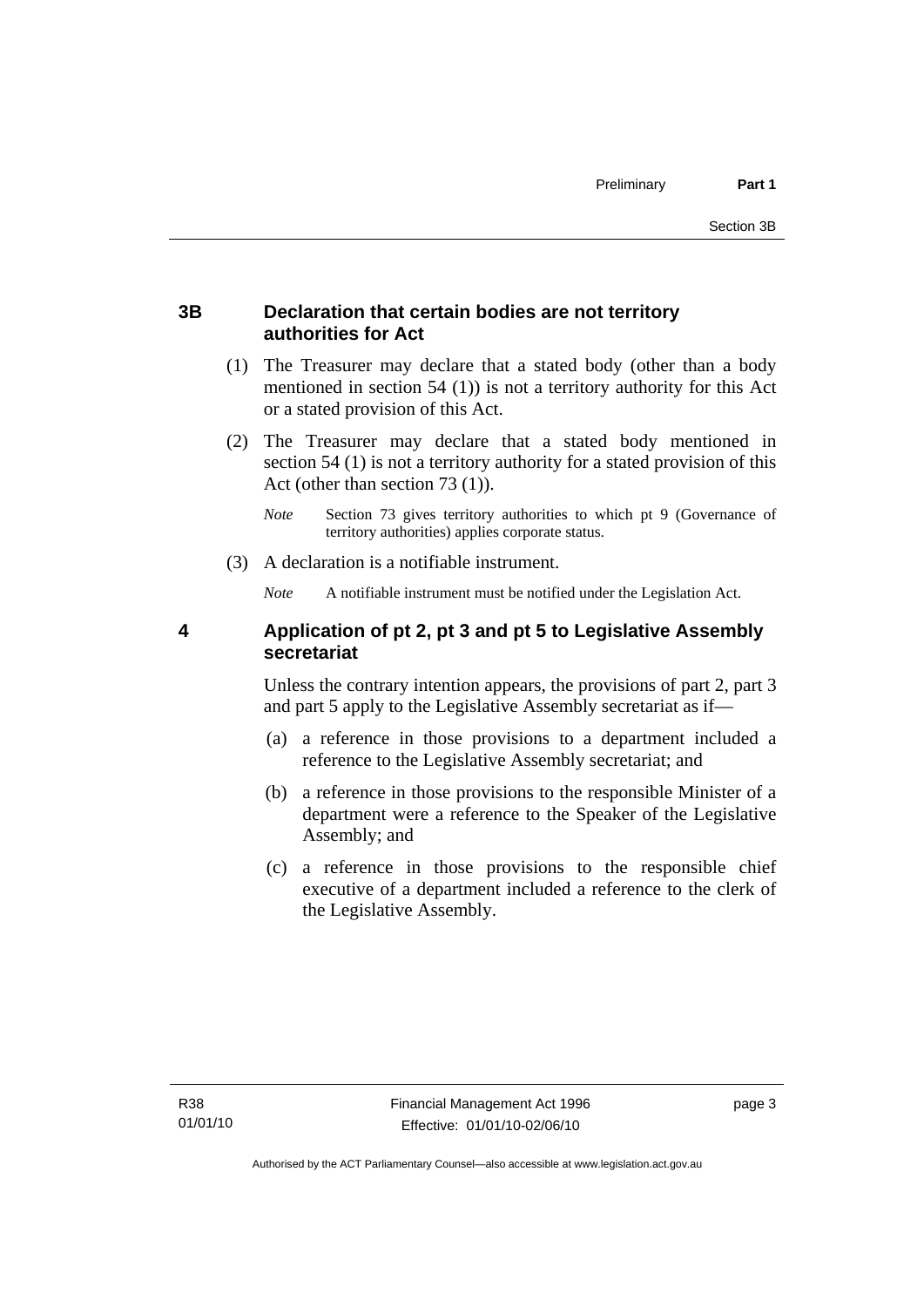# <span id="page-13-0"></span>**Part 2 Budget management**

## **Division 2.1 Appropriations and budgets**

#### **5 Timing of first Appropriation Bill for financial year**

Except as otherwise provided by a resolution of the Legislative Assembly, the first Appropriation Bill relating to a financial year must be introduced into the Legislative Assembly not later than 3 months after the beginning of the financial year.

#### **6 Necessity for appropriation**

No payment of public money must be made otherwise than in accordance with an appropriation.

#### **7 Payments authorised on lapse of appropriation**

If, before the end of a financial year, no Act other than this Act has been passed appropriating public money to meet the requirements of the next financial year, the Treasurer may pay the amounts necessary to meet those requirements subject to the following provisions:

- (a) the authority of the Treasurer under this section ceases on the commencement of the first Appropriation Act for the next financial year;
- (b) on that commencement all payments made under this section for the next financial year are taken for all purposes to have been paid out of money appropriated by that Act;
- (c) the payments made under this section for any purpose must not exceed, in total,  $\frac{1}{2}$  of the amount appropriated by Appropriation Acts for the immediately previous financial year for that purpose.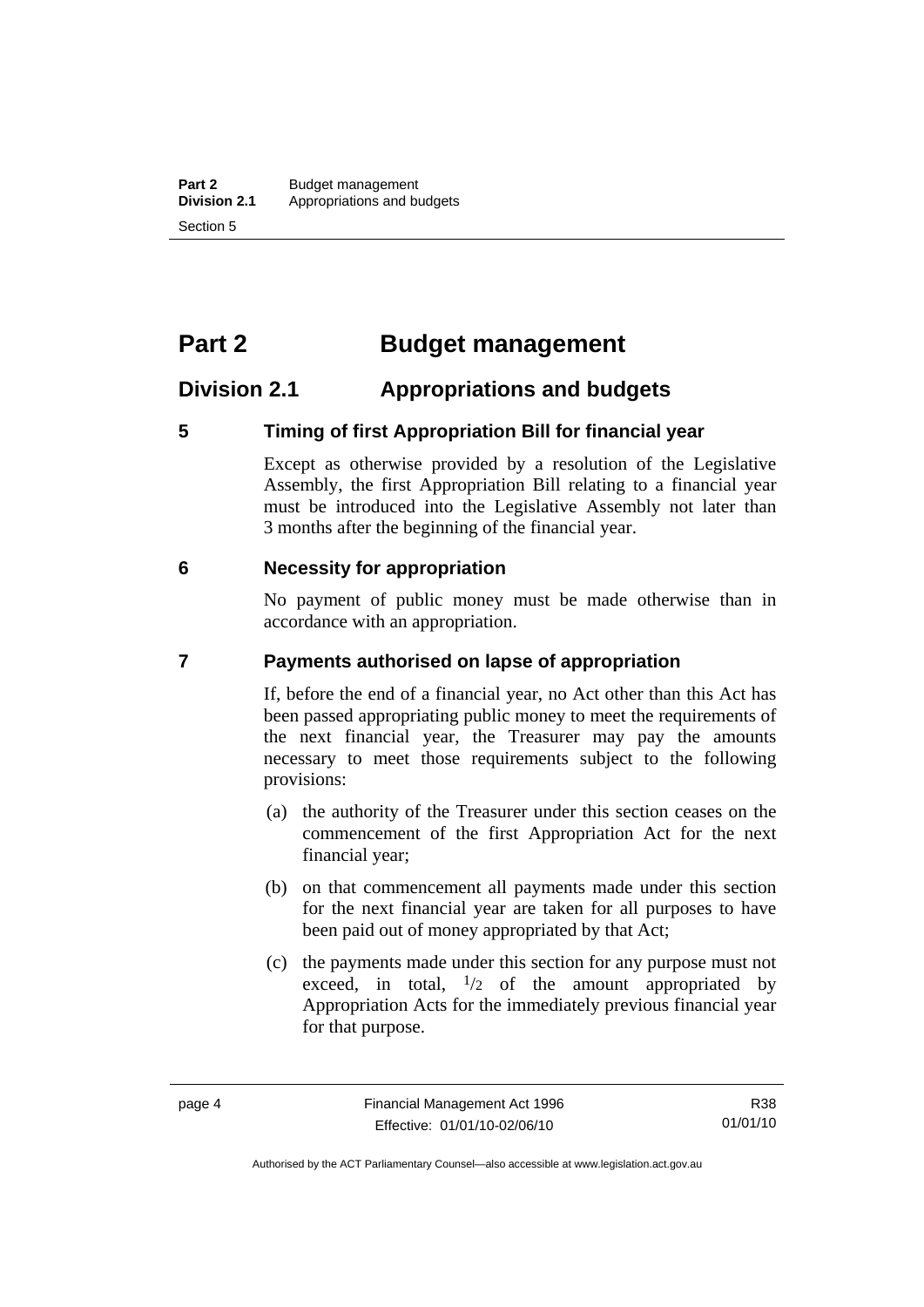#### <span id="page-14-0"></span>**8 Form of appropriations**

- (1) An Appropriation Act may make separate appropriations in relation to each department for—
	- (a) the provision of outputs by the department; and
	- (b) any capital injection to be provided to the department; and
	- (c) any payments to be made by the department on behalf of the Territory.
- (2) An Appropriation Act may make separate appropriations in relation to a territory authority or territory-owned corporation for—
	- (a) the provision of outputs by the authority or corporation; and
	- (b) any capital injection to be provided to the authority or corporation.

#### **9 Net appropriations for outputs**

- (1) An appropriation for the provision of outputs may be expressed to be made for the net cost of providing the outputs.
- (2) Despite section 6, if an appropriation for a department is stated to be made for the net cost of providing outputs, the department may apply the following in paying the expenses and liabilities of the department in providing the outputs:
	- (a) the payments it is entitled to receive otherwise than under an Appropriation Act for providing the outputs;
	- (b) the value of the input tax credits to which it is entitled for taxable supplies in relation to providing the outputs.
- (3) To remove any doubt, it is declared that, if the appropriations made by an Appropriation Act for a department do not state an amount, or state an '0' appropriation, for the provision of outputs by the department, the appropriations have effect as if they included an

page 5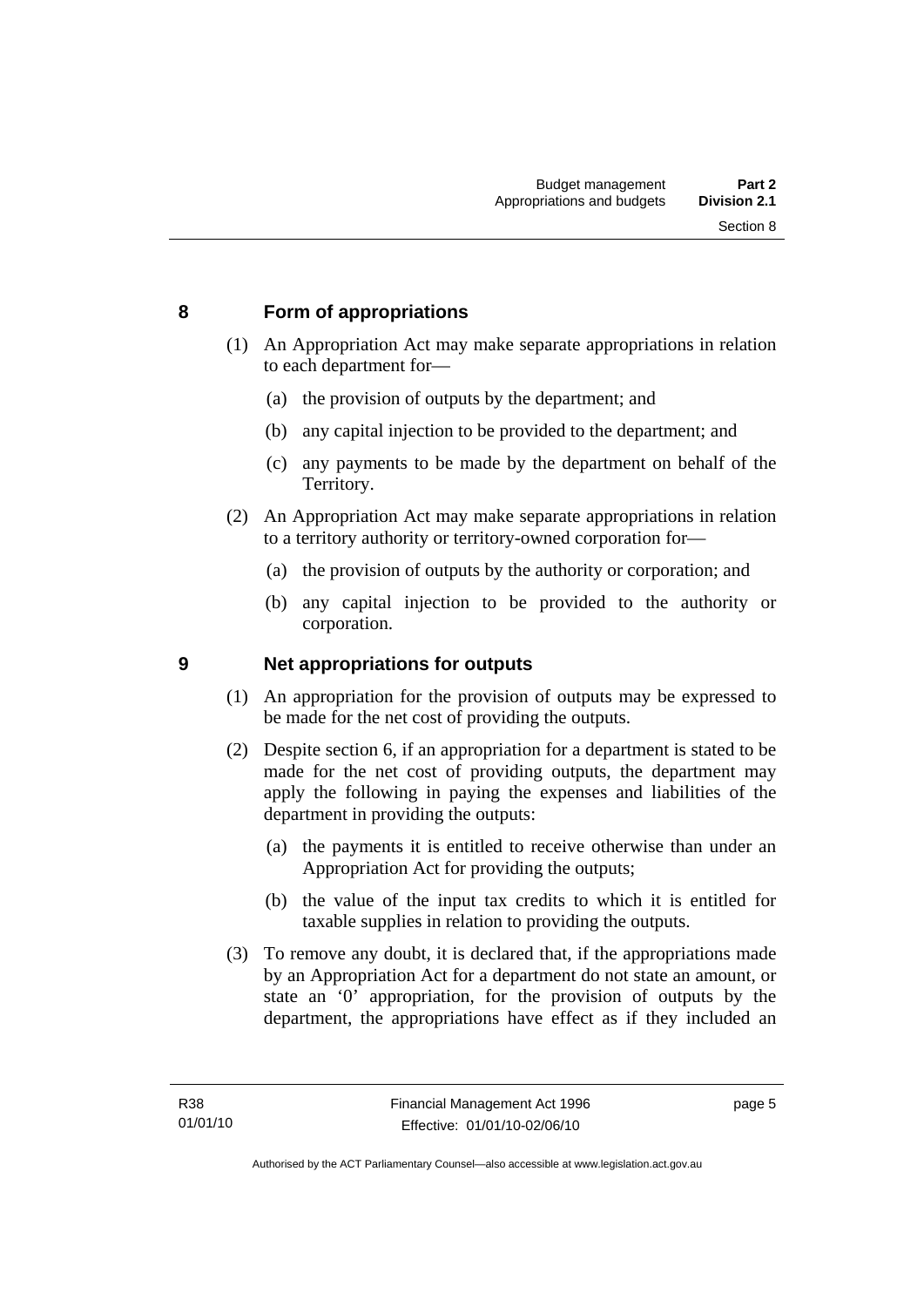<span id="page-15-0"></span>appropriation stated to be made for the provision of outputs by the department at no net cost to the Territory.

#### **9A Net appropriations for capital injections**

- (1) An appropriation for a capital injection may be stated to be made for, or partly for, the net cost of purchasing or developing assets.
- (2) Despite section 6, if an appropriation is stated to be made for, or partly for, the net cost of purchasing or developing assets, the value of the input tax credits to which the relevant entity is entitled for taxable supplies in relation to purchasing or developing the assets may be applied by the entity in paying the expenses and liabilities of the entity in purchasing or developing the assets.
- (3) In this section:

*relevant entity*, in relation to an appropriation for a capital injection, means the department, authority or corporation that is to undertake the purchasing or developing of assets for which the appropriation is made.

#### **9B Appropriations for payments on behalf of Territory to be net appropriations**

Despite section 6 (Necessity for appropriations), if an appropriation for a department is made for payments to be made on behalf of the Territory, the department may apply input tax credits to which the Territory is entitled for taxable supplies for which the payments are made towards the payments under the appropriation.

#### **10 Budget papers**

The Treasurer must, for each financial year, immediately after the presentation of the bill for the first Appropriation Act relating to the year, present to the Legislative Assembly—

- (a) the proposed budget for the Territory for the year; and
- (b) the proposed budget for each department for the year; and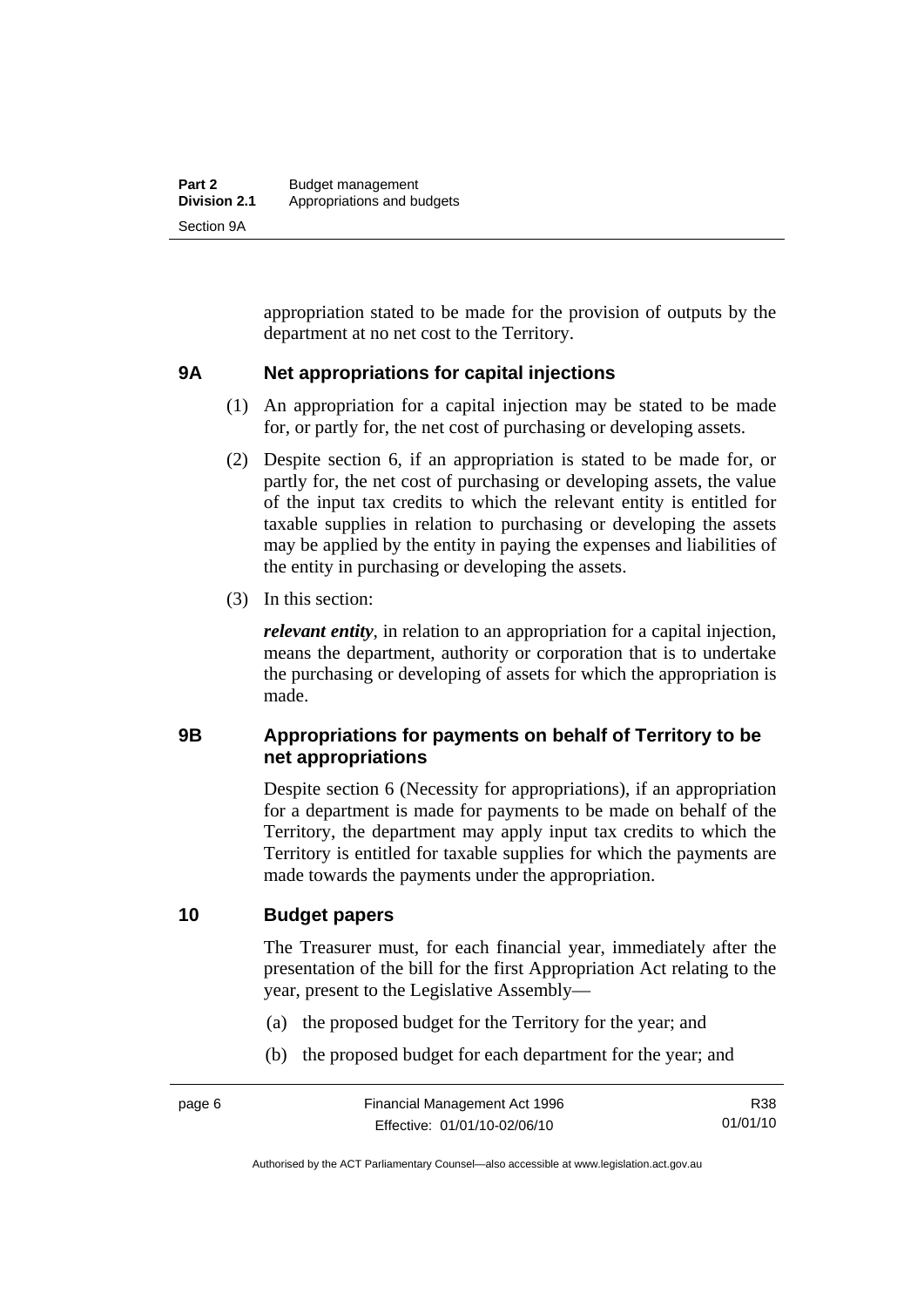- <span id="page-16-0"></span> (c) the proposed budget for each territory authority and territory-owned corporation for the year; and
- (d) a consolidated financial management statement in relation to—
	- (i) the general government sector; and
	- (ii) the public trading enterprise sector.

### **11 Territory budgets**

- (1) The proposed budget for the Territory for a financial year presented to the Legislative Assembly under section 10 (a) must include—
	- (a) a financial policy objectives and strategies statement under section 11A for the financial year; and
	- (b) a statement of the economic or other assumptions used to make the budget estimates; and
	- (c) a statement about the sensitivity of the budget estimates to changes in the economic or other assumptions; and
	- (d) a statement of the risks, quantified if possible, that may affect the budget estimates, including contingent liabilities; and
	- (e) the financial statements required under the financial management guidelines.
- (2) The proposed budget must be prepared in a form that assists a comparison, for each appropriation unit, between the budget for the Territory for the previous financial year and the proposed budget.
- (3) The financial statements included in the proposed budget under subsection (1) (e) must include budget estimates, for each appropriation unit, for each of the next 3 financial years.
- (4) The proposed budget must be prepared taking into account—
	- (a) the principles of responsible fiscal management;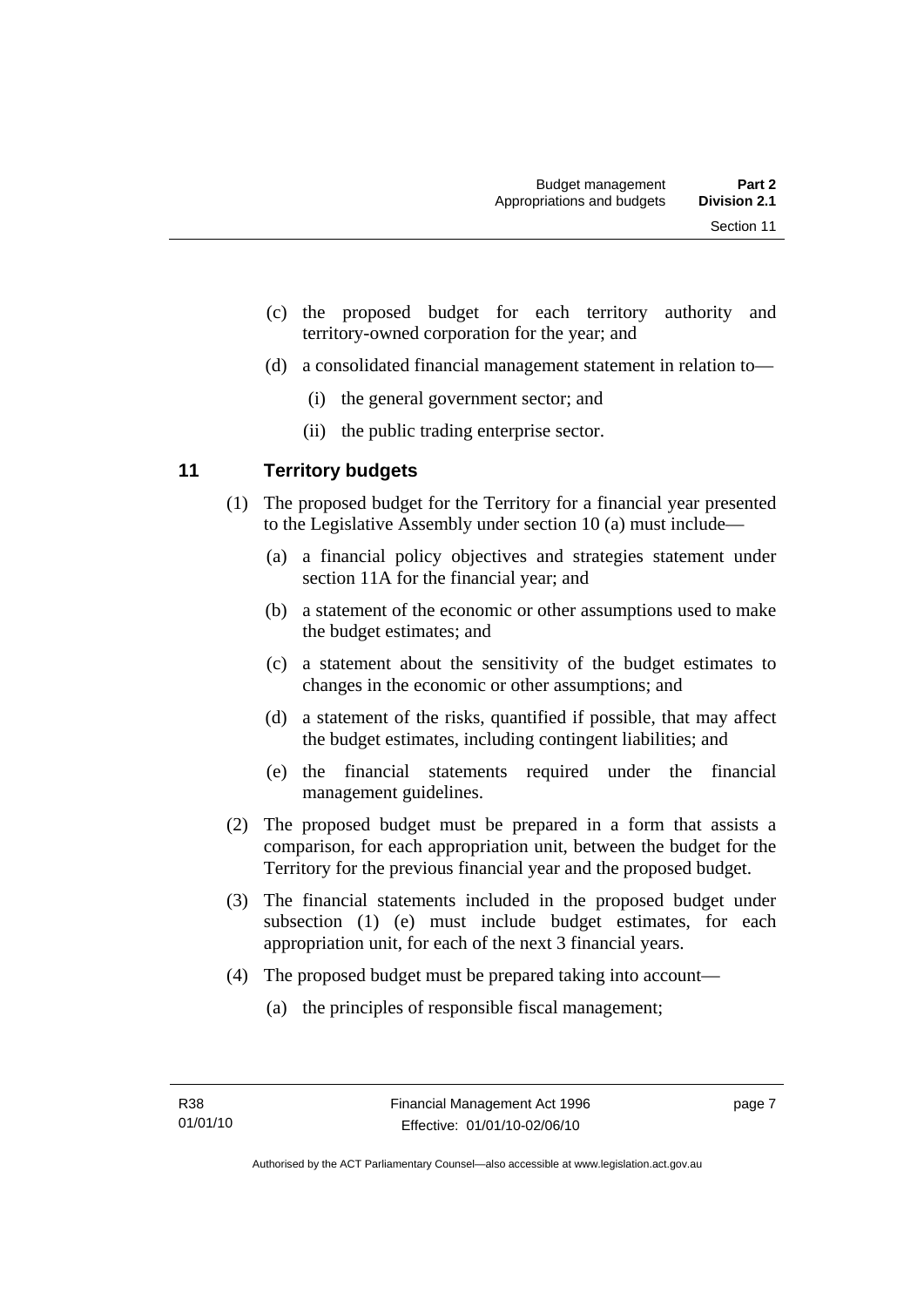- (b) the object of providing a basis for sustainable social and economic services and infrastructure fairly to all ACT residents; and
- (c) the object of ecologically sustainable development.
- (5) The proposed budget may depart from the principles of responsible fiscal management, but if it does depart—
	- (a) any departure must be temporary; and
	- (b) the Treasurer must present to the Legislative Assembly, when the first Appropriation Bill for the financial year is presented to the Legislative Assembly, a statement setting out—
		- (i) the reasons for the departure; and
		- (ii) the approach intended to be taken to return to the principles; and
		- (iii) when the principles are expected to be returned to.
- (6) In this section:

*ecologically sustainable development* means the effective integration of economic and environmental considerations in decision-making processes achievable through implementation of the following principles:

- (a) the precautionary principle;
- (b) the inter-generational equity principle;
- (c) conservation of biological diversity and ecological integrity;
- (d) improved valuation and pricing of environmental resources.

*fiscal risks* include the following:

 (a) risks from the level of the Territory's general government sector debt;

Authorised by the ACT Parliamentary Counsel—also accessible at www.legislation.act.gov.au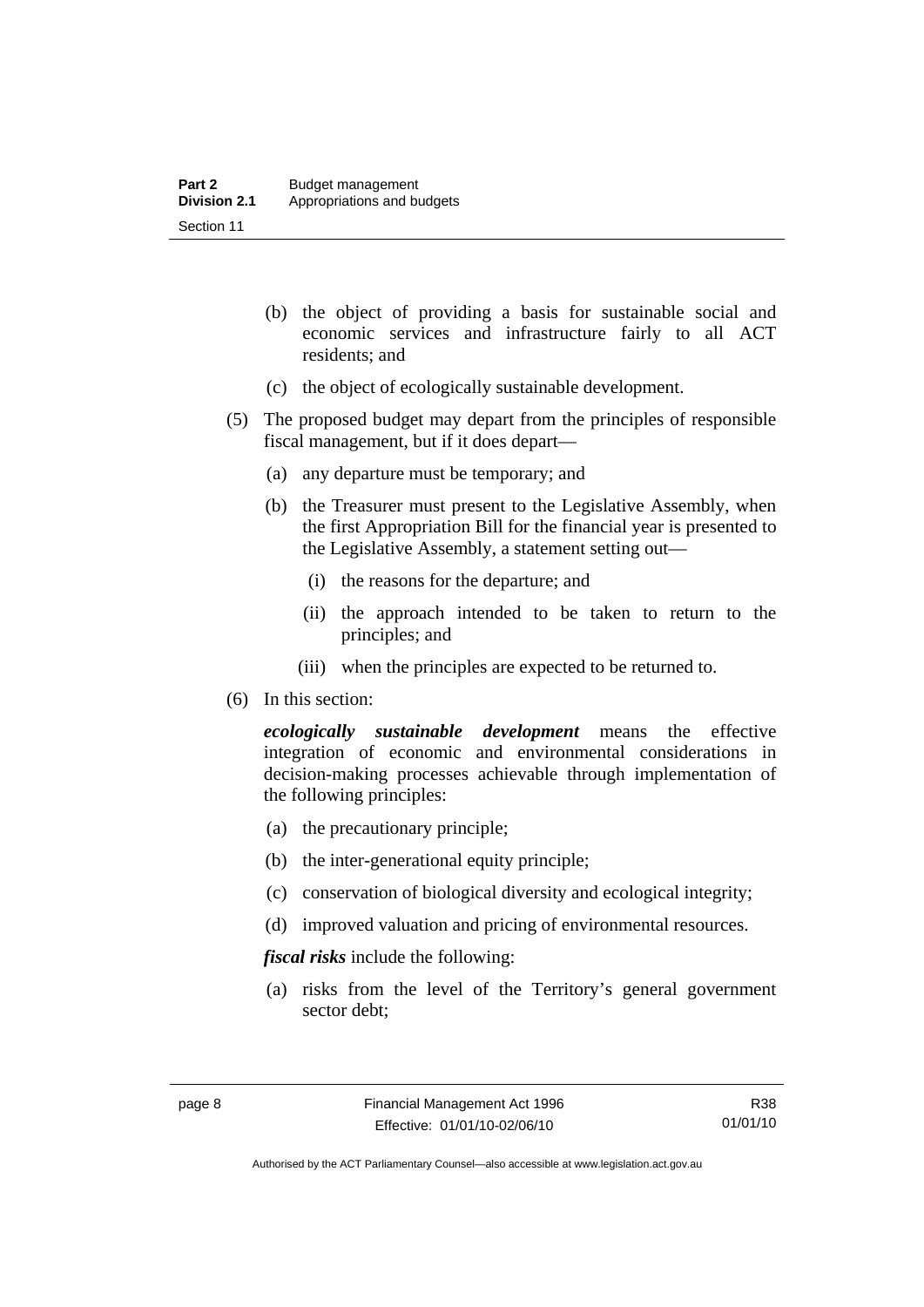- (b) commercial risks from ownership of corporations and public enterprises;
- (c) risks from changes in the structure of the Territory's tax base;
- (d) risks from management of the Territory's assets and liabilities.

*inter-generational equity principle* means that the present generation should ensure that the health, diversity and productivity of the environment is maintained or enhanced for the benefit of future generations.

*precautionary principle* means that, if there is a threat of serious or irreversible environmental damage, a lack of full scientific certainty should not be used as a reason for postponing measures to prevent environmental degradation.

*principles of responsible fiscal management* means the following principles:

- (a) ensuring that the total liabilities of the Territory are at prudent levels to provide a buffer against factors that may impact adversely on the level of total Territory liabilities in the future, and ensuring that, until prudent levels have been achieved, the total operating expenses of the Territory in each financial year are less than its operating income levels in the same financial year;
- (b) when prudent levels of total Territory liabilities have been achieved, maintaining the levels by ensuring that, on average, over a reasonable period of time, the total operating expenses of the Territory do not exceed its operating income levels;
- (c) achieving and maintaining levels of Territory net worth to provide a buffer against factors that may impact adversely on levels of Territory net worth in the future;
- (d) managing prudently the fiscal risks of the Territory;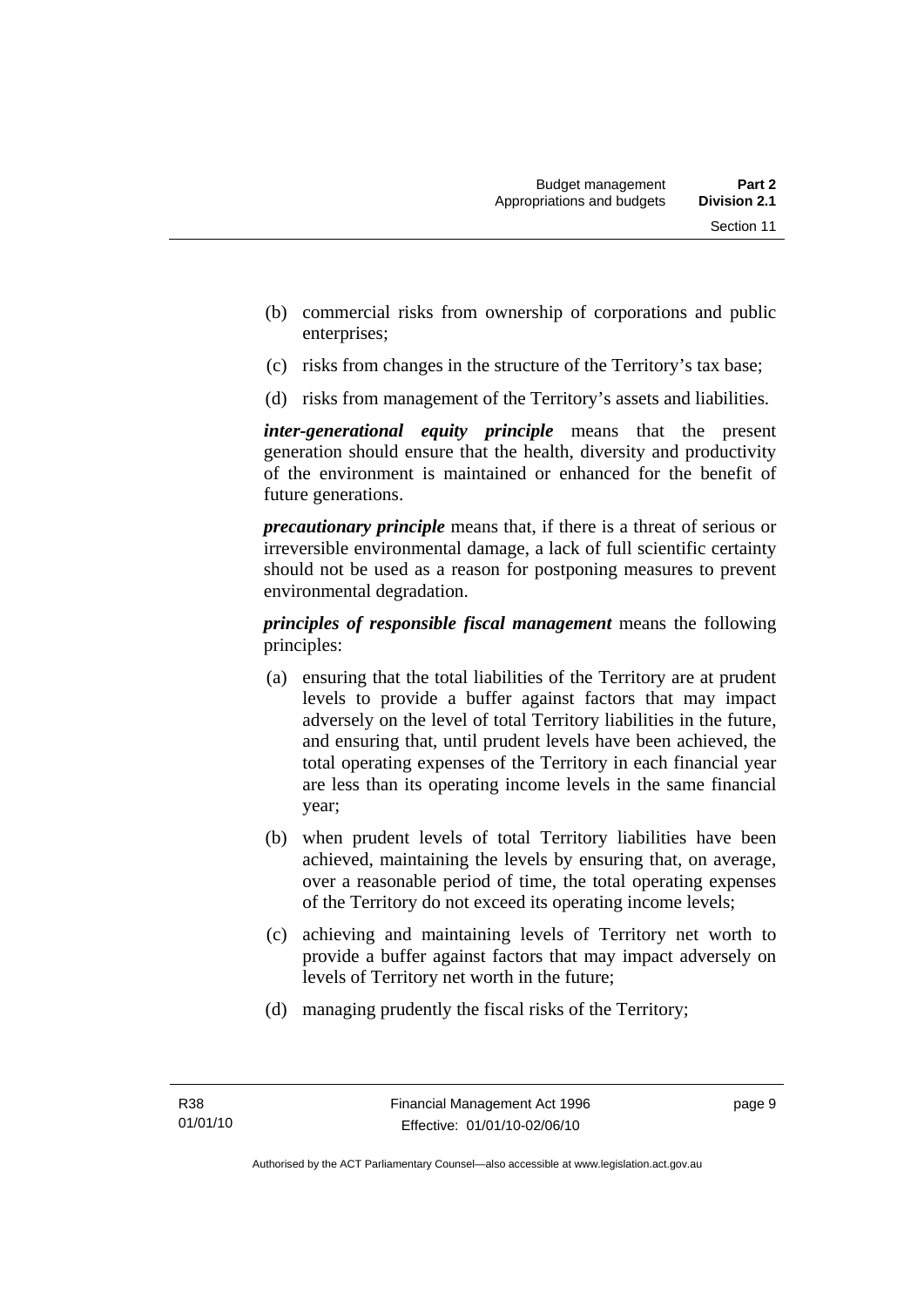- <span id="page-19-0"></span> (e) pursuing spending and taxing policies that are consistent with a reasonable degree of stability and predictability in the level of the tax burden;
- (f) giving full, accurate and timely disclosure of financial information about the activities of the government and its agencies.

#### **11A Financial policy objectives and strategies statement**

- (1) The purposes of a financial policy objectives and strategies statement included in a proposed budget under section 11 (1) (a) are—
	- (a) to make transparent the government's financial strategies; and
	- (b) to establish a benchmark for evaluating the government's conduct of financial policy.
- (2) The statement must be based on the principles of responsible fiscal management.
- (3) The statement must—
	- (a) state the government's long-term financial objectives within which financial policy for the financial year and the next 3 financial years will be framed; and
	- (b) explain the broad strategic priorities on which the budget is based; and
	- (c) state the key financial measures that the government has identified as being important and against which financial policy will be set and assessed; and
	- (d) state, for the financial year and the next 3 financial years—
		- (i) the government's short-term financial objectives; and
		- (ii) the targets for each stated key financial measure; and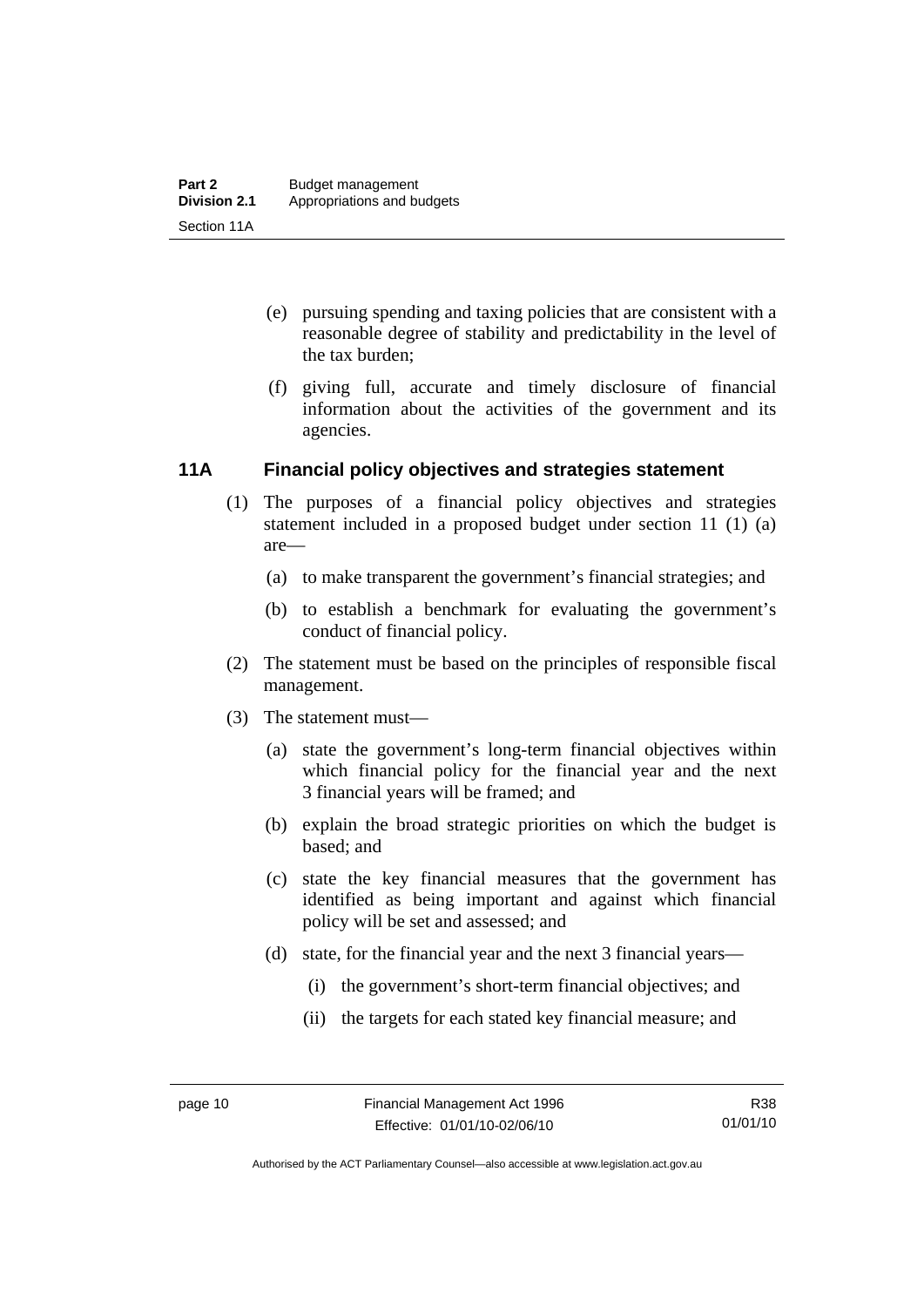- <span id="page-20-0"></span> (e) explain how the financial objectives and strategic priorities mentioned in paragraphs (a), (b) and (d) relate to the principles of responsible fiscal management; and
- (f) state the reasons for any changes from the previous financial policy objectives and strategies statement.
- (4) In this section:

*principles of responsible fiscal management*—see section 11 (6).

## **12 Departmental budgets**

- (1) A proposed budget for a department for a financial year presented to the Legislative Assembly under section 10 (b) must include—
	- (a) the financial statements required under the financial management guidelines; and
	- (b) a statement that sets out the outputs and classes of outputs it is proposed the department should provide during the year and the performance criteria to be met by the department in providing the outputs; and
	- (c) if, during the year, the department is to be given a capital injection that must be repaid—a statement that—
		- (i) states that the capital injection is a capital injection; and
		- (ii) sets out the conditions under which the injection is to be given, including the requirements about the time within which it must be repaid.
- (2) Subsection (1) (b) does not apply to the Legislative Assembly secretariat.
- (3) A proposed budget must be in a form that facilitates a comparison between—
	- (a) the proposed budget for the department; and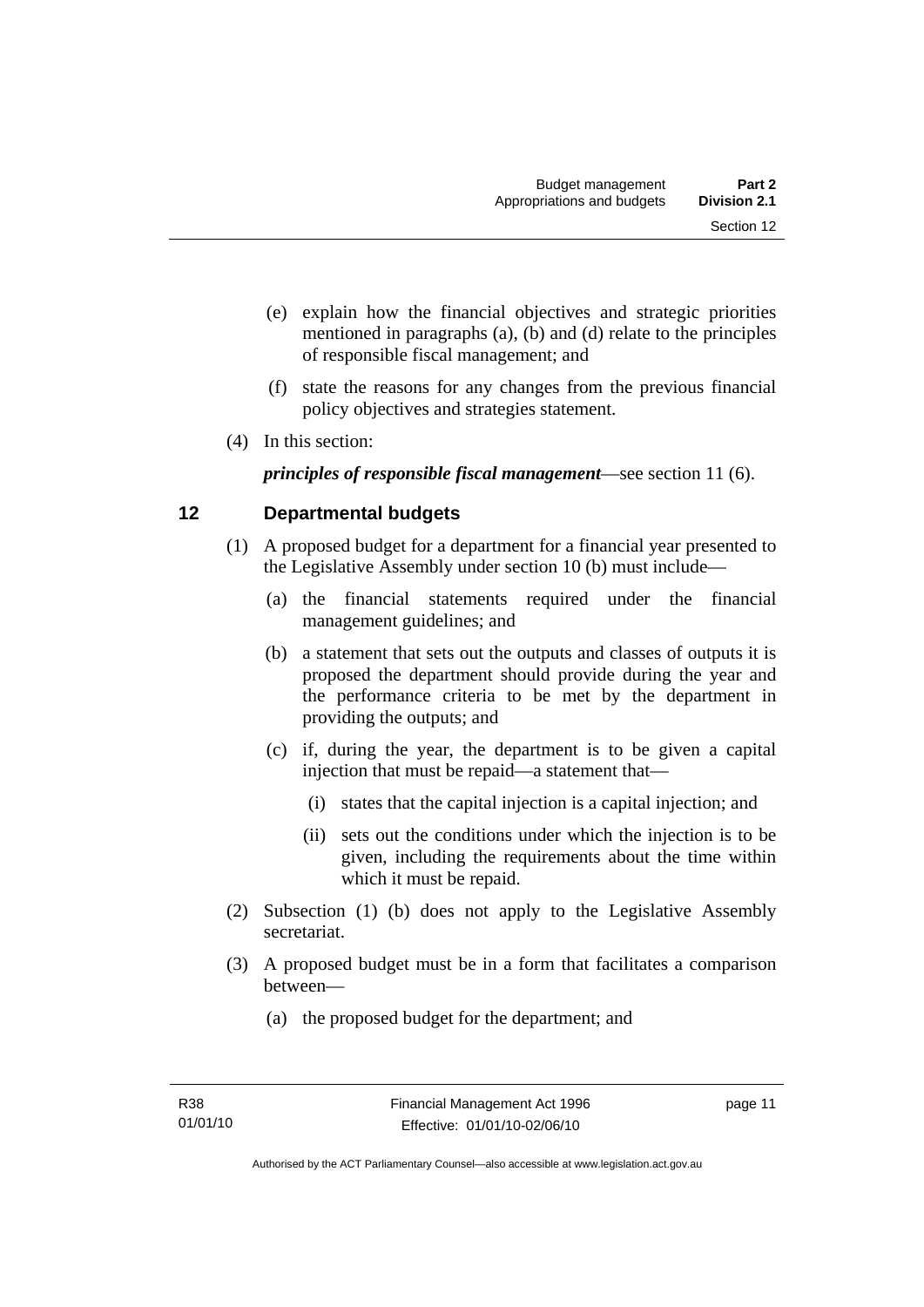- <span id="page-21-0"></span> (b) the budget for the department for the previous financial year; and
- (c) the estimated results for the department for the previous financial year.
- (4) A proposed budget must also include, for the financial statements mentioned in subsection (1) (a), budget estimates for each of the next 3 financial years.

#### **12A Territory authority and territory-owned corporation budgets**

- (1) A proposed budget presented to the Legislative Assembly under section 10 (c) for a territory authority or territory-owned corporation for a financial year must include—
	- (a) the financial statements required under the financial management guidelines; and
	- (b) for a prescribed territory authority or prescribed territory-owned corporation—a statement that sets out the outputs and classes of outputs it is proposed that the authority or corporation should provide during the year and the performance criteria to be met by the authority in providing the outputs; and
	- (c) for a territory authority or territory-owned corporation that, during the year, is to be given a capital injection that must be repaid—a statement that—
		- (i) states that the capital injection is an injection that must be repaid; and
		- (ii) sets out the conditions under which the injection is to be given, including the requirements about the time within which it must be repaid.

Authorised by the ACT Parliamentary Counsel—also accessible at www.legislation.act.gov.au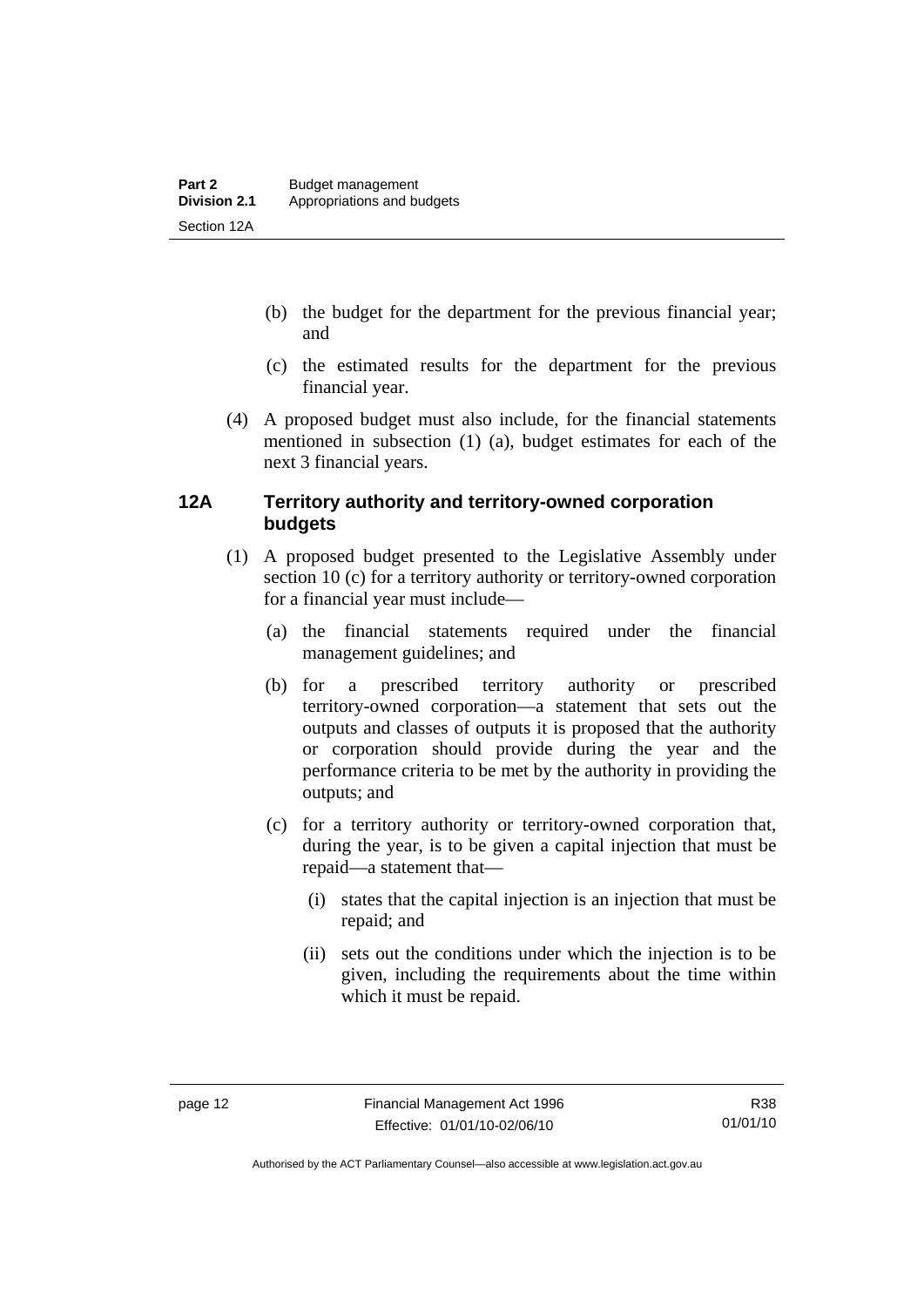- <span id="page-22-0"></span> (2) A proposed budget must be in a form that facilitates a comparison between—
	- (a) the proposed budget for the authority or corporation; and
	- (b) the budget for the authority or corporation for the previous financial year; and
	- (c) the estimated results for the authority or corporation for the previous financial year.
- (3) A proposed budget must also include, for the financial statements mentioned in subsection (1) (a), budget estimates for each of the next 3 financial years.

#### **13 Supplementary budget papers**

- (1) The Treasurer must, on the presentation of a bill for an Appropriation Act other than the first Appropriation Act relating to a financial year, present to the Legislative Assembly supplementary budget papers.
- (2) The supplementary budget papers must, for each department, territory authority and territory-owned corporation for which an appropriation is provided by the bill (an *affected entity*)—
	- (a) state, for each purpose mentioned in section 8 that applies to the affected entity—
		- (i) the amount of the appropriation provided in the first Appropriation Act; and
		- (ii) the variations (if any) previously made to the appropriation under this Act; and
		- (iii) the amount of the appropriation provided by the bill; and
		- (iv) the total amount appropriated for the entity for the financial year; and
	- (b) indicate the impact of the proposed variation.

page 13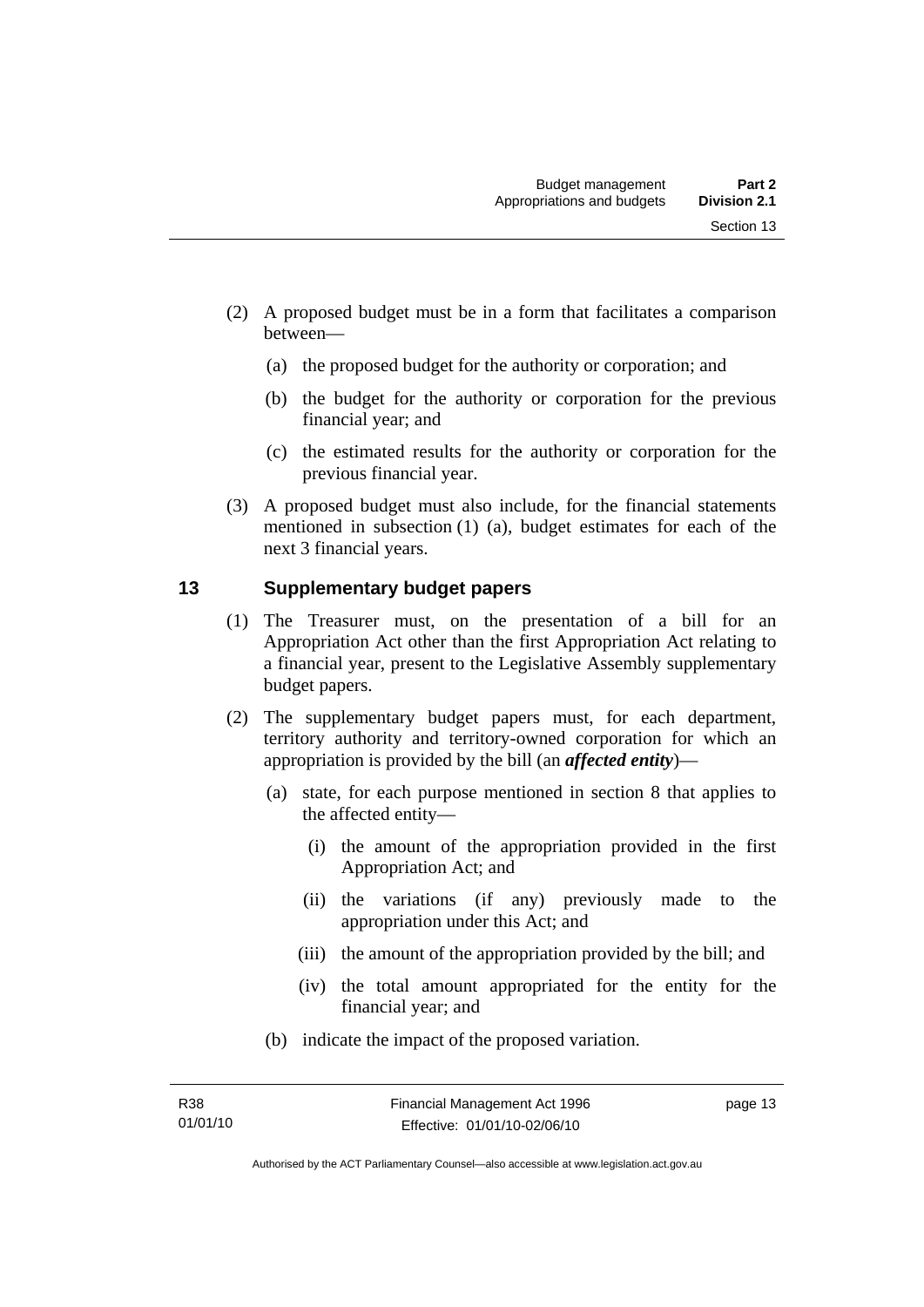- <span id="page-23-0"></span> (3) For subsection (2) (b), the supplementary budget papers need not include an original or final budgeted financial statement (a *budgeted statement*) for an affected entity.
- (4) If the supplementary budget papers do not include a budgeted statement for an affected entity—
	- (a) the supplementary budget papers must state the reasons why the budgeted statement for the entity is not included; and
	- (b) the Treasurer must present the budgeted statement for the entity to the Legislative Assembly as soon as practicable after the passing of the bill.
- (5) A budgeted statement for an affected entity—
	- (a) must include details of the impact on the budget of the entity of all variations to the appropriation that happened in the financial year before the passing of the bill; and
	- (b) may show the impact of variations other than variations resulting from additional appropriations.

#### **Example for par (b)**

the impact of revised economic forecasts

*Note* An example is part of the Act, is not exhaustive and may extend, but does not limit, the meaning of the provision in which it appears (see Legislation Act, s 126 and s 132).

#### **13A Amendment of budgets for supplementary appropriation**

- (1) If an appropriation is made for a department, territory authority or territory-owned corporation by an Appropriation Act other than the first Appropriation Act for a financial year, the budget for the department, authority or corporation is amended in accordance with—
	- (a) the supplementary budget papers presented to the Legislative Assembly under section 13 (1) in relation to the bill for the Act by which the appropriation was made; and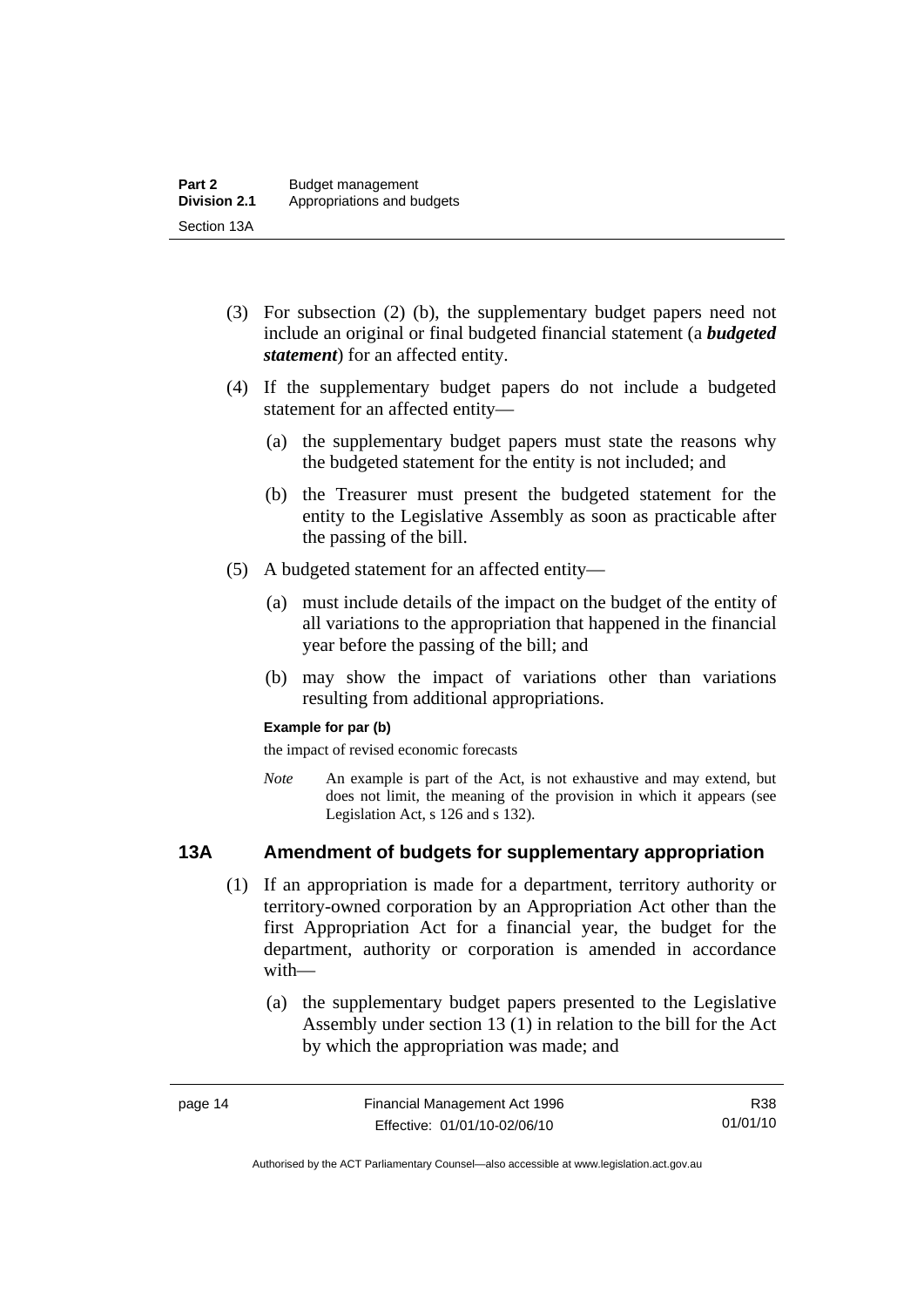- <span id="page-24-0"></span> (b) any statement presented to the Legislative Assembly under section 13 (4) (b) in relation to the bill.
- (2) In this section:

*budget*, for the department, territory authority or territory-owned corporation, means the budget for the department, authority or corporation for the financial year presented to the Legislative Assembly under section 10 (b) or (c) (Budget papers) and, if the budget has been amended under this Act, the budget as amended.

### **14 Transfer of funds between appropriations**

- (1) Despite section 6, the Executive may, in writing, direct that appropriations made by an Appropriation Act be varied by transfers of funds between the appropriations.
- (3) A transfer of funds between appropriations under this section must not cause an appropriation from which funds are transferred to be reduced by more than 3%.
- (4) If the Executive gives a direction under subsection (1), the Treasurer must present the following to the Legislative Assembly within 3 sitting days after the direction is given:
	- (a) a copy of the direction;
	- (b) a statement of the reasons for giving it.
- (5) Subsection (1) does not apply to a superannuation appropriation.

### **15 Transfer of funds within appropriations**

- (1) The Executive may, in writing, direct that funds within the same appropriation that are allocated for the provision of different classes of outputs be reallocated in relation to those classes of outputs.
- (2) If a reallocation of funds under subsection (1) involves an amount larger than 3% of the appropriation within which the reallocation is made or \$150 000 (whichever is the larger), the Treasurer must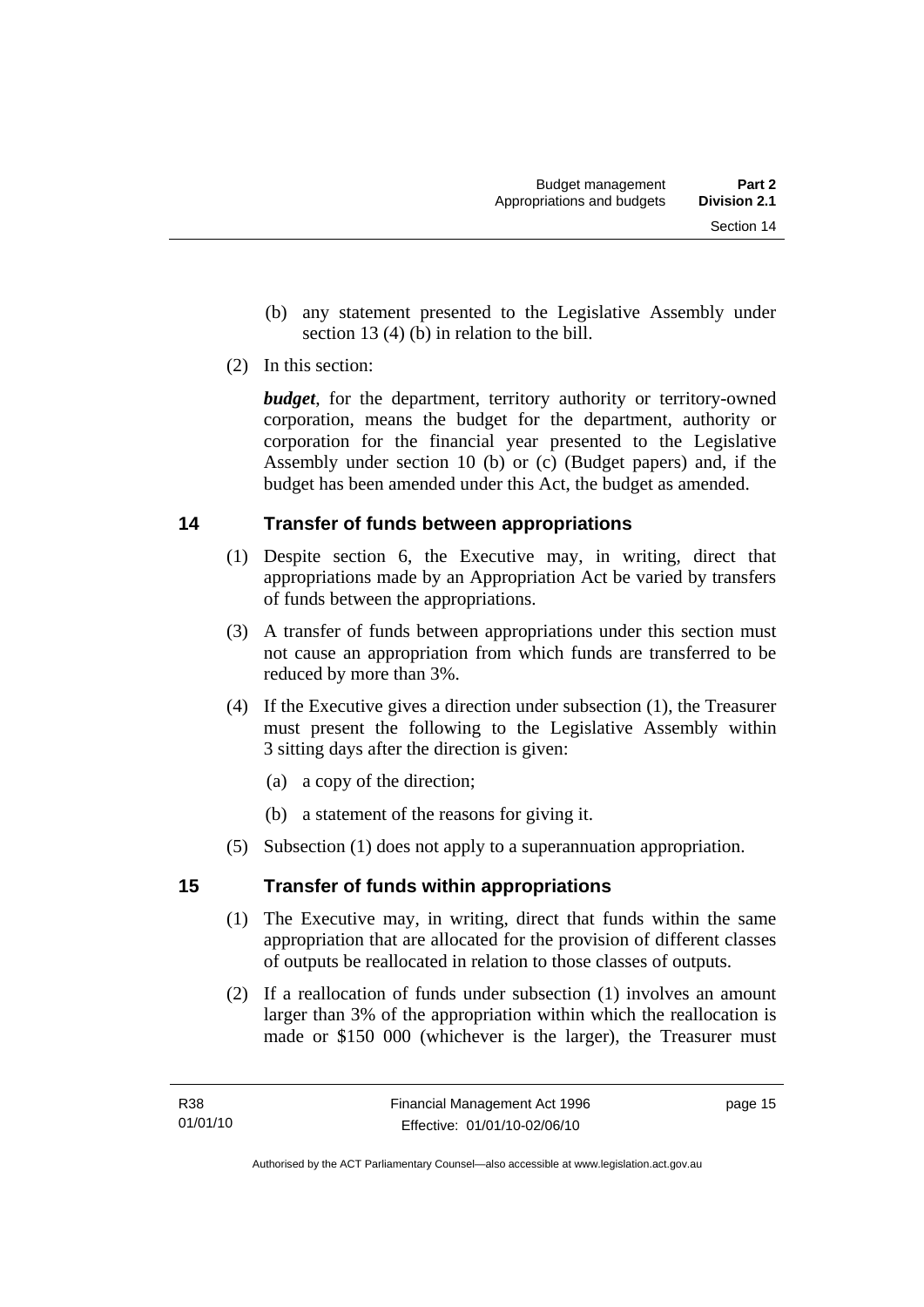<span id="page-25-0"></span>present the following to the Legislative Assembly within 3 sitting days after a direction is given:

- (a) a copy of the direction;
- (b) a statement of the reasons for the reallocation.

#### **15A Reclassification of certain appropriations**

- (1) If an appropriation has been classified by the Act by which it was made as an appropriation for payments to be made by a department on behalf of the Territory, the Treasurer may, if the Treasurer is satisfied that the appropriation should be classified as an appropriation for the provision of outputs by the department, in writing, direct that the classification of the appropriation be changed accordingly.
- (2) If an appropriation has been classified by the Act by which it was made as an appropriation for the provision of outputs by a department, the Treasurer may, if the Treasurer is satisfied that the appropriation should be classified as an appropriation for payments to be made by the department on behalf of the Territory, in writing, direct that the classification of the appropriation be changed accordingly.
- (3) If the Treasurer gives a direction under subsection (1) or (2), the Treasurer must present a copy of the direction to the Legislative Assembly within 3 sitting days after the direction is given.

#### **16 Transfer of functions after Appropriation Act passed**

- (1) This section applies if, after an Appropriation Act for a financial year is passed, the responsibility for a service or function for which an appropriation is made in the Act is transferred from the entity to which the appropriation is made to another entity.
- (2) The Treasurer may, in writing, direct that the appropriation does not lapse but may, in accordance with the direction, be issued to, or applied by, the other entity for the service or function.

R38 01/01/10

Authorised by the ACT Parliamentary Counsel—also accessible at www.legislation.act.gov.au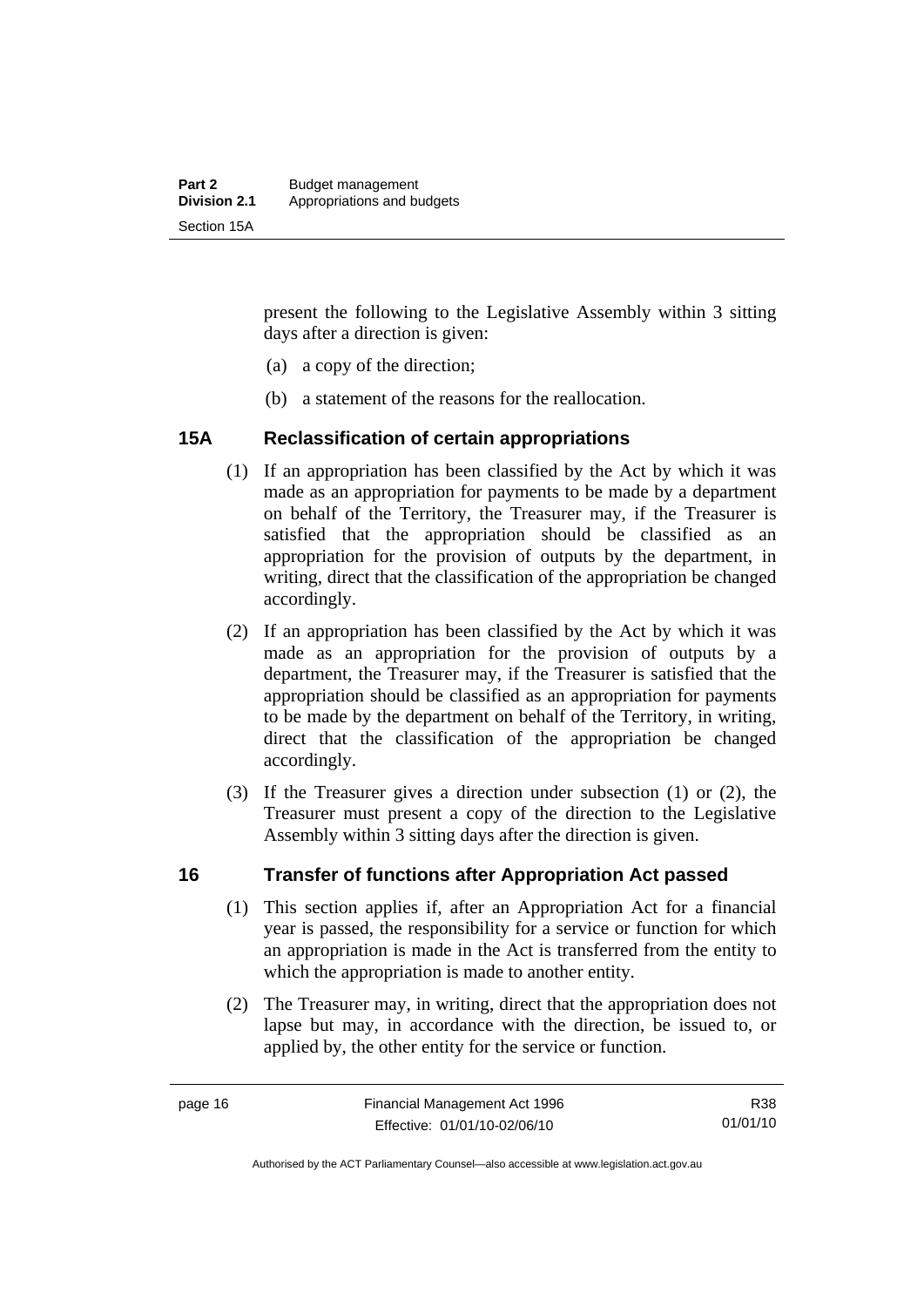- <span id="page-26-0"></span> (3) If the Treasurer gives a direction under subsection (2), the Treasurer must present a copy of the direction to the Legislative Assembly within 3 sitting days after the day it is given.
- (4) This section does not apply to a superannuation appropriation.
- (5) In this section:

*entity* means a department, territory authority or territory-owned corporation.

#### **16A Appropriation for accrued employee entitlements**

- (1) This section applies if—
	- (a) an employee entitlement exists in relation to an entity in a financial year; and
	- (b) the total amount of employee entitlements paid, or required to be paid, by the entity in the financial year exceeds the amount appropriated for the entity in relation to employee entitlements for the financial year.
- (2) The Treasurer may, in writing, authorise an appropriation for the entity for the amount that the total amount paid, or required to be paid, in the financial year exceeds the amount appropriated for the entity for the financial year.
- (3) If the Treasurer authorises an appropriation under this section, the Treasurer must present a copy of the authorisation to the Legislative Assembly within 3 sitting days after the day the appropriation is authorised.
- (4) In this section:

*entity* means a department, territory authority or territory-owned corporation.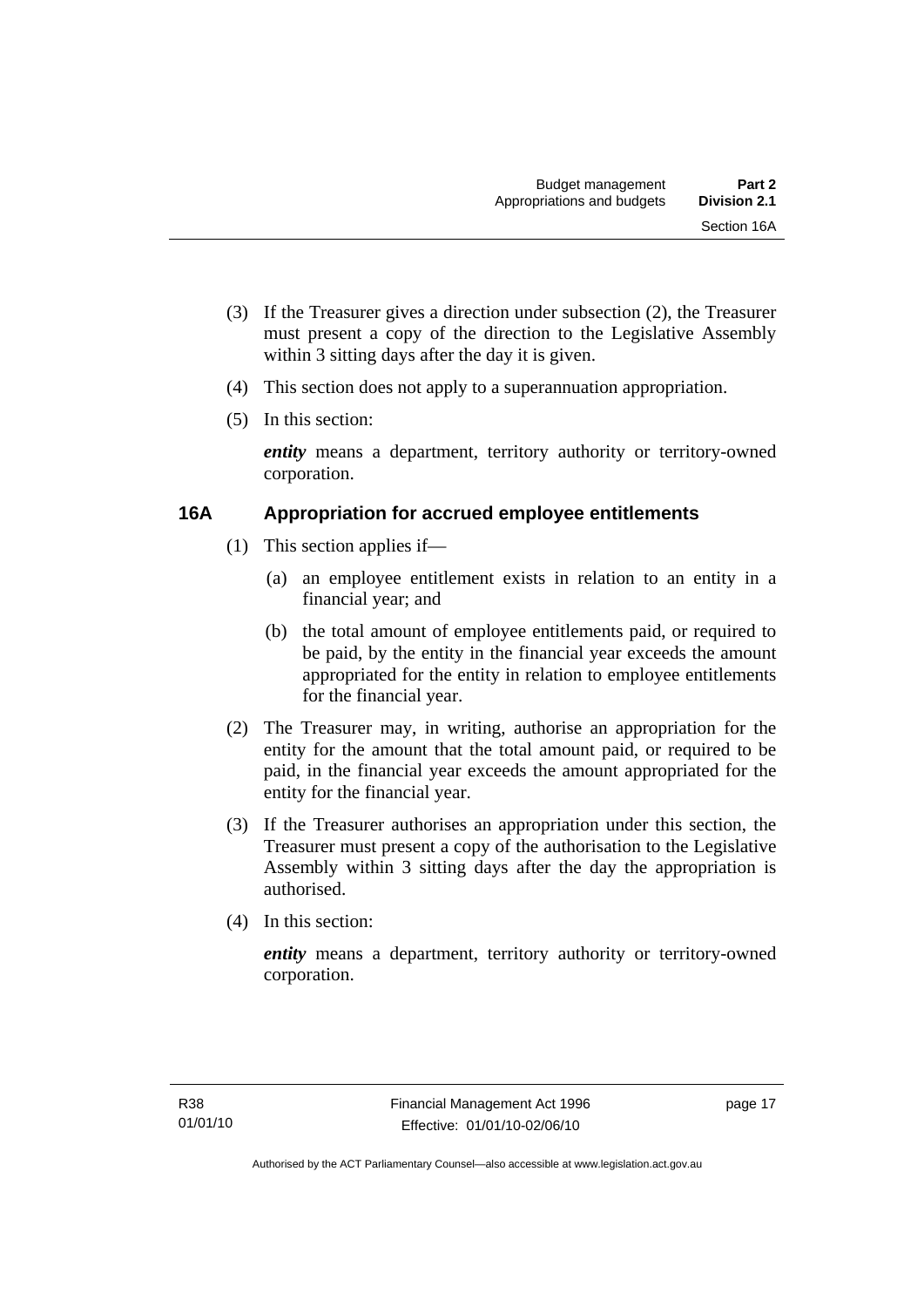#### <span id="page-27-0"></span>**16B Rollover of undispersed appropriation**

- (1) This section applies to an amount of appropriation if, at the end of the financial year in which the appropriation is made, the amount is not dispersed to the entity to which it is appropriated.
- (2) The Treasurer may, in writing, authorise the amount to be dispersed to the entity in the following financial year.
- (3) The Treasurer may give the authorisation in the financial year in which the appropriation is made, or in the following financial year.
- (4) The authorisation must identify—
	- (a) the entity to which the amount is to be dispersed; and
	- (b) the appropriation type; and
	- (c) the amount authorised to be dispersed; and
	- (d) the purpose for which the amount may be dispersed.
- (5) If the Treasurer authorises an amount to be dispersed under this section—
	- (a) the amount is taken to be an amount of appropriation for the financial year in which the amount is authorised to be dispersed; and
	- (b) the amount is in addition to the appropriation to the entity for that financial year.
- (6) If the Treasurer authorises an amount to be dispersed under this section, the Treasurer must present a copy of the authorisation to the Legislative Assembly within 3 sitting days after the day the appropriation is authorised.
- (7) In this section:

*entity*—see section 16A (4).

Authorised by the ACT Parliamentary Counsel—also accessible at www.legislation.act.gov.au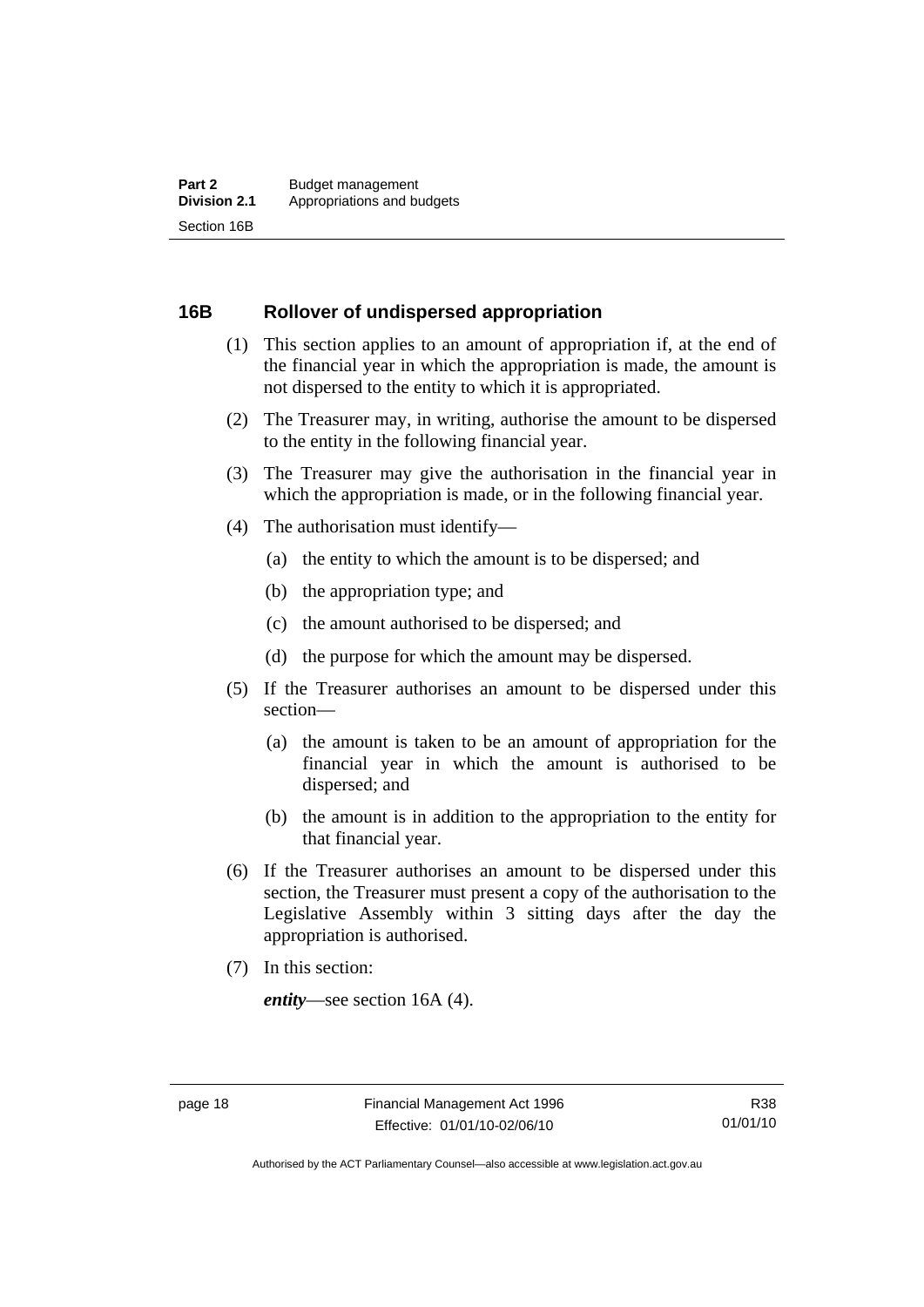#### <span id="page-28-0"></span>**17 Variation of appropriations for Commonwealth grants**

- (1) This section applies to an appropriation that is declared by the Act by which it is made to be an appropriation to which this section applies.
- $(2)$  If—
	- (a) an appropriation to which this section applies is to be funded in whole or in part by a payment made to the Territory by the Commonwealth for a nominated purpose; and
	- (b) an estimate of the level of the funding to be provided to the Territory by the Commonwealth for that purpose is contained in the budget papers presented to the Legislative Assembly in conjunction with the bill for the Act by which the appropriation was made; and
	- (c) the level of funding provided to the Territory by the Commonwealth for that purpose for the financial year for which the appropriation was made is greater than the level of funding specified in those budget papers;

the Treasurer may, in writing, direct that the appropriation be increased by an amount not exceeding the difference between the level of funding specified in the budget papers and the level of funding provided by the Commonwealth.

 (3) If the Treasurer gives a direction under subsection (2), the Treasurer must present a copy of the direction to the Legislative Assembly within 3 sitting days after it is given.

#### **17A Variations of appropriations for certain payments to Commonwealth**

 (1) This section applies to an appropriation that is declared by the Act by which it is made to be an appropriation to which the section applies.

page 19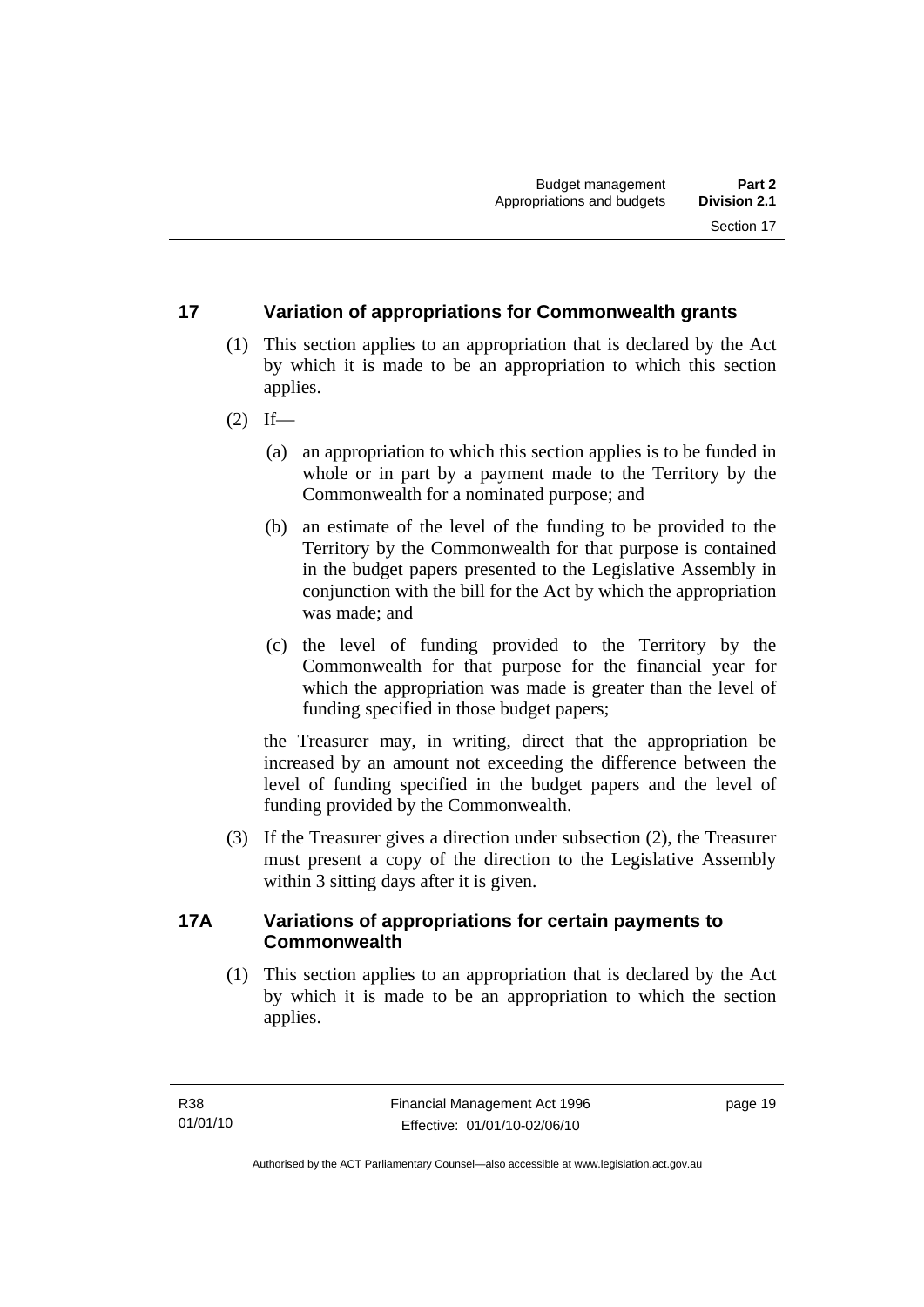#### <span id="page-29-0"></span> $(2)$  If—

- (a) an appropriation to which this section applies is made completely or partially for a payment required to be made to the Commonwealth for the provision of a service; and
- (b) an estimate of the amount of the payment is contained in the budget papers presented to the Legislative Assembly in conjunction with the bill for the Act by which the appropriation is made; and
- (c) the amount of the payment exceeds the amount of the estimate;

the Treasurer may, in writing, direct that the appropriation be increased by an amount not more than the difference between the amount of the estimate and the amount of the payment.

 (3) If the Treasurer gives a direction under subsection (2), the Treasurer must present a copy of the direction to the Legislative Assembly within 3 sitting days after it is given.

#### **18 Treasurer's advance**

- (1) This section applies to expenditure that is—
	- (a) in excess of the amount specifically appropriated for expenditure of that kind; or
	- (b) not provided for by an appropriation.
- (2) The Treasurer may, in writing, authorise the appropriation if—
	- (a) the Treasurer is satisfied that—
		- (i) there is an urgent need for the expenditure; and
		- (ii) the expenditure is not provided for, or is insufficiently provided for, because of a prescribed circumstance; and
	- (b) the total expenditure authorised under this subsection in any financial year does not exceed the amount appropriated for that year for this section.

Authorised by the ACT Parliamentary Counsel—also accessible at www.legislation.act.gov.au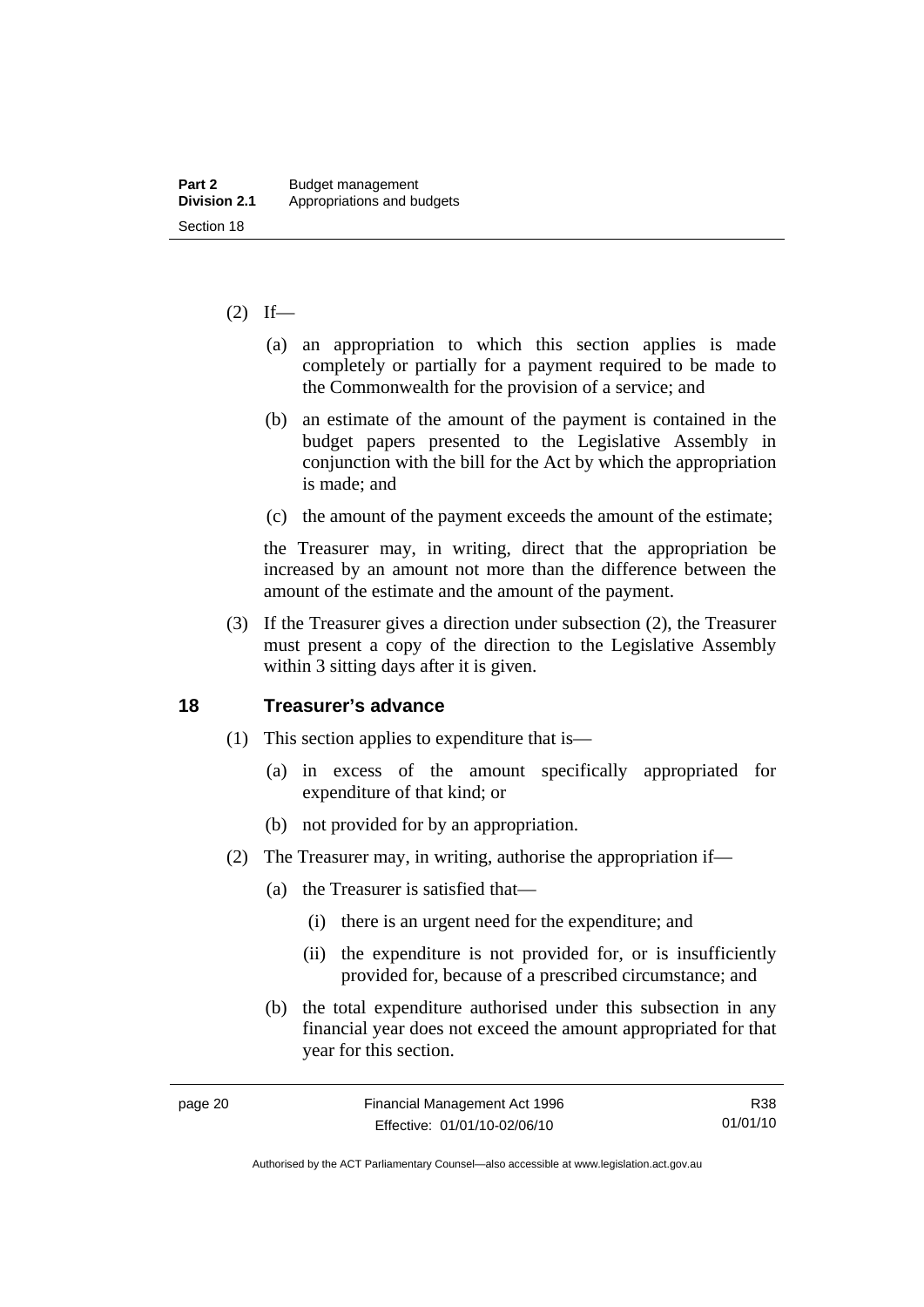- <span id="page-30-0"></span> (3) The amount appropriated for this section for a financial year must not exceed 1% of the total amount appropriated by all Appropriation Acts for that year.
- (4) The financial management guidelines may prescribe when there is an *urgent need for expenditure* for subsection (2) (a) (i).
- (5) In this section:

#### *expenditure* means—

- (a) a payment for, or entering into a contract to make a payment for, an output delivery, including a payment for goods, services or grants; or
- (b) a payment on behalf of the Territory, or entering into a contract to make a payment on behalf of the Territory, including a payment for goods, services or grants; or
- (c) a payment from, or entering into a contract to make a payment from, a capital injection.

*prescribed circumstance*—each of the following is a *prescribed circumstance* in relation to expenditure:

- (a) there was an erroneous omission or understatement in an appropriation;
- (b) the expenditure was unforeseen until after the last day when it was practicable to provide for it in the relevant Appropriation Bill before the bill was introduced into the Legislative Assembly.

*relevant Appropriation Bill*, for expenditure, means the 1st Appropriation Bill for the financial year when the expenditure is to happen.

#### **18A Assembly to be told about treasurer's advance**

 (1) This section applies if the Treasurer authorises expenditure under section 18 for a financial year.

Authorised by the ACT Parliamentary Counsel—also accessible at www.legislation.act.gov.au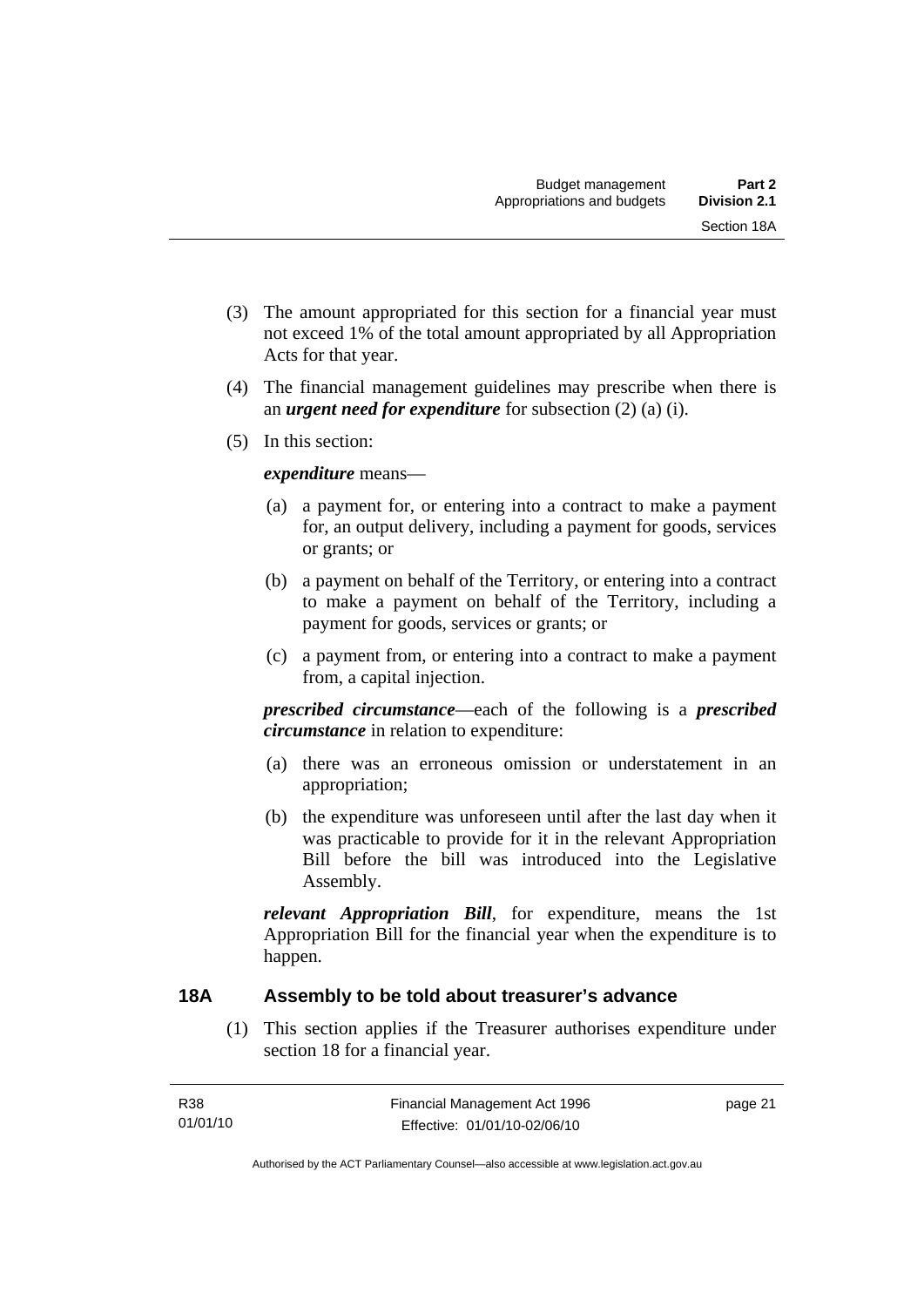- <span id="page-31-0"></span> (2) Within 3 sitting days after the day when the authorisation is given, the Treasurer must present to the Legislative Assembly—
	- (a) a copy of the authorisation; and
	- (b) a statement of the reasons for giving it; and
	- (c) a summary of the total expenditure authorised under section 18 for the financial year to date.
- (3) Within 3 sitting days after the end of the financial year, the Treasurer must present to the Legislative Assembly a summary of the total expenditure authorised.

#### **19 Refunds of payments made without liability**

- (1) If a payment is made to the Territory in purported discharge of a liability that does not exist, the amount paid may be refunded to the person by whom the payment was made whether or not there is an appropriation available for that purpose.
- (2) If a payment made to the Territory to discharge a liability exceeds the amount of the liability, the amount by which the payment exceeds the liability may be refunded to the person by whom the payment was made whether or not there is an appropriation available for that purpose.
- $(3)$  If—
	- (a) a person has paid an amount to the Territory for tax claimed by the Territory to be owing from the person; and
	- (b) a court or tribunal of competent jurisdiction subsequently finds that the person was not liable for that tax or was liable for an amount of tax less than the amount paid;

the amount paid, or the amount by which the payment exceeds the liability, may be refunded to the person who made the payment whether or not there is an appropriation available for that purpose.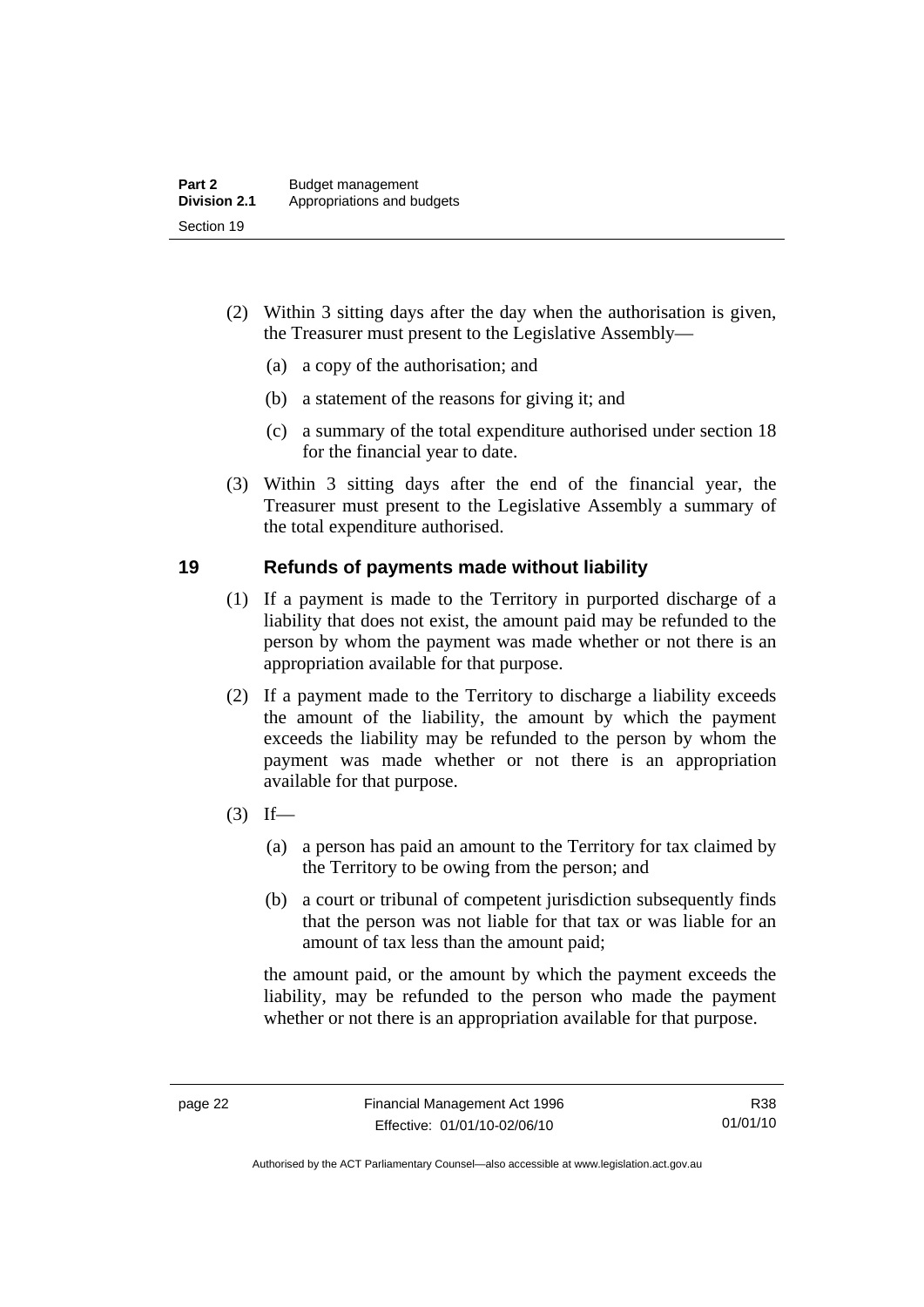#### <span id="page-32-0"></span>**19A Payments for Territory GST liabilities**

Payments may be made to the Commonwealth for the GST liabilities of the Territory whether or not there is an appropriation for the purpose.

#### **19AA Payments for Territory GST administration costs**

Despite section 6, payments may be made to the Commonwealth for GST administration costs payable by the Territory (including by way of deduction by the Commonwealth from GST revenue payable to the Territory) whether or not there is an appropriation for the purpose.

#### **19B Authorisation of expenditure of certain Commonwealth grants**

- (1) Despite section 6, if—
	- (a) funds have been provided to the Territory by the Commonwealth under an agreement that specifies how the funds may be applied; and
	- (b) no appropriation has been made in relation to the funds;

the Treasurer may, in writing, authorise the expenditure of the funds in accordance with the agreement.

 (2) If the Treasurer gives an authorisation under subsection (1), the Treasurer must present a copy of the authorisation to the Legislative Assembly within 3 sitting days after it is given.

#### **19C Amendment of capital injection conditions**

 (1) This section applies in relation to the conditions of a capital injection set out in a statement included in a proposed budget for a department, a territory authority or a territory-owned corporation for a financial year under section 12 (1) (c) (ii) or section  $12A(1)$  (c) (ii).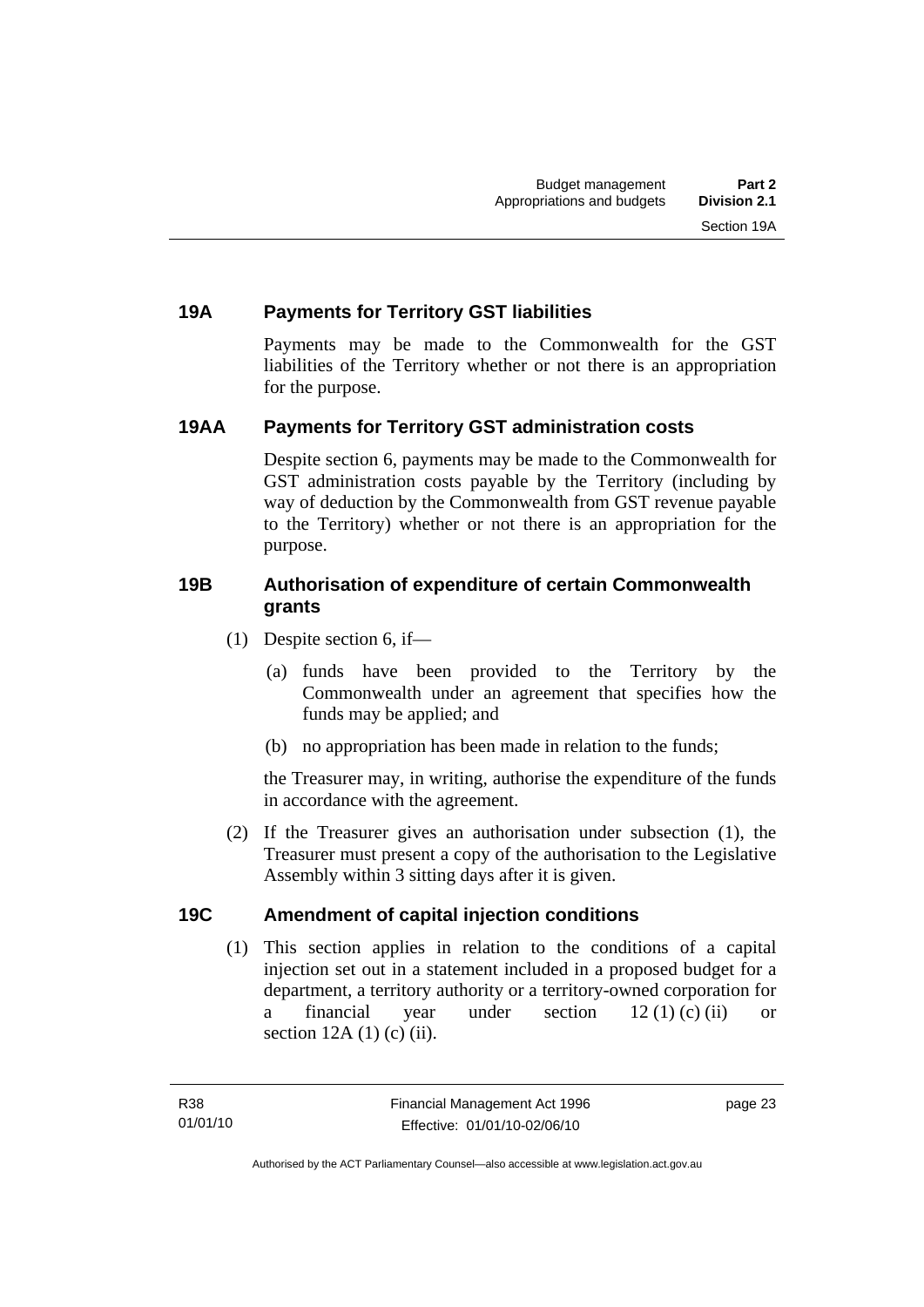- <span id="page-33-0"></span>(2) The Treasurer may, in writing, amend the conditions.
- (3) An amendment must state the Treasurer's reasons for the amendment.
- (4) An amendment is a notifiable instrument.

*Note* A notifiable instrument must be notified under the Legislation Act.

#### **19D Amendment of performance criteria**

- (1) This section applies in relation to the performance criteria set out in a statement included in a proposed budget for a department, a prescribed territory authority or a prescribed territory-owned corporation for a financial year under section 12 (1) (b) or section 12A (1) (b).
- (2) The responsible Minister for the department, territory authority or territory-owned corporation may, in writing, amend the performance criteria.
- (3) Without limiting subsection (2) the responsible Minister may amend the performance criteria if—
	- (a) the appropriations for the department, authority or corporation are varied under section 14 (Transfer of funds between appropriations) or section 17 (Variation of appropriations for Commonwealth grants); or
	- (b) a direction is given under section 15 (1) (Transfer of funds within appropriations) in relation to an appropriation made for the department, authority or corporation; or
	- (c) funds are transferred to or from the department, authority or corporation under section 16 (Transfer of functions after Appropriation Act passed); or
	- (d) funds are given to the department, authority or corporation under section 18 (Treasurer's advance); or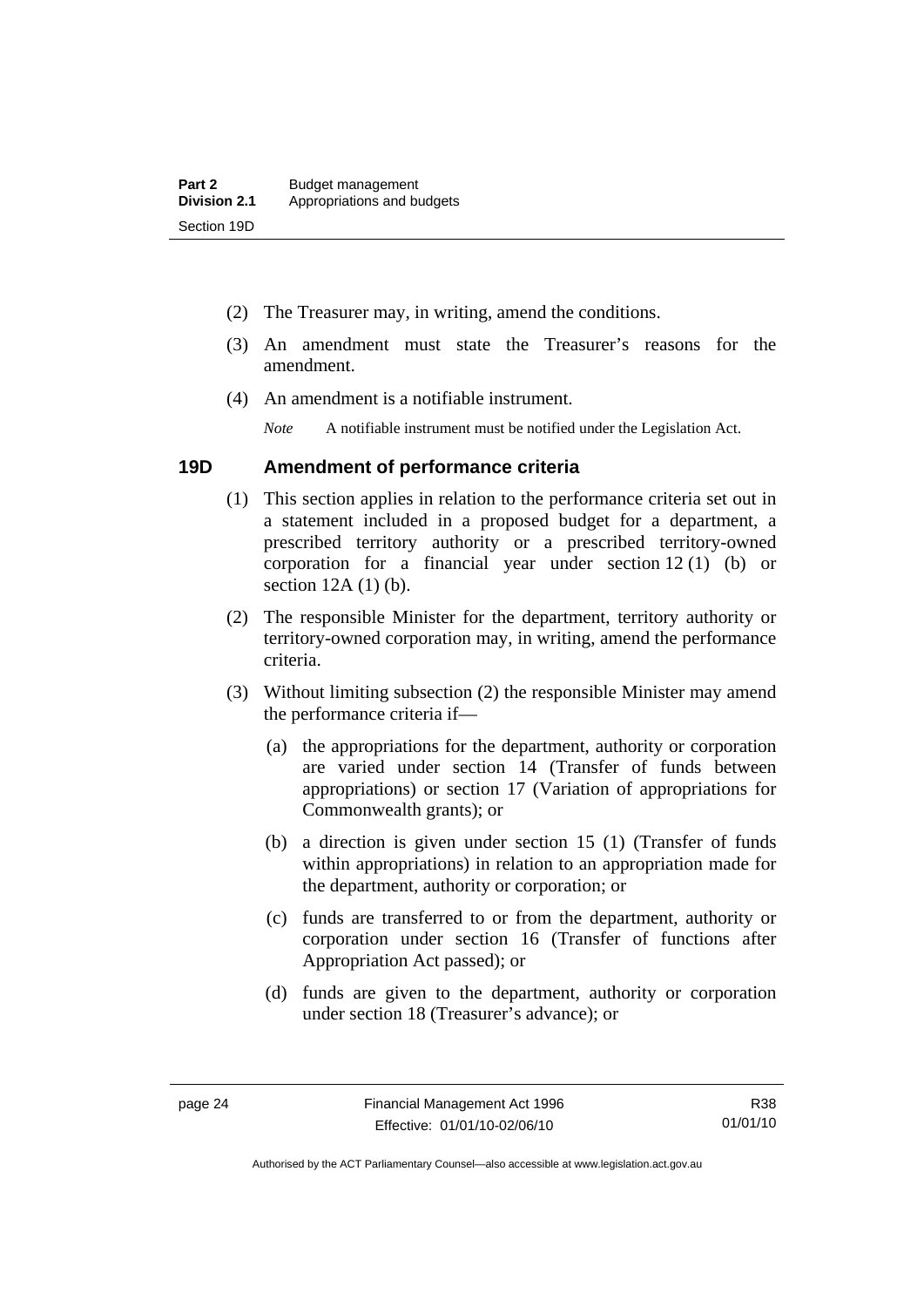- (e) funds mentioned in section 19B (Authorisation of expenditure of certain Commonwealth grants) are given to the department, authority or corporation; or
- (f) changes happen in the priorities of the department, authority or corporation; or
- (g) the Minister is satisfied that other performance criteria should be adopted for the provision of outputs by the department, authority or corporation.
- (4) An amendment of the performance criteria must be made in a way that—
	- (a) for a department—the budget as amended will comply with section 12(3); and
	- (b) for a territory authority or territory-owned corporation—the budget as amended will comply with section 12A (2).
- (5) An amendment of the performance criteria is a notifiable instrument.

*Note* A notifiable instrument must be notified under the Legislation Act.

(6) In this section:

*budget*, for the department, territory authority or territory-owned corporation, means the budget for the department, authority or corporation for the financial year presented to the Legislative Assembly under section 10 (b) or (c) (Budget papers) and, if the budget has been amended under this Act, the budget as amended.

*prescribed territory authority* means a territory authority prescribed for section  $12A(1)$  (b).

*prescribed territory-owned corporation* means a territory-owned corporation prescribed for section 12A (1) (b).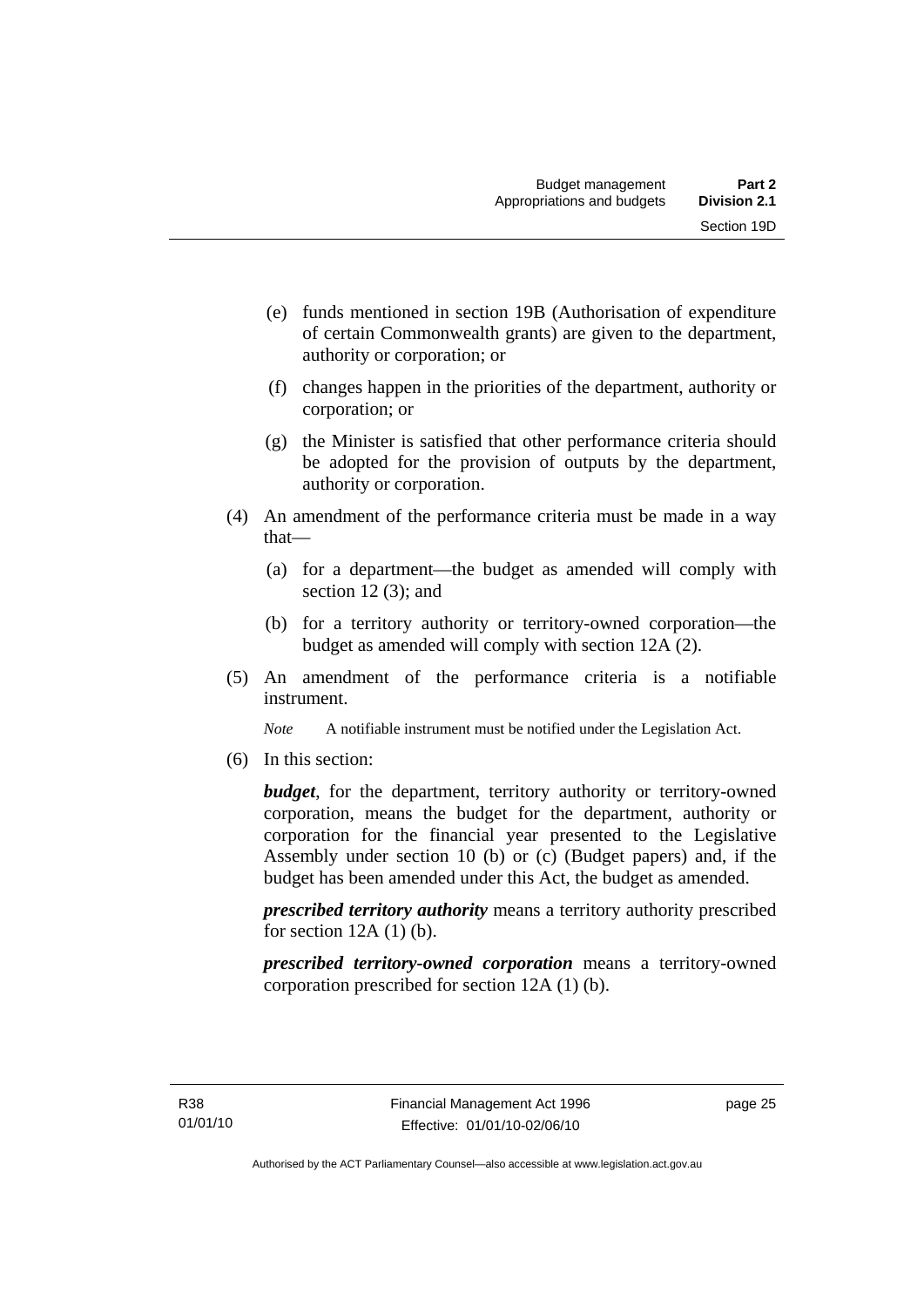#### <span id="page-35-0"></span>**20 Budgets for Legislative Assembly secretariat**

Before the beginning of a financial year, the Speaker of the Legislative Assembly may—

- (a) after consultation with an appropriate committee of the Legislative Assembly, advise the Treasurer of the appropriations that the Speaker considers should be made for the Legislative Assembly secretariat for the financial year; and
- (b) provide the Treasurer with a draft budget for the Legislative Assembly secretariat for the financial year that contains the information mentioned in section 12 other than that mentioned in subsection  $(1)$  (b).

# **Division 2.2 Budget reviews and pre-election updates**

#### **20A Budget review**

- (1) The Treasurer must prepare a budget review for each financial year.
- (2) The Treasurer must present the budget review for a financial year to the Legislative Assembly not later than 15 February in the financial year.
	- *Note* This is the same day as financial statements for the 2nd quarter of the financial year are required to be presented under s 26 (Periodic financial statements).
- (3) However, if a sitting day does not fall in that year on or before 15 February, the Treasurer must give copies of the budget review to each member of the Legislative Assembly on or before that day.

#### **20B Purpose and contents of budget review**

 (1) The purpose of the budget review for a financial year is to give updated information to allow the assessment of the government's financial performance against the financial policy objectives and

R38 01/01/10

Authorised by the ACT Parliamentary Counsel—also accessible at www.legislation.act.gov.au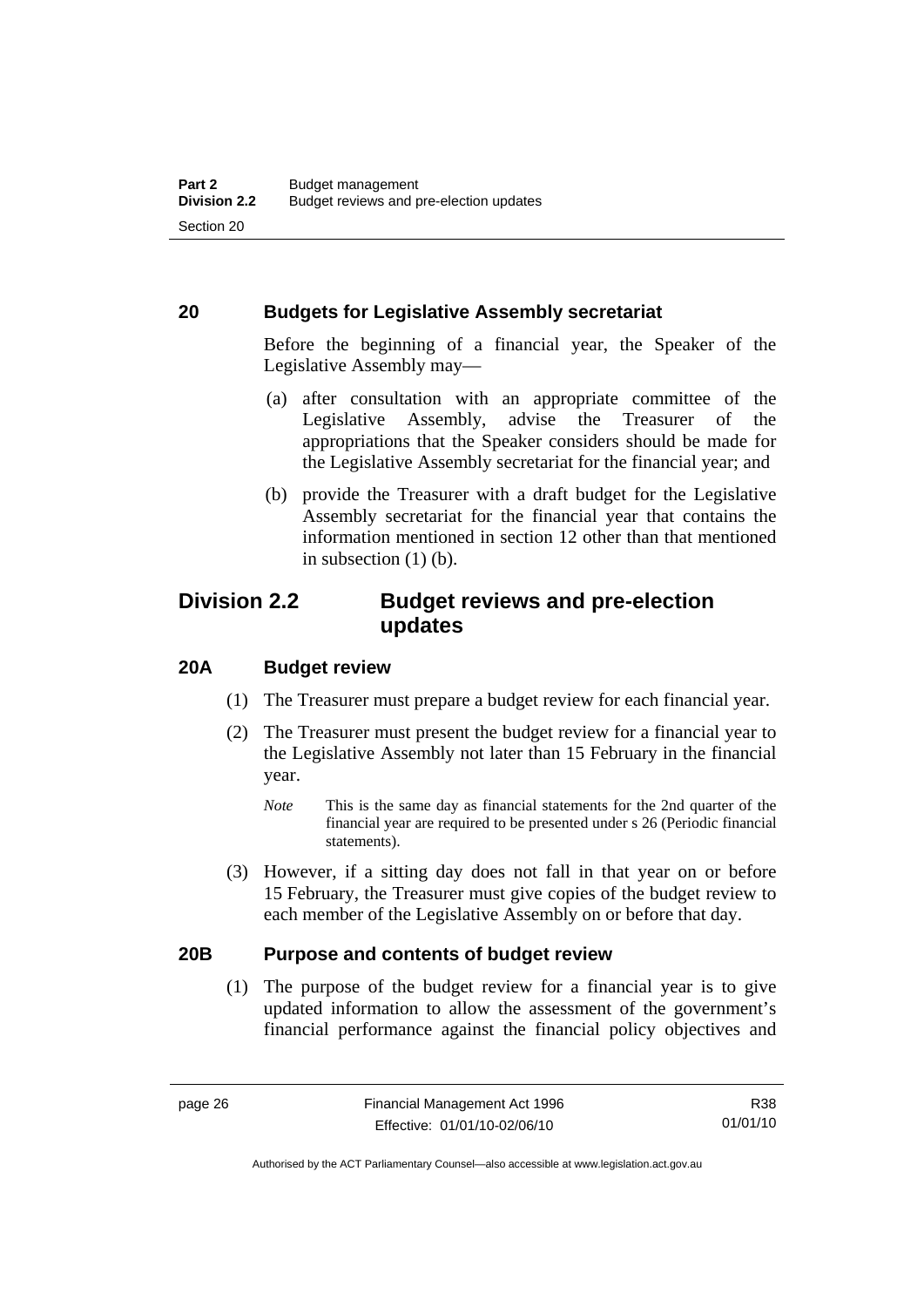strategies set out in the financial policy objectives and strategies statement for the Territory budget for the financial year.

- (2) The budget review for a financial year must be based on the financial policy objectives and strategies statement for the Territory budget for the financial year.
- (3) The budget review for a financial year must—
	- (a) include updated financial statements required under the financial management guidelines for the general government sector for the financial year; and
	- (b) include whole-of-year results for the previous financial year, the budget for the financial year, the estimated financial position of the Territory at the end of the financial year and updated budget estimates for each of the next 3 financial years; and
	- (c) include a review of the financial policy objectives and strategies statement included in the budget for the financial year that satisfies the requirements of section 11A (2) and (3); and
	- (d) state the date as at when the review was done.
- (4) However, if particular information required to be included in the budget review is unchanged from information set out in full in the budget for the Territory under section 11 (1) for the financial year, the review may instead summarise the information and state that it is unchanged from that set out in the budget.
- (5) For subsection (3):

*budget*, for a financial year, means the budget for the year presented to the Legislative Assembly under section 10 (a) (Budget papers) and, if that budget has been amended under this Act, the budget as amended.

page 27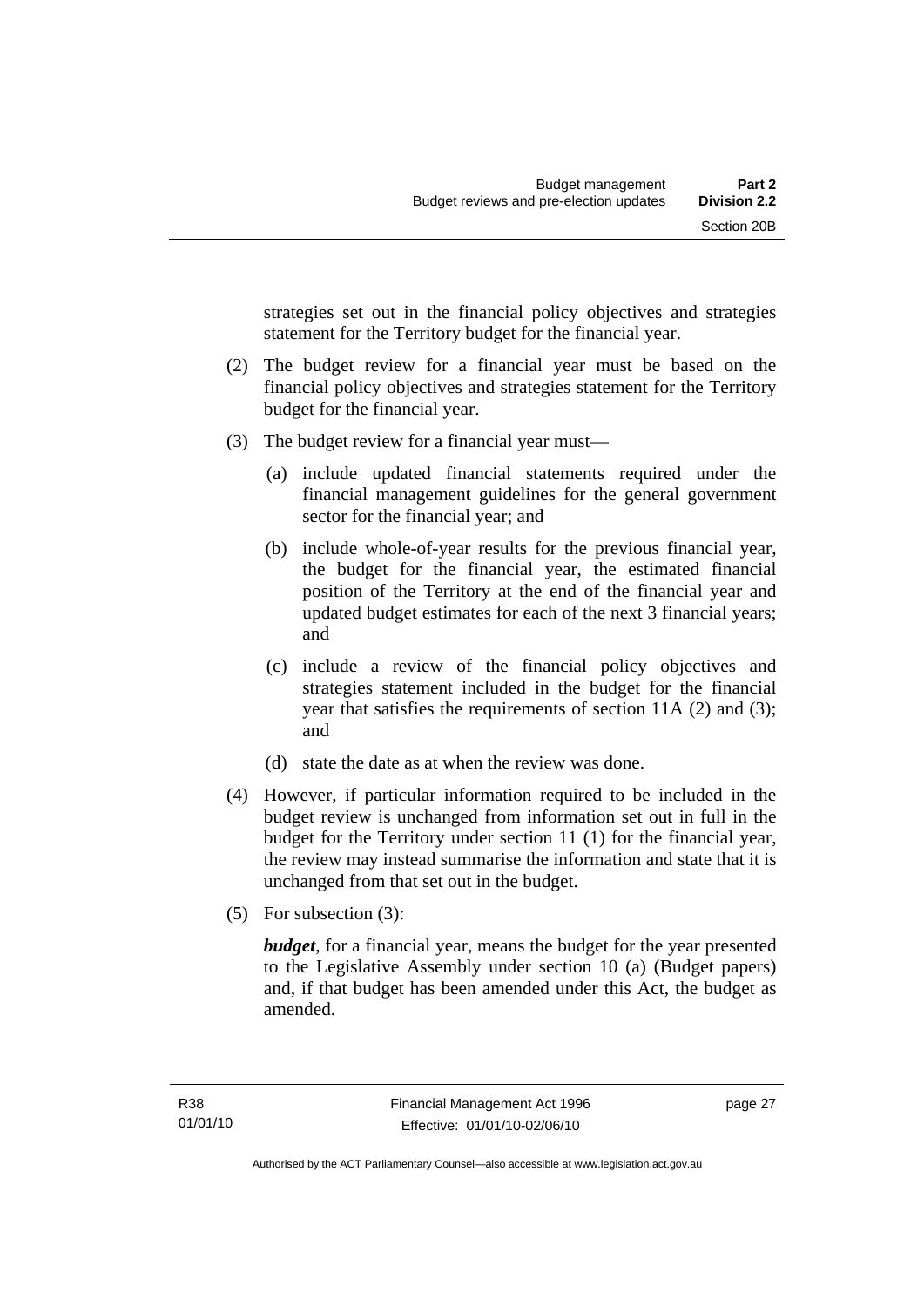# **20C Pre-election budget update**

- (1) At least 30 days before the polling day for an ordinary election, the chief executive must prepare a pre-election budget update and give it to the parliamentary counsel for notification.
- (2) At least 20 days before the polling day for an election mentioned in the Self-Government Act, section 16 (Dissolution of Assembly by Governor-General) or section 48 (Resolution of no confidence in Chief Minister), the chief executive must prepare a pre-election budget update and give it to the parliamentary counsel for notification.
- (3) A pre-election budget update is a notifiable instrument.

*Note* A notifiable instrument must be notified under the Legislation Act.

(4) In this section:

*ordinary election*—see the *Electoral Act 1992*, dictionary.

*polling day*—see the *Electoral Act 1992*, dictionary.

### **20D Purpose and contents of pre-election budget update**

- (1) The purpose of a pre-election budget update for an election is—
	- (a) to allow the assessment of the government's financial performance against the financial policy objectives and strategies set out in the latest financial policy objectives and strategies statement; and
	- (b) to give the electorate an accurate picture of the Territory's financial position before the election.
- (2) A pre-election budget update must be based on the latest financial policy objectives and strategies statement.
- (3) A pre-election budget update for an election must include—

R38 01/01/10

Authorised by the ACT Parliamentary Counsel—also accessible at www.legislation.act.gov.au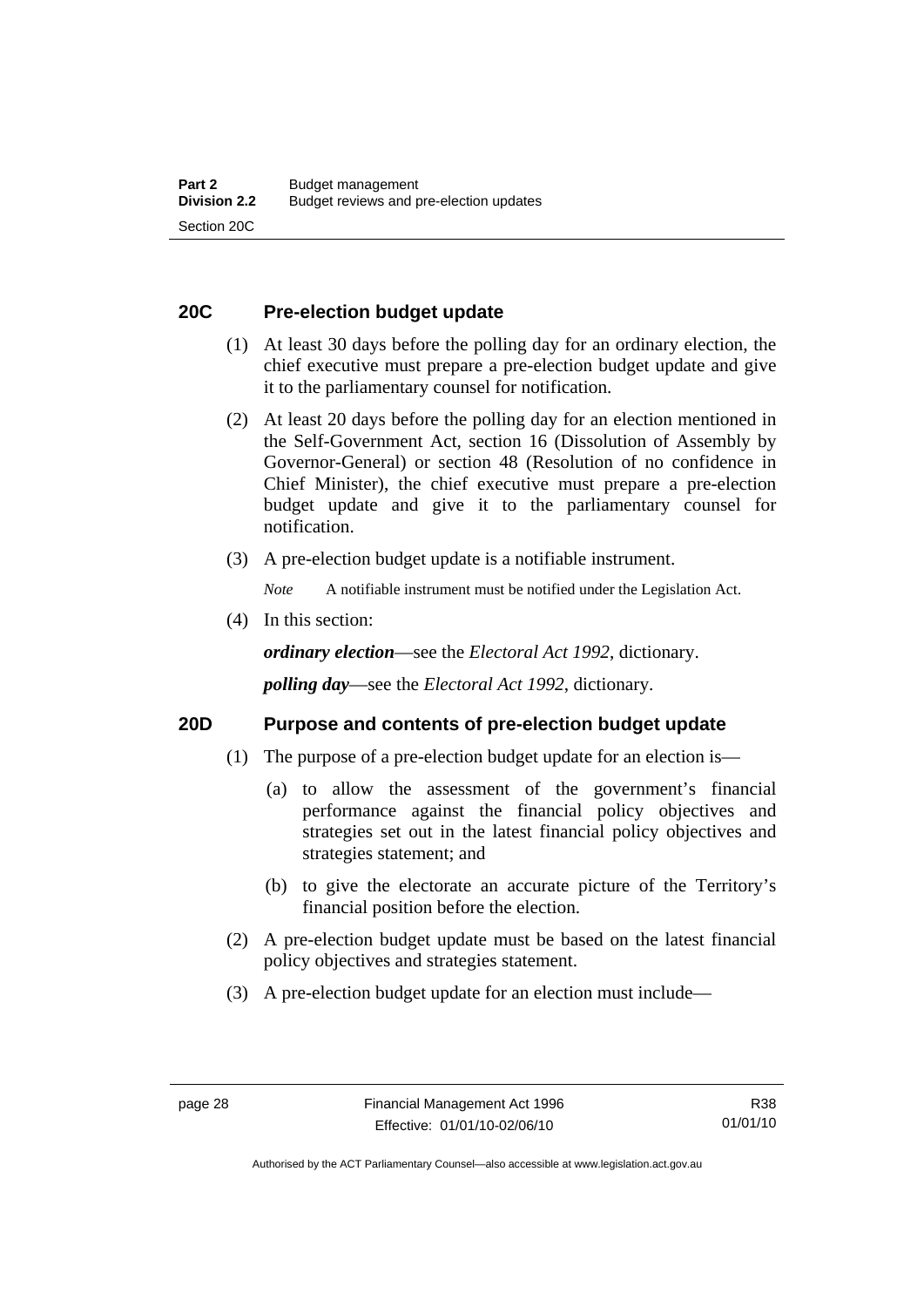- (a) updated financial statements required under the financial management guidelines for the financial year in which the election is to be held; and
- (b) updated budget estimates for the general government sector, the public trading enterprise sector and the Territory for that financial year and for each of the next 3 financial years; and
- (c) a statement of the economic or other assumptions used in preparing the updated financial statements and budget estimates; and
- (d) a statement about the sensitivity of the updated financial statements and budget estimates to changes in the economic or other assumptions; and
- (e) a statement of the risks, quantified if possible, that may affect the economic or other assumptions, including—
	- (i) contingent liabilities; and
	- (ii) publicly announced government commitments that are not yet included in the updated financial statements and budget estimates.
- (4) Information in the pre-election budget update must—
	- (a) take into account government decisions and other circumstances that may have material effect on the financial statements and budget estimates; and
	- (b) state the date as at when the updating was done.
- (5) However, if particular information required to be included in the pre-election budget update is unchanged from information set out in full in the latest financial statements, the budget estimates mentioned in section 11 (Territory budgets) or budget review, the pre-election budget update may instead summarise the information and state that it is unchanged from that set out in the financial statements, budget estimates or budget review.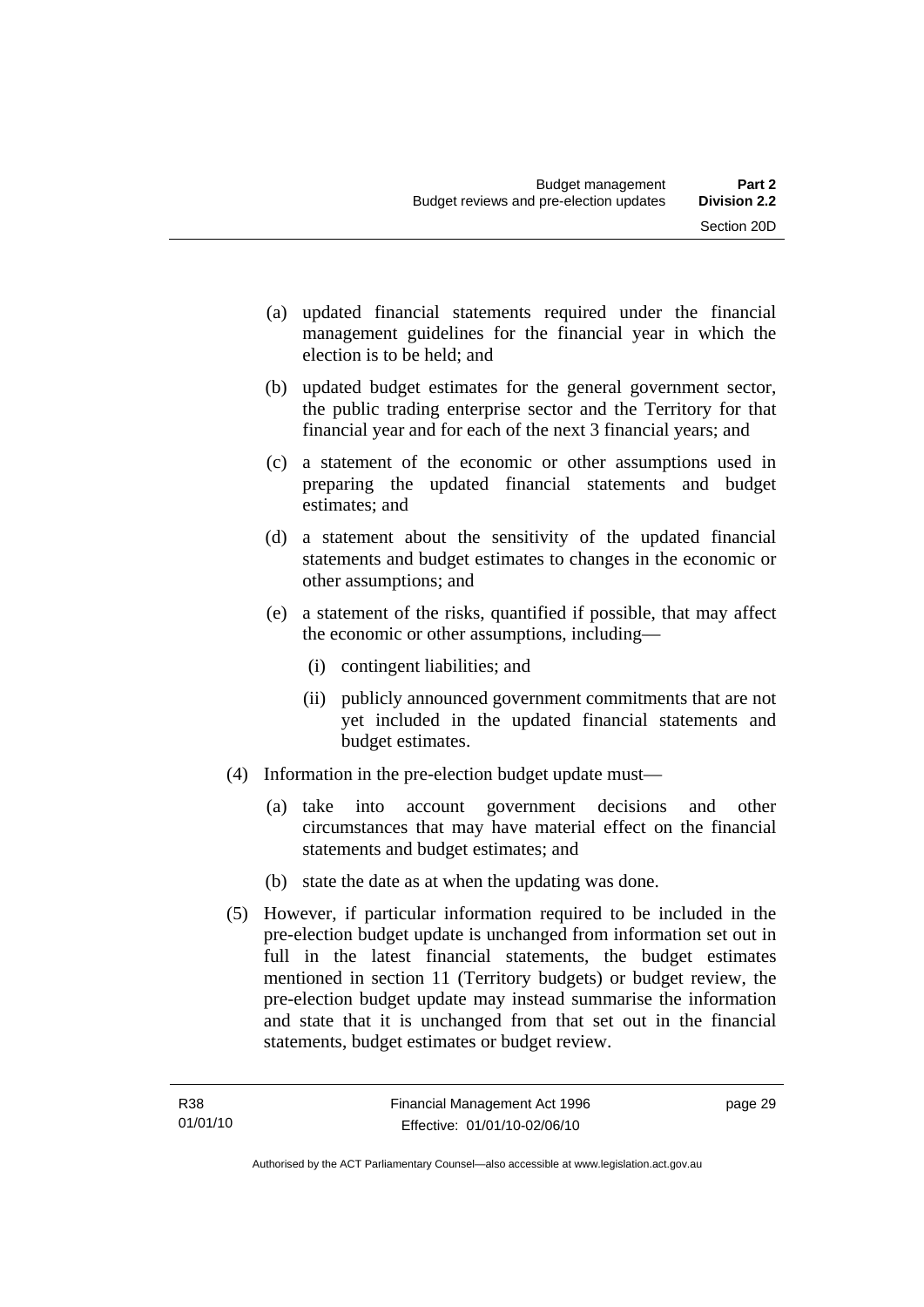# **Part 3 Financial reports**

# **Division 3.1 Financial reports of the Territory**

# **21 Meaning of** *the Territory* **in div 3.1**

In this division, a reference to *the Territory* includes a reference to all territory authorities and all territory-owned corporations.

# **22 Annual financial statements of the Territory**

- (1) The Treasurer must, as soon as practicable after the end of a financial year, prepare annual financial statements for the Territory for that year.
- (2) The statements must be prepared in accordance with generally accepted accounting principles and include—
	- (a) the financial statements required under the financial management guidelines; and
	- (b) a statement of the accounting policies adopted by the Territory; and
	- (c) the other statements that are necessary to fairly reflect the financial operations of the Territory during the year and its financial position at the end of the year.

### **23 Responsibility for annual financial statements**

- (1) Annual financial statements of the Territory must have endorsed on them, or attached to them, a statement of responsibility signed by—
	- (a) the Treasurer; and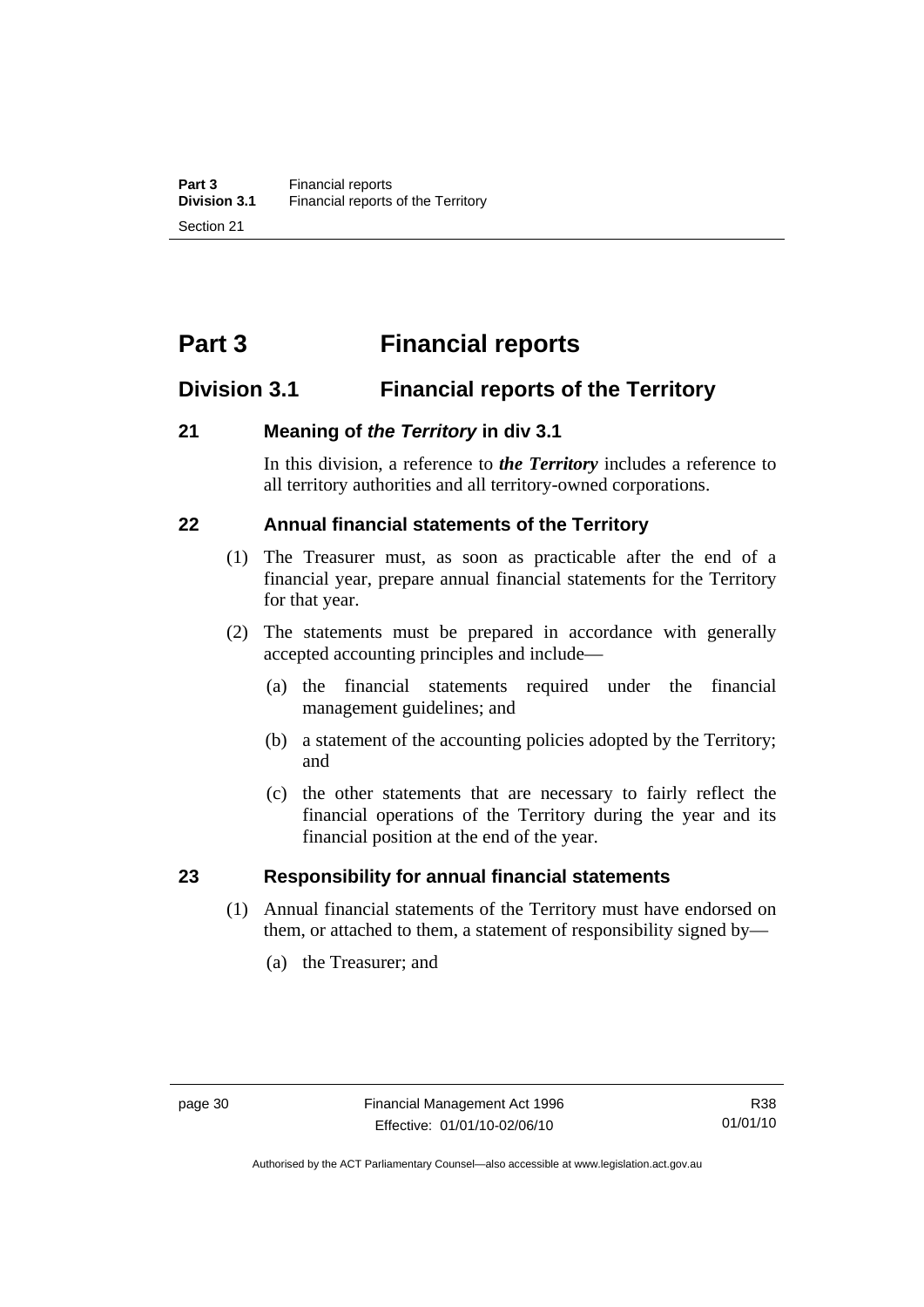- (b) the chief executive of the administrative unit to which responsibility for the administration of this Act has been allocated under the *Public Sector Management Act 1994*, section 14.
- (2) A statement of responsibility must comprise—
	- (a) a statement by the Treasurer that in his or her opinion the financial statements fairly reflect the financial operations of the Territory during the year to which they relate and the financial position of the Territory at the end of the year; and
	- (b) a statement by the chief executive that the financial statements have been prepared in accordance with generally accepted accounting principles.

# **24 Audit of annual financial statements**

- (1) The Treasurer must give the auditor-general the annual financial statements of the Territory for a financial year within 3 months after the end of the year.
- (2) The auditor-general must, within 30 days after the auditor-general receives the annual financial statements under subsection (1), give the Treasurer an audit opinion about the statements.
- (3) Despite subsections (1) and (2), if an ordinary election is to be held in the year after the end of the financial year—
	- (a) the Treasurer must give the auditor-general the annual financial statements of the Territory for the financial year in sufficient time for the auditor-general to give an audit opinion about the statements within 3 months after the end of the financial year; and
	- (b) the auditor-general must give an audit opinion to the Treasurer within 3 months after the end of the financial year.

page 31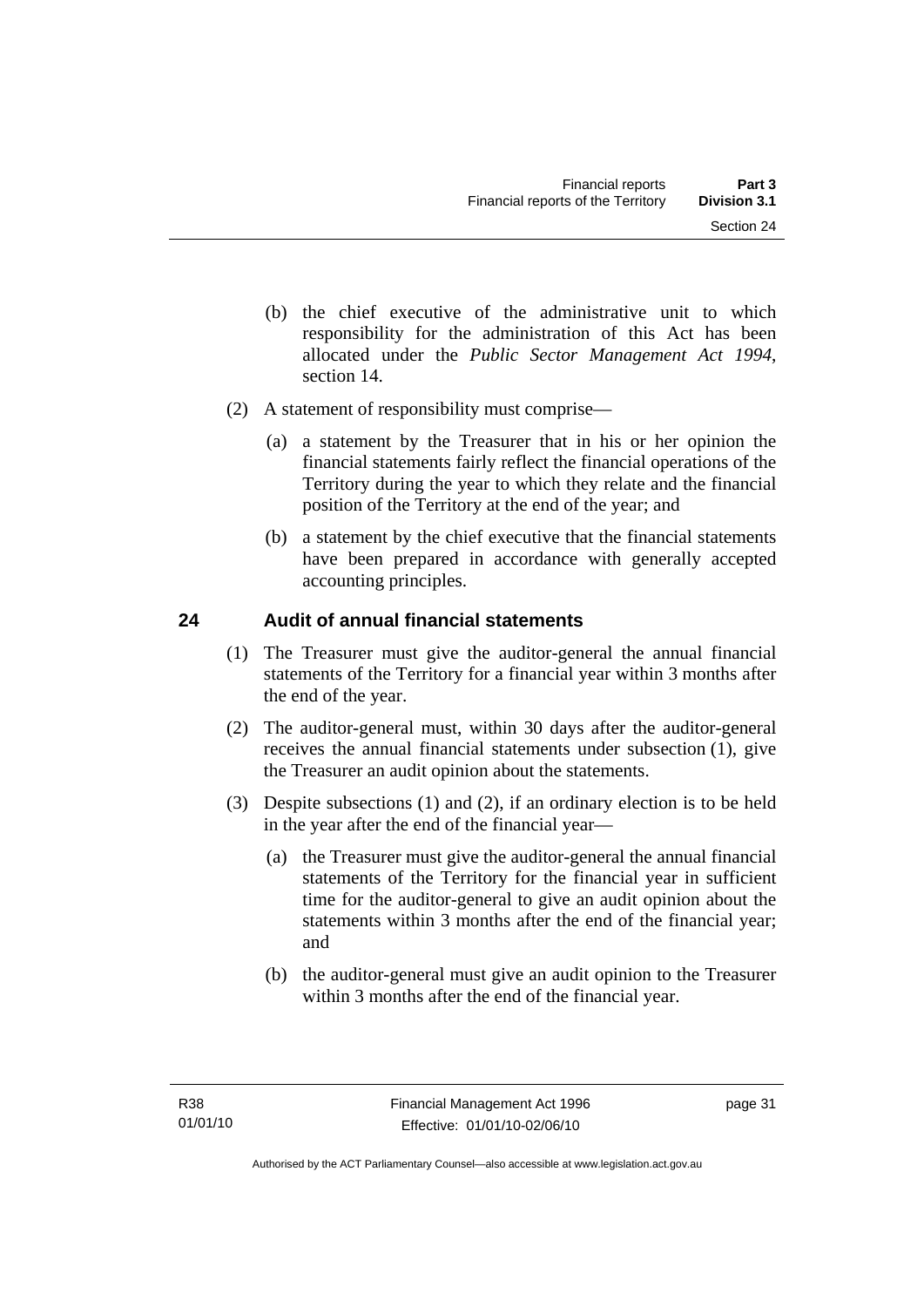(4) In this section:

*ordinary election*—see the *Electoral Act 1992*, dictionary.

## **25 Presentation of annual financial statements to Legislative Assembly**

- (1) If the Treasurer receives, under section 24 (2), an audit opinion about annual financial statements, the Treasurer must present to the Legislative Assembly, within 3 sitting days after receiving the opinion—
	- (a) a copy of the annual financial statements; and
	- (b) a copy of the audit opinion.
- (2) If the Treasurer receives, under section 24 (3) (b), an audit opinion about annual statements, the Treasurer must give to each member of the Legislative Assembly, within 7 days after receiving the opinion—
	- (a) a copy of the annual financial statements; and
	- (b) a copy of the audit opinion.

### **26 Periodic financial statements**

- (1) Within 45 days after the end of each quarter of a financial year, the Treasurer must prepare financial statements for—
	- (a) the quarter; and
	- (b) the period from the beginning of the financial year until the end of the quarter.
- (2) The statements must be prepared in accordance with the financial management guidelines.
- (3) The Treasurer must present copies of the statements prepared under subsection (1) to the Legislative Assembly on the first sitting day after they are prepared.

R38 01/01/10

Authorised by the ACT Parliamentary Counsel—also accessible at www.legislation.act.gov.au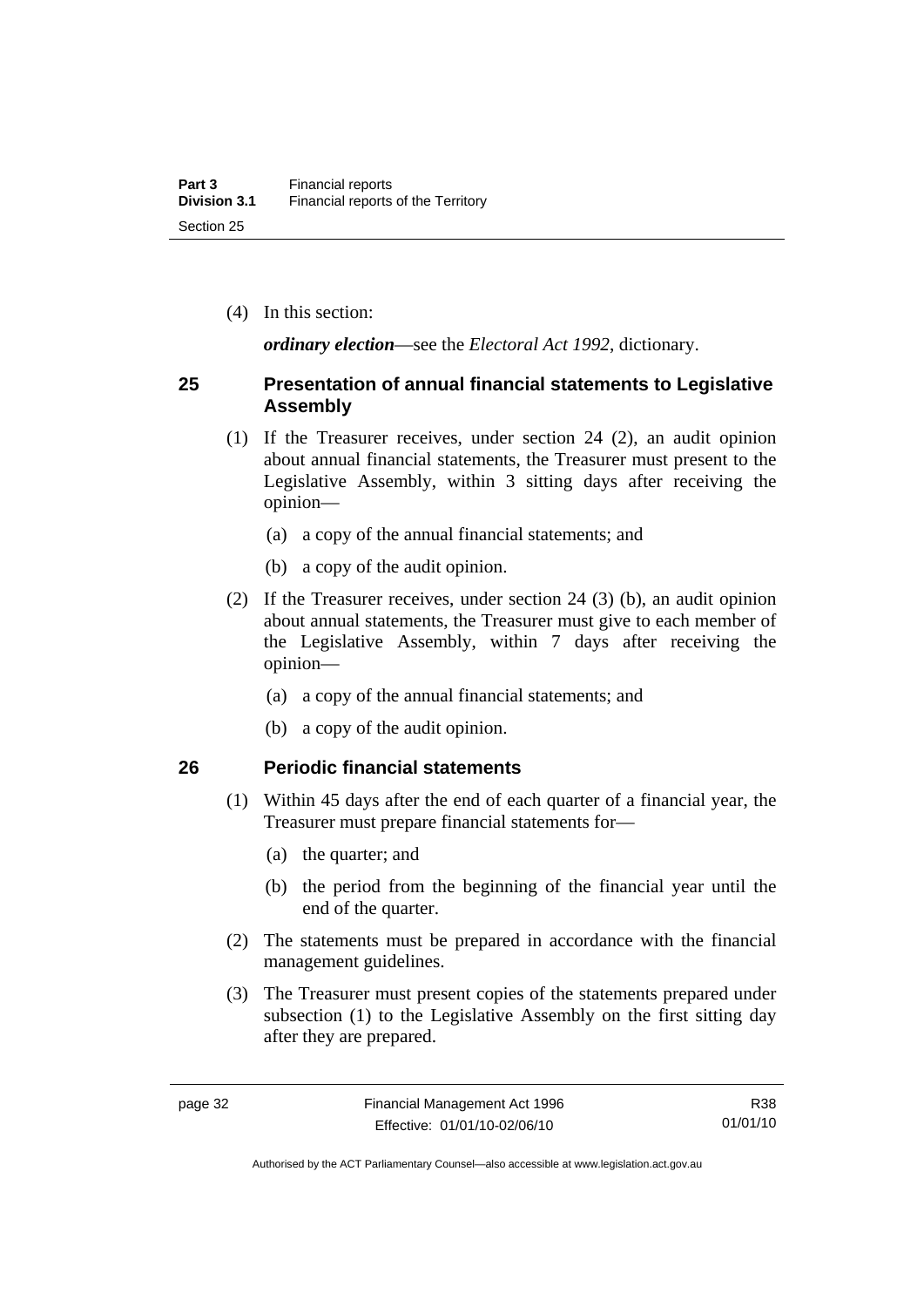(4) If the first sitting day mentioned in subsection (3) does not fall within 45 days after the end of the relevant quarter, the Treasurer must give copies of the statements prepared under subsection (1) to each member of the Legislative Assembly within the 45 days.

# **Division 3.2 Financial reports and performance statements of departments**

# **27 Annual financial statements of departments**

- (1) A department must, as soon as practicable after the end of each financial year, prepare annual financial statements relating to its operations during the year.
- (2) The annual financial statements of a department must be prepared in accordance with generally accepted accounting principles and in a form that facilitates a comparison between the financial operations of the department during the year and the estimates of those operations contained in the budget for the department for the financial year.
- (3) The annual financial statements must include—
	- (a) the financial statements required under the financial management guidelines; and
	- (b) if a change was made during the year to the conditions of a capital injection set out under section 12 (1) (c) (ii) (Departmental budgets) in a statement included in a proposed budget for the department for a financial year—a statement of the change and the reasons for it; and
	- (c) a statement of the accounting policies adopted by the department; and
	- (d) any other statements necessary to fairly reflect the financial operations of the department during the year and its financial position at the end of the year.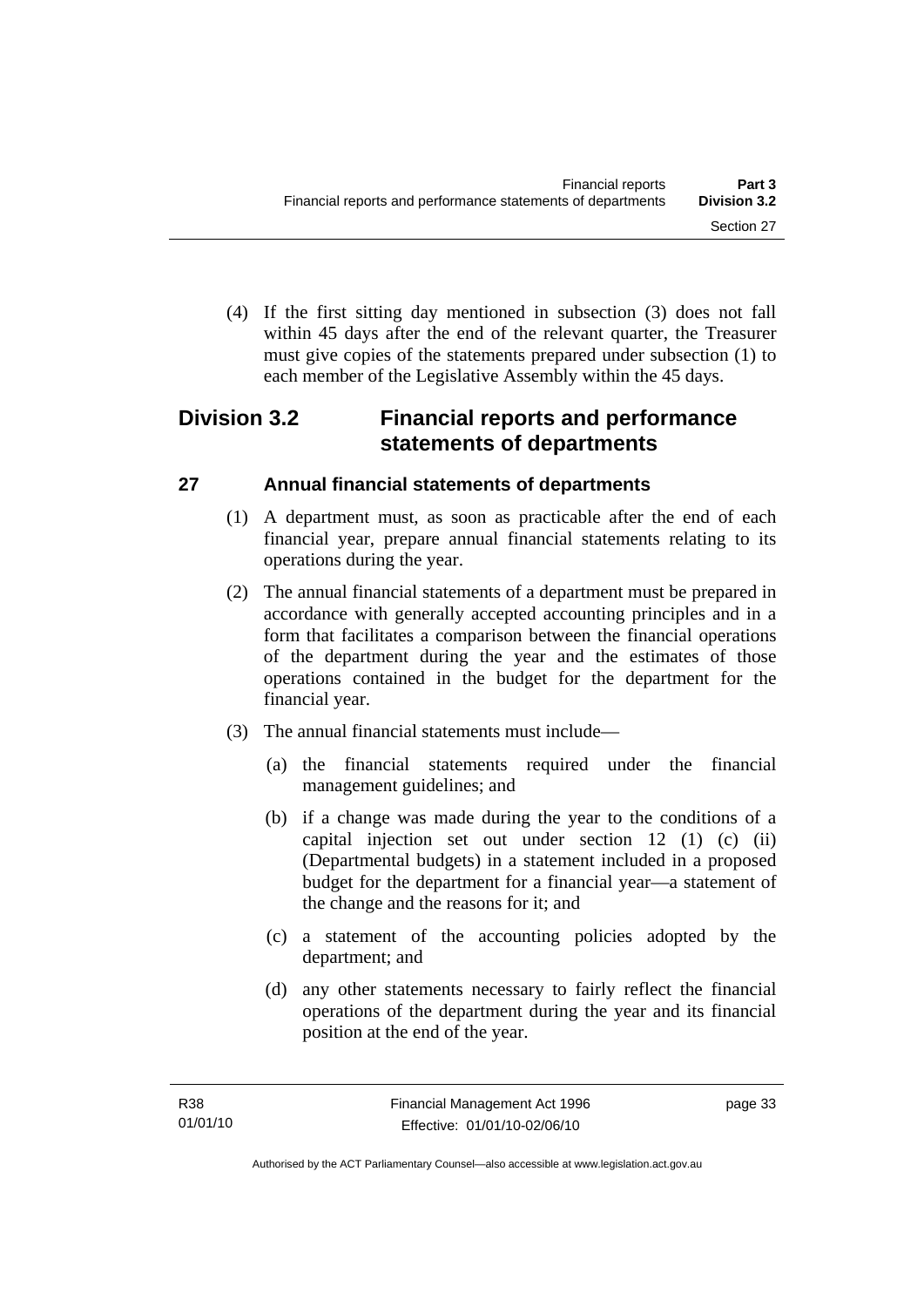(4) In this section:

*budget*, for a department for a financial year, means the budget for the department for the year presented to the Legislative Assembly under section 10 (b) (Budget papers).

# **28 Responsibility for annual financial statements of departments**

- (1) The annual financial statements of a department for a financial year must have endorsed on them, or attached to them, a statement of responsibility signed by the responsible chief executive.
- (2) The statement of responsibility must state that, in the responsible chief executive's opinion, the annual financial statements fairly reflect the financial operations of the department during the financial year and the financial position of the department at the end of the year.

# **29 Audit of financial statements of departments**

- (1) The responsible chief executive of a department must give the auditor-general the financial statements of the department for a financial year as soon as practicable after the statements are prepared.
- (2) The financial statements must have endorsed on them, or attached to them, the statement of responsibility made for them.
- (3) The auditor-general must give the responsible chief executive an audit opinion about the financial statements as soon as practicable after the auditor-general receives them.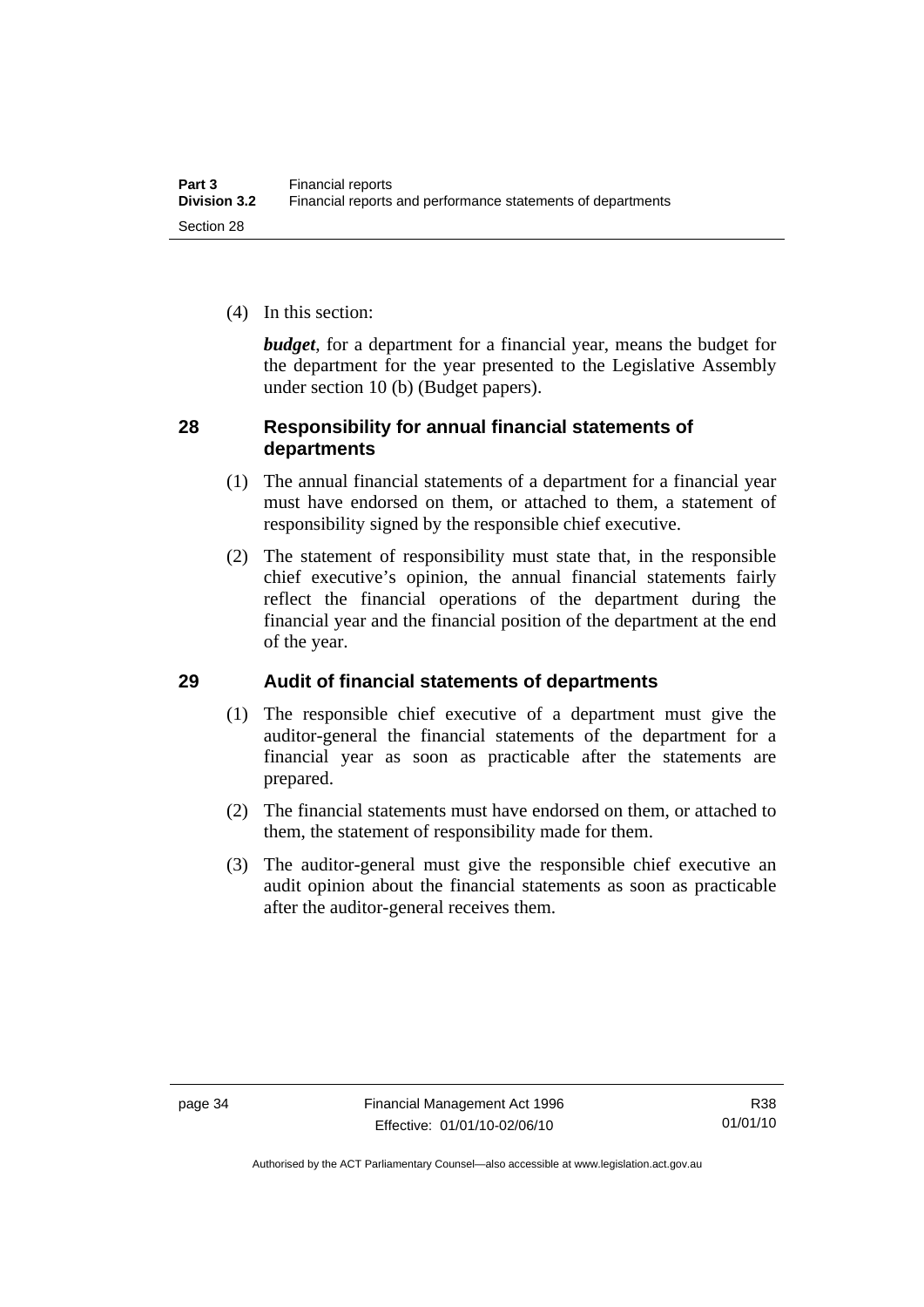# **30 Departmental annual financial statements to be included in annual reports etc**

A report prepared under the *Annual Reports (Government Agencies) Act 2004* for a department for a financial year must include, or have attached to it—

- (a) the department's annual financial statements for the year; and
- (b) the audit opinion under section 29 (3) about the financial statements.

# **30A Statements of performance of departments**

- (1) As soon as practicable after the end of each financial year, each department must prepare a statement of the performance of the department in providing each class of outputs provided by it during the year.
- (2) The statement must—
	- (a) compare the performance of the department in providing each class of the outputs with the forecast of the performance in the department's budget for the year; and
	- (b) give particulars of the extent to which the performance criteria set out in the budget for the provision of the outputs were met.
- (3) In this section:

*budget*, for the department, means the budget for the department for the financial year presented to the Legislative Assembly under section 10 (b) (Budget papers) and, if that budget has been amended under this Act, the budget as amended.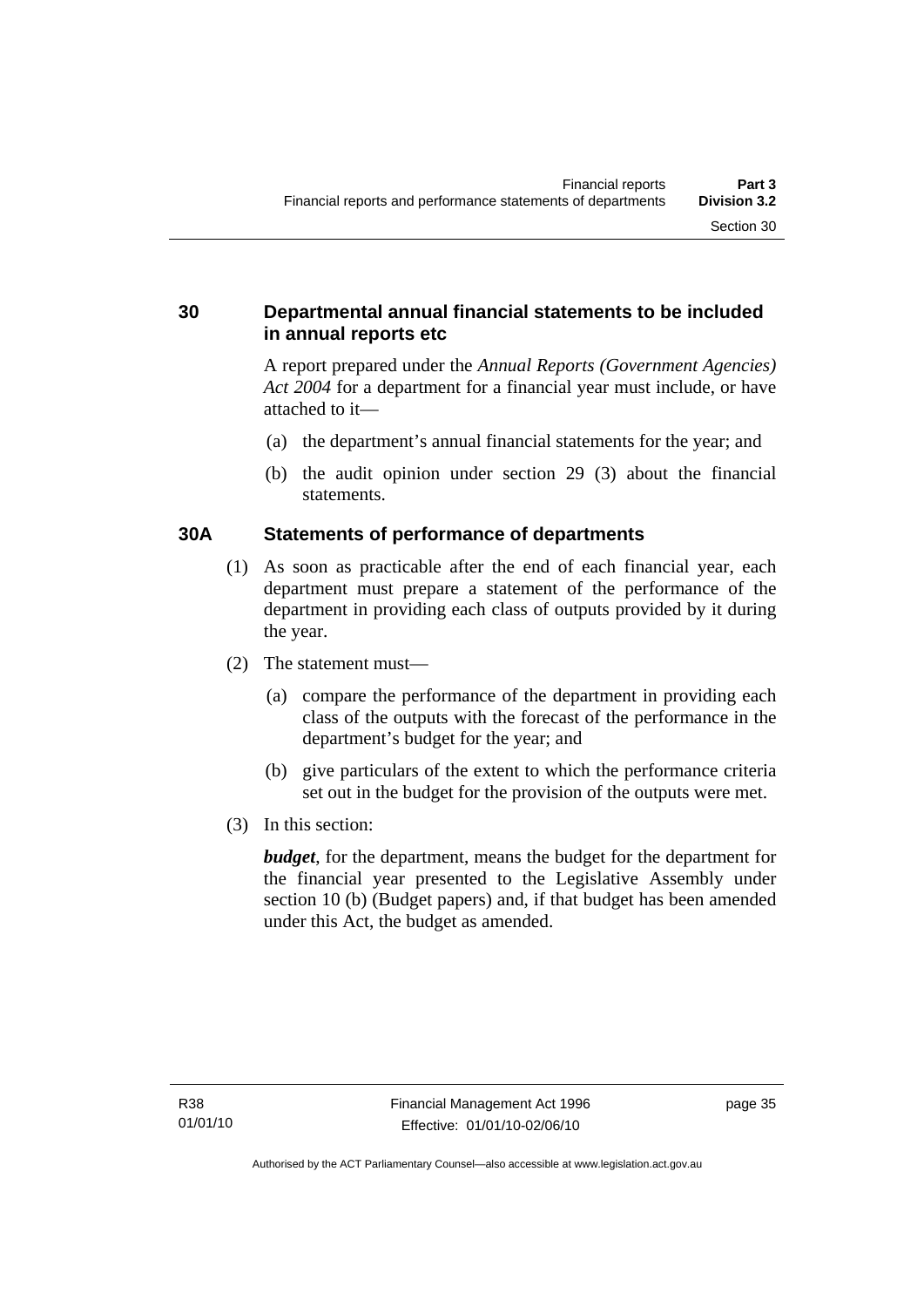# **30B Responsibility for departmental statements of performance**

- (1) A statement of performance of a department for a financial year must have endorsed on it, or attached to it, a statement of responsibility signed by the responsible chief executive.
- (2) The statement of responsibility must state that, in the responsible chief executive's opinion, the statement of performance fairly reflects the performance of the department in providing each class of outputs during the financial year.

# **30C Scrutiny of departmental statements of performance**

- (1) The responsible chief executive of a department must give the auditor-general the department's statement of performance for a financial year as soon as practicable after the statement is prepared.
- (2) The statement of performance must have endorsed on it, or attached to it, the statement of responsibility made for it under section 30B.
- (3) The auditor-general must give the chief executive a report about the statement of performance as soon as practicable after the auditor-general receives it.
- (4) The report must be prepared in accordance with the financial management guidelines.

### **30D Departmental statements of performance to be included in annual reports etc**

A report prepared under the *Annual Reports (Government Agencies) Act 2004* for a department for a financial year must include, or have attached to it—

- (a) the department's statement of performance for the year; and
- (b) the auditor-general's report under section 30C (3) about the statement of performance.

R38 01/01/10

Authorised by the ACT Parliamentary Counsel—also accessible at www.legislation.act.gov.au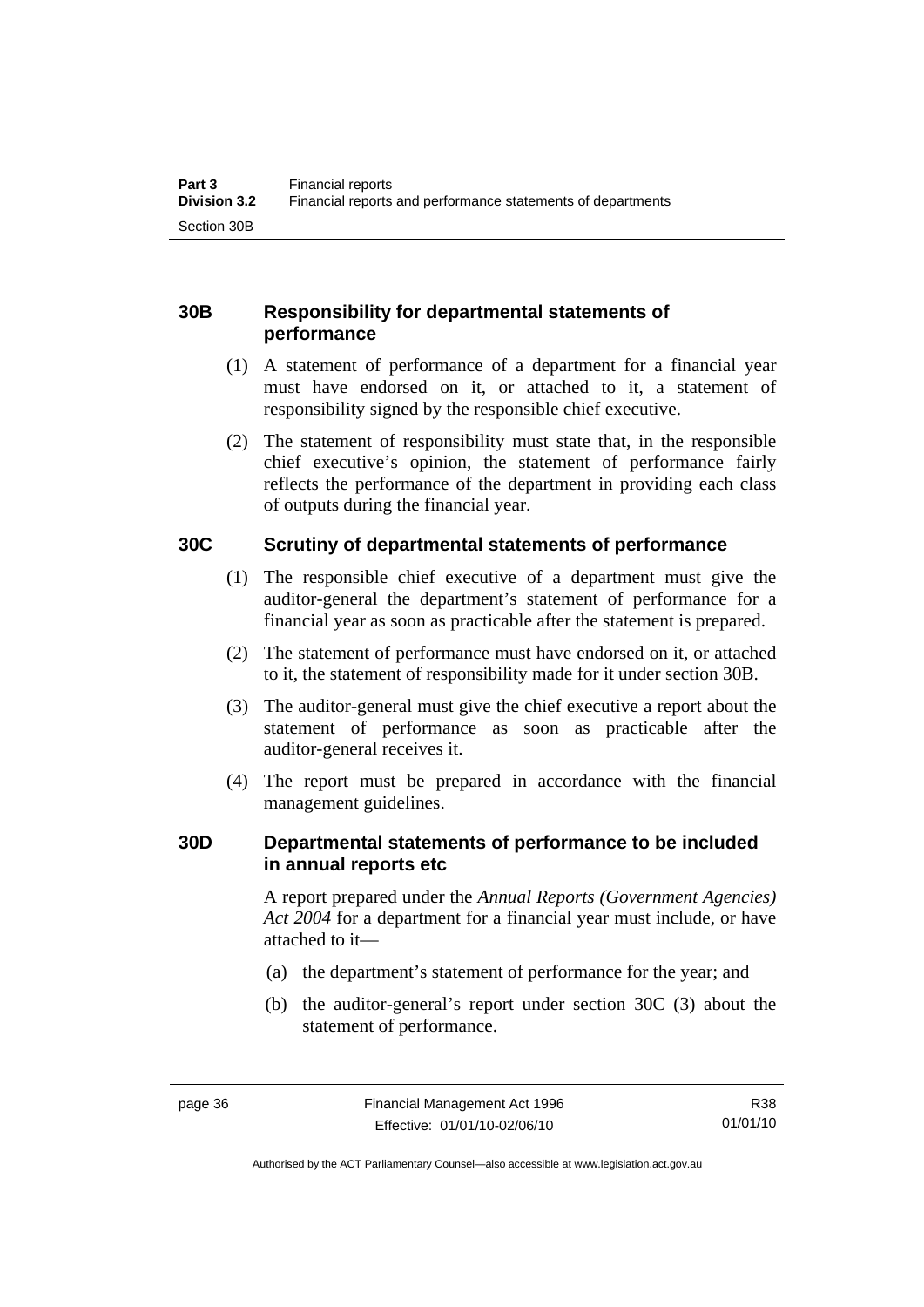## **30E Half-yearly departmental performance reports**

- (1) Within 30 days after 31 December in each financial year, each Minister must prepare a half-yearly performance report for each department for which the Minister is responsible.
- (2) The report must include—
	- (a) a progress report on delivery of outputs; and
	- (b) an explanation of any significant variations from performance criteria.
- (3) The Minister must present the report to the Legislative Assembly on the first sitting day after the report is prepared.
- (4) If the report is not presented to the Legislative Assembly under subsection (3) within 30 days after 31 December, the Minister must make a copy of the report available to members of the Legislative Assembly within the 30 days.
- (5) This section does not apply to the Legislative Assembly secretariat.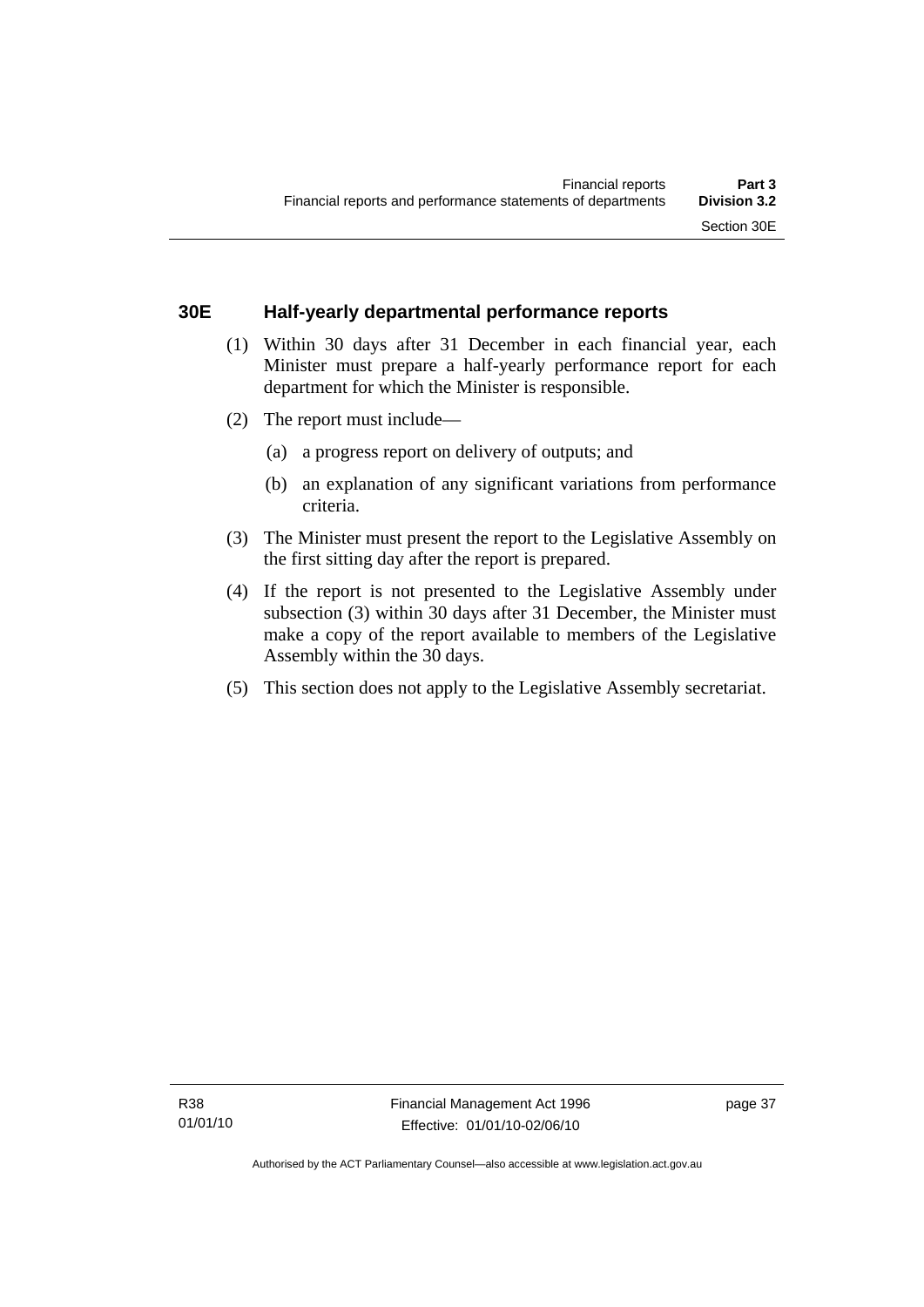# **Part 4 Financial management responsibilities of chief executives of departments**

#### **31 Responsibilities of chief executives of departments**

- (1) The responsible chief executive of a department is accountable to the responsible Minister of the department for the efficient and effective financial management of the department.
- (2) Without limiting subsection (1), the responsible chief executive of a department is responsible, under the responsible Minister, for ensuring—
	- (a) that money spent by the department is spent in accordance with appropriations made for the department (including appropriations available under section 34B); and
	- (b) that, as far as practicable, the operations of the department for a financial year are consistent with, and comparable to, the budget for the department for the year; and
	- (c) that the officers and employees of the department comply with this Act (including the financial management guidelines); and
		- *Note* A reference to an Act includes a reference to the statutory instruments made or in force under the Act, including any guideline (see Legislation Act, s 104).
	- (d) that proper accounts and records are kept of the transactions and affairs of the department in accordance with generally accepted accounting principles; and
	- (e) that adequate control is maintained over the assets of the department and assets in the control of the department; and
	- (f) that adequate control is maintained over the incurring of liabilities by the department.

R38 01/01/10

Authorised by the ACT Parliamentary Counsel—also accessible at www.legislation.act.gov.au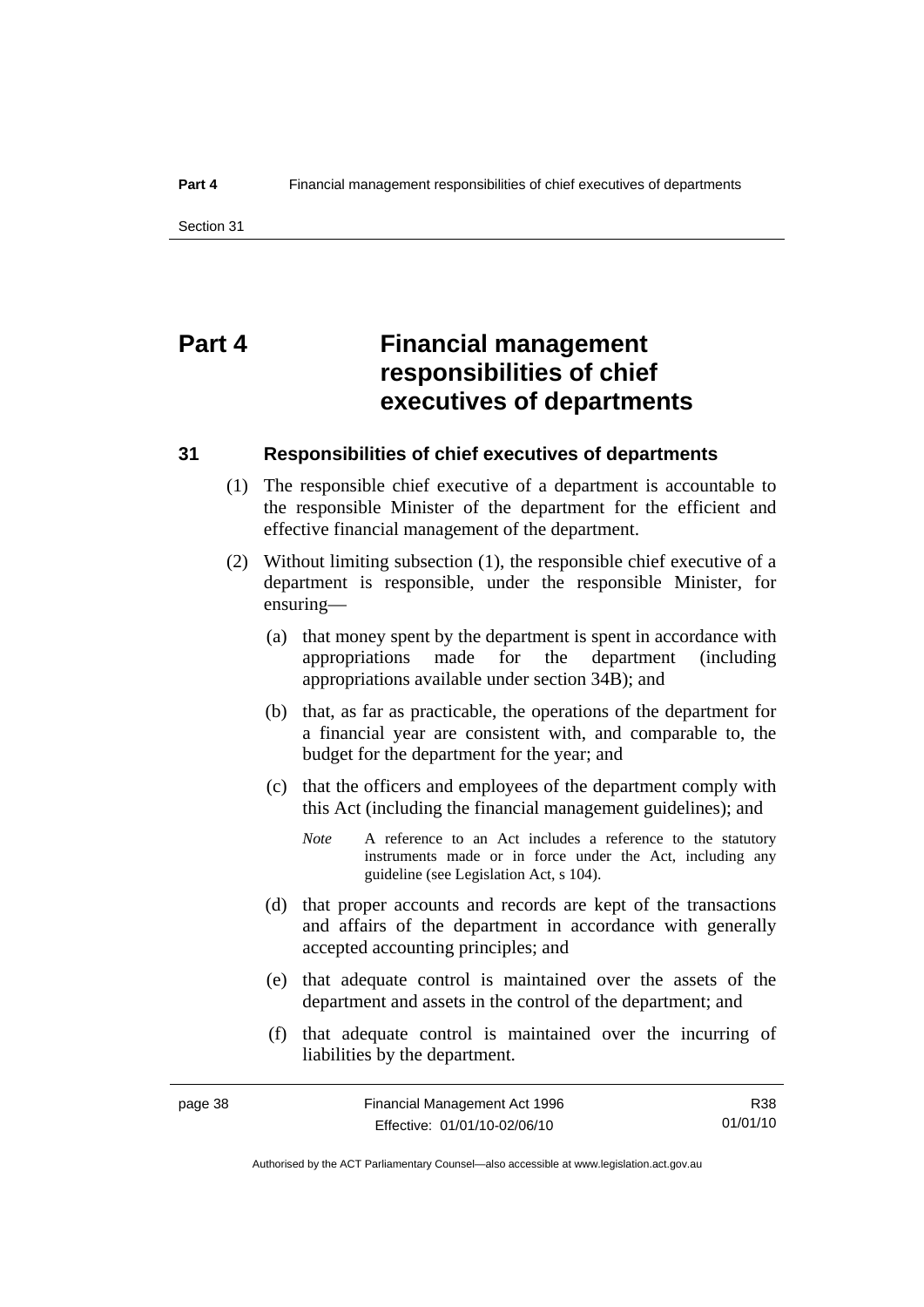- (3) A report prepared under the *Annual Reports (Government Agencies) Act 2004* for a financial year by the responsible chief executive of a department must include an explanation of material variations between the actual results of the department for the year and the budget for the department for the year.
- (4) In this section:

*budget*, for a department for a financial year, means the budget for the department for the year presented to the Legislative Assembly under section 10 (b) (Budget papers) and, if that budget has been amended under this Act, the budget as amended.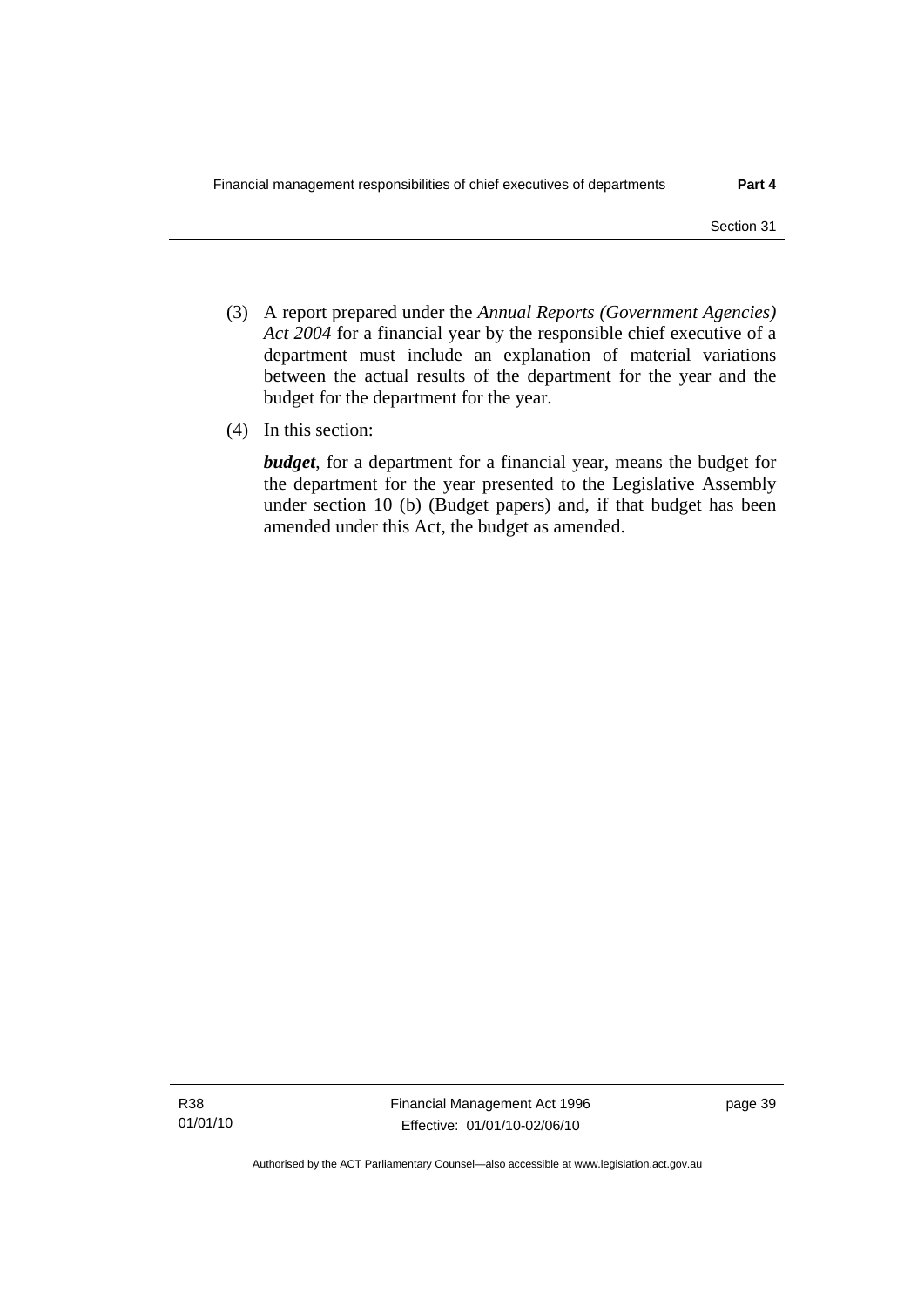#### **Part 5 Banking and investment**

# **Part 5 Banking and investment**

#### **32 Agreement for the conduct of banking for Territory**

- (1) The Treasurer may enter into an agreement with an authorised deposit-taking institution relating to the conduct of banking for the Territory.
- (2) An agreement must not be entered into unless it contains a provision to the effect that it may be terminated by the Territory at any time subject to the giving of written notice that specifies the date the termination is to take effect.

#### **33 Territory banking account**

The Treasurer must open and maintain a banking account for the purposes of the Territory.

#### **34 Departmental banking accounts**

- (1) The responsible Minister or the responsible chief executive may open 1 or more banking accounts for the purposes of the relevant department.
- (2) A departmental banking account must be maintained by the chief executive.
- (3) A departmental banking account must not, without the Treasurer's written approval, be opened or maintained otherwise than with an authorised deposit-taking institution with which an agreement is in force under section 32.
- (4) The responsible Minister or the responsible chief executive of a department may close a departmental banking account of the department.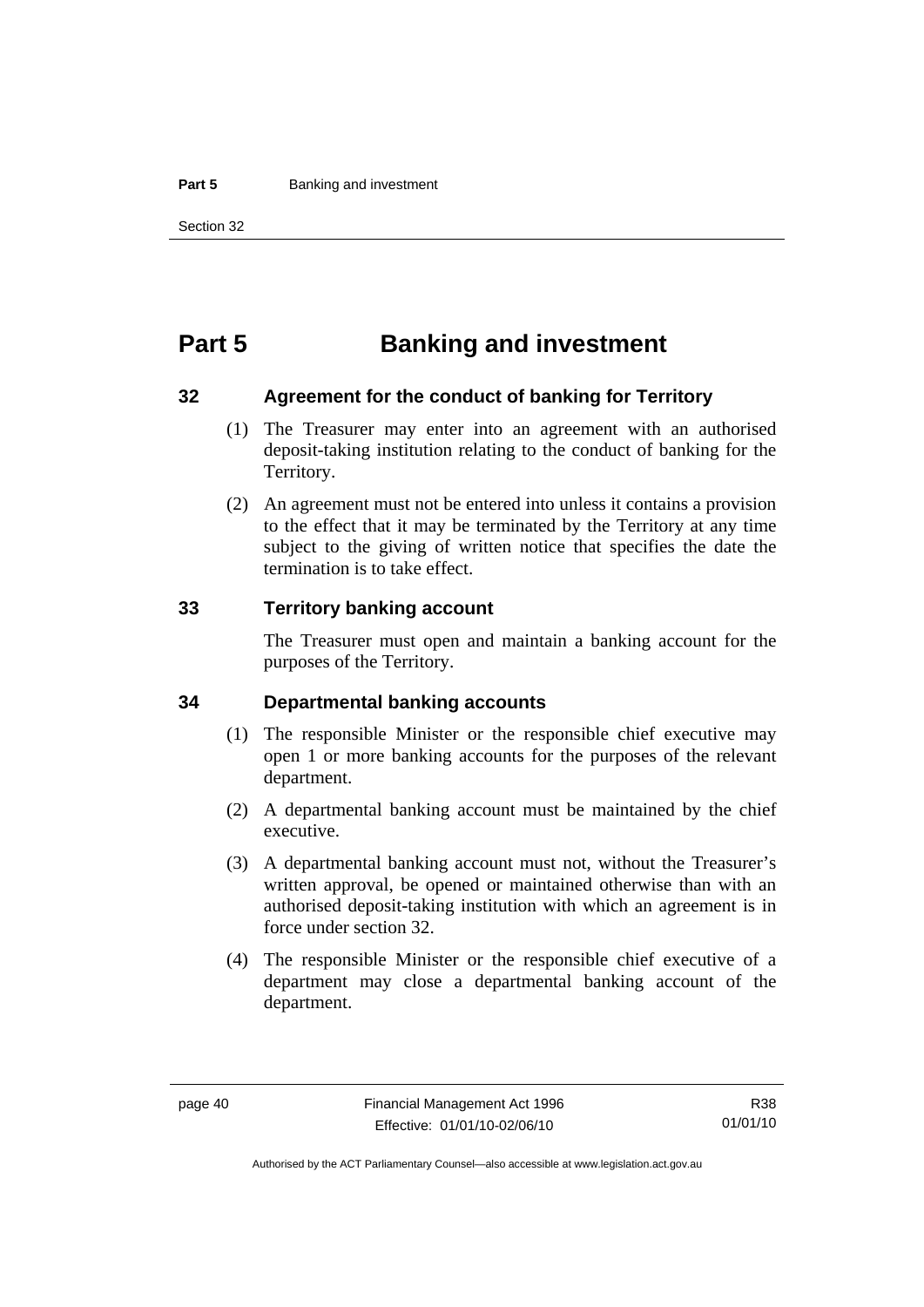- (5) If the responsible Minister or the responsible chief executive of a department closes a departmental banking account under subsection (4), he or she must transfer any money standing to the credit of the account to another departmental banking account of the department or to the territory banking account.
- (6) The Treasurer may, at any time, after consultation with the responsible Minister, close or suspend the operation of a departmental banking account.
- (7) A Minister or a chief executive must not open or operate a departmental banking account otherwise than in accordance with this Act.

# **34A Transfer of departmental banking account**

- (1) If, in the Treasurer's opinion, it is desirable, because of changes in departmental responsibilities, to transfer a departmental banking account from a department to another department, the Treasurer may, in writing, direct the responsible chief executive of the department that holds the account to arrange for it to be transferred to another department nominated in the direction.
- (2) A chief executive who receives a direction under subsection (1) must comply with the direction.
- (3) A departmental banking account transferred in accordance with a direction under subsection (1) becomes a departmental banking account of the department to which it is transferred.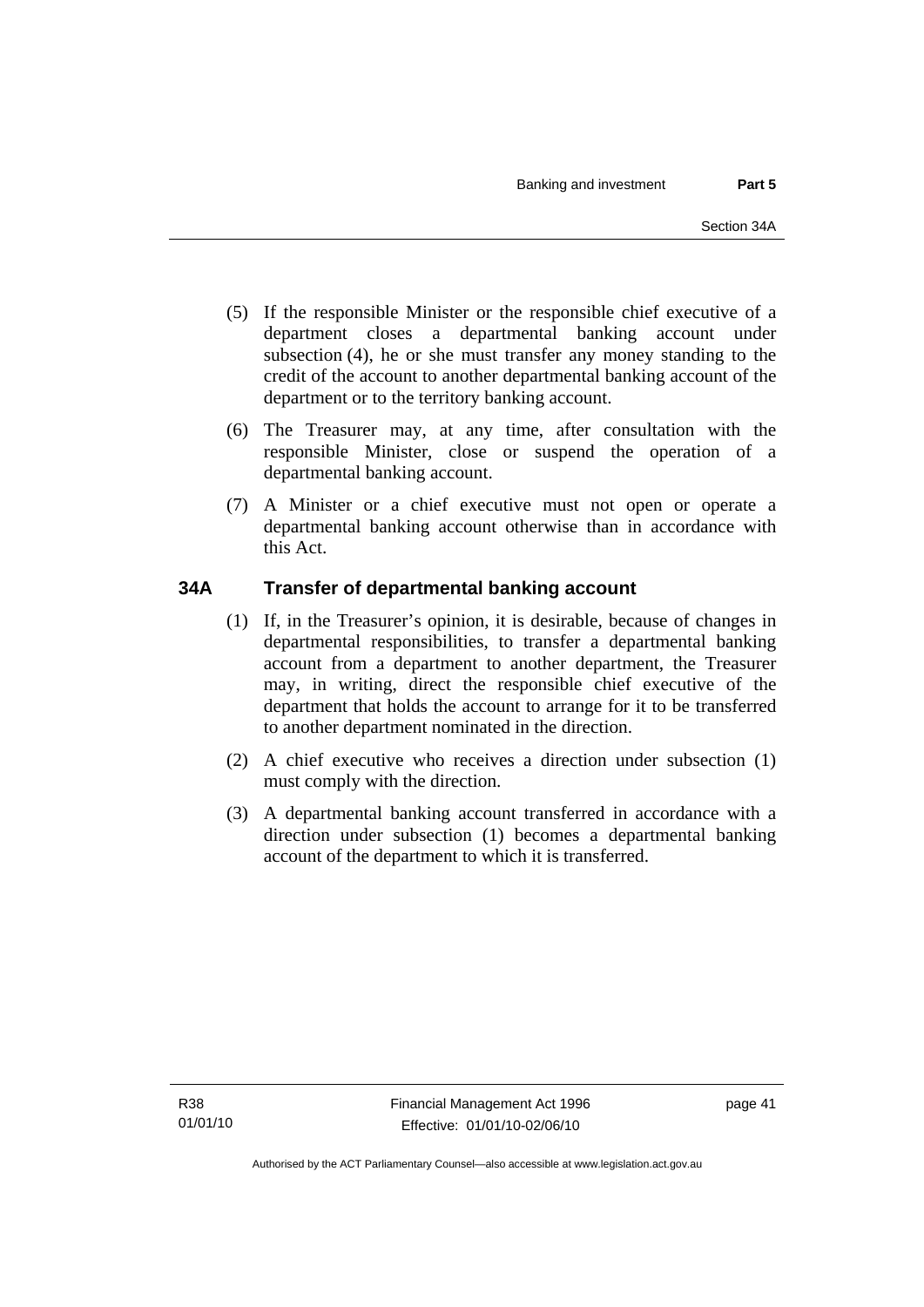#### **Part 5 Banking and investment**

#### **34B End of year balances of departmental banking accounts**

- (1) If at the end of a financial year amounts appropriated for a department for that financial year are held in a departmental banking account, the amounts may be applied after the end of that financial year for the purposes for which they were appropriated.
- (2) If at the end of a financial year a departmental banking account has a debit balance, the chief executive of the department must devise and implement a scheme to recoup the amount of the deficit.

#### **35 Payments into banking accounts**

- (1) All public money is the property of the Territory.
- (2) If public money is received by a person other than for the purpose of making a payment in the course of his or her duties, the person must take reasonable steps to safeguard the money until it is paid into a banking account in accordance with this section.
- (3) Money must be paid into a departmental banking account of a department if the money is—
	- (a) money that may be disbursed to the department as a consequence of an appropriation; or
	- (b) a receipt relating to the operations of the department; or
	- (c) a receipt relating to the sale or disposal of assets of the Territory held by the department.
- (4) All public money, except money payable into a departmental banking account, must be paid into the territory banking account.
- (5) The Treasurer may issue financial management guidelines regarding the banking of public money.

Authorised by the ACT Parliamentary Counsel—also accessible at www.legislation.act.gov.au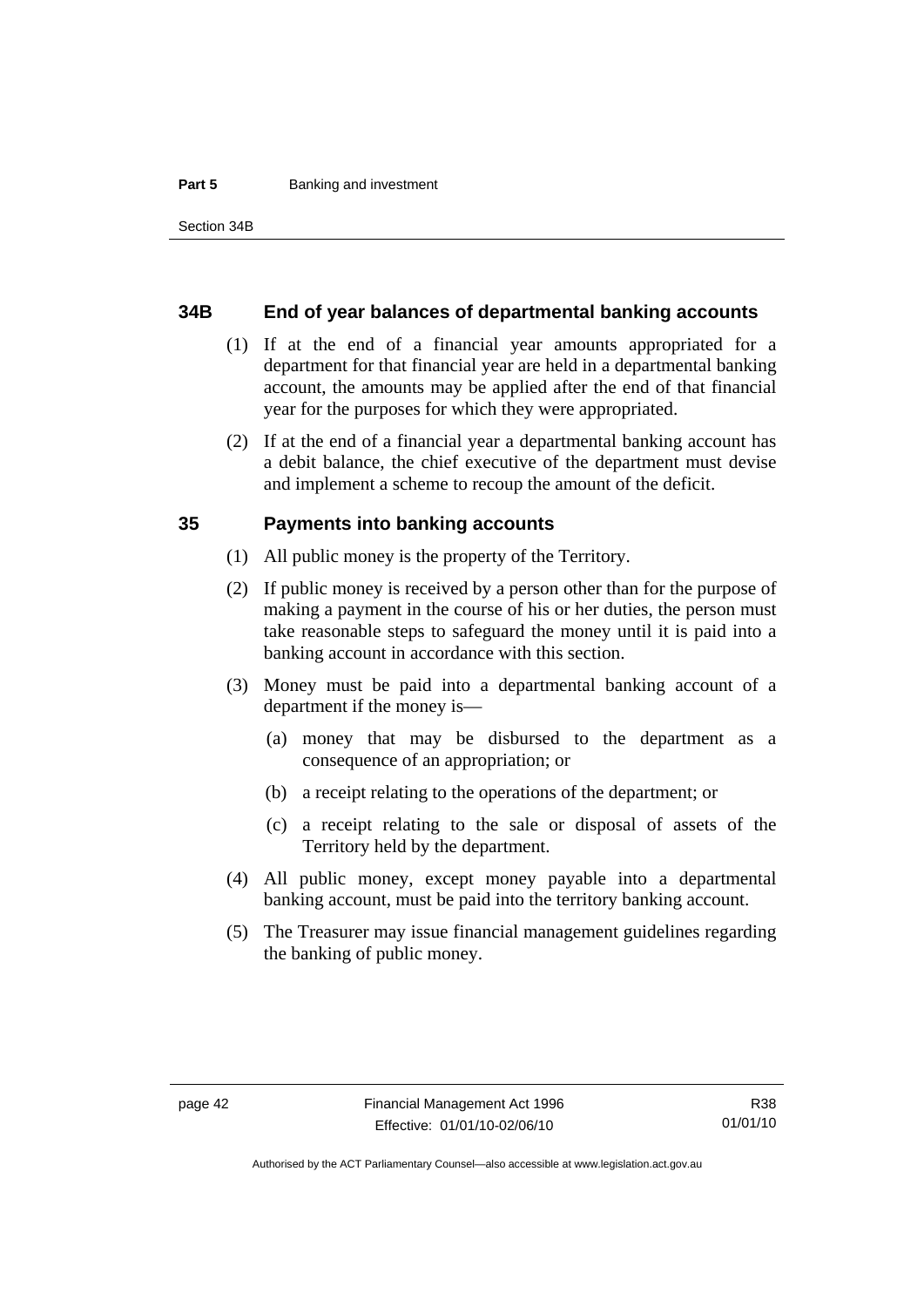# **36 Transfer following change in departmental responsibilities**

- (1) If, in the Treasurer's opinion, it is necessary as a consequence of changes in departmental responsibilities, to transfer to another account money held in the territory banking account or a departmental banking account, the Treasurer must decide the amount to be transferred and direct that the transfer be made.
- (2) The Treasurer must not exercise the powers under subsection (1) in relation to a departmental banking account except after consultation with the responsible Minister.

# **36A Transfers from departmental banking accounts to territory banking account**

If, in the Executive's opinion, it is desirable for the management of the public money of the Territory to transfer an amount held in a departmental banking account to the territory banking account, the Executive may direct that the transfer be made.

# **37 Payments from territory banking account**

- (1) An amount must not be paid out of the territory banking account except under an appropriation to a departmental banking account, a territory authority banking account or a territory-owned corporation banking account.
- (2) This section is subject to—
	- (a) the *Territory Superannuation Provision Protection Act 2000*, section 11 (2) (which is about transfers between the territory banking account and departmental banking accounts to facilitate investment of superannuation funds); and
	- (b) this Act, section 38 (3) (which is about transfers of public money to facilitate investment); and

page 43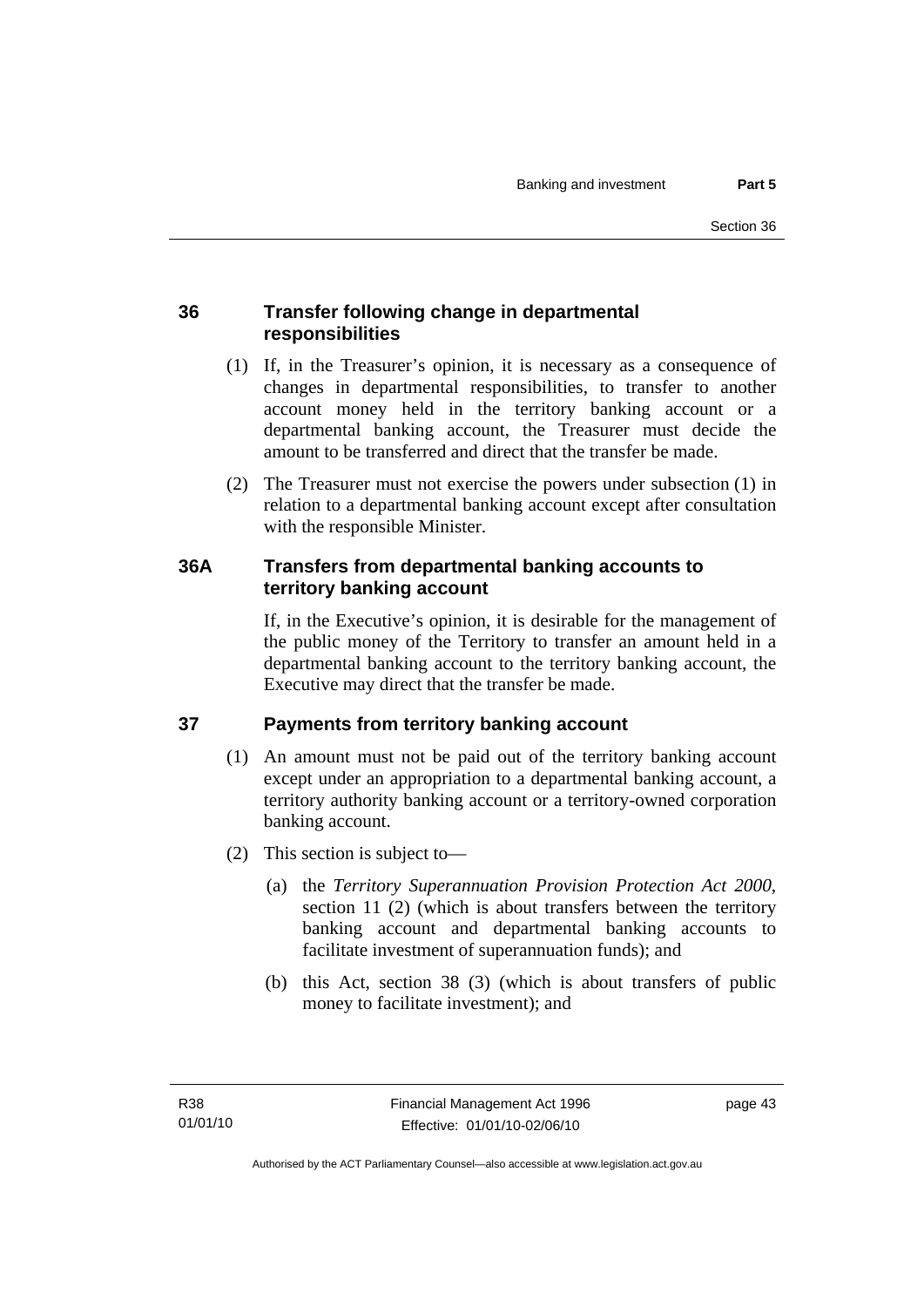#### **Part 5 Banking and investment**

Section 38

- (c) this Act, section 38 (7) (which is about the payment of interest on certain investments of public money); and
- (d) this Act, section 58 (7) (which is about transfers between the territory banking account and territory authorities of interest earned on certain investments for territory authorities).
- (3) This section does not apply to an overdraft or credit facility for a territory authority approved under section 59 (5).

#### **38 Investment of certain public money**

- (1) The Treasurer may invest any money held in the territory banking account or departmental banking accounts for the period and on the terms and conditions the Treasurer considers appropriate—
	- (a) on deposit with an authorised deposit-taking institution; or
	- (b) in the purchase of a bill of exchange that is drawn or accepted by an authorised deposit-taking institution; or
	- (c) in a loan to a person who is a dealer in the short-term money market; or
	- (d) in Territory, State or Commonwealth securities; or
	- (e) in any investment prescribed under the financial management guidelines for this paragraph.
- (2) However, an investment may be made under this section only to increase or protect the financial wealth of the Territory.
- (3) Transfers of money for investment, including transfers between the territory banking account and departmental banking accounts to facilitate investment, may be made without appropriation.
- (4) Interest received from the investment of public money under this section shall be paid to the territory banking account.

Authorised by the ACT Parliamentary Counsel—also accessible at www.legislation.act.gov.au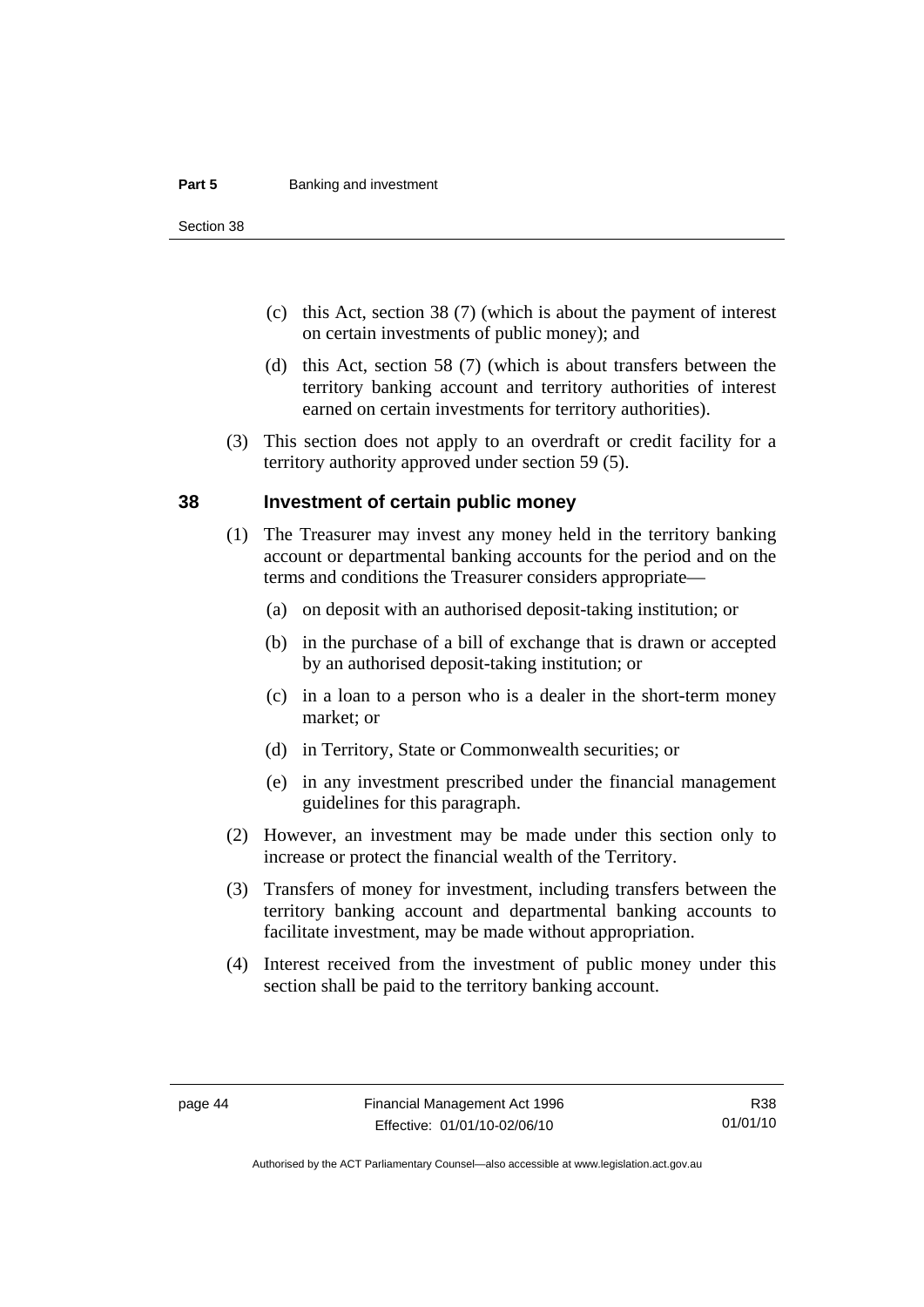- (5) However, if an investment of public money is made or managed for the Territory by an entity other than a department, the entity may deduct from the interest received by the entity for the investment—
	- (a) a fee charged by the entity for making or managing the investment; and
	- (b) expenses reasonably incurred by the entity in making or managing the investment.
- (6) The Treasurer may decide the amounts of interest from investments under this section that are to be credited to departmental banking accounts.
- (7) The amounts decided by the Treasurer may be paid from the territory banking account without further appropriation.
- (8) However, the total of the amounts paid under subsection (7) must not exceed the total of the interest received from investments under this section.
- (9) This section does not apply to money held in a superannuation banking account.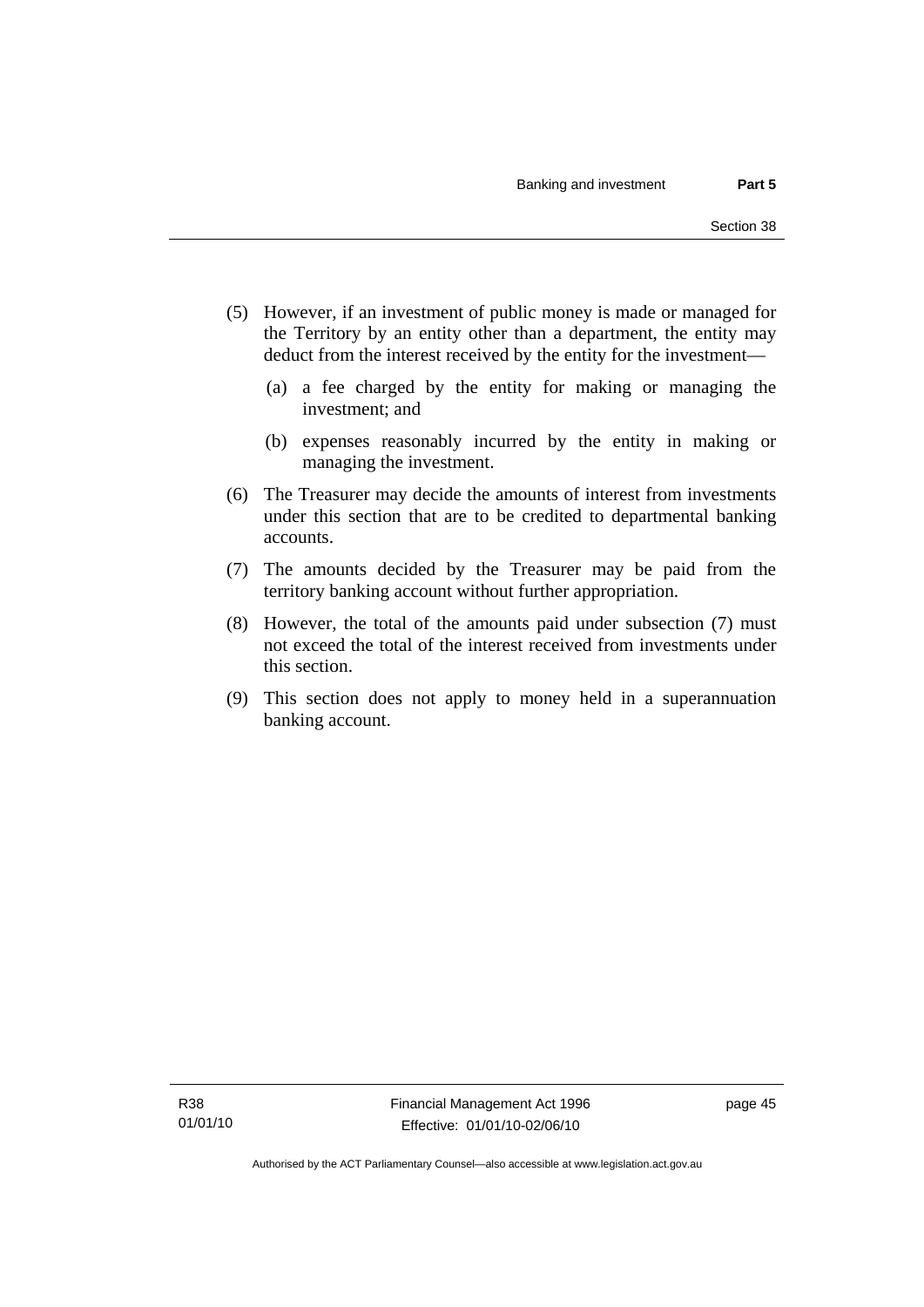#### **Part 6 Borrowing and guarantees**

Section 39

# **Part 6 Borrowing and guarantees**

#### **39 Power of Territory to borrow**

The Territory may only borrow in accordance with this Act or another law of the Territory.

# **40 Treasurer may borrow on behalf of Territory**

The Treasurer may, on behalf of the Territory, if necessary or expedient in the public interest to do so—

- (a) borrow money; or
- (b) give security for the repayment of an amount borrowed or the payment of interest on an amount borrowed; or
- (c) enter into a financing lease.

### **41 Power of territory authorities to borrow**

Despite any other Act, a territory authority may only borrow (other than from the Territory) in accordance with this Act.

### **42 Borrowings by territory authorities to be approved**

- (1) A territory authority must not borrow unless—
	- (a) the borrowing is approved in writing by the Treasurer; and
	- (b) the terms and conditions of the borrowing include the terms and conditions (if any) specified in the approval and are otherwise consistent with the approval; and
	- (c) the borrowing is within the borrowing limits (if any) of the authority for the financial year in which the borrowing is entered into, that are approved in writing by the Treasurer.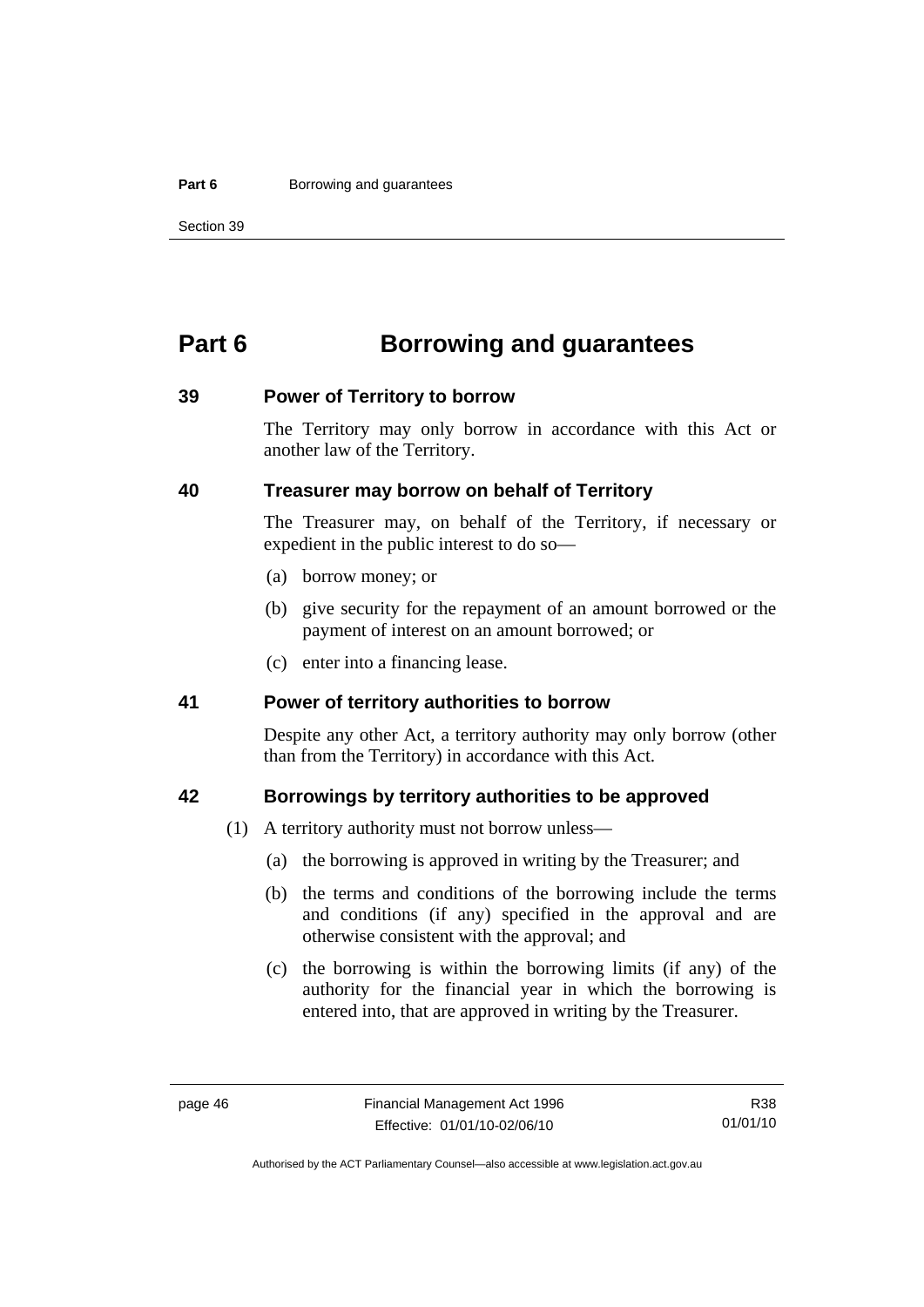(2) However, subsection (1) (a) and (b) does not apply to a loan made to a territory authority under section 59 (1) (b).

# **43 Territory authorities may give security**

Subject to the Treasurer's approval of the borrowing under section 42 (1) (a), a territory authority may give security for the repayment of an amount borrowed, or for the payment of interest on that amount, by issuing securities.

# **44 Power to approve borrowings not delegable**

The Treasurer must not delegate to anyone the power under section 42 (1) (a) to approve borrowings by territory authorities.

# **45 Loans to be paid into territory banking account**

Subject to this Act and any other Act, the proceeds of a loan raised on behalf of the Territory must be paid into the territory banking account.

# **46 Payments by Treasurer**

The Treasurer may, without further appropriation, make payments needed for—

- (a) payment of interest on borrowings made for the Territory; or
- (b) repayment of borrowings made for the Territory; or
- (c) payment of the expenses of making or repaying borrowings for the Territory.

# **47 Guarantees by Territory**

 (1) The Territory may only give a guarantee for the payment of money or the performance of an obligation in accordance with this Act.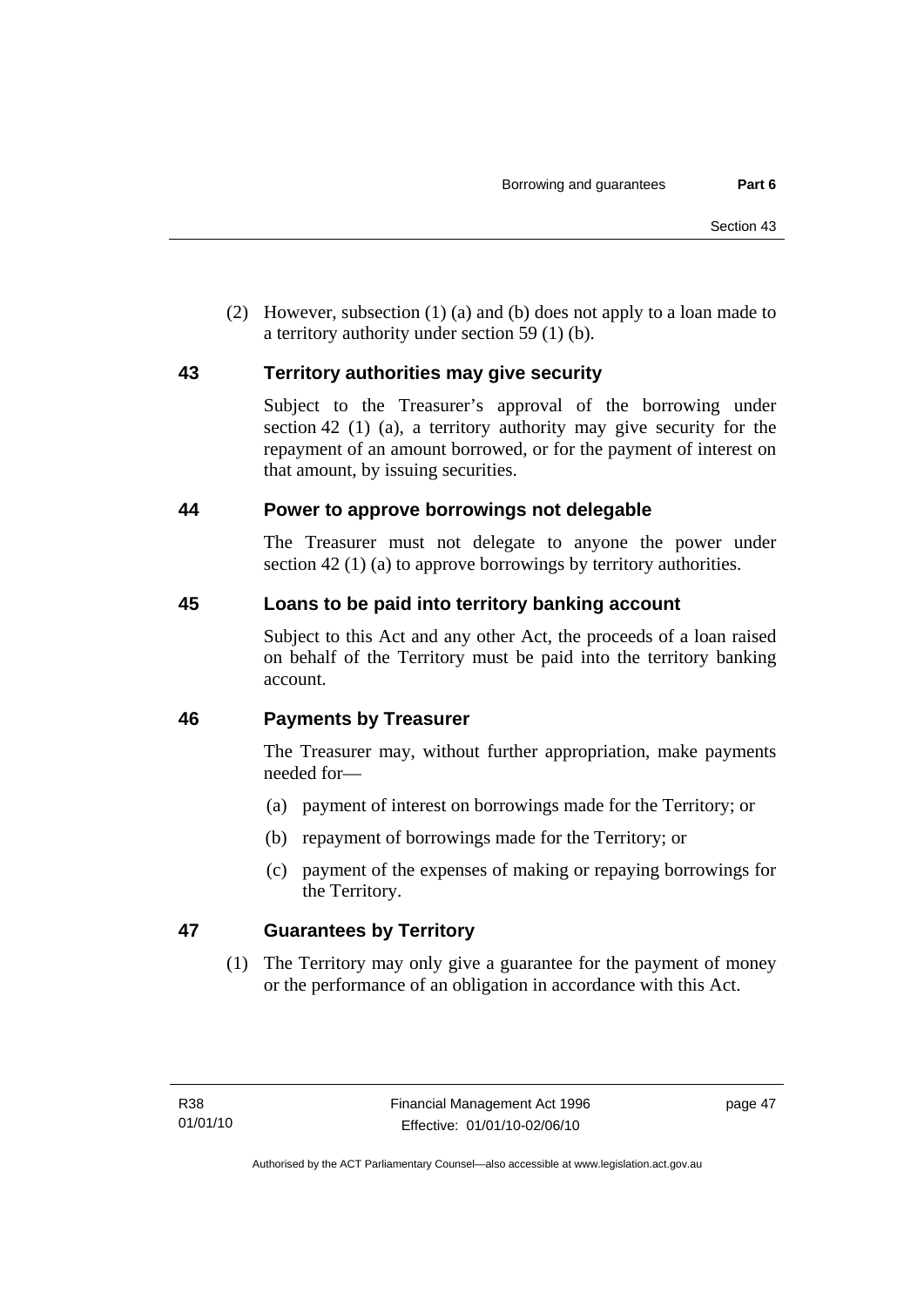#### **Part 6 Borrowing and guarantees**

Section 47

- (2) The Treasurer may approve in writing a guarantee by the Territory for the payment of money or the performance by any person of an obligation under a contract, subject to any conditions the Treasurer may specify in the approval.
- (3) If the Treasurer approves a guarantee under subsection (2), the Treasurer must present a copy of the approval to the Legislative Assembly within 3 sitting days after the approval is given.

page 48 Financial Management Act 1996 Effective: 01/01/10-02/06/10

Authorised by the ACT Parliamentary Counsel—also accessible at www.legislation.act.gov.au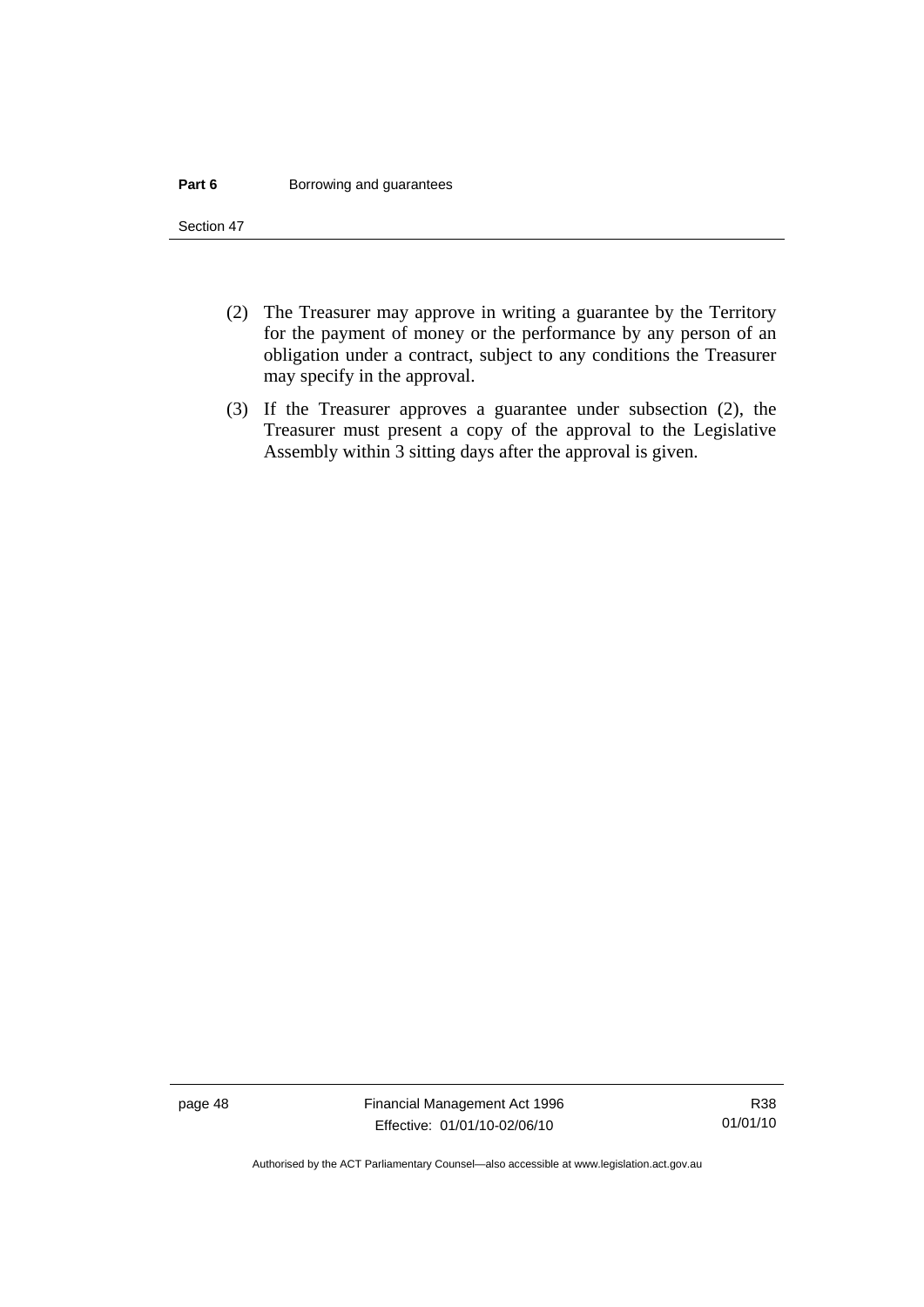# **Part 7 Trust money**

# **49 Identity of trust money**

All trust money held by the Territory must be accounted for separately from public money.

# **50 Administration of trust money**

- (1) Trust money must be administered by the appropriate department on behalf of the Territory.
- (2) The Treasurer may, in writing, specify a department as the appropriate department in relation to an amount of trust money.
- (3) In this section:

*appropriate department*, in relation to an amount of trust money, means—

- (a) except if paragraph (b) applies—the department responsible for matters or enactments that relate most closely to the purpose of the payment; or
- (b) the department specified under subsection (2).

# **51 Departmental trust banking accounts**

- (1) The responsible Minister or the responsible chief executive may open a trust banking account for the purposes of the relevant department.
- (2) A trust banking account must be maintained by the chief executive.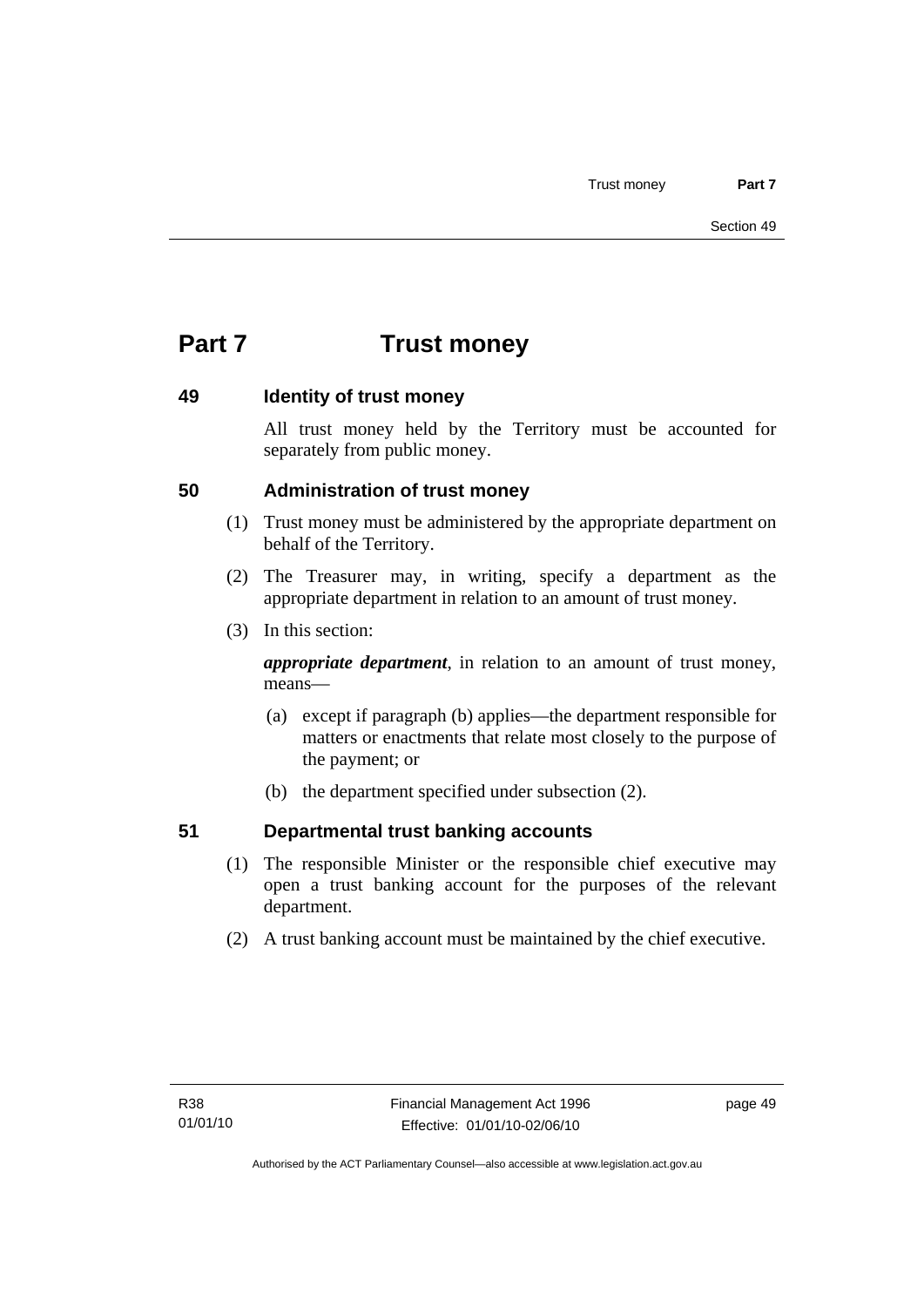- (3) A trust banking account must not, without the Treasurer's written approval, be opened or maintained otherwise than with an authorised deposit-taking institution with which an agreement is in force under section 32 (Agreement for the conduct of banking for Territory).
- (4) No money may be held in a trust banking account other than trust money.
- (5) A Minister or a chief executive must not open or operate a trust banking account otherwise than in accordance with this Act.

# **51A Transfer of departmental trust banking accounts**

- (1) This section applies if the Treasurer believes that it is desirable, because of changes in departmental responsibilities, to transfer a departmental trust banking account from a department to another department.
- (2) The Treasurer may, in writing, direct the responsible chief executive of the department that holds the account to arrange for it to be transferred to the other department.
- (3) If a chief executive receives a direction under subsection (2), the chief executive must comply with it.
- (4) An account transferred in accordance with the direction becomes a trust banking account of the department to which it is transferred.

# **51B Transfers between trust banking accounts—changes in departmental responsibilities**

- (1) This section applies if the Treasurer believes that it is necessary, because of changes in departmental responsibilities, to transfer an amount held in a departmental trust banking account (the *first account*) to a trust banking account of another department.
- (2) The Treasurer may, in writing, direct the responsible chief executive of the department that holds the first account to transfer the amount.

R38 01/01/10

Authorised by the ACT Parliamentary Counsel—also accessible at www.legislation.act.gov.au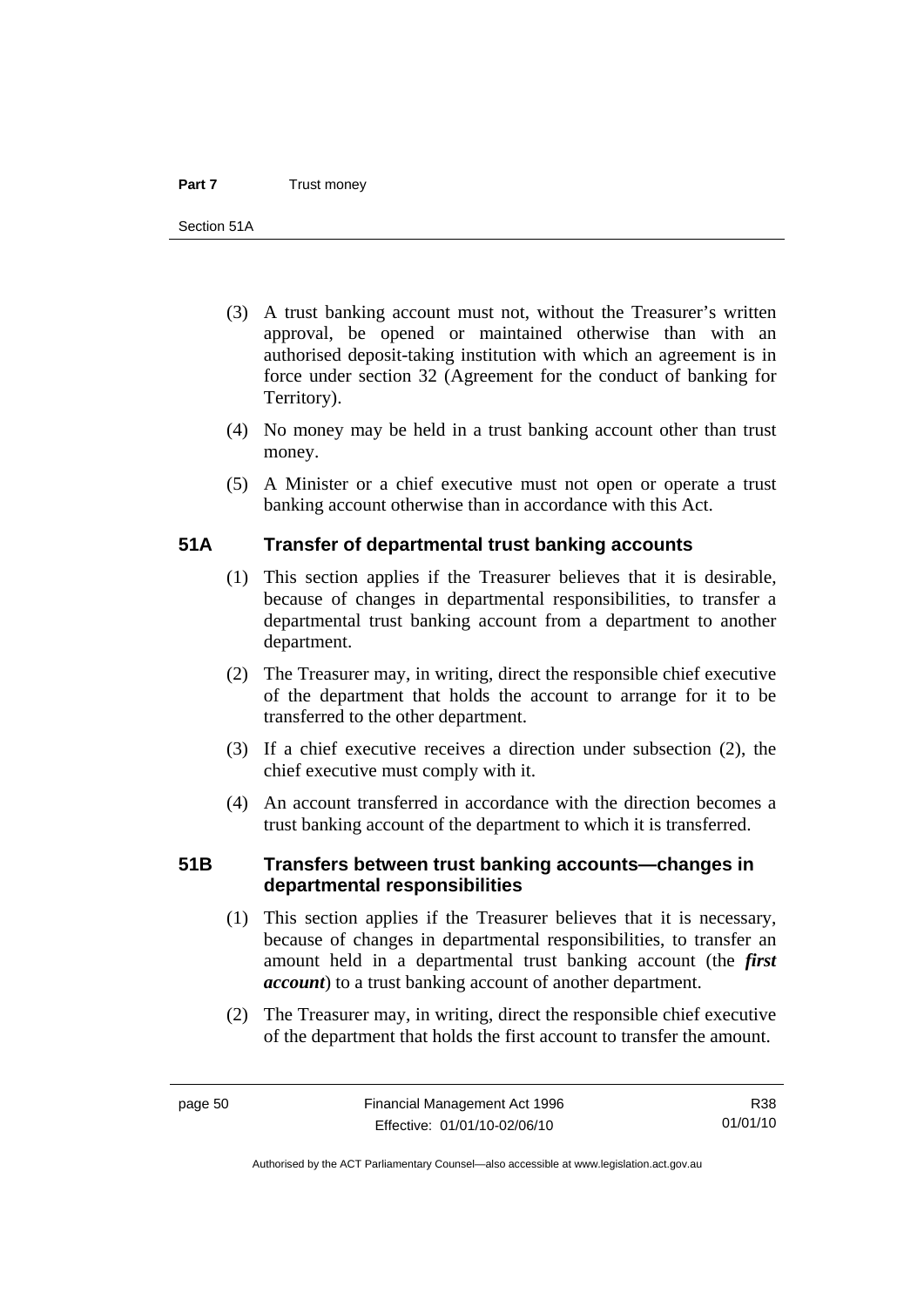(3) If a chief executive receives a direction under subsection (2), the chief executive must comply with it.

### **51C Transfers between trust banking accounts—investment**

Amounts may at any time be transferred between trust banking accounts to facilitate investment of trust money.

# **52 Transfers between trust banking account and territory banking account**

Amounts may only be transferred between a trust banking account and the territory banking account—

- (a) to facilitate investment of the trust money; or
- (b) to make a payment required by section 53A (6) (Unclaimed trust money).

### **53 Investment of trust money**

The Treasurer may invest trust money as if the Treasurer were a trustee under the *Trustee Act 1925.*

# **53A Unclaimed trust money**

- (1) For this section, money held in a trust banking account is unclaimed trust money if—
	- (a) not less than 6 years has elapsed since the date the money became payable; and
	- (b) during that period, no-one entitled to the money has requested that the money be paid to him or her or according to his or her direction.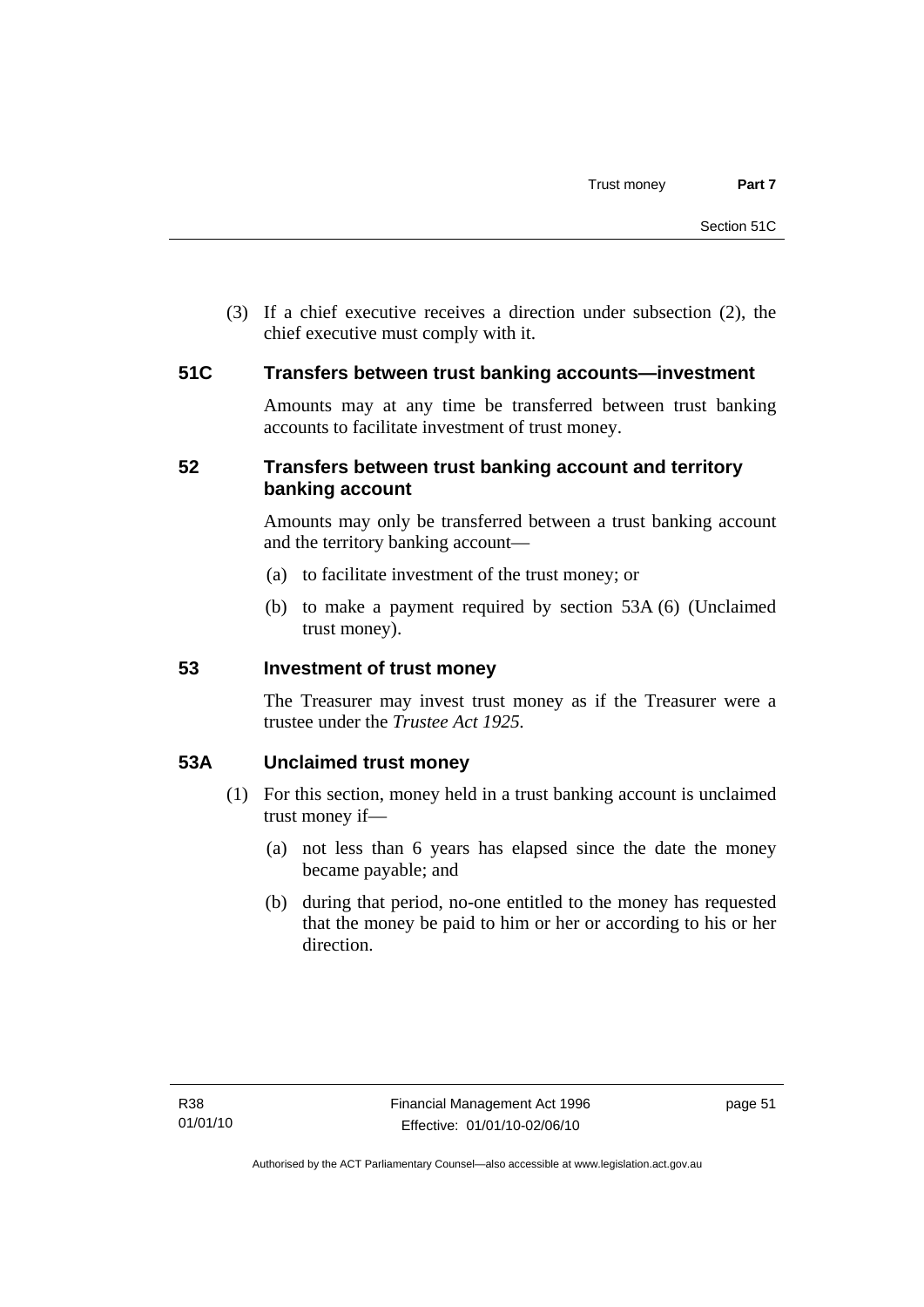Section 53A

- (2) If on 1 January in any year a trust banking account contains unclaimed trust money, the chief executive responsible for maintaining the account must, on or before 31 January in the year, give to the Treasurer a statement of all unclaimed trust money held in the account.
- (3) The statement must set out—
	- (a) the name, and last-known address, of each person entitled to unclaimed trust money held in the account; and
	- (b) the amount of the trust money to which each of those people is entitled; and
	- (c) the authorised deposit-taking institution, and the branch of the institution, with which the trust money is held.
- (4) The statement is a notifiable instrument.

*Note* A notifiable instrument must be notified under the Legislation Act.

- (5) The chief executive must also publish the statement in a newspaper published in the ACT.
- (6) The total amount shown in the statement must be paid into the territory banking account when the statement is given to the Treasurer and, on being paid into that account, becomes public money of the Territory.
- (7) A person who claims to be entitled to any money paid into the territory banking account in accordance with subsection (6) may apply to the Treasurer for a payment of an amount equal to the money to which the person is entitled.
- (8) The Treasurer must consider each application and either refuse it or approve it completely or partly.
- (9) The Treasurer must give the applicant written notice of his or her decision.

Authorised by the ACT Parliamentary Counsel—also accessible at www.legislation.act.gov.au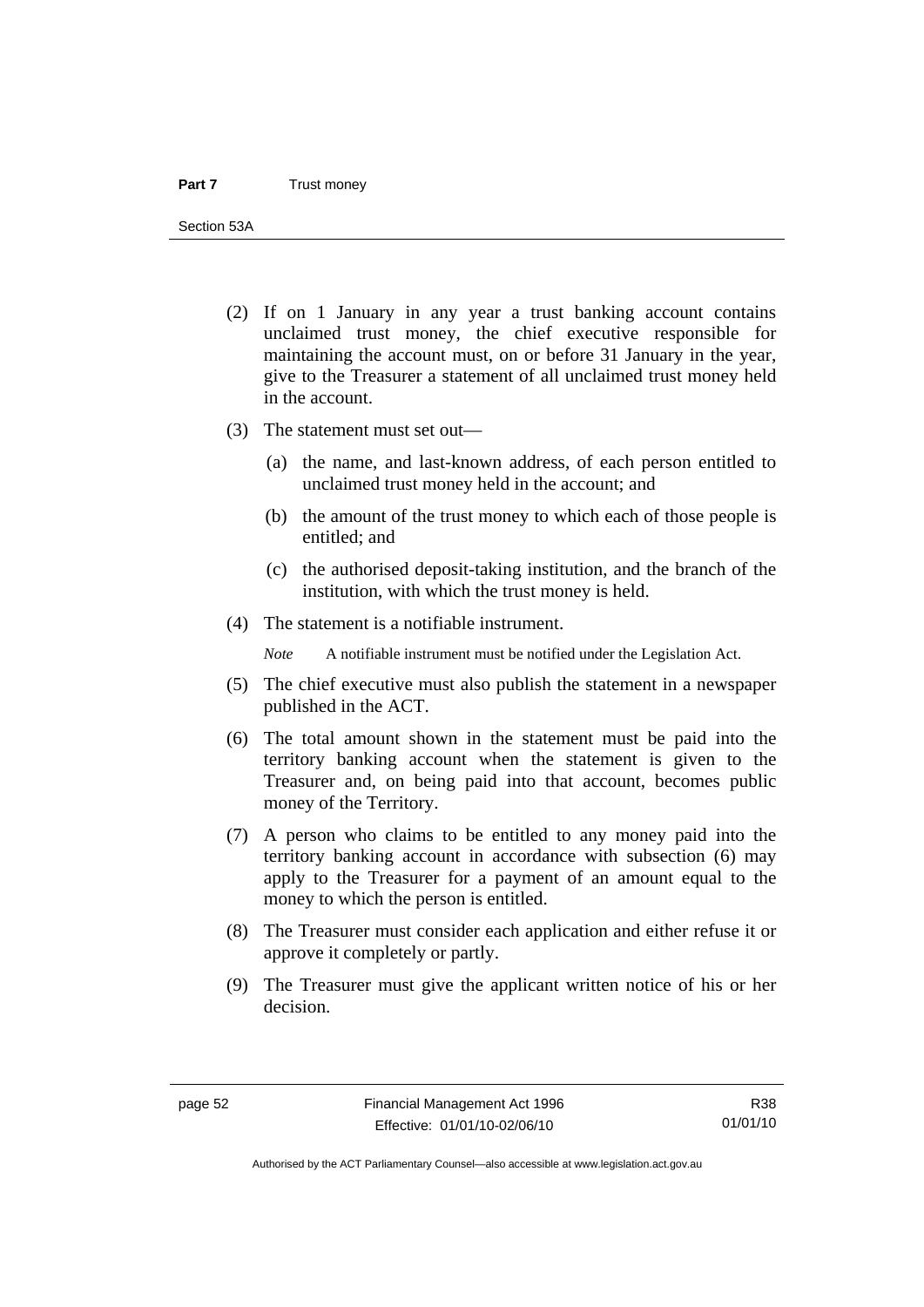(10) A payment approved by the Treasurer under subsection (8) may be made whether or not an appropriation is available for the purpose.

#### **53B Reviewable decision notices**

If the Treasurer refuses an application under section 53A (8), completely or partly, the Treasurer must give a reviewable decision notice to the applicant.

- *Note 1* The Treasurer must also take reasonable steps to give a reviewable decision notice to any other person whose interests are affected by the decision (see *ACT Civil and Administrative Tribunal Act 2008*, s 67A).
- *Note* 2 The requirements for reviewable decision notices are prescribed under the *ACT Civil and Administrative Tribunal Act 2008*.

#### **53C Applications for review**

The following may apply to the ACAT for review of a decision under section 53A (8):

- (a) an applicant for payment under section 53A (8);
- (b) any other person whose interests are affected by the decision.
- *Note* If a form is approved under the *ACT Civil and Administrative Tribunal Act 2008* for the application, the form must be used.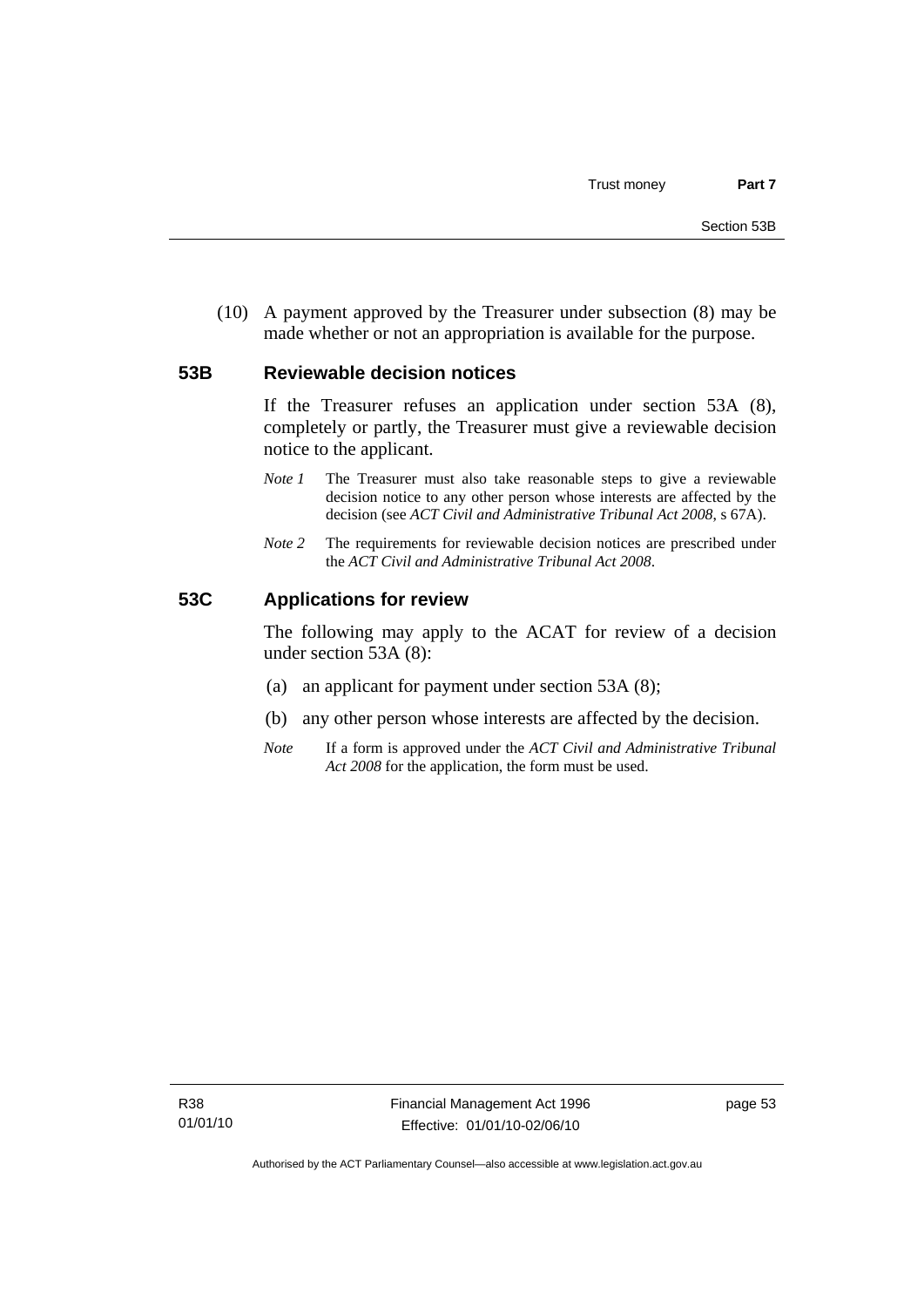Section 54

# **Part 8 Financial provisions for territory authorities**

### **54 Application—pt 8**

(1) This part applies to the following territory authorities:

- ACT Gambling and Racing Commission
- ACT Insurance Authority
- Australian Capital Territory Public Cemeteries Authority
- Building and Construction Industry Training Fund Authority
- Canberra Institute of Technology
- Cultural Facilities Corporation
- **Exhibition Park Corporation**
- Independent Competition and Regulatory Commission for the Australian Capital Territory
- Land Development Agency
- Legal Aid Commission (A.C.T.)
- Long Service Leave Authority
- Public Trustee for the Australian Capital Territory
- University of Canberra.
- (2) This part also applies to a territory authority prescribed by the financial management guidelines.

### **55 Responsibilities of chief executive officers of territory authorities**

- (1) This section applies to a territory authority if the authority does not have a governing board.
	- *Note* Section 76 (2) sets out the territory authorities that have governing boards.

R38 01/01/10

Authorised by the ACT Parliamentary Counsel—also accessible at www.legislation.act.gov.au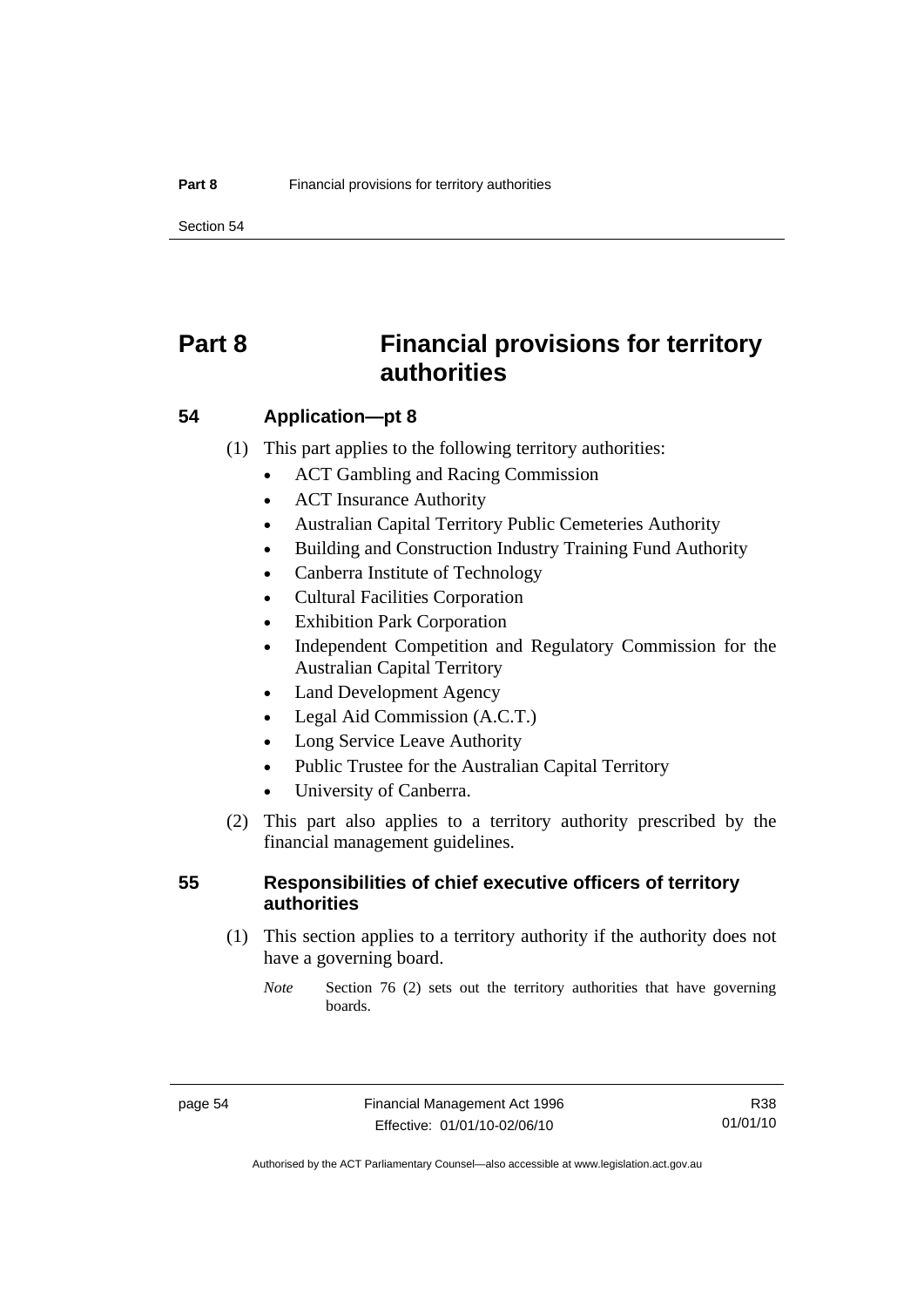- (2) The chief executive officer of the territory authority is responsible, under the responsible Minister, for the efficient and effective financial management of the authority.
- (3) Without limiting subsection (2), the chief executive officer of the territory authority is responsible, under the responsible Minister, for ensuring the following:
	- (a) that the expenses incurred by the authority are properly authorised;
	- (b) that, if an appropriation is made in relation to the authority, any amount of the appropriation spent by the authority is spent in accordance with the appropriation;
	- (c) that, as far as practicable, the operations of the authority during a financial year are consistent with, and comparable to, the estimates in the authority's statement of intent for the year.
	- (d) that payments made by the authority are properly authorised and correctly made;
	- (e) that the staff of the authority comply with the requirements of this Act;
		- *Note* A reference to an Act includes a reference to the statutory instruments made or in force under the Act, including in this case the financial management guidelines (see Legislation Act, s 104).
	- (f) that proper accounts and records are kept of the transactions and affairs of the authority in accordance with generally accepted accounting principles;
	- (g) that adequate control is maintained over the assets of the authority and assets under the authority's control;
	- (h) that adequate control is maintained over the incurring of liabilities by the authority.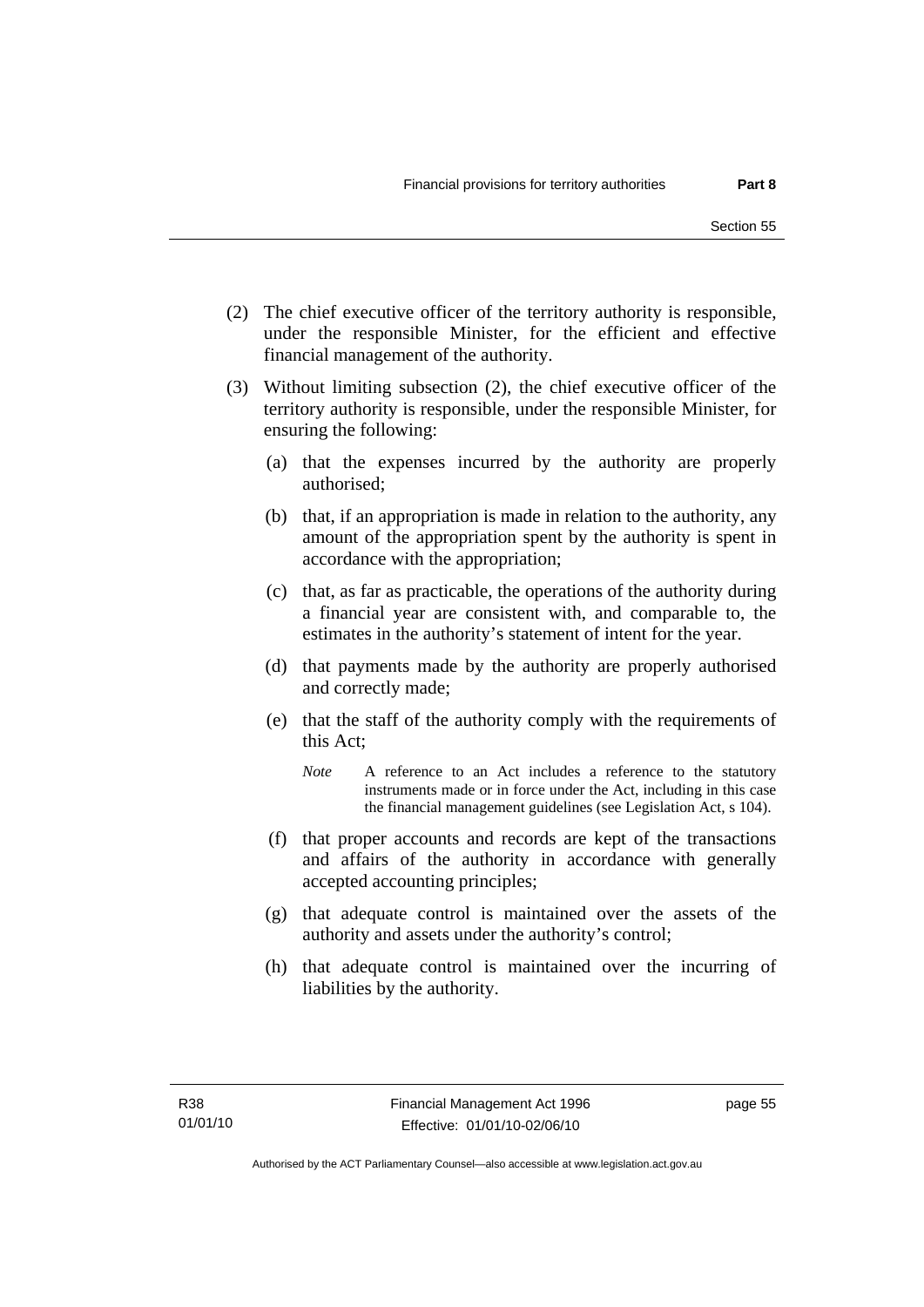Section 56

 (4) A report prepared by the territory authority under the *Annual Reports (Government Agencies) Act 2004* for a financial year must include an explanation of material variations between the actual results of the authority for the year and the estimates in the authority's statement of intent for the year.

#### **56 Responsibilities of governing boards of territory authorities**

 (1) This section applies to a territory authority if the authority has a governing board.

- (2) The governing board of the territory authority is responsible, under the responsible Minister, for the efficient and effective financial management of the authority.
- (3) Without limiting subsection (2), the governing board of the territory authority is responsible, under the responsible Minister, for ensuring the following:
	- (a) that expenses incurred by the authority are properly authorised;
	- (b) that, if an appropriation is made in relation to the authority, any amount of the appropriation spent by the authority is spent in accordance with the appropriation;
	- (c) that, as far as practicable, the operations of the authority during a financial year are consistent with, and comparable to, the estimates in the authority's statement of intent for the year;
	- (d) that payments made by the authority are properly authorised and correctly made;

*Note* Section 76 (2) sets out the territory authorities that have governing boards.

R38 01/01/10

Authorised by the ACT Parliamentary Counsel—also accessible at www.legislation.act.gov.au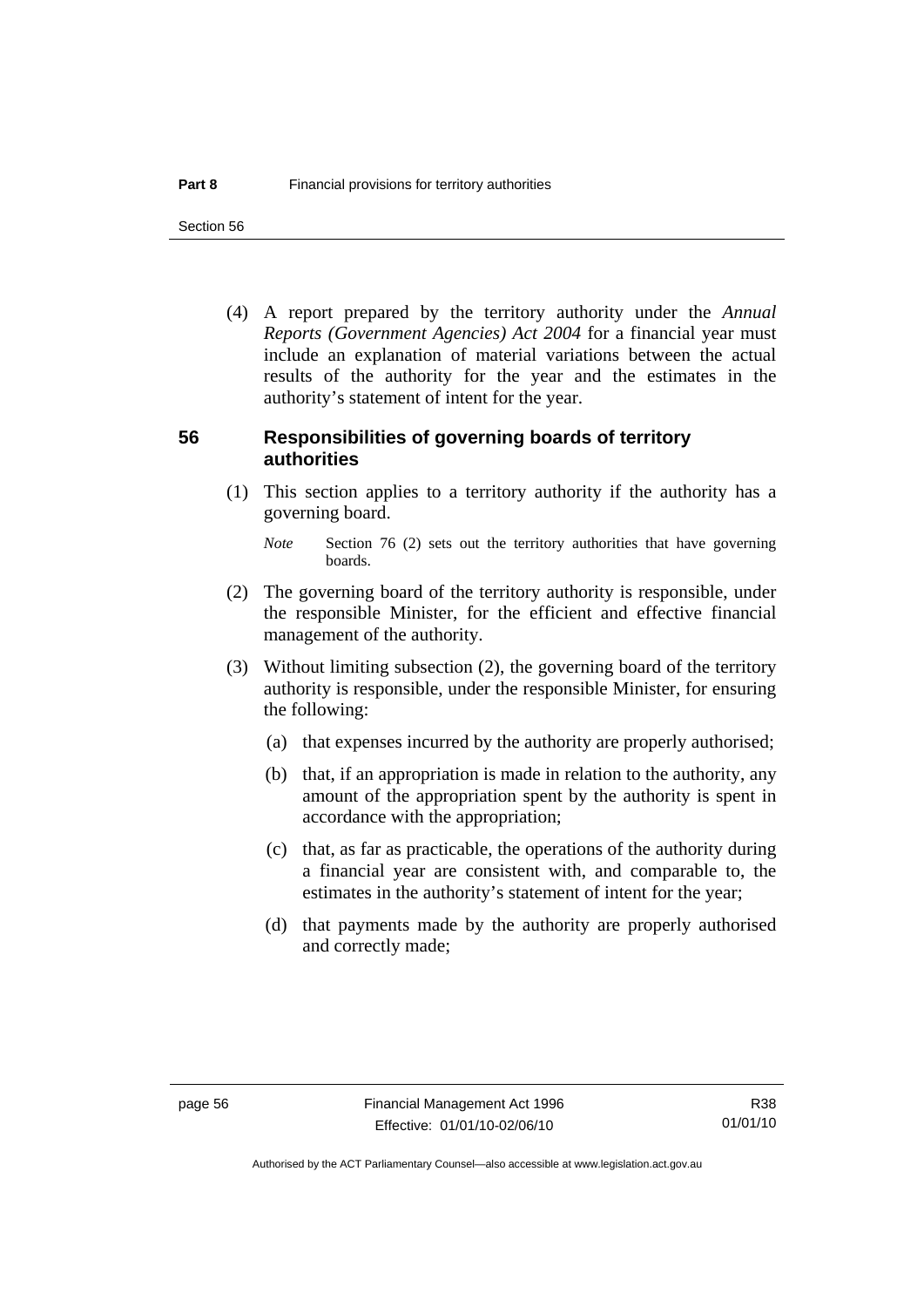- (e) that the staff of the authority comply with the requirements of this Act;
	- *Note* A reference to an Act includes a reference to the statutory instruments made or in force under the Act, including in this case the financial management guidelines (see Legislation Act, s 104).
- (f) that proper accounts and records are kept of the transactions and affairs of the authority in accordance with generally accepted accounting principles;
- (g) that adequate control is maintained over the assets of the authority and assets under the authority's control;
- (h) that adequate control is maintained over the incurring of liabilities by the authority.
- (4) A report prepared by the territory authority under the *Annual Reports (Government Agencies) Act 2004* for a financial year must include an explanation of material variations between the actual results of the authority for the year and the estimates in the authority's statement of intent for the year.

# **57 Banking accounts of territory authorities**

- (1) A territory authority may open 1 or more banking accounts for the purposes of the authority.
- (2) A territory authority must at all times keep at least 1 banking account.
- (3) A banking account of a territory authority must not, without the Treasurer's written approval, be opened or kept otherwise than with an authorised deposit-taking institution with which an agreement is in force under section 32 (Agreement for the conduct of banking for Territory).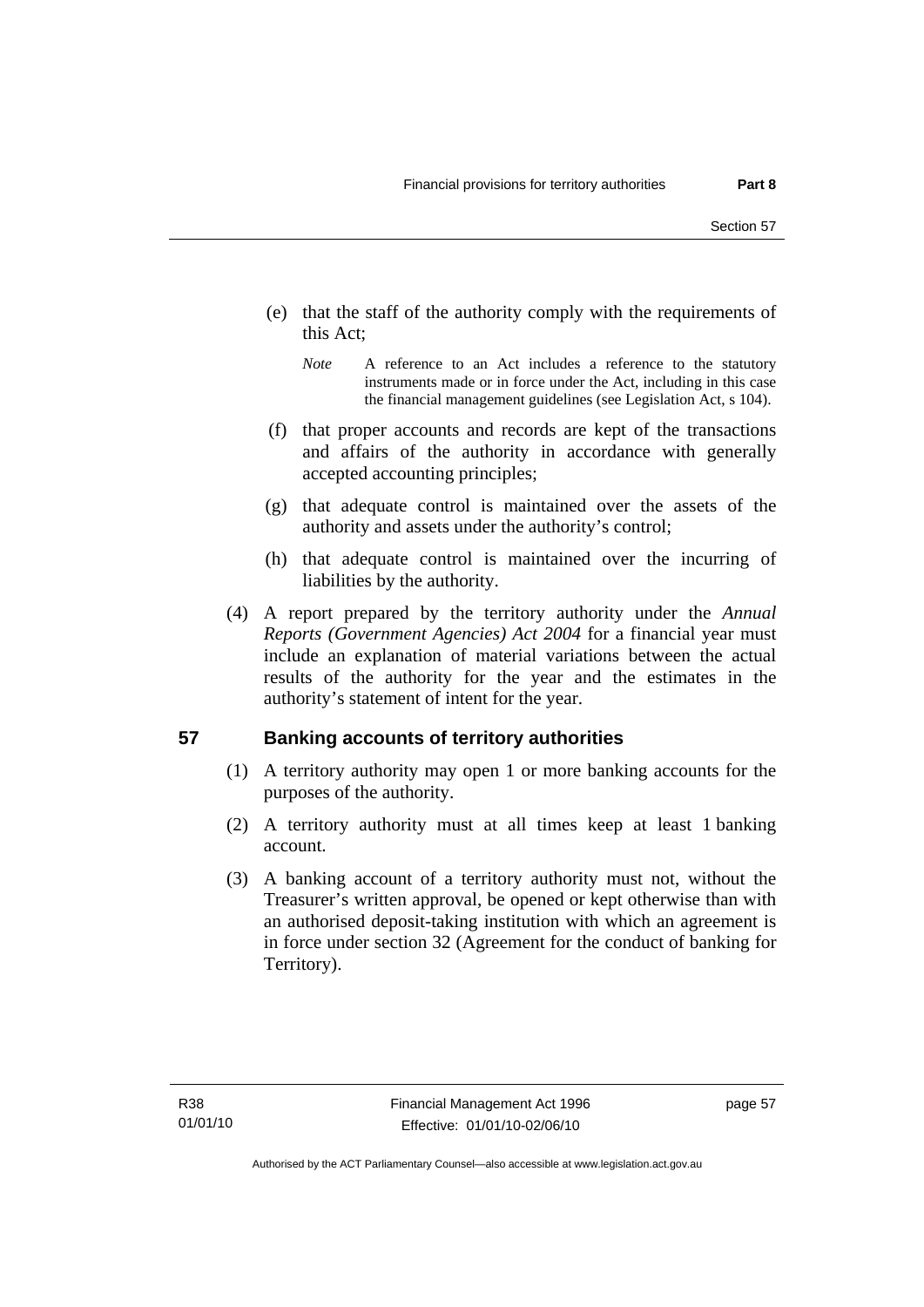Section 58

#### **58 Investment by territory authorities**

- (1) Funds not immediately required for the purposes of a territory authority may be invested—
	- (a) on deposit with an authorised deposit-taking institution; or
	- (b) in Territory, State or Commonwealth securities; or
	- (c) by the Treasurer, for the territory authority, in an investment mentioned in section 38 (1) (a) to (e); or
	- (d) in an investment prescribed for this paragraph.
- (2) However, the funds of the territory authority may only be invested under this section to increase or protect the financial wealth of the authority.
- (3) Transfers between the territory banking account and the banking account of a territory authority to facilitate investments may be made without appropriation.
- (4) Interest received by the Treasurer for the investment of funds of a territory authority must be paid to the territory authority.
- (5) However, if an investment of funds of a territory authority is made or managed by a department, the department may deduct from the interest received by the department for the investment—
	- (a) a fee charged by the department for making or managing the investment; and
	- (b) expenses reasonably incurred by the department in making or managing the investment.
- (6) Interest that is to be paid to a territory authority under subsection (4) may be paid direct to the territory authority or through the territory banking account.
- (7) If interest to be paid to a territory authority is paid into the territory banking account under subsection (6), the interest may be paid to the authority from that account without further appropriation.

R38 01/01/10

Authorised by the ACT Parliamentary Counsel—also accessible at www.legislation.act.gov.au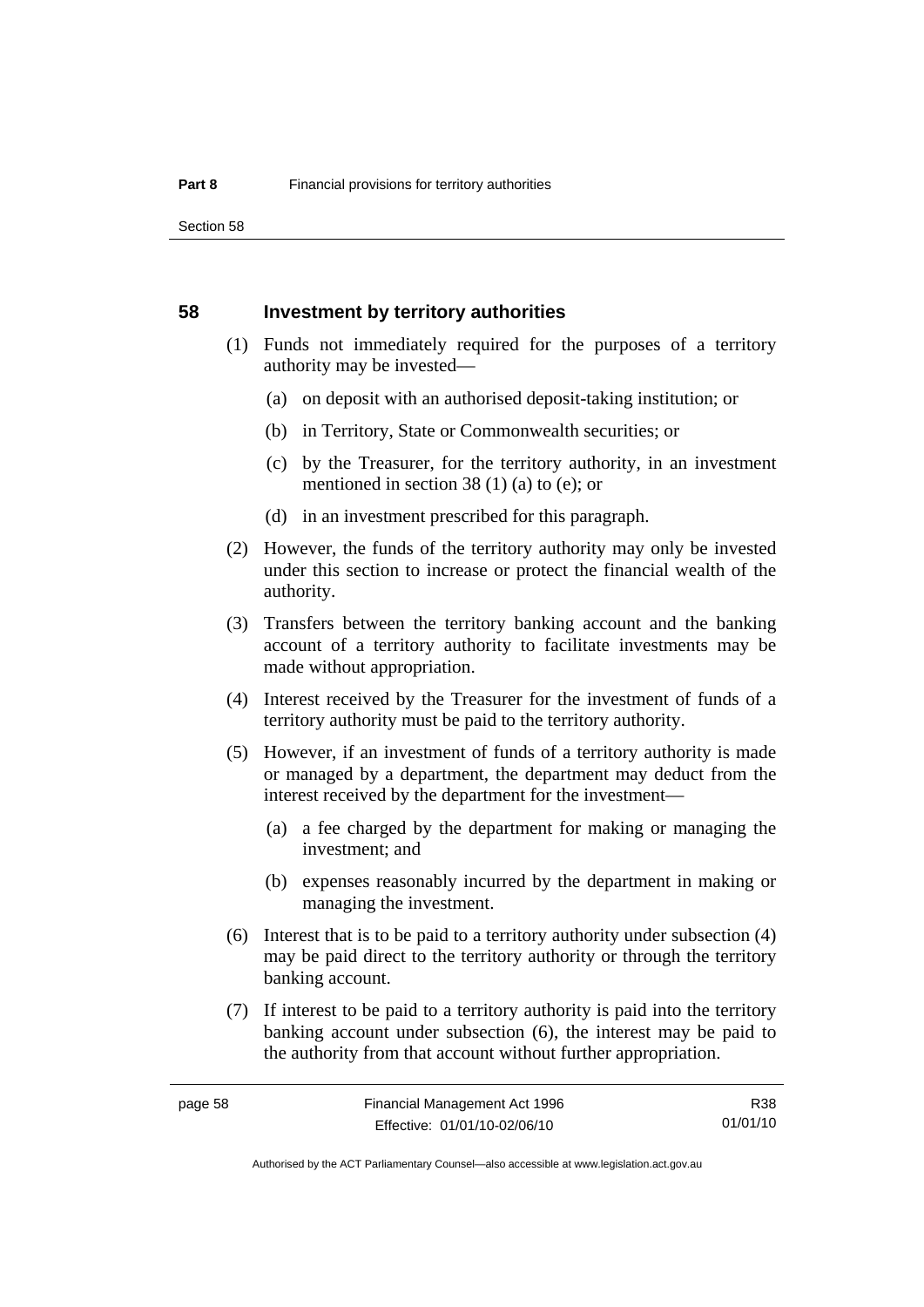(8) This section does not apply to money held on trust by a territory authority.

### **59 Borrowing by territory authorities**

- (1) The Treasurer may, on the terms and conditions the Treasurer considers appropriate—
	- (a) borrow money for a territory authority; or
	- (b) lend public money to a territory authority.
- (2) A borrowing may be secured by the territory authority's assets approved by the Treasurer for this section.
- (3) A territory authority may arrange an overdraft or credit facility only with the written approval of the Treasurer.
- (4) A loan under subsection (1) (b) may be made only from—
	- (a) money appropriated for the purpose of making the loan; or
	- (b) money appropriated for purposes that include the purpose of making the loan.
- (5) However, subsection (4) does not apply to an overdraft or credit facility for a territory authority from the territory banking account that is approved, in writing, by the Treasurer for the authority.
- (6) The Treasurer may approve an overdraft or credit facility for a territory authority under subsection (5) only if satisfied that it is for a purpose consistent with a function of the authority.
- (7) An approval under subsection (5) must state, for the overdraft or credit facility—
	- (a) each purpose for which it may be used; and
	- (b) the maximum amount that may be outstanding at any time; and
	- (c) conditions about—
		- (i) the repayment of principal; and

page 59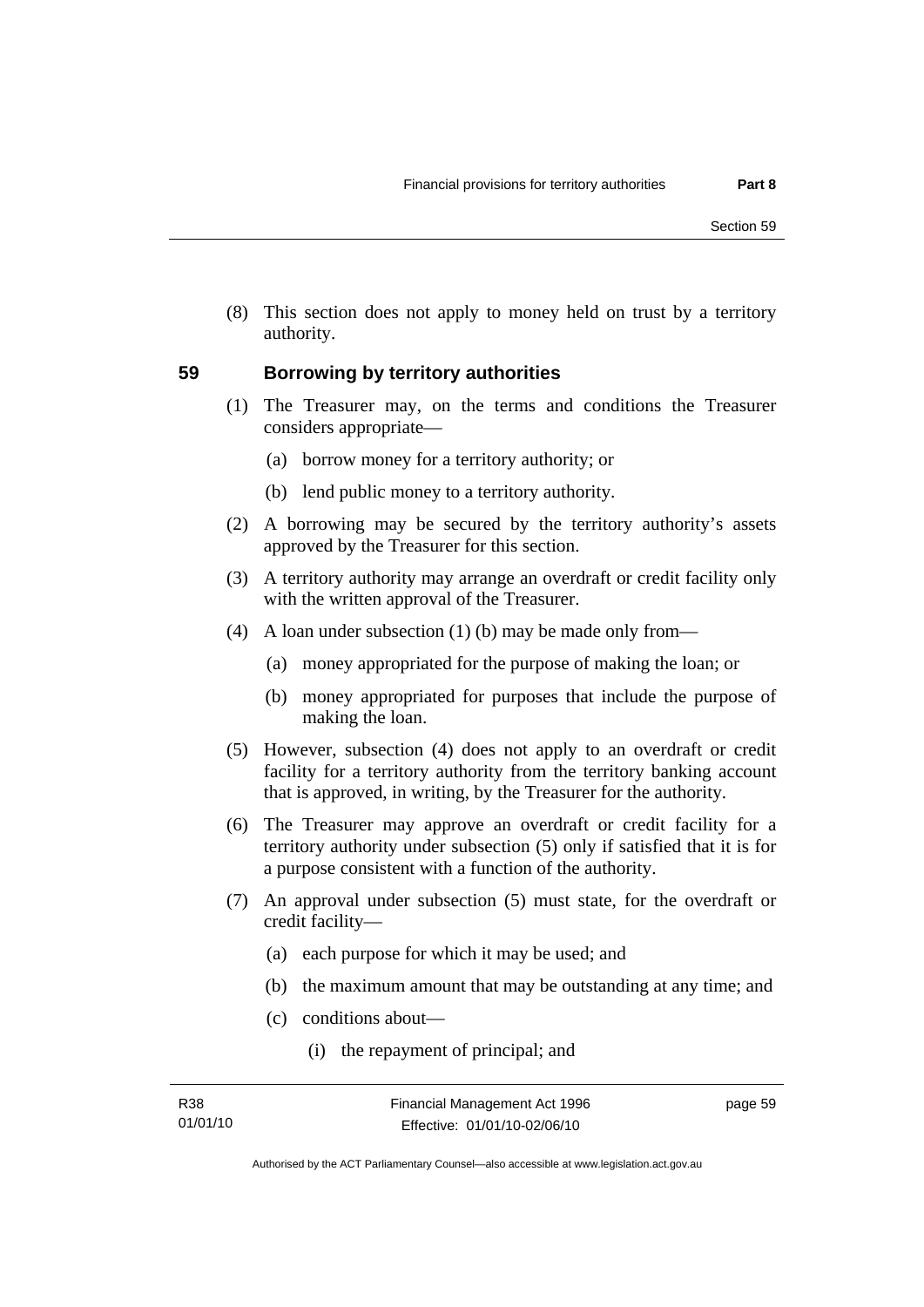- (ii) the interest rate; and
- (iii) the repayment of interest.
- (8) An approval under subsection (5) may also state any other condition that the Treasurer requires.
- (9) An approval under subsection (5) is a disallowable instrument.
	- *Note* A disallowable instrument must be notified, and presented to the Legislative Assembly, under the Legislation Act.
- (10) An overdraft or credit facility approved under subsection (5) must be reviewed annually by the Treasurer.

#### **60 Guarantees by territory authorities**

A territory authority may only give a guarantee with the written approval of the Treasurer.

#### **61 Territory authority statements of intent**

- (1) A territory authority must give the Treasurer a statement (a *statement of intent*) for each financial year.
- (2) A territory authority must consult the responsible Minister in preparing a statement of intent.
- (3) A territory authority must show the responsible Minister a copy of the proposed statement of intent, and take into consideration any comment by the Minister, before giving it to the Treasurer.
- (4) A statement of intent must be—
	- (a) in the form the Treasurer requires; and
	- (b) as agreed between the relevant person for the authority and the Treasurer; and
	- (c) provided to the Treasurer within the period the Treasurer requires.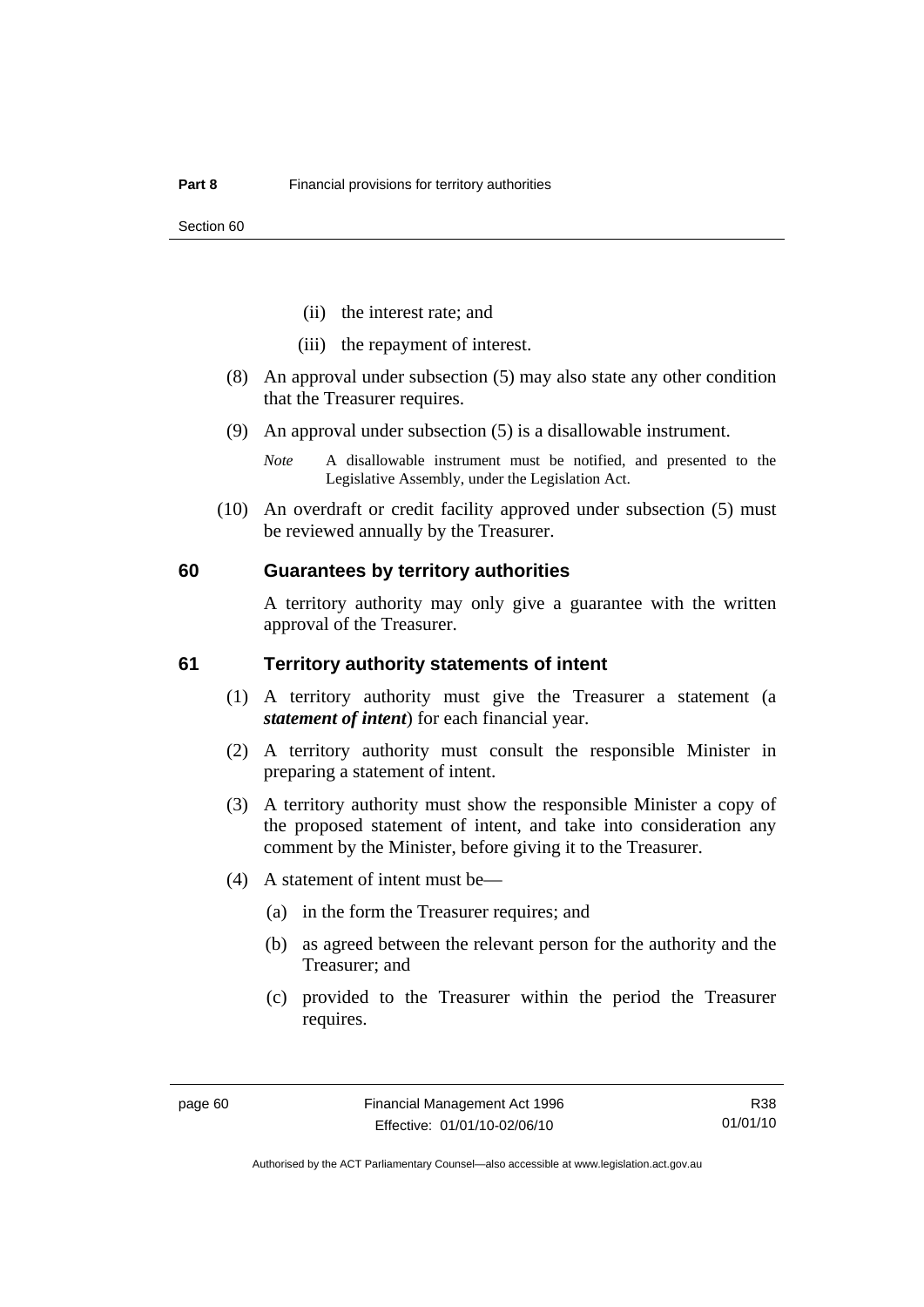- (5) A statement of intent for a financial year must include the following:
	- (a) the financial statements required under the financial management guidelines;
	- (b) a statement of the objectives of the authority for the year, and each of the next 3 financial years;
	- (c) a statement of the nature and scope of the activities to be carried out by the authority during the year, and each of the next 3 financial years;
	- (d) the performance criteria and other measures by which the performance of the authority may be assessed against its objectives for the year, and each of the next 3 financial years;
	- (e) an assessment of the performance (or estimated performance) of the authority in the previous financial year against its objectives for that year;
	- (f) the results of any review under section 59 (10) in the previous financial year of an overdraft or credit facility approved for the authority;
	- (g) any other information the Treasurer directs.
- (6) In this section:

*relevant person*, for a territory authority, means—

- (a) if the authority has a governing board—the chair of the governing board; or
- (b) if the authority does not have a governing board—the chief executive officer.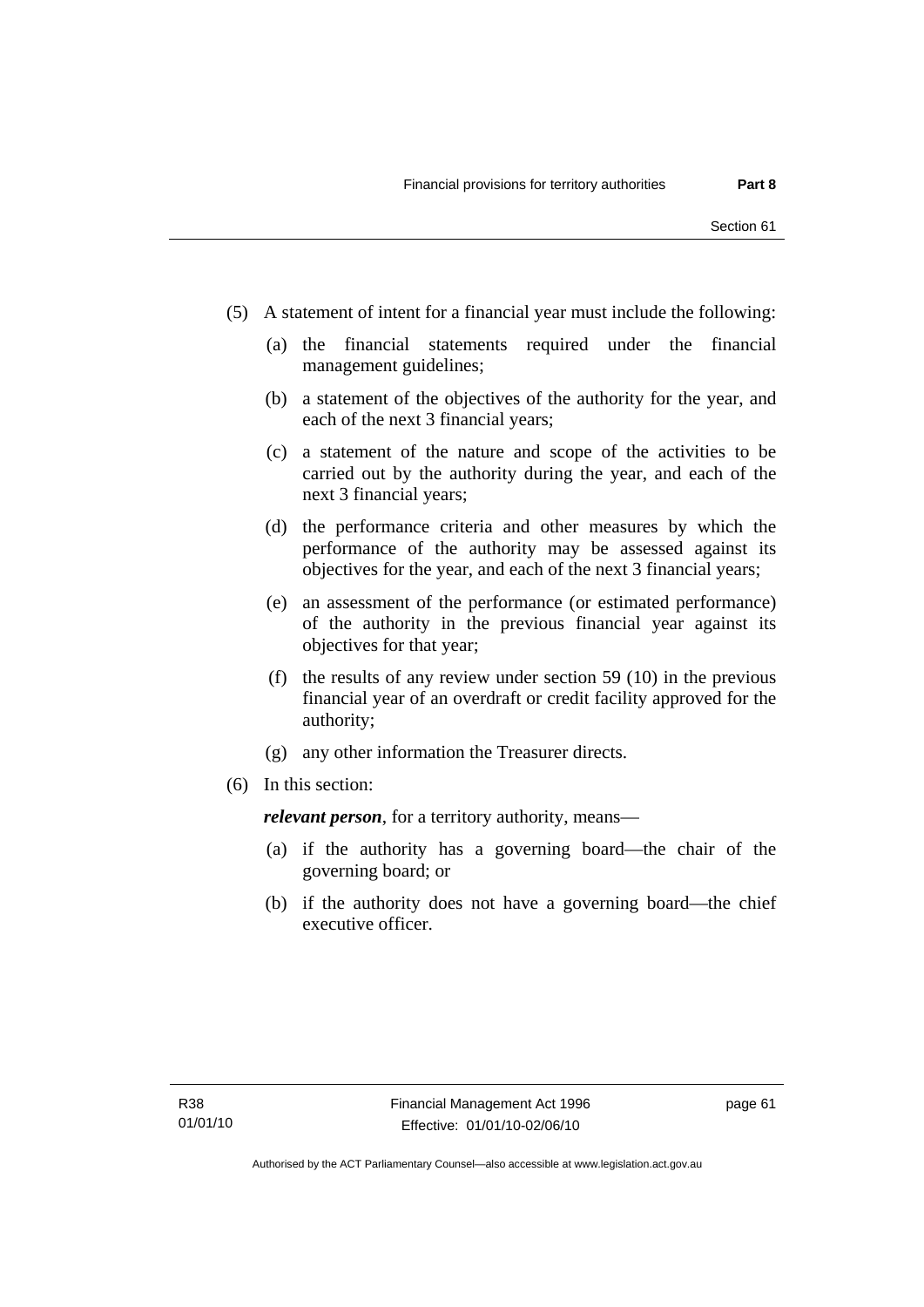## **62 Presentation of statements of intent of territory authorities**

- (1) The Treasurer must present to the Legislative Assembly, with the budget papers for a financial year, a statement of intent for each territory authority for the year.
- (2) If the Treasurer does not present to the Legislative Assembly, with the budget papers for a financial year, a statement of intent for a territory authority, the Treasurer must—
	- (a) as soon as practicable after the budget papers are presented, explain to the Legislative Assembly why the statement of intent was not presented; and
	- (b) present the statement of intent to the Legislative Assembly as soon as practicable after presenting the budget papers.

#### **63 Annual financial statements of territory authorities**

- (1) As soon as practicable after the end of each financial year, each territory authority must prepare annual financial statements for its operations during the year.
- (2) The annual financial statements must be prepared in accordance with generally accepted accounting principles and in a form that facilitates a comparison between the financial operations of the territory authority during the financial year and the estimates of the operations in the authority's statement of intent for the year.
- (3) The annual financial statements must include—
	- (a) the financial statements required under the financial management guidelines; and
	- (b) if a change was made during the year to the conditions of a capital injection set out under section 12A (1) (c) (ii) (Territory authority and territory-owned corporation budgets) in a statement included in a proposed budget for the authority for a

R38 01/01/10

Authorised by the ACT Parliamentary Counsel—also accessible at www.legislation.act.gov.au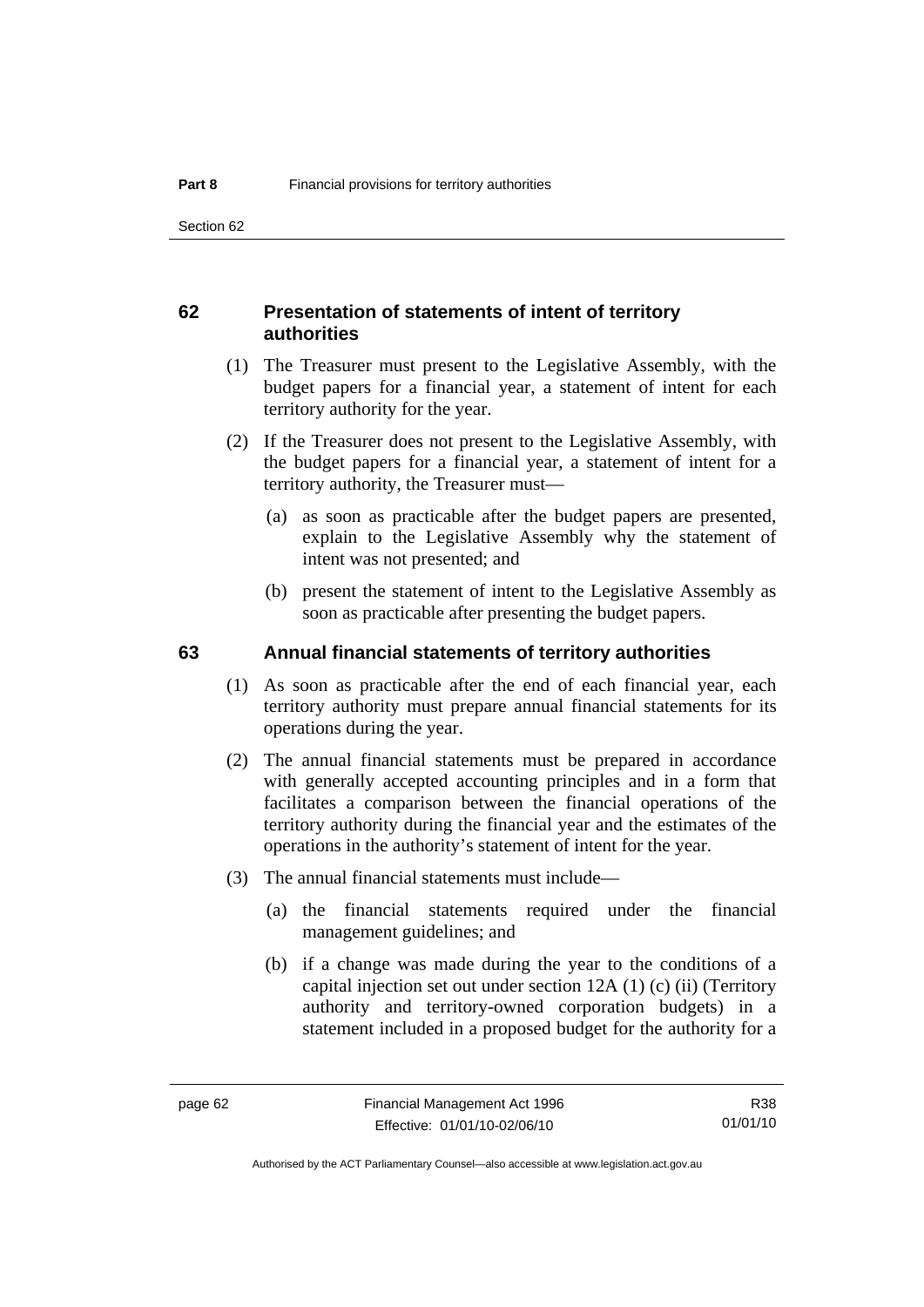financial year—a statement of the change and the reasons for it; and

 (c) any other statement necessary to fairly reflect the financial operations of the authority during the year and its financial position at the end of the year.

## **64 Responsibility for annual financial statements of territory authorities**

- (1) The annual financial statements of a territory authority for a financial year must have endorsed on them, or attached to them, a statement of responsibility signed by the relevant person for the authority.
- (2) The statement of responsibility must—
	- (a) include a statement of the relevant person's responsibility for the preparation of the annual financial statements and the judgments exercised in preparing them; and
	- (b) state that, in the relevant person's opinion, the financial statements fairly reflect the financial operations of the authority during the financial year and the financial position of the authority at the end of the year.
- (3) In this section:

*relevant person*, for the territory authority, means—

- (a) if the authority has a governing board—the chair of the governing board; or
- (b) if the authority does not have a governing board—the chief executive officer.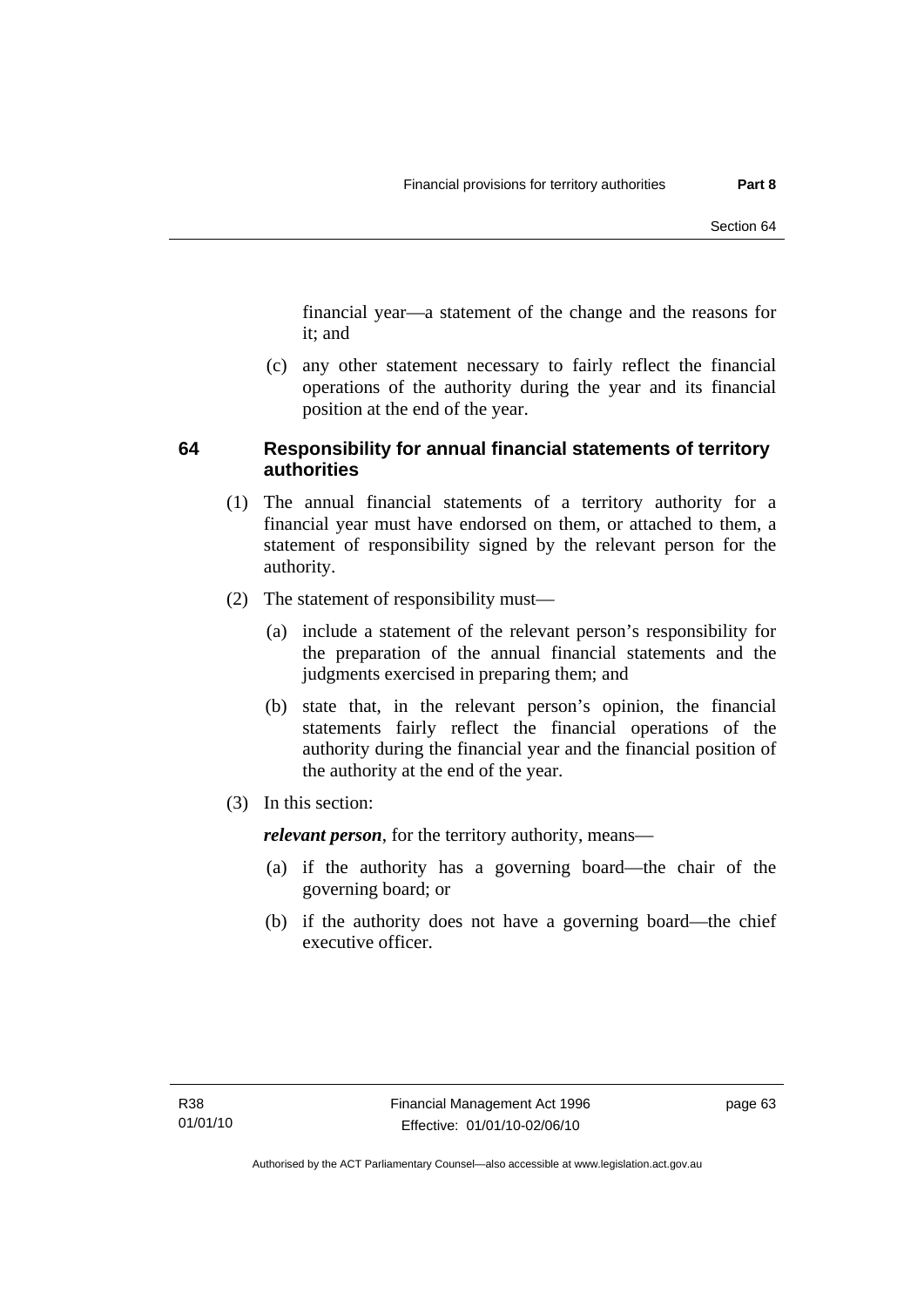## **65 Audit of annual financial statements of territory authorities**

- (1) The chief executive officer of a territory authority must give the auditor-general the annual financial statements of the authority for a financial year within the prescribed period after the end of the year.
- (2) The financial statements given to the auditor-general must have endorsed on them, or attached to them, the statement of responsibility made for them under section 64.
- (3) The auditor-general must give the chief executive officer an audit opinion about the financial statements as soon as practicable after the auditor-general receives them.

### **66 Annual financial statements of territory authorities to be included in annual reports etc**

A report prepared under the *Annual Reports (Government Agencies) Act 2004* for a territory authority for a financial year must include, or have attached to it—

- (a) the authority's annual financial statements for the year; and
- (b) the audit opinion under section 65 (3) about the financial statements.

## **67 Treasurer may require interim financial statements etc for territory authorities**

- (1) The Treasurer may, in writing, direct the relevant person for a territory authority to give the responsible Minister of the authority and the Treasurer financial or other statements relating to the authority for each month, quarter or other stated period of the year.
- (2) The relevant person must prepare the statements required by the direction and give them to the responsible Minister and Treasurer within 1 month after the day the person receives the direction or, if a

R38 01/01/10

Authorised by the ACT Parliamentary Counsel—also accessible at www.legislation.act.gov.au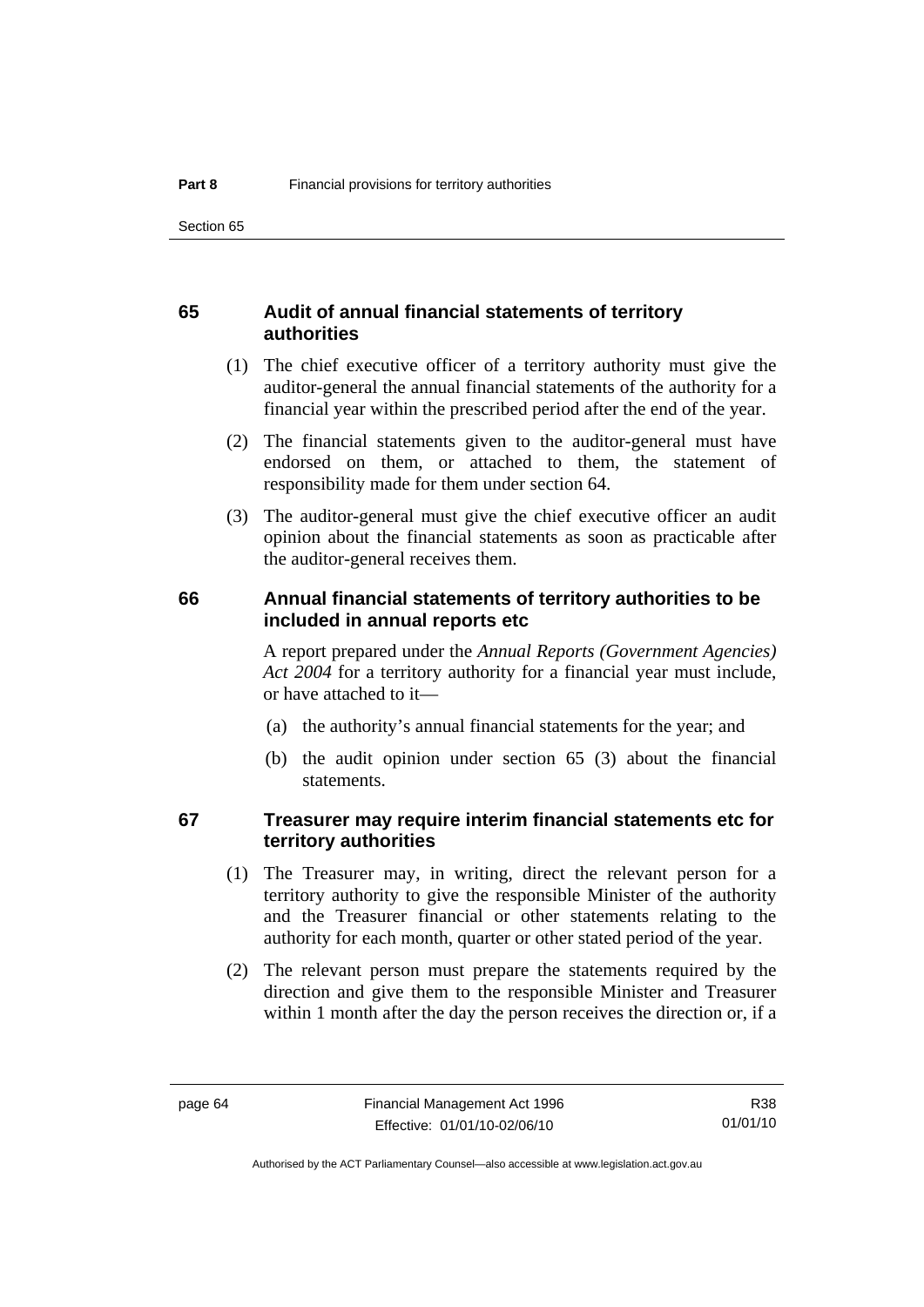longer period for compliance is stated in the direction, within the longer period.

(3) In this section:

*relevant person*, for a territory authority, means—

- (a) if the authority has a governing board—the chair of the governing board; or
- (b) if the authority does not have a governing board—the chief executive officer.

## **68 Statements of performance of territory authorities**

- (1) As soon as practicable after the end of each financial year, each territory authority must prepare a statement of the performance of the authority in meeting the objectives in the authority's statement of intent for the year.
- (2) The statement must assess the performance by reference to the performance criteria and other measures included in the statement of intent in accordance with section 61 (5) (d).
- (3) For a prescribed territory authority, the statement must also include a statement of the performance of the authority in providing each class of outputs provided by it during the year and, in particular—
	- (a) compare the performance of the territory authority in providing each class of the outputs with the forecast of the performance in the authority's budget for the year; and
	- (b) give particulars of the extent to which the performance criteria set out in the budget for the provision of the outputs were met.
- (4) In this section:

*budget*, for the territory authority, means the budget for the authority for the financial year presented to the Legislative Assembly under section 10 (c) (Budget papers) and, if that budget has been amended under this Act, the budget as amended.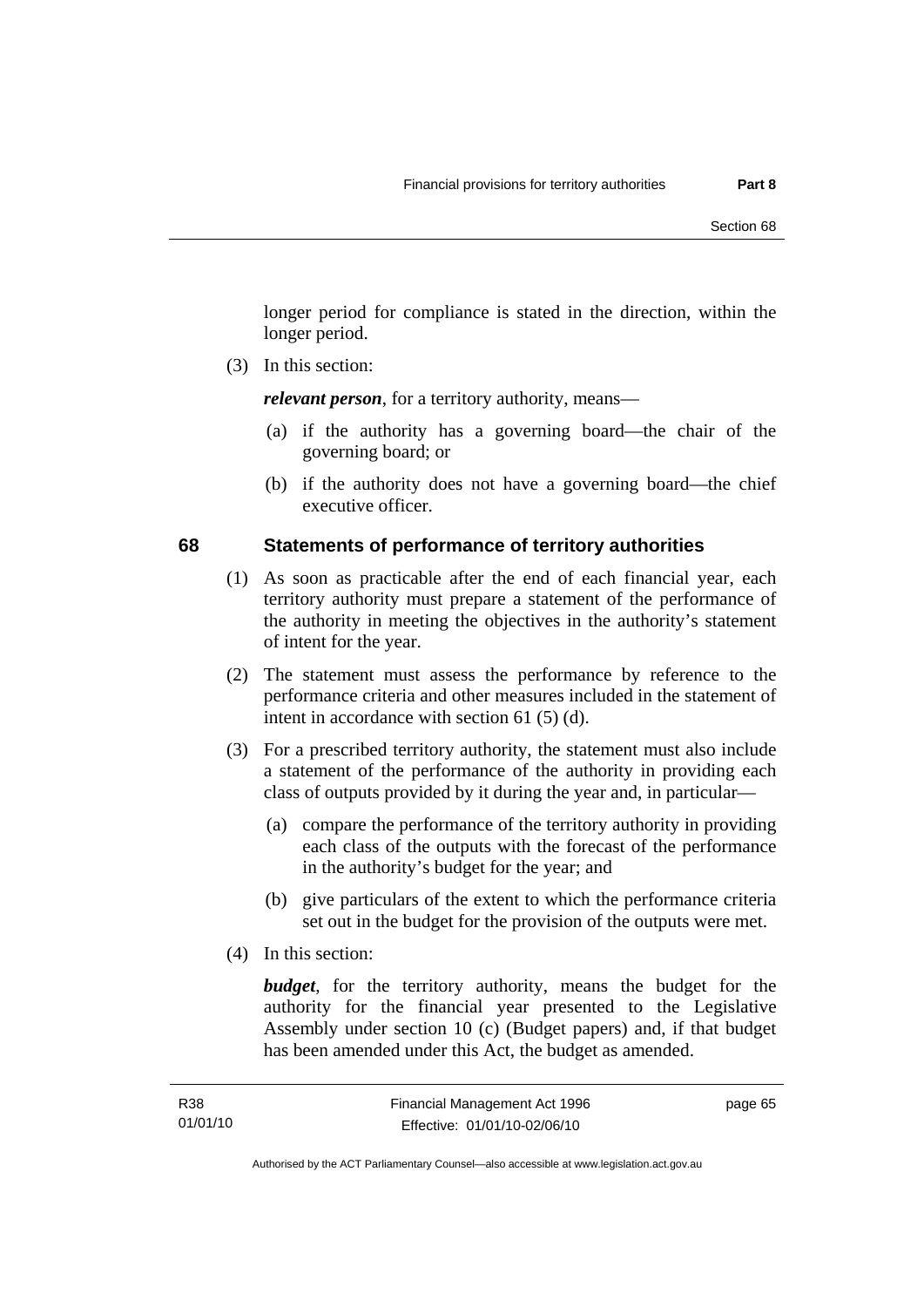Section 69

*prescribed territory authority* means a territory authority prescribed for section 12A (1) (b) (Territory authority and territory-owned corporation budgets).

## **69 Responsibility for territory authority statements of performance**

- (1) A statement of performance of a territory authority for a financial year must have endorsed on it, or attached to it, a statement of responsibility signed by the relevant person for the authority.
- (2) The statement of responsibility must—
	- (a) include a statement of the relevant person's responsibility for the preparation of the statement of performance and the judgments exercised in preparing them; and
	- (b) state that, in the relevant person's opinion, the statement of performance fairly reflects the performance of the authority during the financial year.
- (3) In this section:

*relevant person*, for the territory authority, means—

- (a) if the authority has a governing board—the chair of the governing board; or
- (b) if the authority does not have a governing board—the chief executive officer.

#### **70 Scrutiny of territory authority statements of performance**

- (1) The chief executive officer of a territory authority must give the auditor-general the authority's statement of performance for a financial year within the prescribed period after the end of the year.
- (2) The statement of performance given to the auditor-general must have endorsed on it, or attached to it, the statement of responsibility made for it under section 69.

Authorised by the ACT Parliamentary Counsel—also accessible at www.legislation.act.gov.au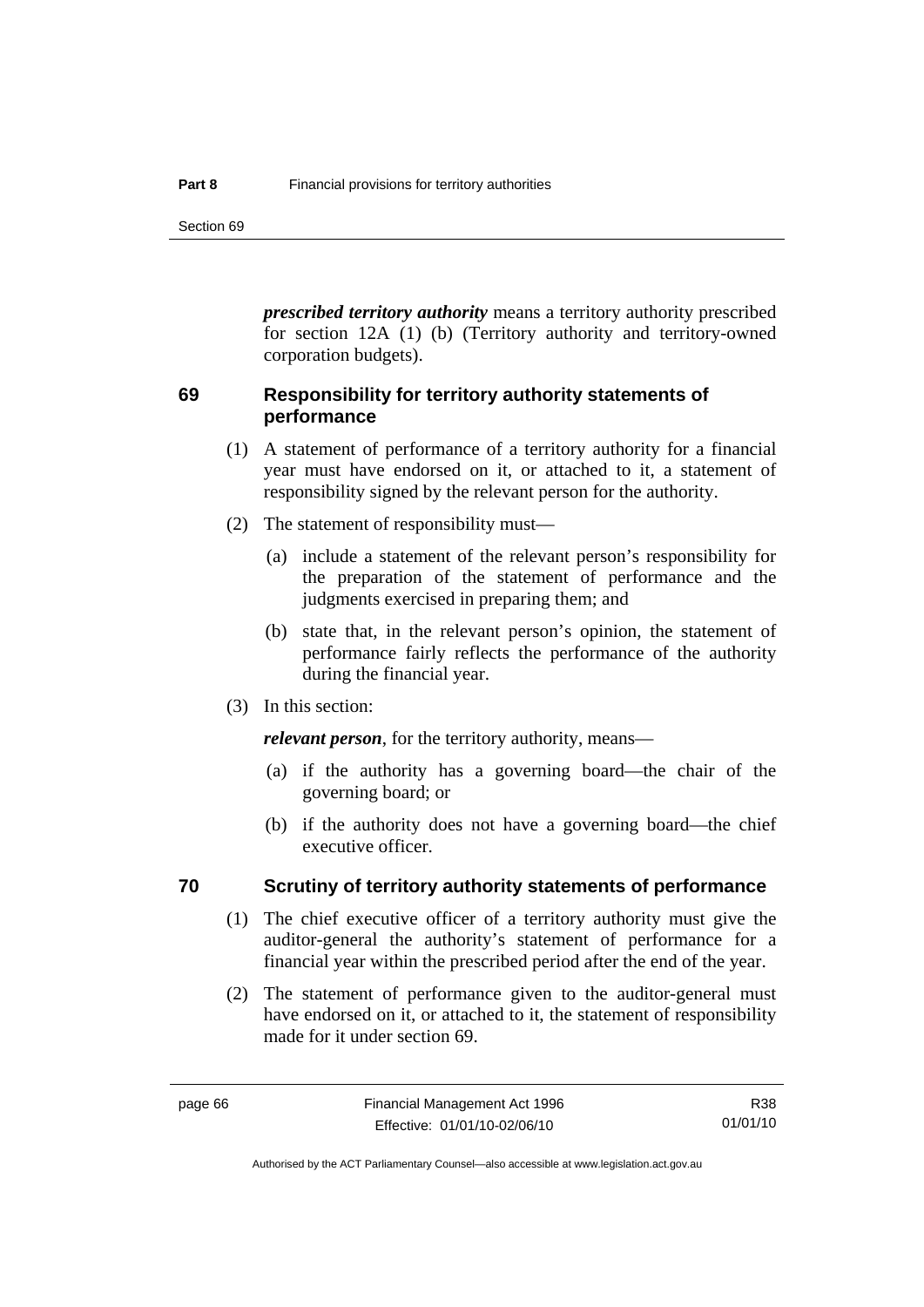- (3) The auditor-general must give the chief executive officer a report about the statement of performance as soon as practicable after the auditor-general receives it.
- (4) The report must be prepared in accordance with the financial management guidelines.

## **71 Territory authority statements of performance to be included in annual reports etc**

A report prepared under the *Annual Reports (Government Agencies) Act 2004* for a territory authority for a financial year must include, or have attached to it—

- (a) the authority's statement of performance for the year; and
- (b) the auditor-general's report under section 70 (3) about the statement of performance.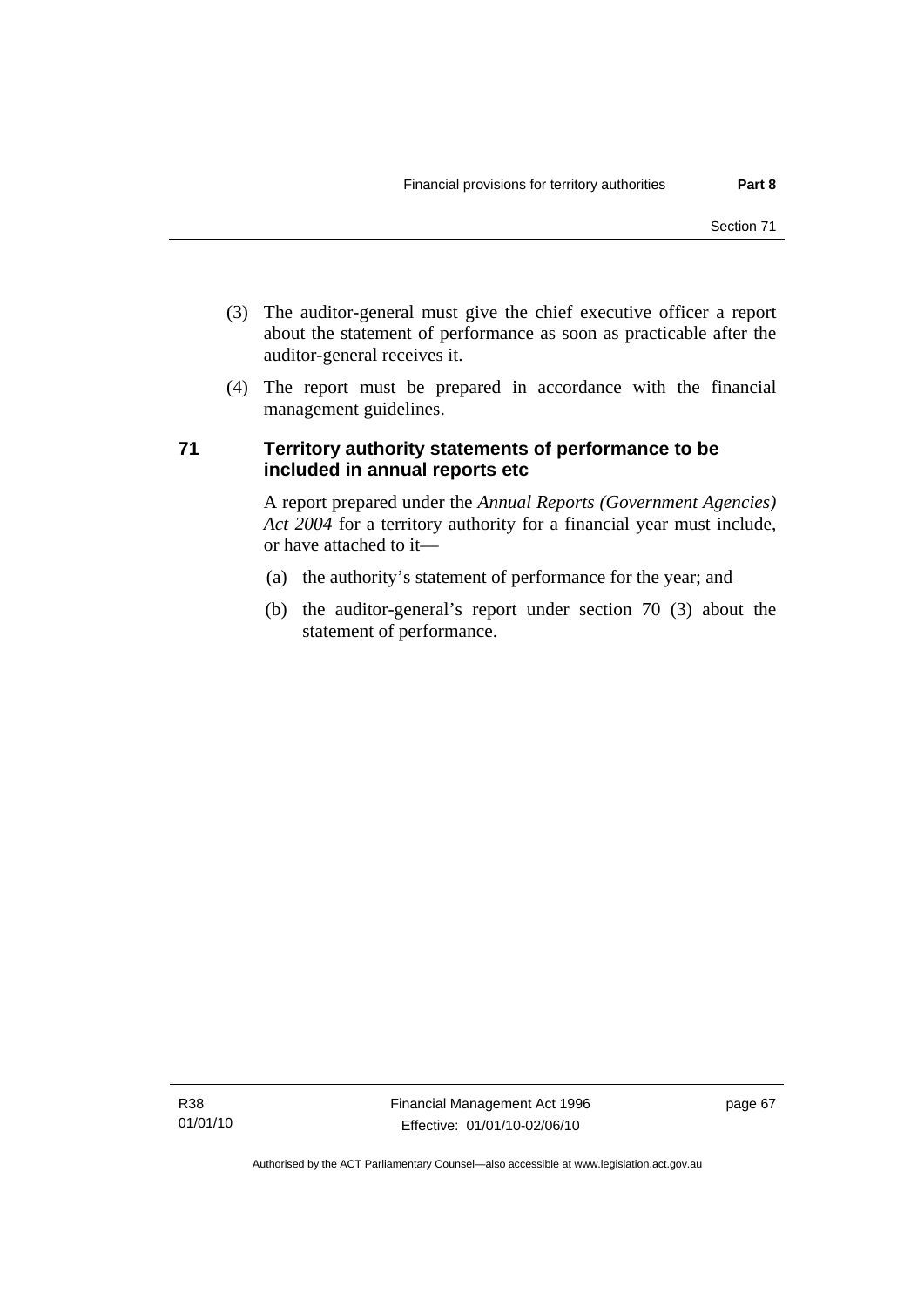# **Part 9 Governance of territory authorities**

#### *Notes for pt 9*

- *Note 1* Div 9.1 and div 9.5 apply to a territory authority, whether or not it has a governing board, unless the establishing Act otherwise provides (see eg the *Legal Aid Act 1977*, s 94A).
- *Note 2* The Legislation Act contains provisions relevant to territory authorities, including the following:
	- making appointments (s 206, s 207)
	- consultation with a committee of the Legislative Assembly (div 19.3.3)
	- eligibility for reappointment (s 208 and dict, pt 1, def *appoint*)
	- acting appointments (s 209)
	- resignations (s 210)
	- effect of appointment irregularity or defect (s 212).
- *Note 3* The *Remuneration Tribunal Act 1995* allows terms and conditions for people appointed to be set by determination under that Act.

## **Division 9.1 Definitions and important concepts**

#### **72 Definitions—pt 9**

In this part:

*applicable governmental policies*, for a territory authority—see section 103.

*establishing Act*, for a territory authority, governing board or governing board member, means the Act that establishes the authority or governing board.

*financial year*, for a territory authority, means—

(a) a period of 12 months beginning on 1 July; or

Authorised by the ACT Parliamentary Counsel—also accessible at www.legislation.act.gov.au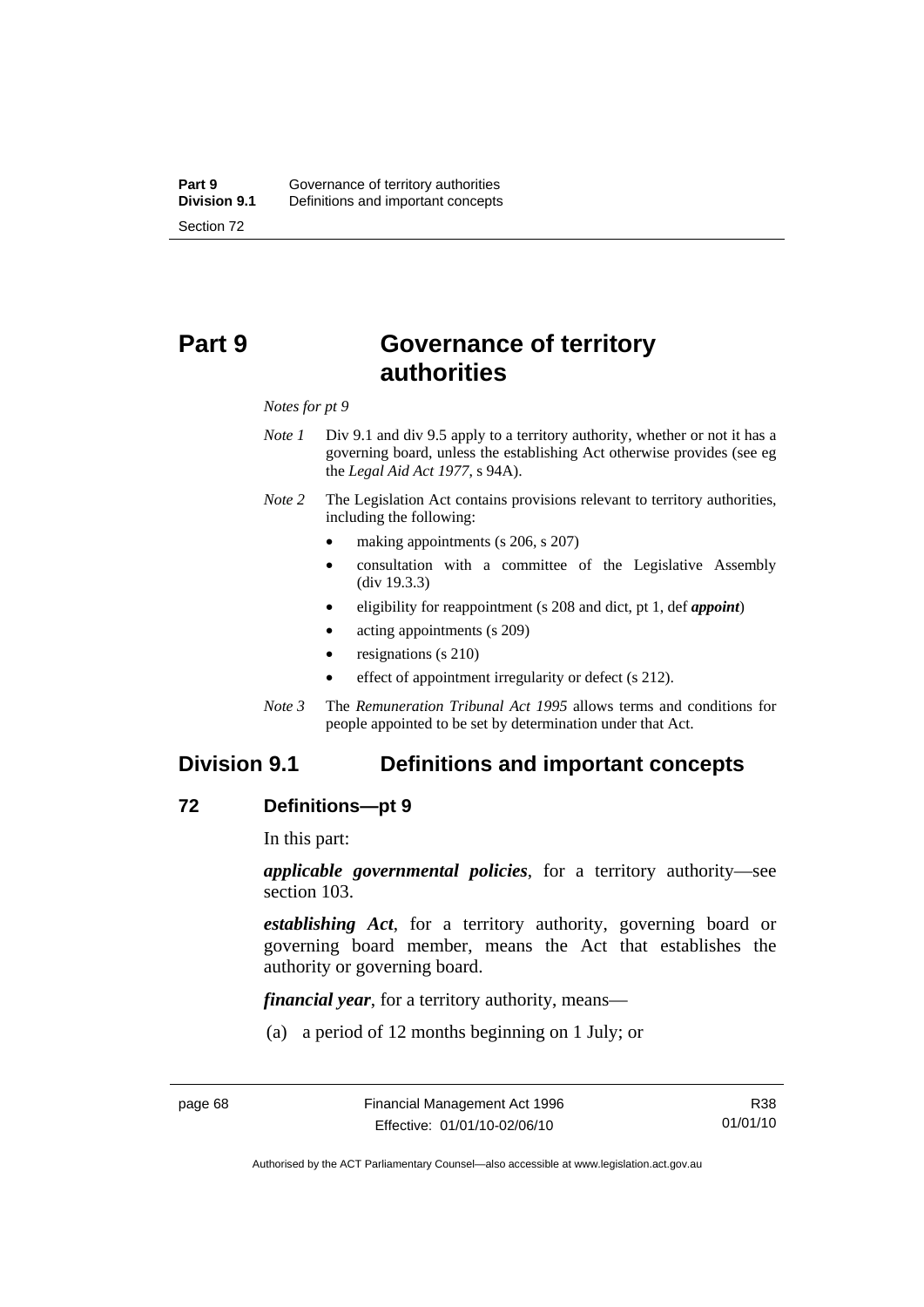(b) if the territory authority has, in writing, fixed another 12-month period as its financial year—the period fixed.

*governing board member*, for a territory authority with a governing board, includes the CEO.

*material interest*—see section 88 (4).

*relevant territory authority*—a territory authority to which part 8 applies is a *relevant territory authority*, unless the establishing Act for the authority provides otherwise.

## **73 Nature of relevant territory authorities**

- (1) A relevant territory authority—
	- (a) is a corporation; and
	- (b) may sue and be sued in its corporate name; and
	- (c) may have a seal.
- (2) A relevant territory authority represents the Territory when exercising its functions, unless the establishing Act for the authority or another territory law otherwise provides.
- (3) A relevant territory authority has the same status, privileges and immunities as the Territory so far as it represents the Territory.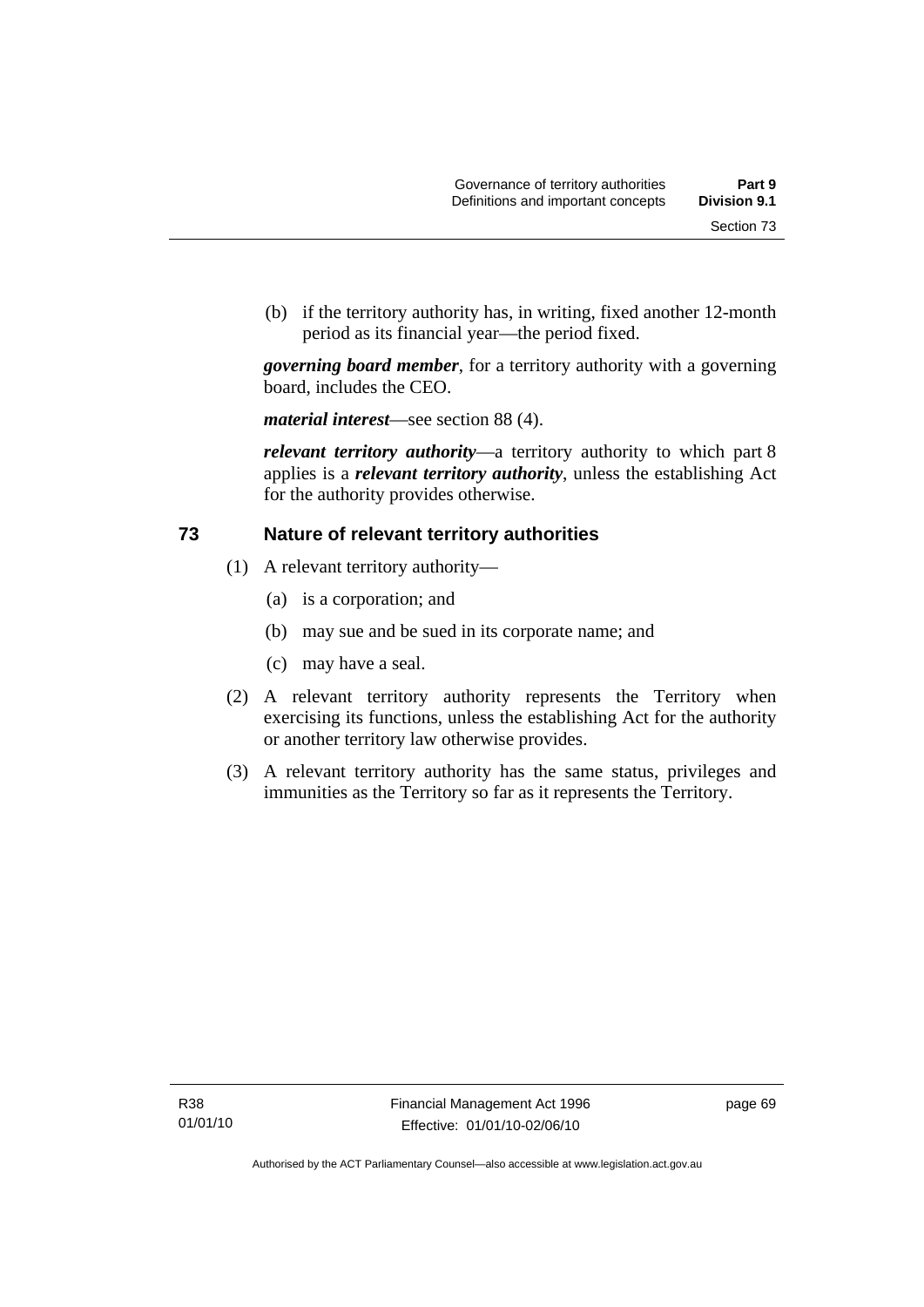### **74 Powers of territory authorities generally**

 (1) A relevant territory authority has the legal capacity and powers of an individual both in and outside the ACT (including outside Australia).

#### **Examples**

- 1 to enter into a contract
- 2 to own, deal with and dispose of property
- 3 to act as trustee
- *Note* An example is part of the Act, is not exhaustive and may extend, but does not limit, the meaning of the provision in which it appears (see Legislation Act, s 126 and s 132).
- (2) Without limiting subsection (1), a relevant territory authority—
	- (a) has the powers given to it under this Act or another territory law; and
	- (b) may do anything that it is authorised to do by a territory law or a law of another jurisdiction; and
	- (c) may exercise its powers in and outside the ACT (including outside Australia).

#### **Example for par (b)**

A territory authority may arrange for the authority to be registered or recognised under a law of another jurisdiction.

- (3) A relevant territory authority's legal capacity to do something is not affected by the fact that the authority's interests are not, or would not be, served by doing it.
- (4) To remove any doubt, this section does not—
	- (a) authorise a relevant territory authority to do anything that is prohibited by a territory law or a law of another jurisdiction; and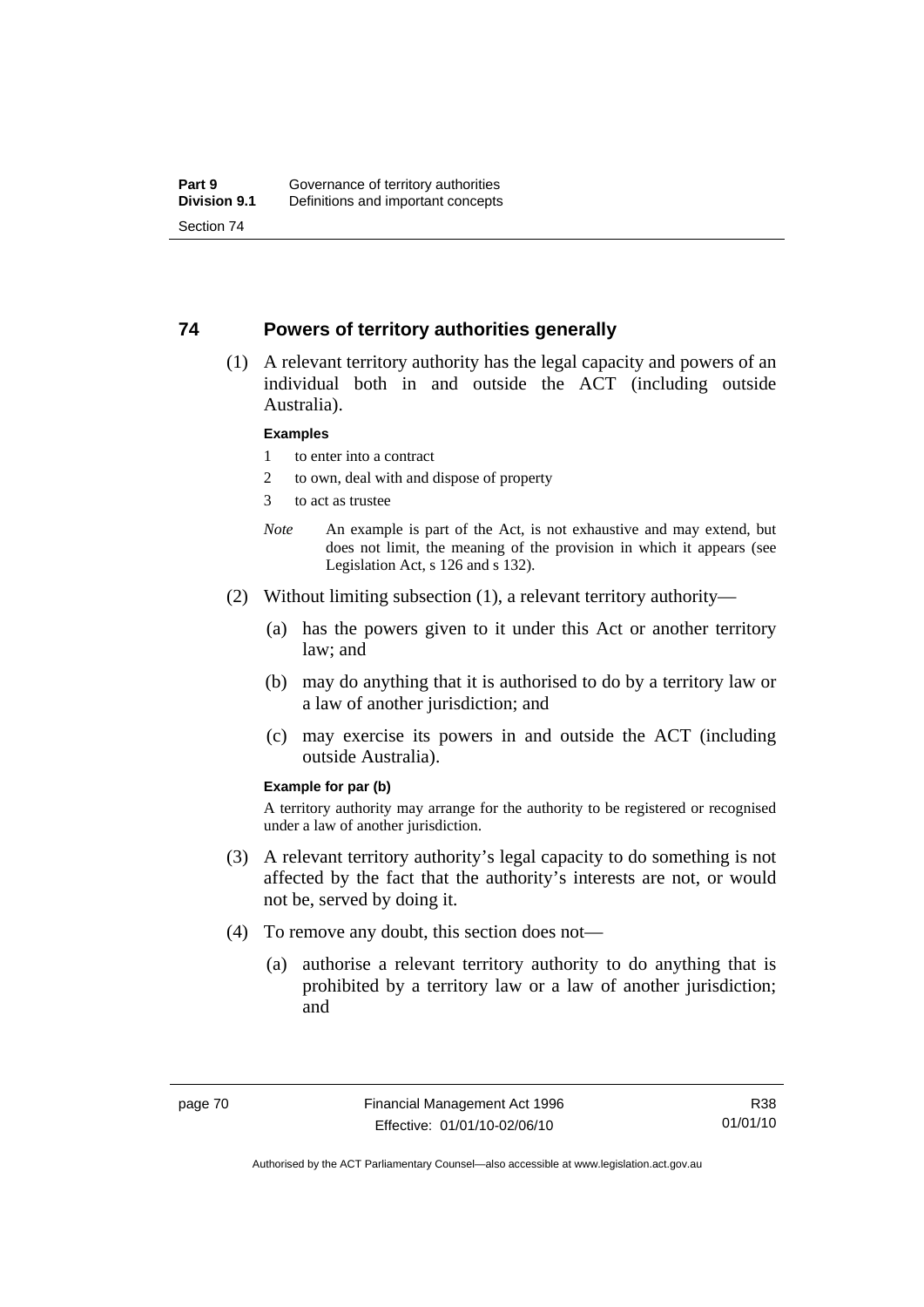Section 75

- (b) give a relevant territory authority a right that a territory law or a law of another jurisdiction denies to the authority.
- (5) In this section:

*another jurisdiction* means the Commonwealth, a State, another Territory or a foreign country.

## **75 Execution of documents and assumptions people dealing with relevant territory authority may make**

(1) In this section:

*applied Corporations Act provisions* means the following provisions of the Corporations Act:

- (a) section 127 (which is about the execution of documents by a company);
- (b) section 128 (which is about a person's entitlement to make certain assumptions in dealing with a company);
- (c) section 129 (which is about the assumptions that may be made).
- (2) The applied Corporations Act provisions apply to a relevant territory authority as if—
	- (a) a reference to a *company* were a reference to the authority; and
	- (b) a reference to a *common seal* were a reference to any seal of the authority; and
	- (c) a reference to a *director* were a reference to a board member; and
	- (d) a reference to a company's *constitution* were a reference to this Act and the establishing Act; and
	- (e) a reference to an *officer* of a company were a reference to the chief executive officer and any member of staff of the authority; and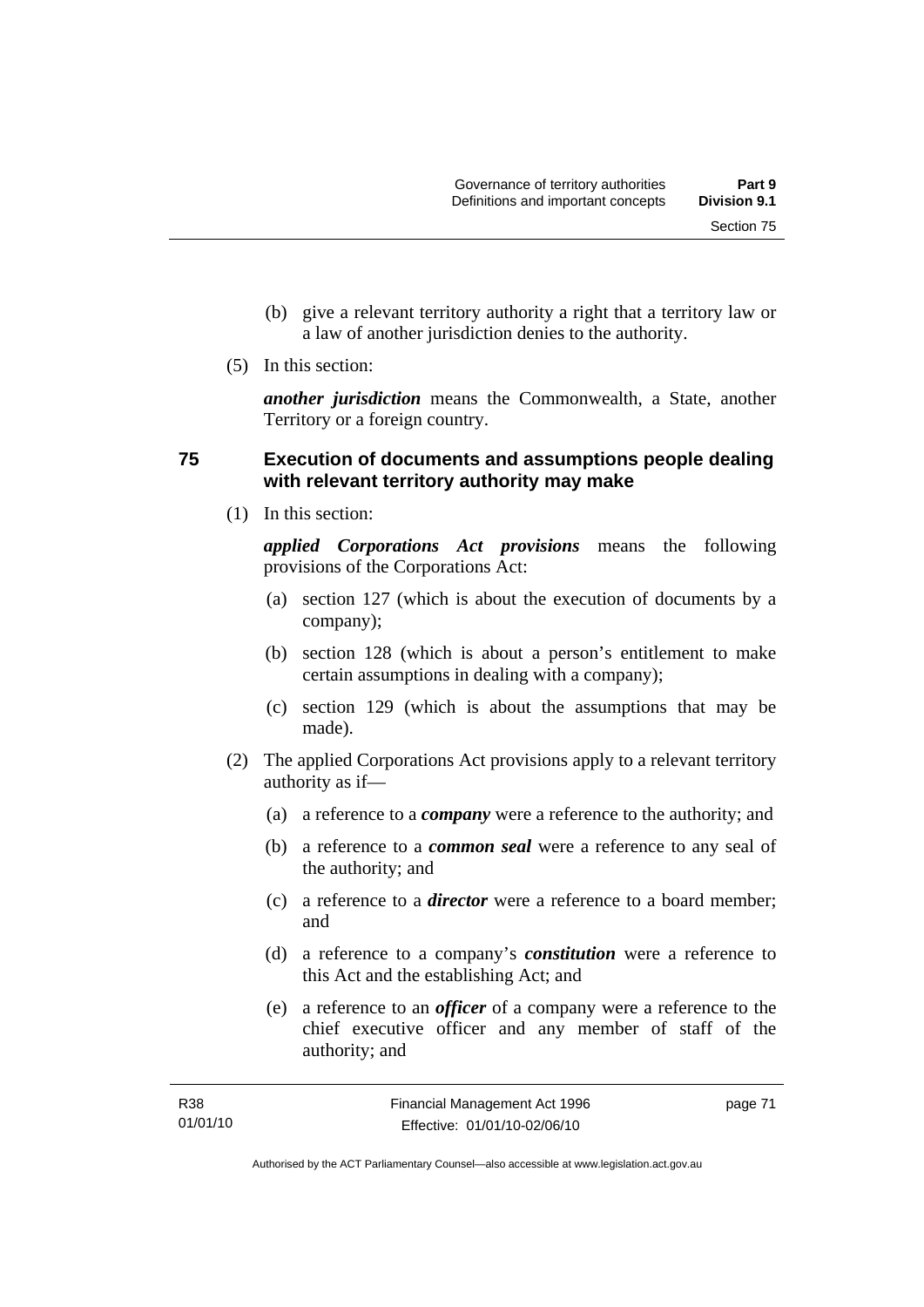- (f) a reference to *information available to the public from ASIC*  were a reference to information available to the public from the Territory; and
- (g) any other necessary changes, and any change prescribed by regulation, were made.

## **76 Governing board of territory authority**

- (1) A territory authority has a governing board if the establishing Act for the authority establishes a governing board for the authority.
- (2) To remove any doubt, only the following territory authorities have governing boards:
	- ACT Gambling and Racing Commission
	- Australian Capital Territory Public Cemeteries Authority
	- Building and Construction Industry Training Fund Authority
	- Cultural Facilities Corporation
	- Exhibition Park Corporation
	- Land Development Agency
	- Long Service Leave Authority
	- a territory authority prescribed by the financial management guidelines.

## **77 Role of governing board**

- (1) If a territory authority has a governing board, the governing board has the following functions:
	- (a) setting the authority's policies and strategies;
	- (b) governing the authority consistently with the authority's establishing Act and other relevant legislation;
	- (c) ensuring, as far as practicable, that the authority operates in a proper, effective and efficient way;

Authorised by the ACT Parliamentary Counsel—also accessible at www.legislation.act.gov.au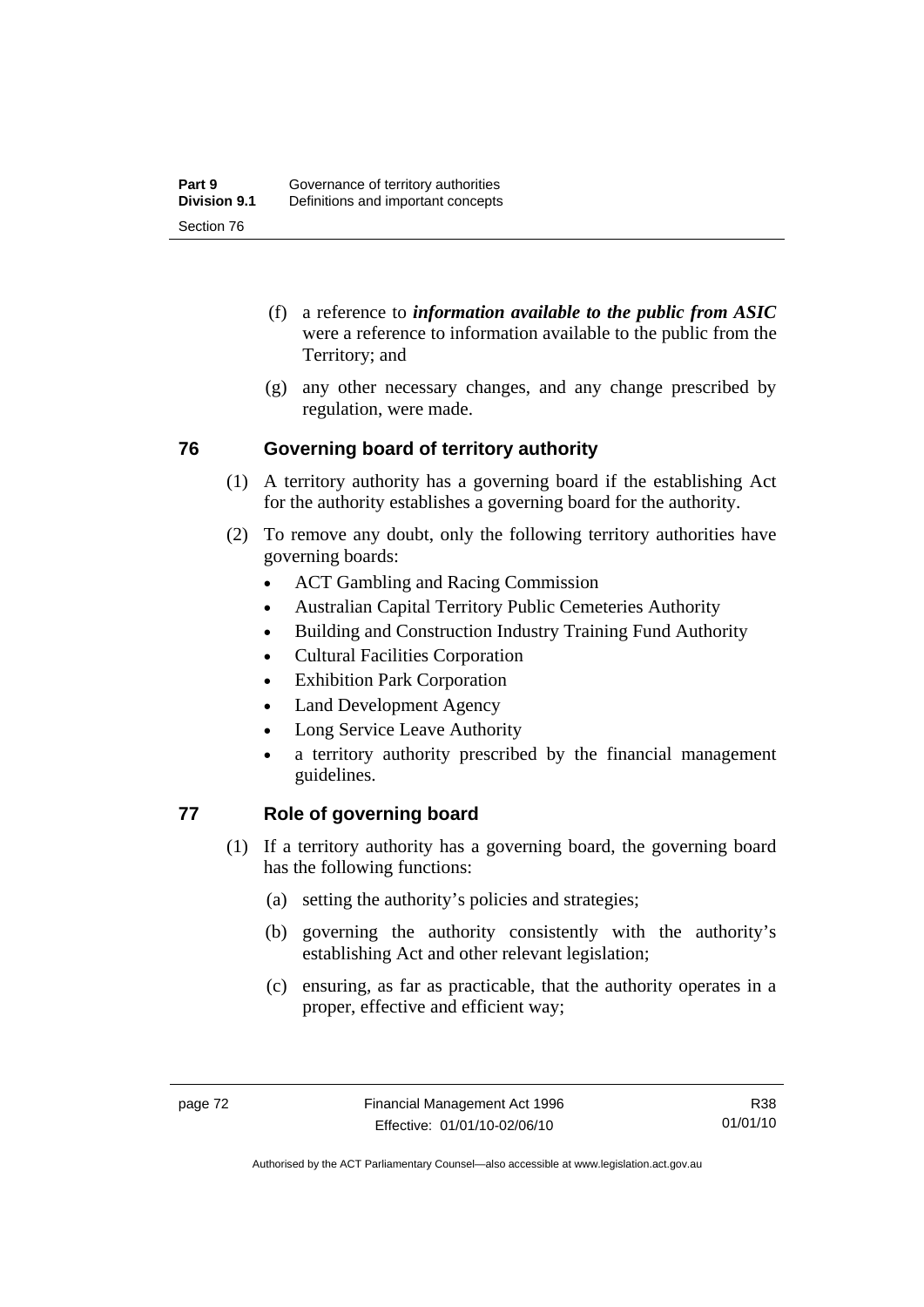(d) ensuring, as far as practicable, that the authority complies with applicable governmental policies (if any).

#### **Examples of policies for par (a)**

- 1 risk management
- 2 communication with government
- 3 corporate planning
- *Note* An example is part of the Act, is not exhaustive and may extend, but does not limit, the meaning of the provision in which it appears (see Legislation Act, s 126 and s 132).
- (2) This section does not limit the functions of a governing board.

# **Division 9.2 Governing board member appointments**

#### **78 Appointment of governing board members generally**

- (1) This section applies to the appointment of the members of the governing board of a territory authority, other than the CEO.
- (2) The responsible Minister for the territory authority may appoint the members.
	- *Note 1* For the making of appointments (including acting appointments), see the Legislation Act, pt 19.3.
	- *Note 2* In particular, an appointment may be made by naming a person or nominating the occupant of a position (see s 207).
	- *Note 3* Certain Ministerial appointments require consultation with an Assembly committee and are disallowable (see Legislation Act, div 19.3.3).
- (3) The only criteria for deciding whether to appoint a person as a member are—
	- (a) the contribution the person can make to the goals and objectives of the governing board; and
	- (b) the criteria stated in applicable governmental policies (if any) relating to appointments.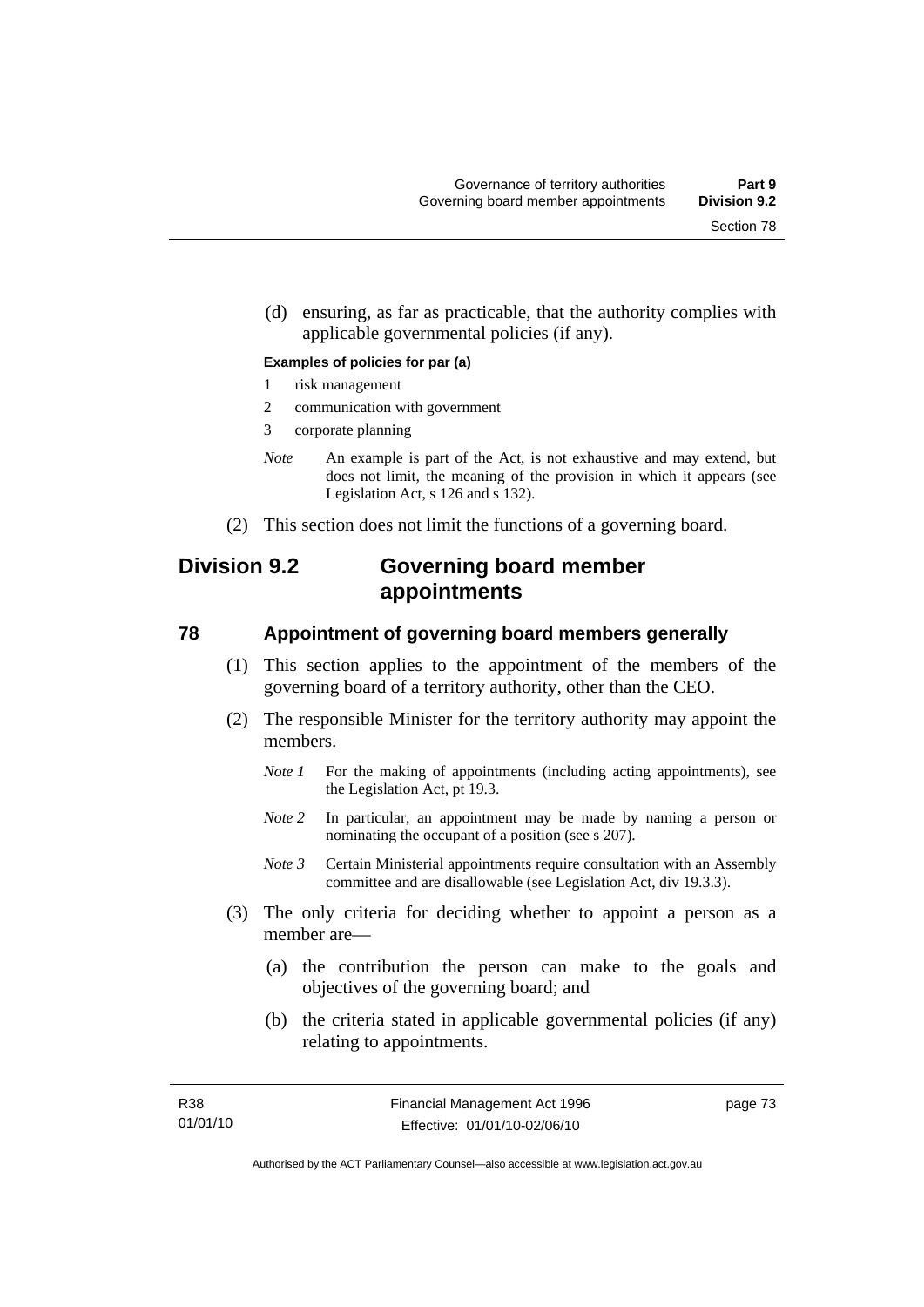- (4) However, the establishing Act may prescribe other criteria for deciding whether to appoint a person as a member.
- (5) Also, unless the establishing Act otherwise provides, a person must not be appointed as a member if—
	- (a) the person is a public servant; and
	- (b) if the governing board has a maximum of 6 members or less the appointment would result in more than 1 public servant being a member of the board; and
	- (c) if the governing board has a maximum of more than 6 members—the appointment would result in more than 2 public servants being members of the board.
- (6) Subsection (5) does not apply if—
	- (a) the Minister is satisfied that there are special circumstances justifying the appointment; and
	- (b) the Legislative Assembly approves, by resolution, the appointment.
- (7) An appointment of a member—
	- (a) must not be for longer than 3 years, unless the establishing Act allows a longer period; and
	- (b) is an appointment under the provision of the establishing Act that establishes the governing board.
- (8) The conditions of appointment of a member (other than a member required under the establishing Act to be a public servant or statutory office holder) are the conditions agreed between the Minister and the member, subject to any determination under the *Remuneration Tribunal Act 1995*.
	- *Note* The terms *public servant* and *statutory office holder* are defined in the Legislation Act, dict, pt 1.

Authorised by the ACT Parliamentary Counsel—also accessible at www.legislation.act.gov.au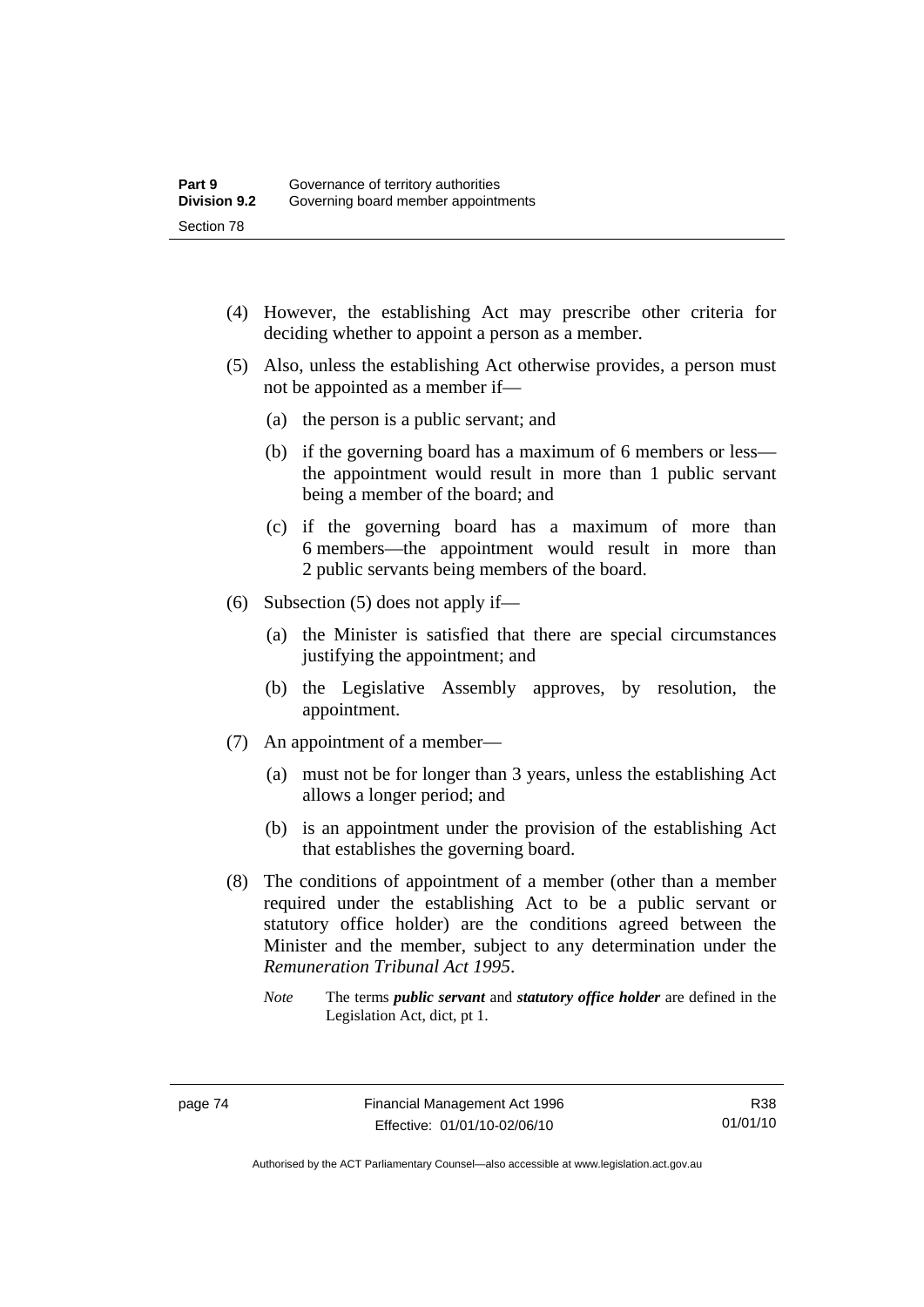## **79 Appointment of chair and deputy chair**

- (1) The responsible Minister for a territory authority with a governing board may appoint a chair for the board and, unless the establishing Act otherwise provides, a deputy chair for the board.
	- *Note 1* For the making of appointments (including acting appointments), see the Legislation Act, pt 19.3.
	- *Note 2* In particular, an appointment may be made by naming a person or nominating the occupant of a position (see s 207).
	- *Note 3* Certain Ministerial appointments require consultation with an Assembly committee and are disallowable (see Legislation Act, div 19.3.3).
- (2) However, the responsible Minister must not appoint the CEO of the territory authority as chair or deputy chair.
- (3) Also, the responsible Minister must not appoint a public servant as chair or deputy chair unless—
	- (a) there is no member of the board who—
		- (i) is not a public servant; and
		- (ii) is available to be appointed; and
	- (b) the Legislative Assembly approves, by resolution, the appointment.
- (4) The responsible Minister must try to ensure that the governing board of a territory authority always has a chair and, unless the establishing Act otherwise provides, deputy chair.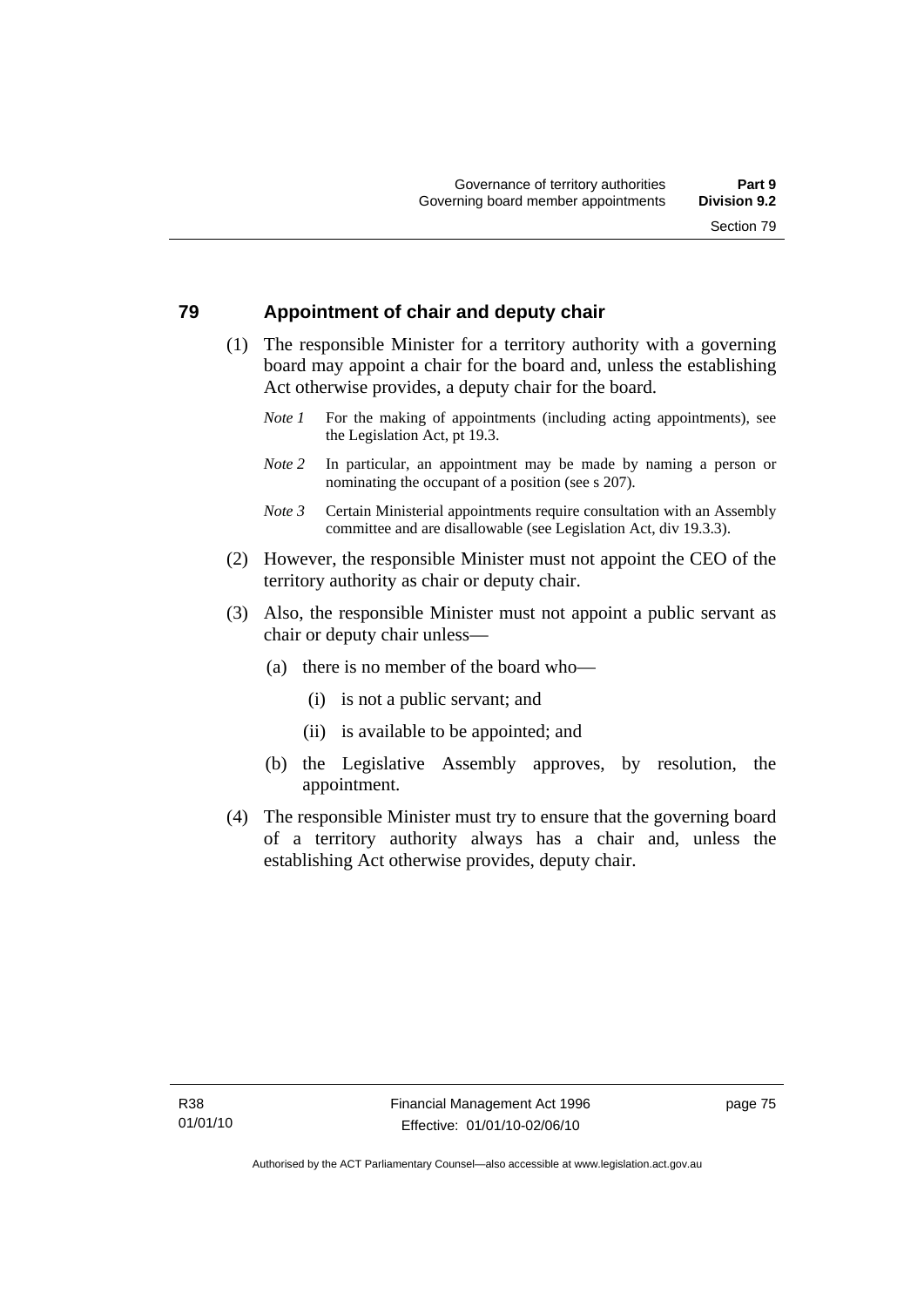### **80 Appointment of CEO of authority with governing board**

- (1) This section applies to a territory authority with a governing board.
- (2) The governing board of the territory authority must, after consulting the responsible Minister, appoint a CEO for the authority.
	- *Note 1* For the making of appointments (including acting appointments), see the Legislation Act, pt 19.3.
	- *Note 2* In particular, an appointment may be made by naming a person or nominating the occupant of a position (see s 207).
- (3) However, if the CEO is required under the establishing Act to be a public servant, the chief executive of the administrative unit responsible for the establishing Act must, after consulting the governing board and the responsible Minister, appoint a CEO for the authority.
- (4) The CEO is a member of the governing board.
- (5) However, the CEO is not a member of the governing board if it is considering or deciding—
	- (a) the appointment, or the ending of the appointment, of the CEO; or
	- (b) the CEO's conditions of appointment.
- (6) The conditions of appointment of a CEO (other than a CEO required under the establishing Act to be a public servant) are the conditions agreed between the governing board and the CEO, subject to any determination under the *Remuneration Tribunal Act 1995*.

## **81 Ending board member appointments**

- (1) This section applies to a governing board member other than the CEO.
- (2) The responsible Minister may end the member's appointment—
	- (a) if the member contravenes a territory law; or

R38 01/01/10

Authorised by the ACT Parliamentary Counsel—also accessible at www.legislation.act.gov.au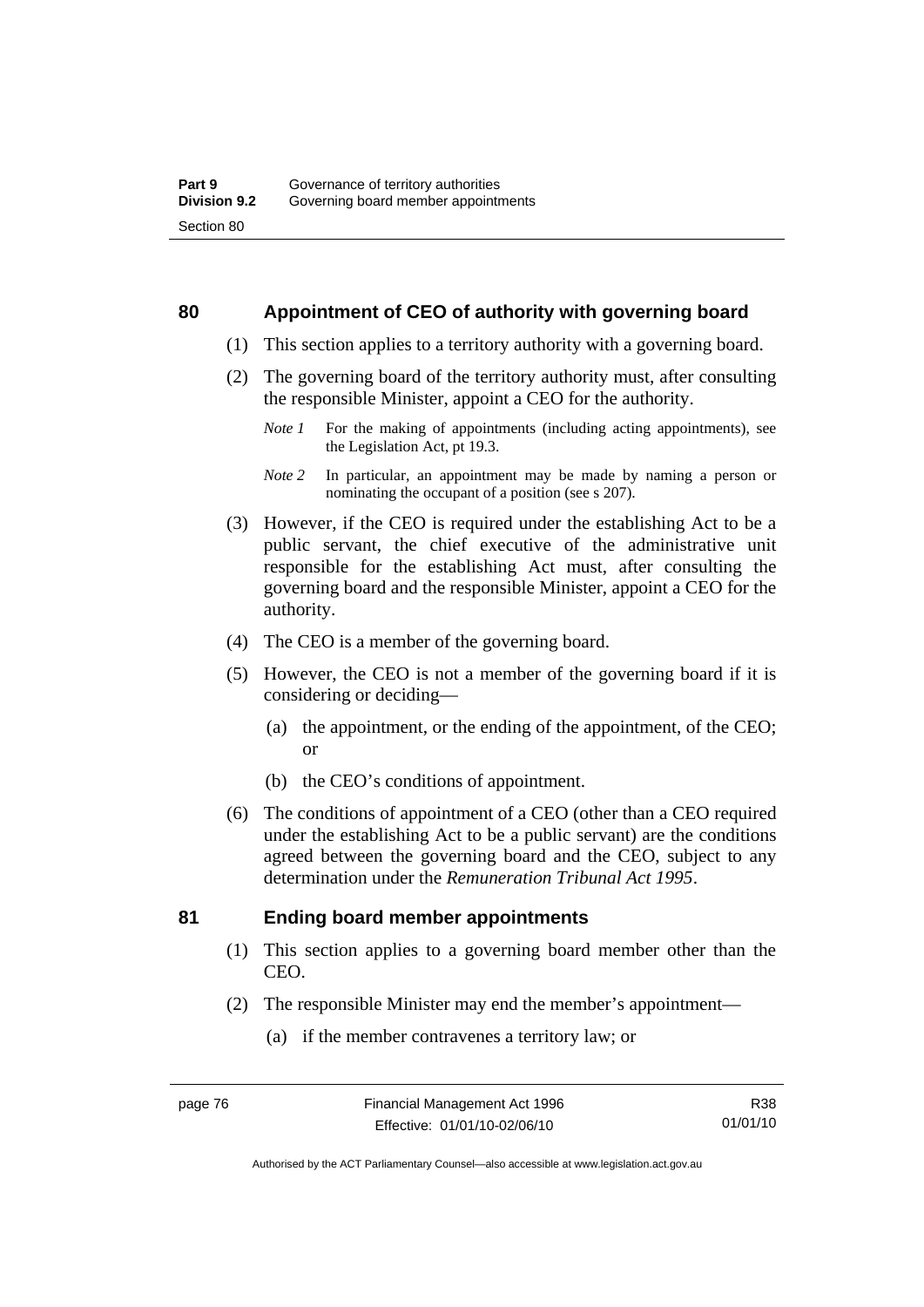- (b) for misbehaviour; or
- (c) if the member becomes bankrupt or executes a personal insolvency agreement; or
- (d) if the member is convicted, or found guilty, in Australia of an offence punishable by imprisonment for at least 1 year; or
- (e) if the member is convicted, or found guilty, outside Australia of an offence that, if it had been committed in the ACT, would be punishable by imprisonment for at least 1 year; or
- (f) if the member exercises the member's functions other than in accordance with section 85 (Honesty, care and diligence of governing board members); or
- (g) if the member fails to take all reasonable steps to avoid being placed in a position where a conflict of interest arises during the exercise of the member's functions; or
- (h) if the member contravenes section 88 (Disclosure of interests by governing board members); or
- (i) if the member is absent from 3 consecutive meetings of the board, otherwise than on approved leave; or
- (j) for physical or mental incapacity, if the incapacity substantially affects the exercise of the member's functions.
- *Note* A person's appointment also ends if the person resigns (see Legislation Act, s 210).
- (3) The Minister may also end the appointment of the member (the *member concerned*) if the board tells the Minister in writing that it has resolved, by a majority of at least  $\frac{2}{3}$  of the members, to recommend to the Minister that the member's appointment be ended.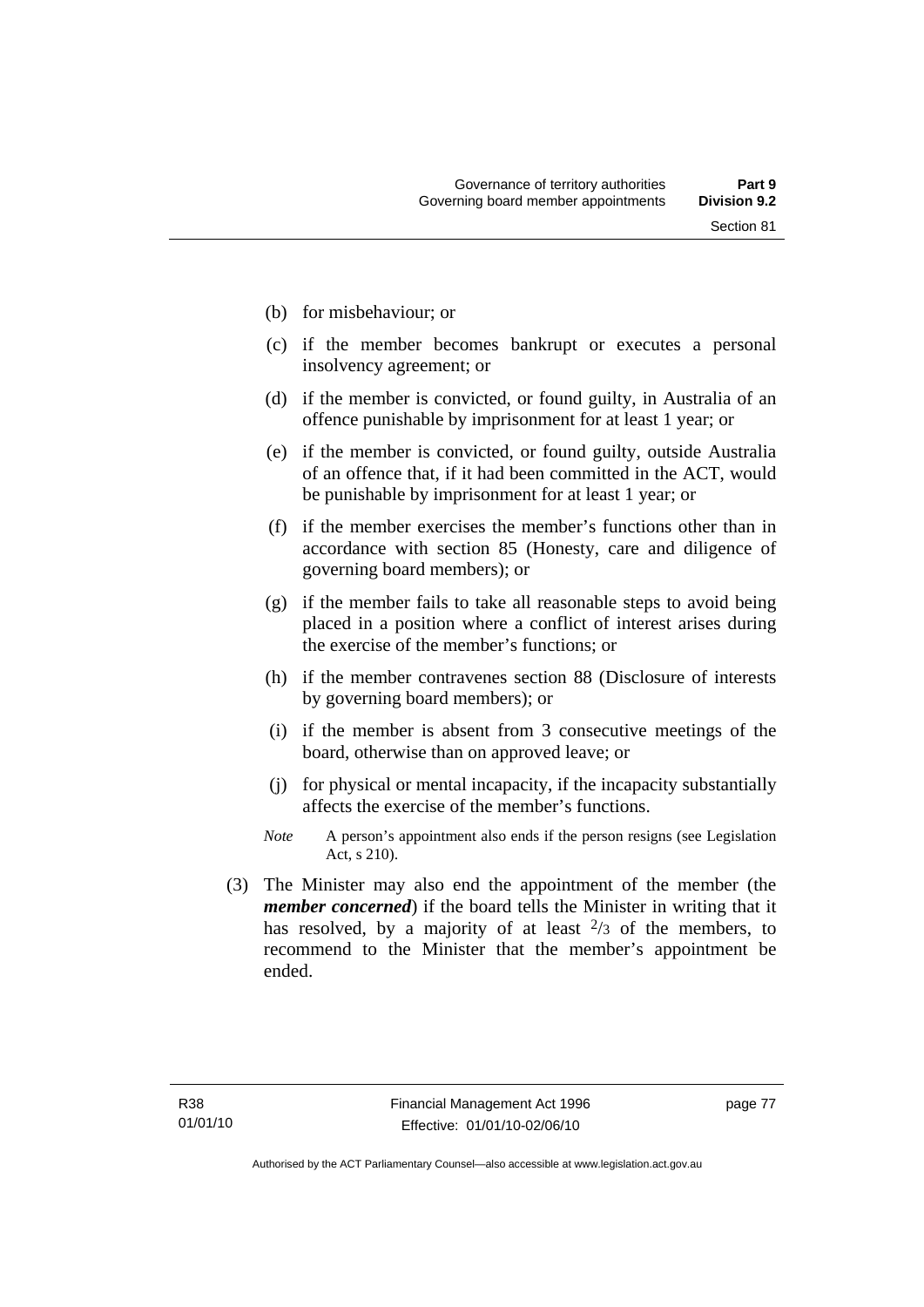- (4) The governing board may pass a resolution mentioned in subsection (3) only if—
	- (a) at least 3 weeks written notice of the intention to consider the proposed resolution has been given to the member concerned; and
	- (b) the member concerned has been given an opportunity to make submissions and present documents to a meeting of the board; and
	- (c) if the member concerned has used the opportunity mentioned in paragraph (b)—a summary of the member's submissions is recorded in the minutes of the board and a copy of any documents presented is included in the minutes.

# **Division 9.3 Functions of governing board members**

## **82 Chair's functions**

The chair of the governing board of a territory authority has the following functions:

- (a) managing the affairs of the governing board;
- (b) ensuring, as far as practicable, that there is a good working relationship between the governing board and management of the authority;
- (c) ensuring the responsible Minister is kept informed about the operations of the authority.

## **83 Deputy chair's functions**

 (1) If the chair of the governing board of a territory authority is absent or cannot for any reason exercise the functions of the chair, the deputy chair of the governing board must exercise the functions of the chair.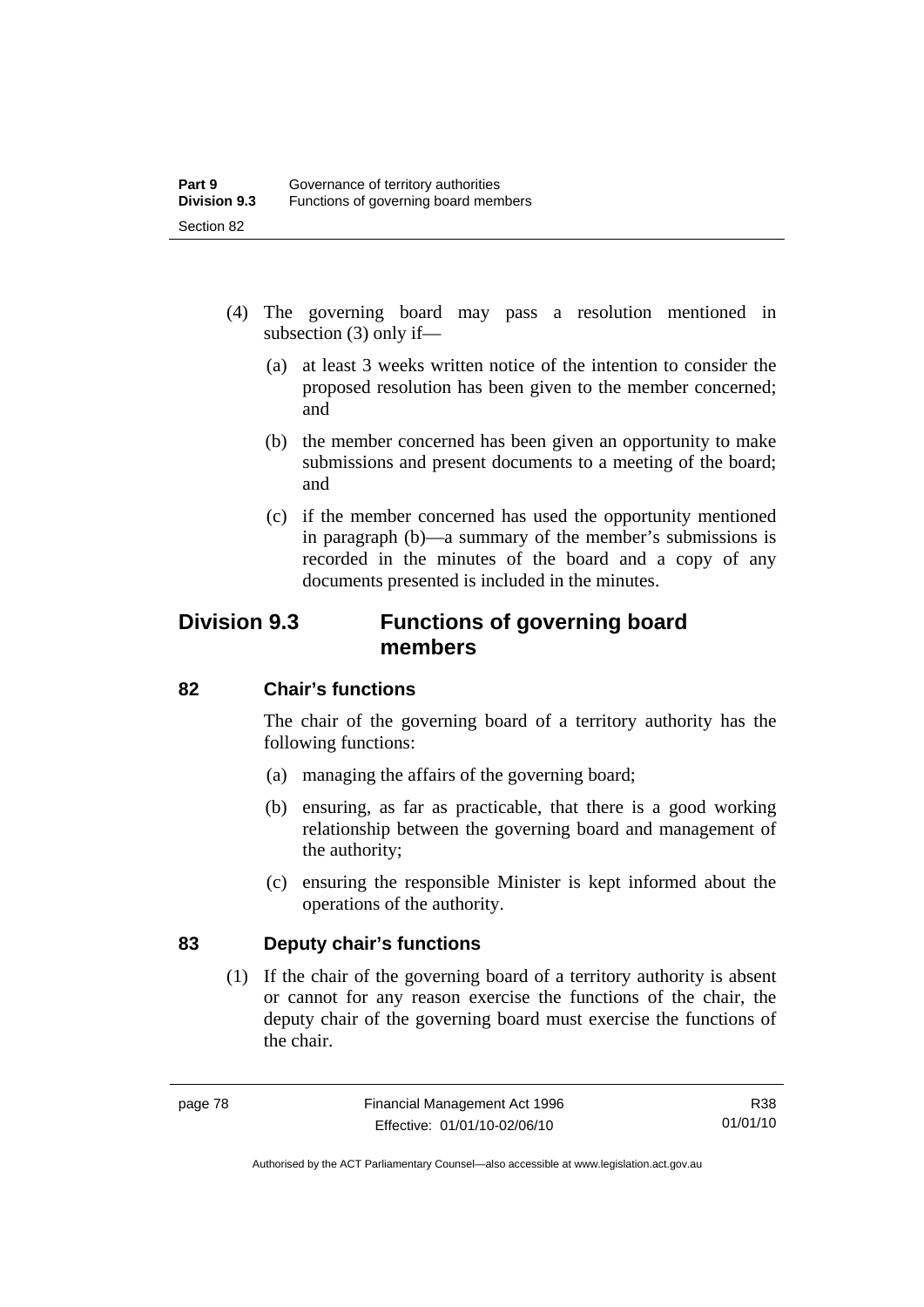- (2) However, this section does not apply to a territory authority if the establishing Act for the authority provides that it need not have a deputy chair.
	- *Note* The Legislation Act, s 209 deals with acting appointments.

**84 CEO's functions** 

- (1) The CEO of a territory authority with a governing board has the following functions:
	- (a) ensuring, as far as practicable, that the authority's statement of intent is implemented effectively and efficiently;

**Example of implementation of statement of intent**  achieving objectives in statement of intent

- (b) managing the day-to-day operations of the authority in accordance with—
	- (i) applicable governmental policies (if any); and
	- (ii) the policies of the authority set by the board; and
	- (iii) each legal requirement that applies to the authority;

#### **Example for par (iii)**

a direction by the independent competition and regulatory commission that relates to the authority

- (c) regularly advising the board about the operation and financial performance of the authority;
- (d) immediately advising the board about significant events.
	- *Note* An example is part of the Act, is not exhaustive and may extend, but does not limit, the meaning of the provision in which it appears (see Legislation Act, s 126 and s 132).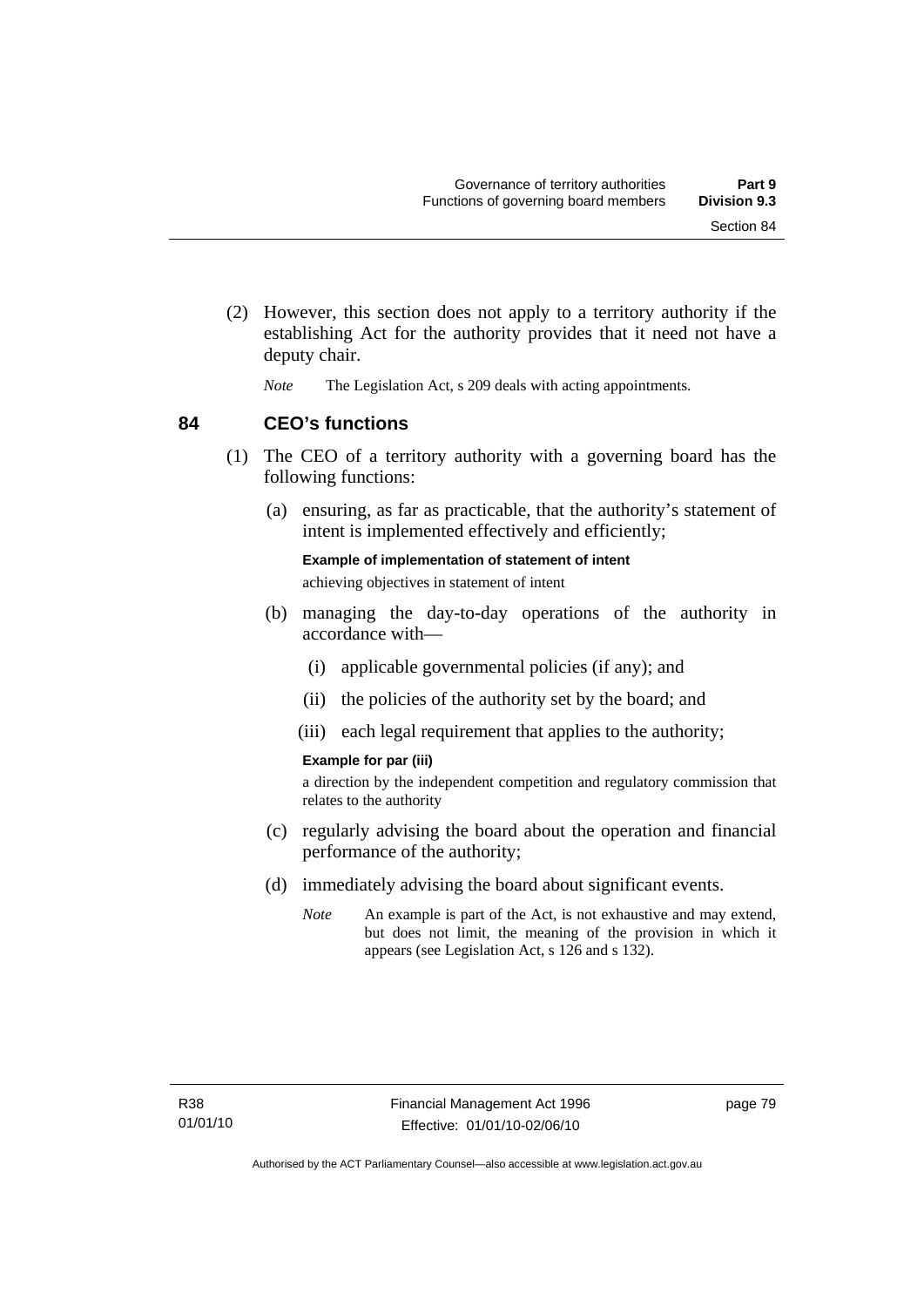(2) In this section:

*significant event*, for a territory authority, means an event that the authority is required to tell the responsible Minister about under section 101.

## **85 Honesty, care and diligence of governing board members**

In exercising the functions of a governing board member, a member must exercise the degree of honesty, care and diligence required to be exercised by a director of a corporation in relation to the affairs of the corporation.

## **86 Conflicts of interest by governing board members**

A governing board member must take all reasonable steps to avoid being placed in a position where a conflict of interest arises during the exercise of the member's functions.

## **87 Agenda to require disclosure of interest item**

The agenda for each meeting of a territory authority governing board must include an item requiring any material interest in an issue to be considered at the meeting to be disclosed to the meeting.

## **88 Disclosure of interests by governing board members**

- (1) If a governing board member has a material interest in an issue being considered, or about to be considered, by the governing board, the member must disclose the nature of the interest at a board meeting as soon as practicable after the relevant facts come to the member's knowledge.
	- *Note Material interest* is defined in s (4). The definition of *indirect interest* in s (4) applies to the definition of *material interest*.
- (2) The disclosure must be recorded in the governing board's minutes and, unless the board otherwise decides, the member must not—
	- (a) be present when the board considers the issue; or

Authorised by the ACT Parliamentary Counsel—also accessible at www.legislation.act.gov.au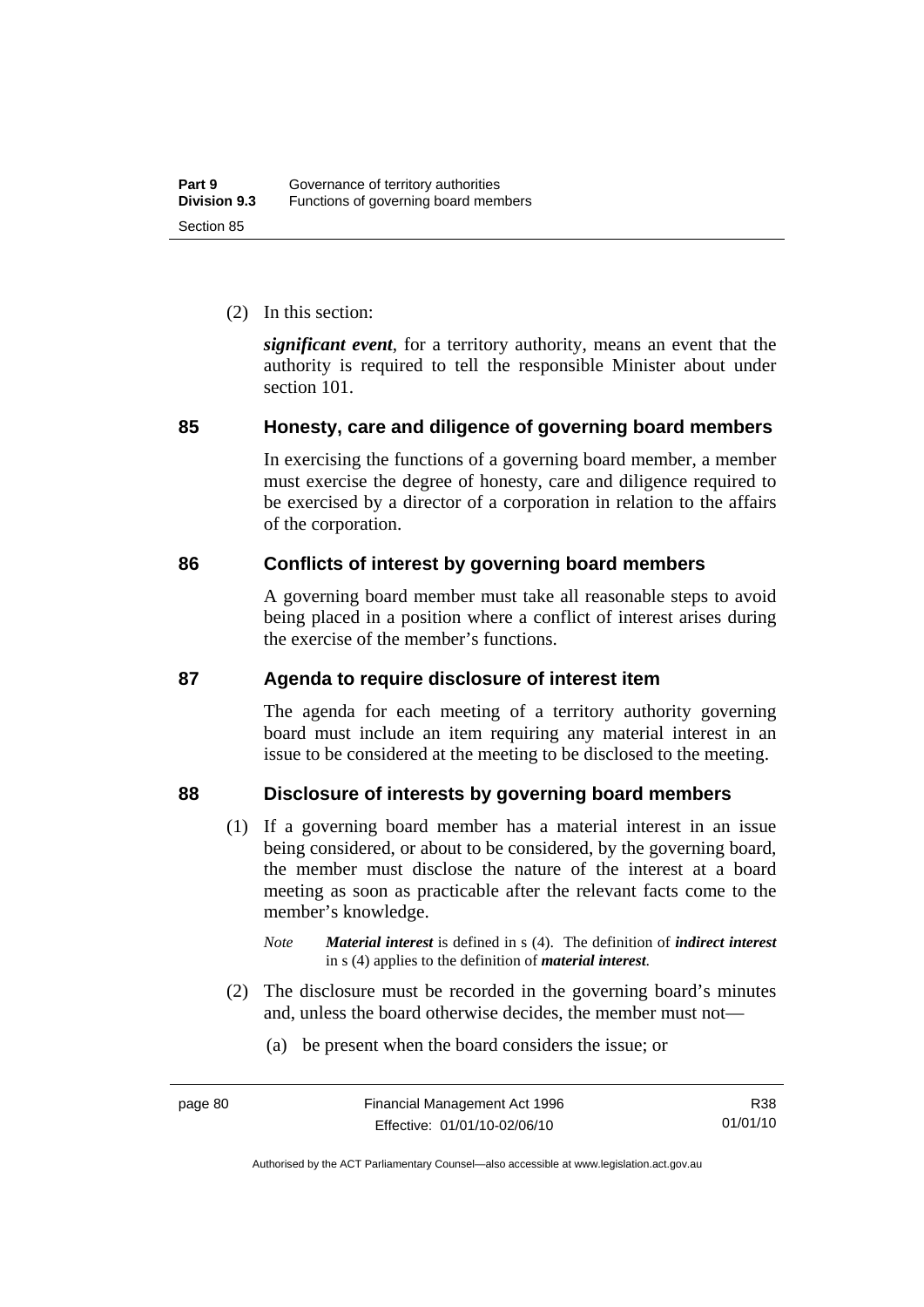#### (b) take part in a decision of the board on the issue.

#### **Example**

Albert, Boris and Chloe are members of a governing board. They have an interest in an issue being considered at a governing board meeting and they disclose the interest as soon as they become aware of it. Albert's and Boris's interests are minor but Chloe has a direct financial interest in the issue.

The governing board considers the disclosures and decides that because of the nature of the interests:

- Albert may be present when the board considers the issue but not take part in the decision
- Boris may be present for the consideration and take part in the decision.

The board does not make a decision allowing Chloe to be present or take part in the board's decision. Accordingly, since Chloe has a material interest she cannot be present for the consideration of the issue or take part in the decision.

- *Note* An example is part of the Act, is not exhaustive and may extend, but does not limit, the meaning of the provision in which it appears (see Legislation Act, s 126 and s 132).
- (3) Any other governing board member who also has a material interest in the issue must not be present when the board is considering its decision under subsection (2).
- (4) In this section:

*associate*, of a person, means—

- (a) the person's business partner; or
- (b) a close friend of the person; or
- (c) a family member of the person.

*executive officer*, of a corporation, means a person (however described) who is concerned with, or takes part in, the corporation's management, whether or not the person is a director of the corporation.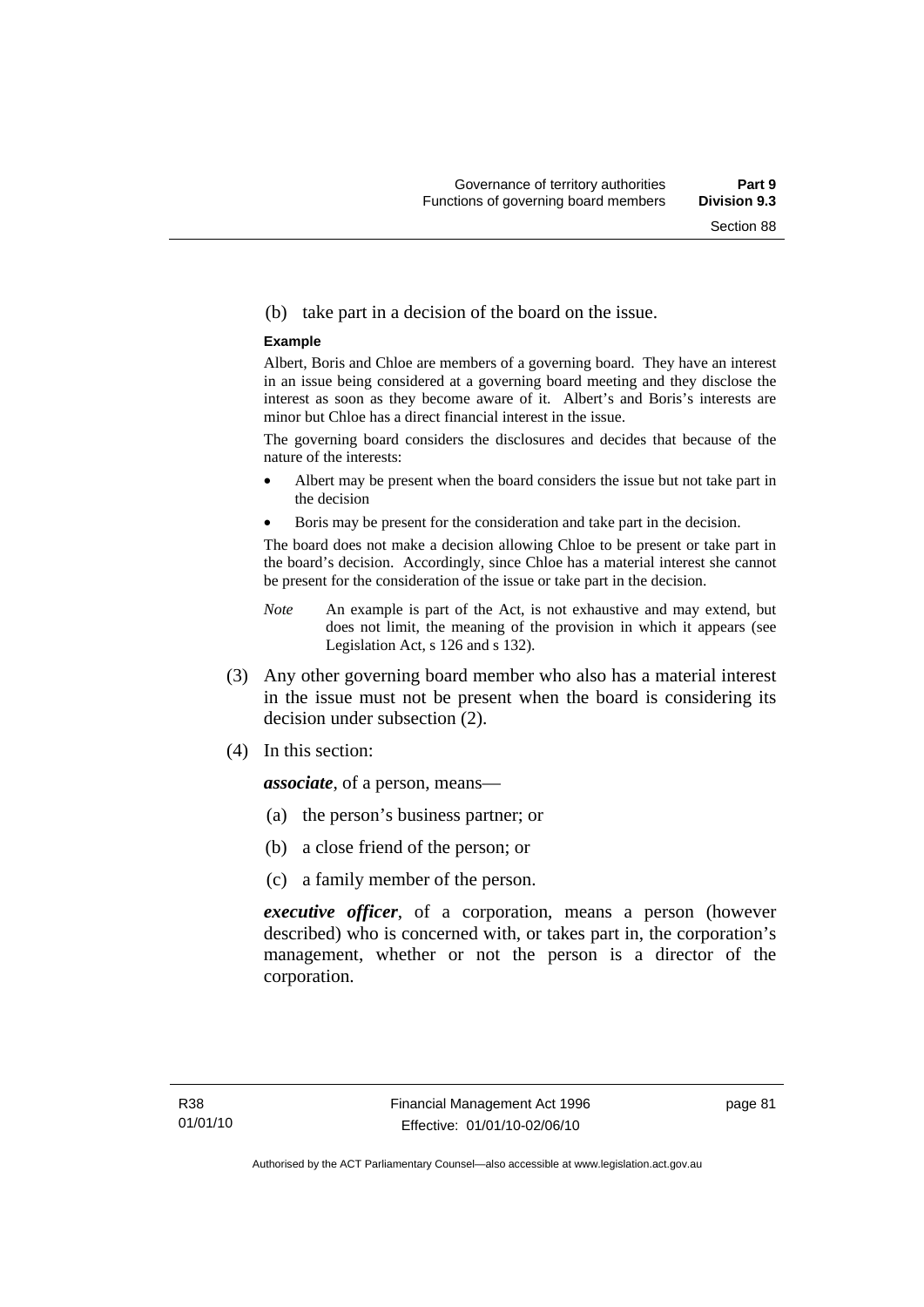*indirect interest*—without limiting the kinds of indirect interests a person may have, a person has an *indirect interest* in an issue if any of the following has an interest in the issue:

- (a) an associate of the person;
- (b) a corporation if the corporation has not more than 100 members and the person, or an associate of the person, is a member of the corporation;
- (c) a subsidiary of a corporation mentioned in paragraph (b);
- (d) a corporation if the person, or an associate of the person, is an executive officer of the corporation;
- (e) the trustee of a trust if the person, or an associate of the person, is a beneficiary of the trust;
- (f) a member of a firm or partnership if the person, or an associate of the person, is a member of the firm or partnership;
- (g) someone else carrying on a business if the person, or an associate of the person, has a direct or indirect right to participate in the profits of the business.

*material interest*—a governing board member has a *material interest* in an issue if the member has—

- (a) a direct or indirect financial interest in the issue; or
- (b) a direct or indirect interest of any other kind if the interest could conflict with the proper exercise of the member's functions in relation to the board's consideration of the issue.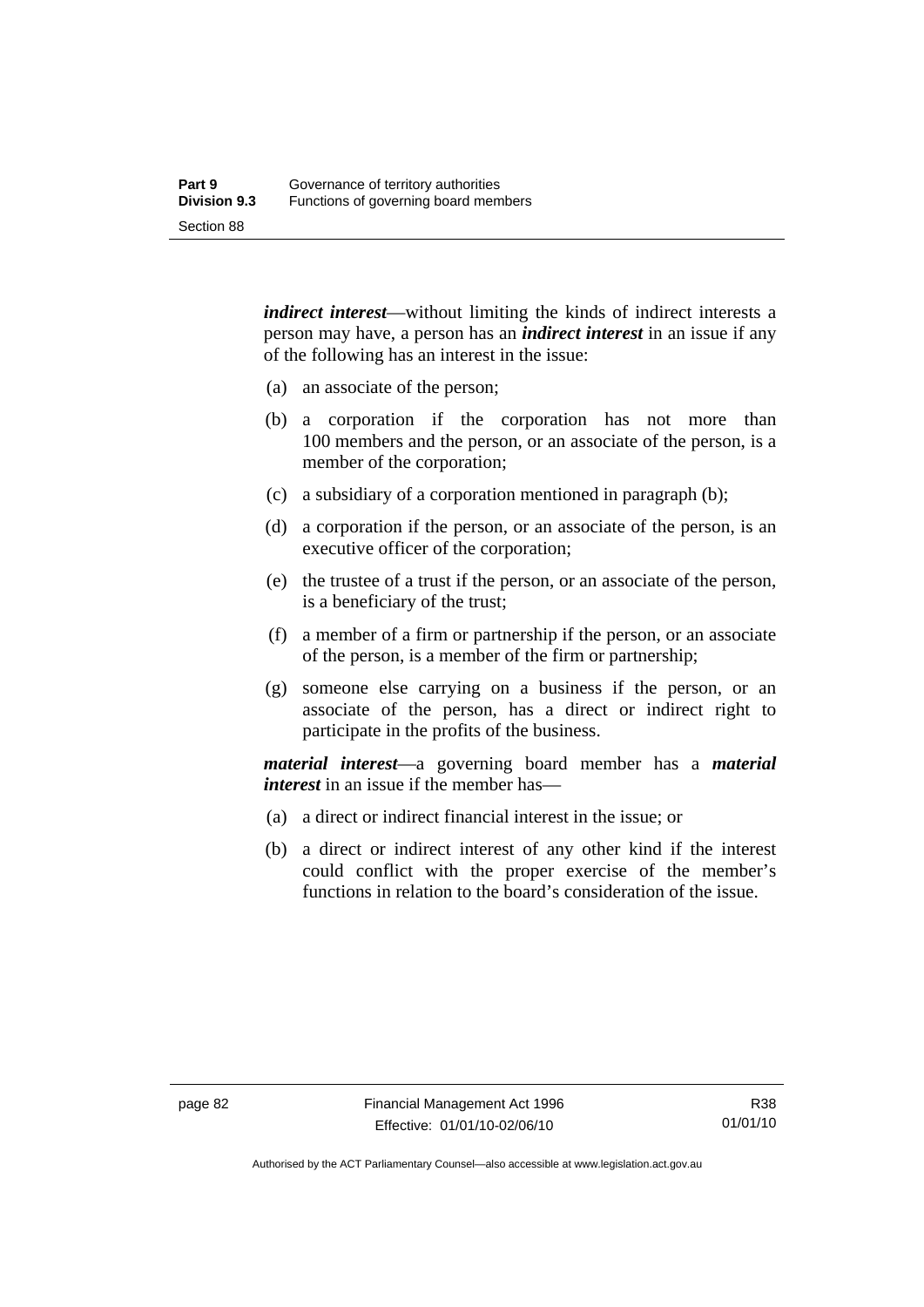## **89 Reporting of disclosed governing board interests to Minister**

- (1) Within 3 months after the day a material interest is disclosed under section 88 (1), the chair of the governing board must report to the responsible Minister in writing about—
	- (a) the disclosure; and
	- (b) the nature of the interest disclosed; and
	- (c) any decision by the board under section 88 (2).
- (2) The chair must also give the responsible Minister, not later than 31 days after the end of each financial year, a statement that sets out the information given to the Minister in reports under subsection (1) that relate to disclosures made during the previous financial year.
- (3) The responsible Minister must give a copy of the statement to the relevant committee of the Legislative Assembly within 31 days after the day the Minister receives the statement.
- (4) In this section:

#### *relevant committee* means—

- (a) a standing committee of the Legislative Assembly nominated by the Speaker for subsection (3); or
- (b) if no nomination under paragraph (a) is in effect—the standing committee of the Legislative Assembly responsible for public accounts.

## **90 Protection of governing board members from liability**

- (1) A governing board member is not civilly liable for anything done or omitted to be done honestly and without recklessness—
	- (a) in the exercise of a function under a territory law; or
	- (b) in the reasonable belief that the act or omission was in the exercise of a function under a territory law.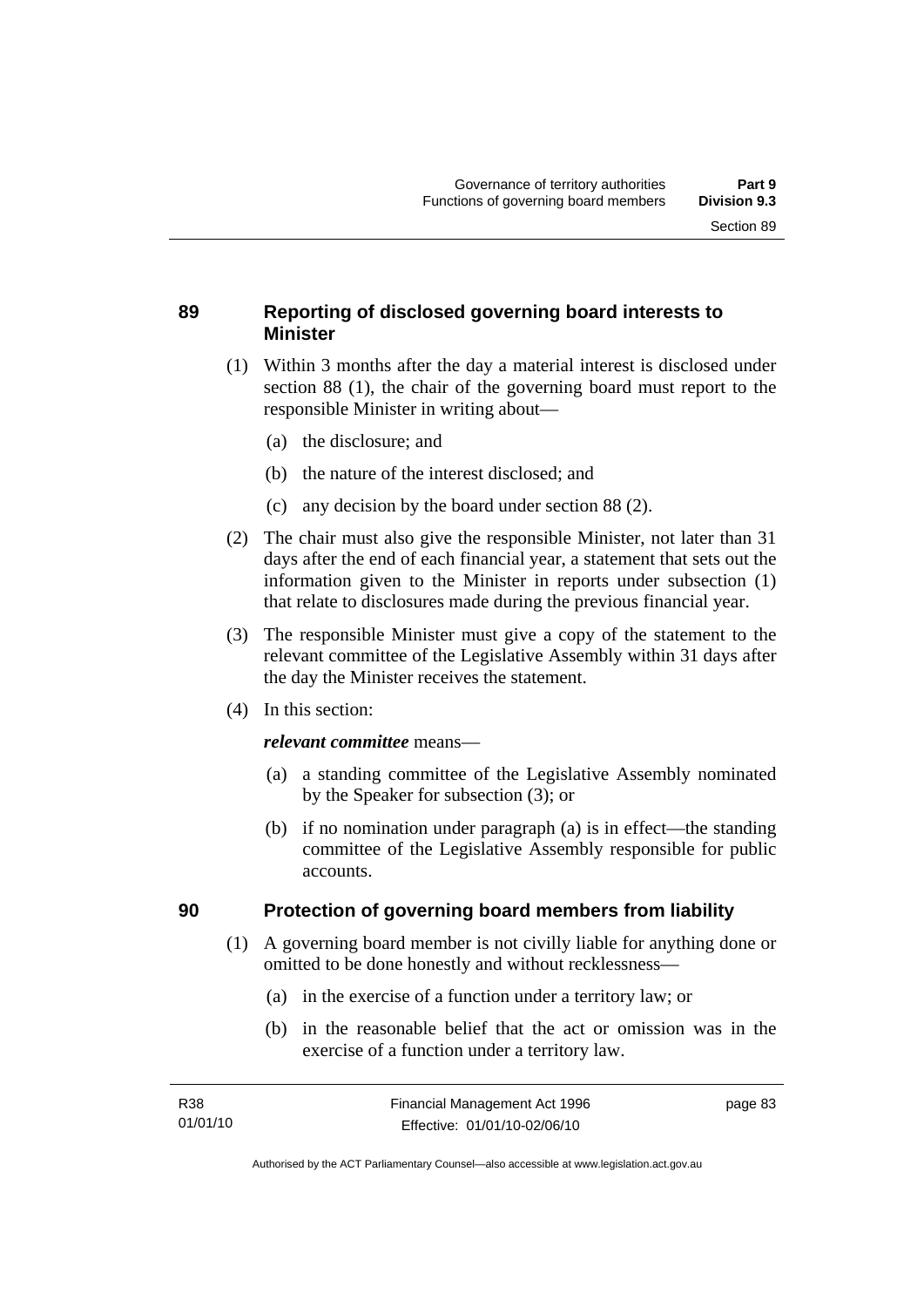(2) Any liability that would, apart from this section, attach to a governing board member of a territory authority attaches instead to the authority.

## **91 Indemnification and exemption of governing board members**

- (1) A territory authority must not exempt a governing board member (whether directly or through another entity) from liability to the authority.
- (2) A territory authority must not indemnify a governing board member (whether directly or through another entity and whether by agreement or by making a payment) against any of the following liabilities incurred as a board member:
	- (a) a liability owed to the authority;
	- (b) a liability owed to someone other than the authority that did not arise from honest conduct.
- (3) A territory authority must not indemnify a governing board member (whether directly or through another entity and whether by agreement or by making a payment) against legal costs incurred as a member if the costs are incurred—
	- (a) in defending or resisting a proceeding if the person is found to have a liability for which the person could not be indemnified under subsection (2); or
		- *Note* A governing board member is not personally liable for certain acts done or omissions made honestly and without recklessness  $($ see s  $90$ ).
	- (b) in defending or resisting a criminal proceeding in which the person is found guilty.
- (4) In this section:

*authority* includes a subsidiary (if any) of the authority.

Authorised by the ACT Parliamentary Counsel—also accessible at www.legislation.act.gov.au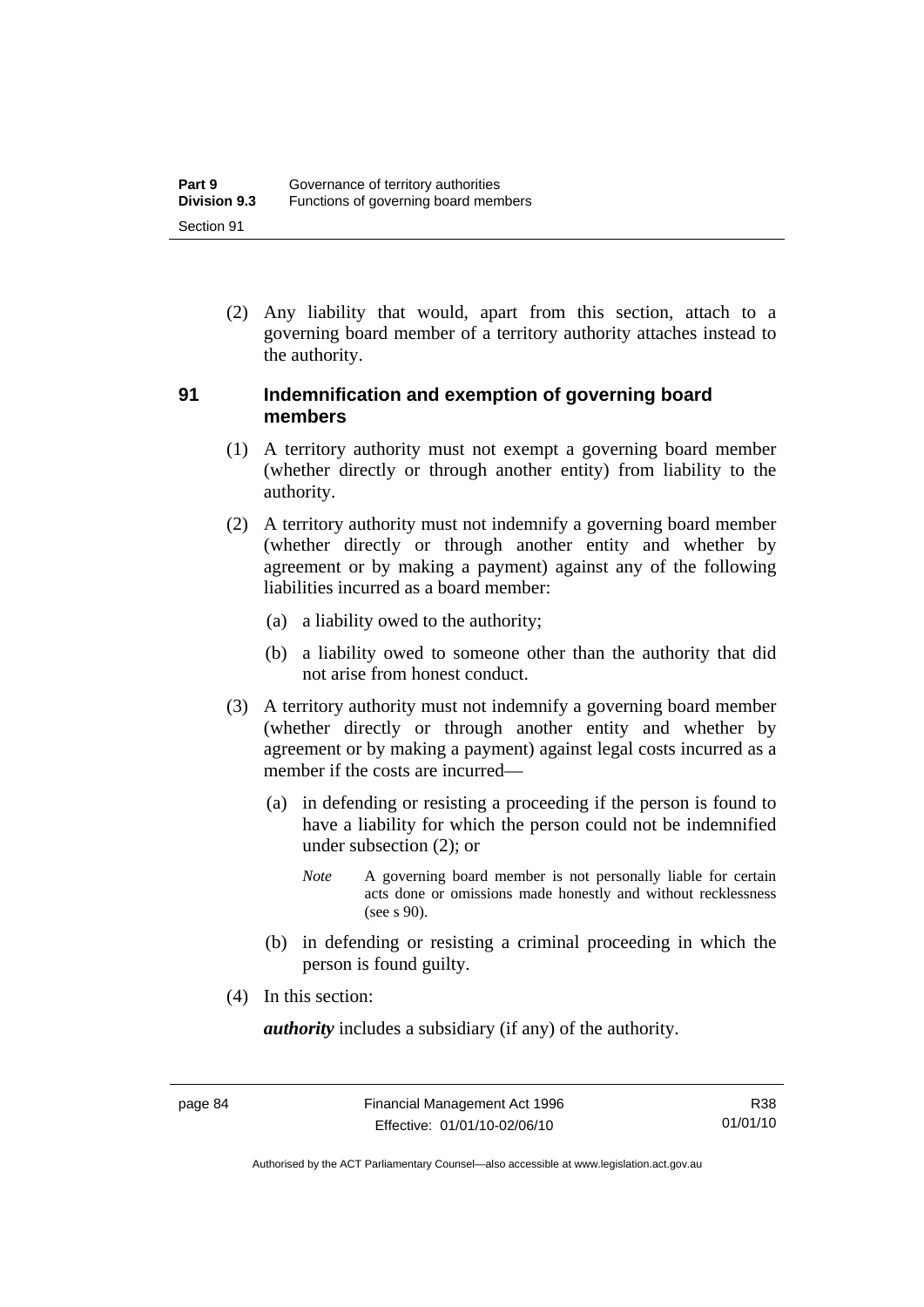## **92 Compensation for exercise of functions etc**

- (1) A person may claim compensation from the Territory if the person suffers loss because of the exercise, or purported exercise, of a function under this part or the establishing Act.
- (2) Compensation may be claimed and ordered in a proceeding for compensation brought in a court of competent jurisdiction.
- (3) A court may order the payment of reasonable compensation for the loss or expense only if it is satisfied it is just to make the order in the circumstances of the particular case.
- (4) A regulation may prescribe matters that may, must or must not be taken into account by the court in considering whether it is just to make the order.

# **Division 9.4 Governing board meetings**

## **93 Time and place of governing board meetings**

- (1) Meetings of the governing board of a territory authority are to be held when and where it decides.
- (2) However, the governing board must meet—
	- (a) at least once every 3 months; or
	- (b) if the establishing Act requires the governing board to meet more frequently—at the times required under the establishing Act.
- (3) The chair—
	- (a) may at any time call a meeting of the governing board; and
	- (b) must call a meeting if asked by the Minister or at least 2 members.
- (4) The chair must give the other members reasonable notice of the time and place of a meeting called by the chair.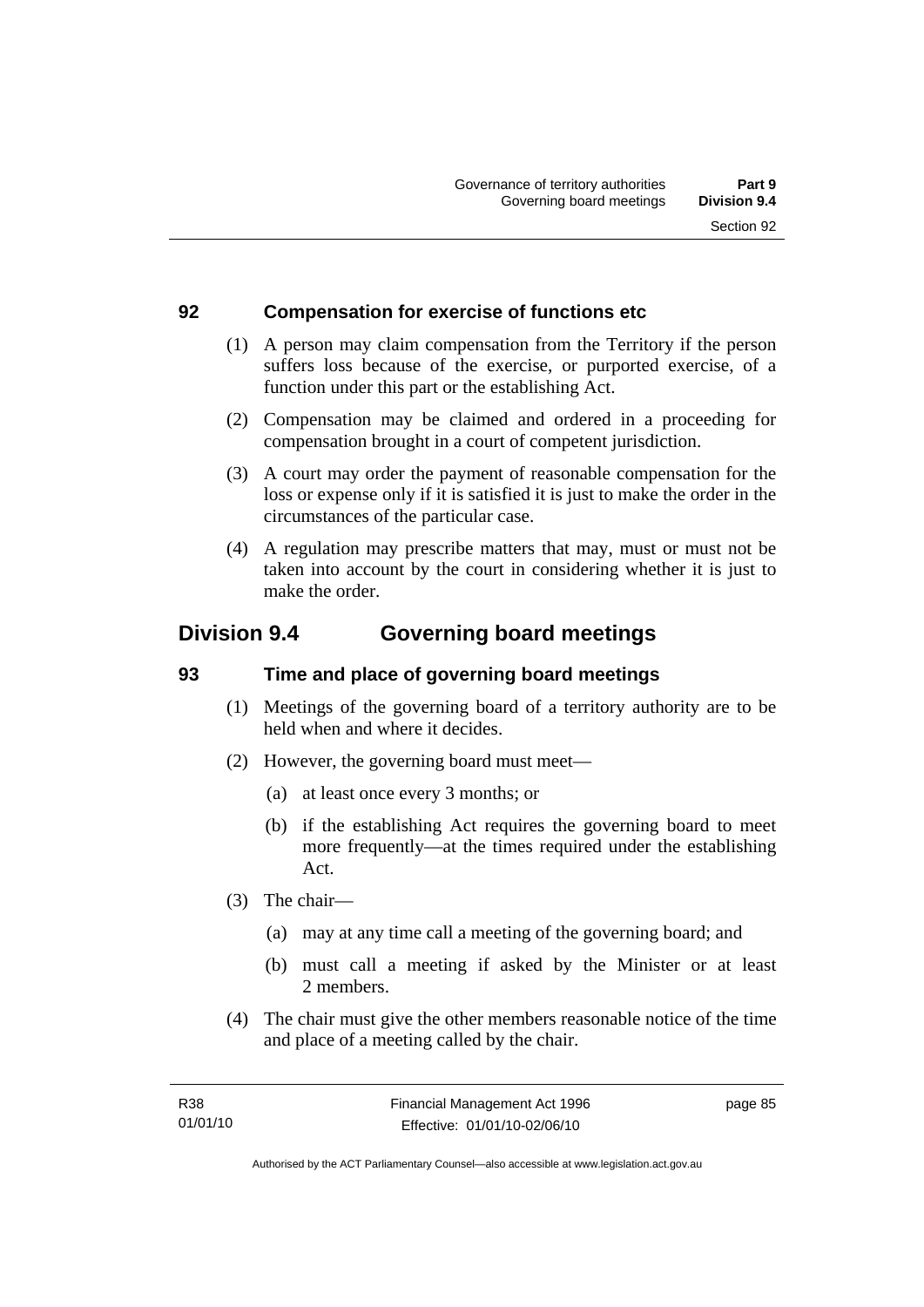## **94 Presiding member at governing board meetings**

- (1) The chair presides at all meetings at which the chair is present.
- (2) If the chair is absent and the governing board has a deputy chair, the deputy chair presides.
- (3) If the chair and the deputy chair are absent or the chair is absent and there is no deputy chair, the member chosen by the members present presides.
- (4) However, the members must not choose the CEO to preside.

## **95 Quorum at governing board meetings**

- (1) Business may be carried on at a meeting of the governing board only if at least 1/2 the number of members appointed are present.
- (2) However, if the establishing Act for the governing board provides that a board member is a non-voting member, that board member is not counted as a member appointed or present for subsection (1).

## **96 Voting at governing board meetings**

- (1) At a meeting of the governing board each member has a vote on each question to be decided, unless the establishing Act for the board otherwise provides.
- (2) A question is decided by a majority of the votes of the members present and voting but, if the votes are equal, the member presiding has a deciding vote.

## **97 Conduct of governing board meetings etc**

 (1) The governing board may conduct its proceedings (including its meetings) as it considers appropriate.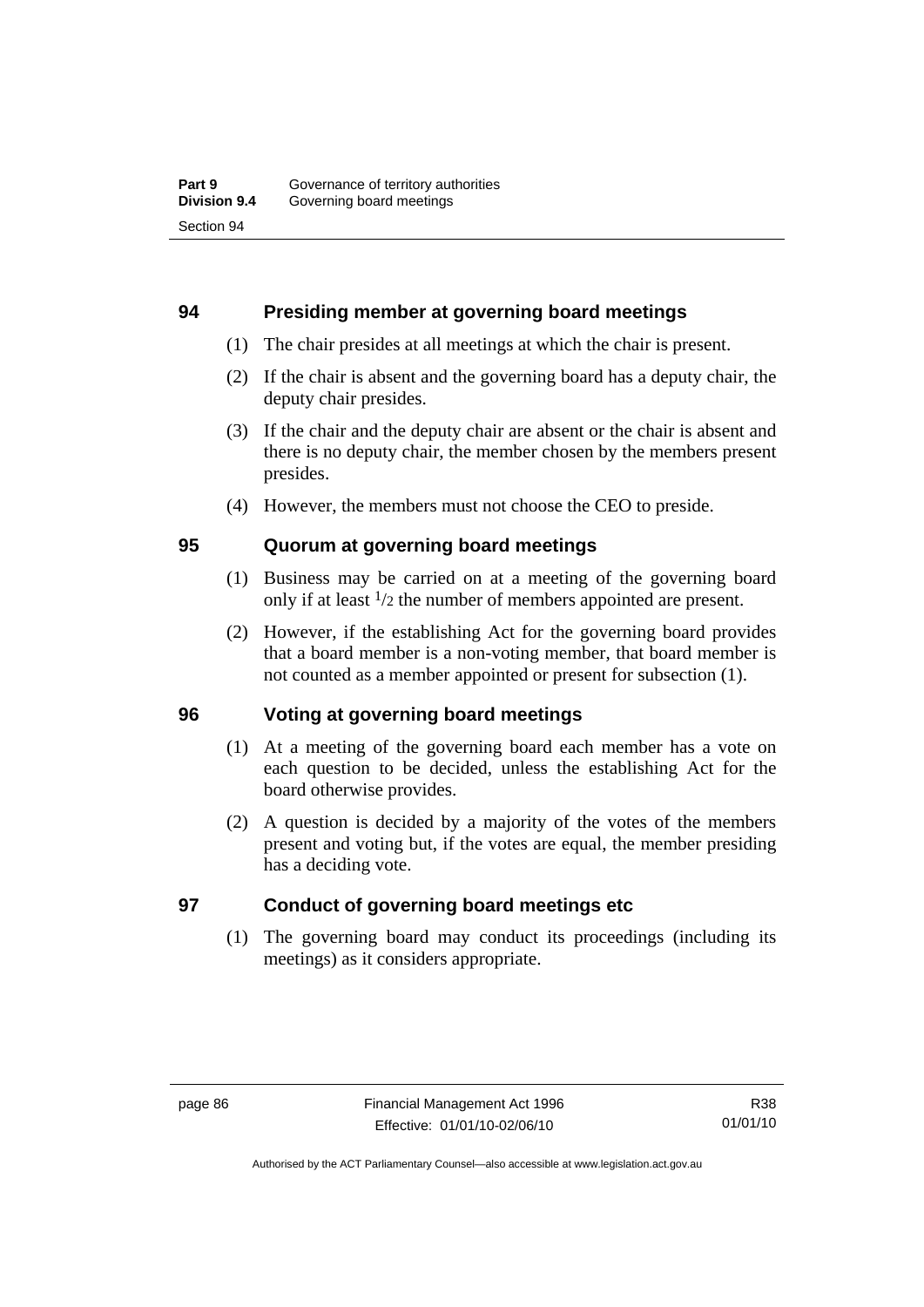(2) A meeting may be held using a method of communication, or a combination of methods of communication, that allows a board member taking part to hear what each other member taking part says without the members being in each other's presence.

#### **Examples**

a phone link, a satellite link, an internet or intranet link

- *Note* An example is part of the Act, is not exhaustive and may extend, but does not limit, the meaning of the provision in which it appears (see Legislation Act, s 126 and s 132).
- (3) A governing board member who takes part in a meeting conducted under subsection (2) is taken, for all purposes, to be present at the meeting.
- (4) A resolution is a valid resolution of the governing board, even if it is not passed at a meeting of the board, if all members agree to the proposed resolution in writing or by electronic communication.

#### **Example of electronic communication**  email

(5) The board must keep minutes of its meetings.

# **Division 9.5 Requirements and obligations for territory authorities**

## **98 Limitations on authorities forming corporations etc**

- (1) A relevant territory authority must not do any of the following without the Treasurer's prior written approval:
	- (a) subscribe for, or purchase, shares in or debentures or other securities of, a corporation;
	- (b) form, or take part in the formation of, a corporation.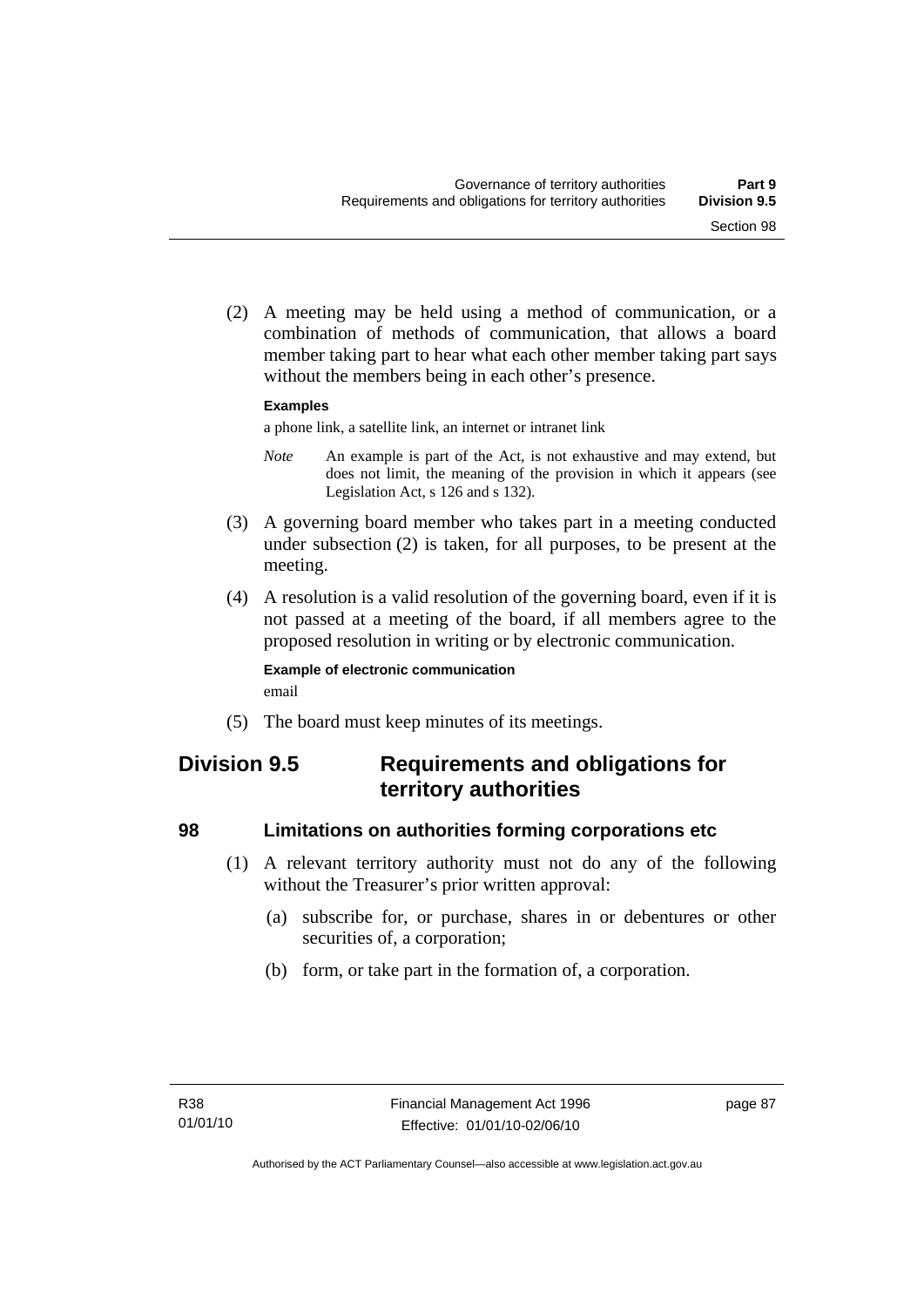- (2) An approval under subsection (1)—
	- (a) must relate only to a particular corporation or proposed corporation; and
	- (b) may be given subject to the conditions or restrictions stated in the approval.
- (3) If a relevant territory authority does something mentioned in subsection (1), the authority must tell the responsible Minister within 2 weeks after the day the authority does the thing.
- (4) The responsible Minister must—
	- (a) prepare a written statement setting out details of, and reasons for, the relevant territory authority's action; and
	- (b) present the statement to the Legislative Assembly within 6 sitting days after the day the Minister is told about the action.
- (5) A statement need not include any material that is commercially sensitive.
- (6) However, if commercially sensitive information is not included in the statement, the responsible Minister must, when presenting the statement to the Legislative Assembly, also present a further statement setting out the general nature of the information and the reason for its non-inclusion in the statement.

## **99 Limitations on authorities taking part in joint ventures and trusts**

- (1) A relevant territory authority must not take part in a joint venture or trust without the Treasurer's prior written approval.
- (2) An approval under subsection (1)—
	- (a) may apply generally or may relate to a particular proposed joint venture or trust; and

Authorised by the ACT Parliamentary Counsel—also accessible at www.legislation.act.gov.au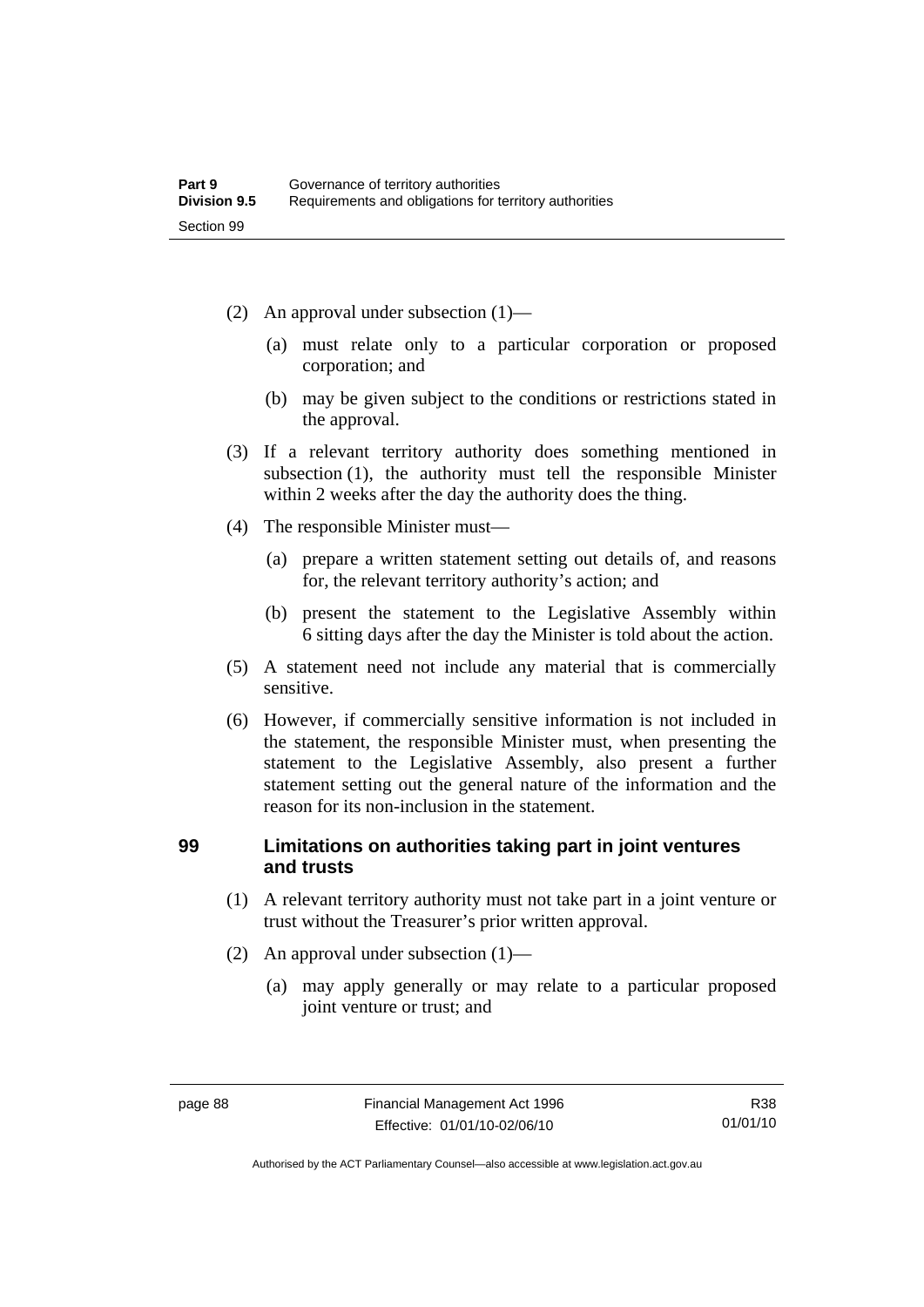- (b) may be given subject to the conditions or restrictions stated in the approval.
- (3) If a relevant territory authority enters into an agreement for a joint venture or trust, the authority must tell the responsible Minister within 2 weeks after the day the authority enters into the agreement.
- (4) The responsible Minister must—
	- (a) prepare a written statement setting out details of, and reasons for, the agreement; and
	- (b) present the statement to the Legislative Assembly within 6 sitting days after the day the Minister is told about the agreement.
- (5) A statement need not include any material that is commercially sensitive.
- (6) However, if commercially sensitive information is not included in the statement, the responsible Minister must, when presenting the statement to the Legislative Assembly, also present a further statement setting out the general nature of the information and the reason for its non-inclusion in the statement.

## **100 Corporations, joint ventures and trusts in which authority has interest**

- (1) If a relevant territory authority has a controlling interest in a corporation, joint venture or trust, the authority must ensure that—
	- (a) the auditor-general is appointed auditor for the corporation, joint venture or trust; and
	- (b) the corporation or joint venture, or a trustee for the trust, does not do anything that the authority itself could not do.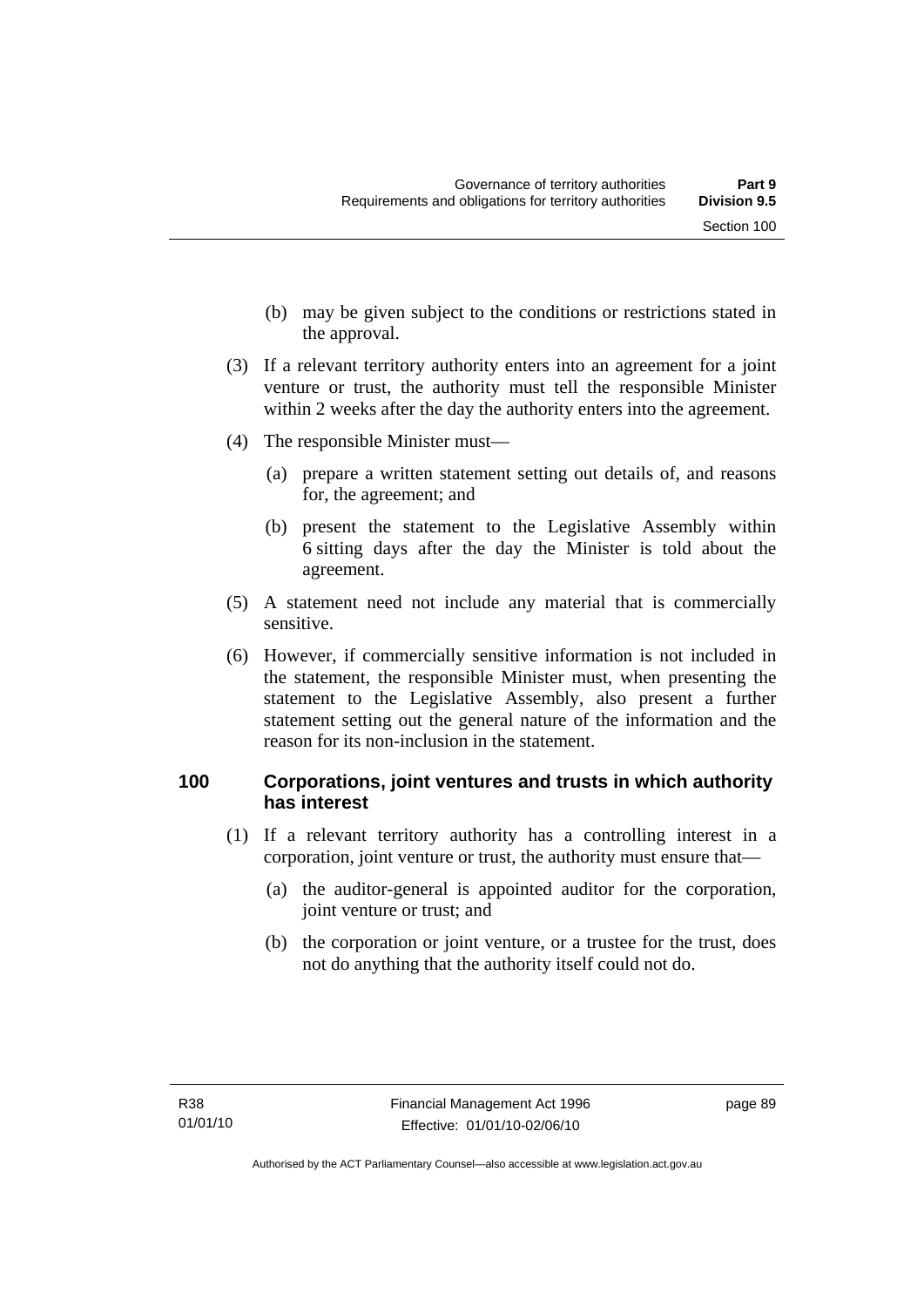- (2) If a relevant territory authority has an interest, other than a controlling interest, in a corporation, joint venture or trust, the authority must try to ensure that the auditor-general is appointed auditor for the corporation, joint venture or trust.
	- *Note* The *Auditor-General Act 1996*, s 14 allows the auditor-general to require a person to give to the auditor-general information and documents.
- (3) In this section—

*controlling interest*—see the *Auditor-General Act 1996*, section 5.

### **101 Obligation of authorities to tell Minister about significant events**

- (1) A relevant territory authority must, as soon as practicable, tell the responsible Minister of any significant event that affects, or seems likely to affect—
	- (a) the value of the authority; or
	- (b) a significant part of the authority's assets; or
	- (c) the performance of the authority as a whole; or
	- (d) the carrying out of a significant activity of the authority.
- (2) For this section, an event, part of assets or activity is *significant* for a relevant territory authority if—
	- (a) it is significant when interpreted in accordance with accounting standards relating to materiality ordinarily used in Australia when the decision about whether it is significant is made; or
	- (b) a document published by the authority identifies it as significant (however described); or
	- (c) a memorandum of understanding or other agreement between the responsible Minister or Treasurer and the authority identifies it as significant (however described); or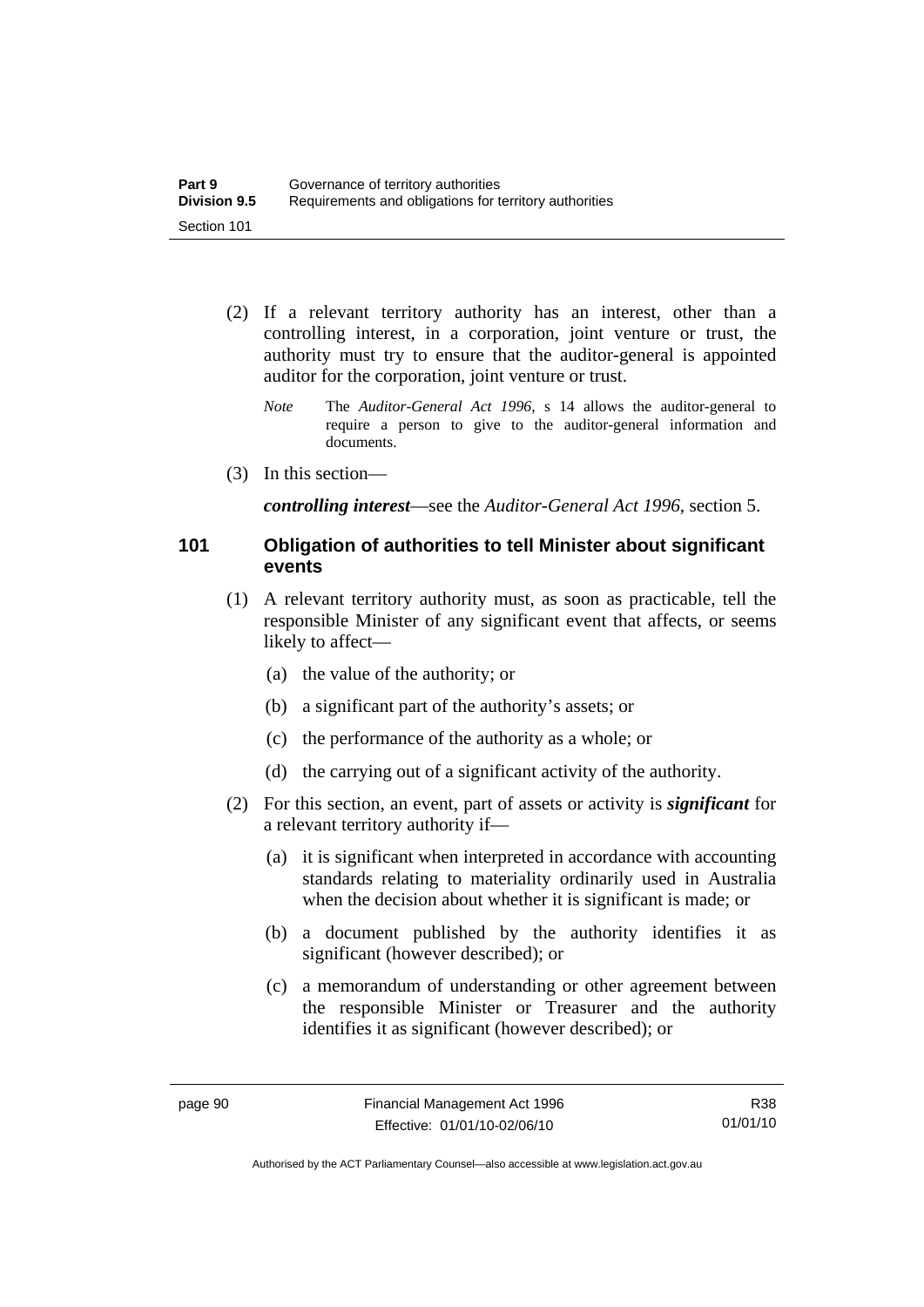# **102 Ministerial directions to authorities about financial etc statements**

 (1) The responsible Minister for a relevant territory authority may, in writing, direct the relevant person for the authority to give the Minister financial or other statements relating to the authority.

(d) it is prescribed under the financial management guidelines.

- (2) Without limiting subsection (1), the direction may state the form in which the statements are to be given and the period to which they must relate.
- (3) A relevant person for a relevant territory authority who receives a direction under subsection (1) must prepare the statements required by the direction and give them to the responsible Minister within 1 month after the day the person receives the direction or, if a longer period is allowed by the Minister, within the longer period.
- (4) The responsible Minister must not allow a longer period under subsection (3) for complying with a direction unless satisfied that there are special circumstances that justify the longer period.
- (5) In this section:

*relevant person*, for a relevant territory authority, means—

- (a) if the authority has a governing board—the chair of the governing board; or
- (b) if the authority does not have a governing board—the chief executive officer.

## **103 Application of government policies to authorities**

 (1) The responsible Minister for a relevant territory authority may, after consulting the authority, tell the authority, in writing, the general government policies (*applicable governmental policies*) that are to apply to the authority.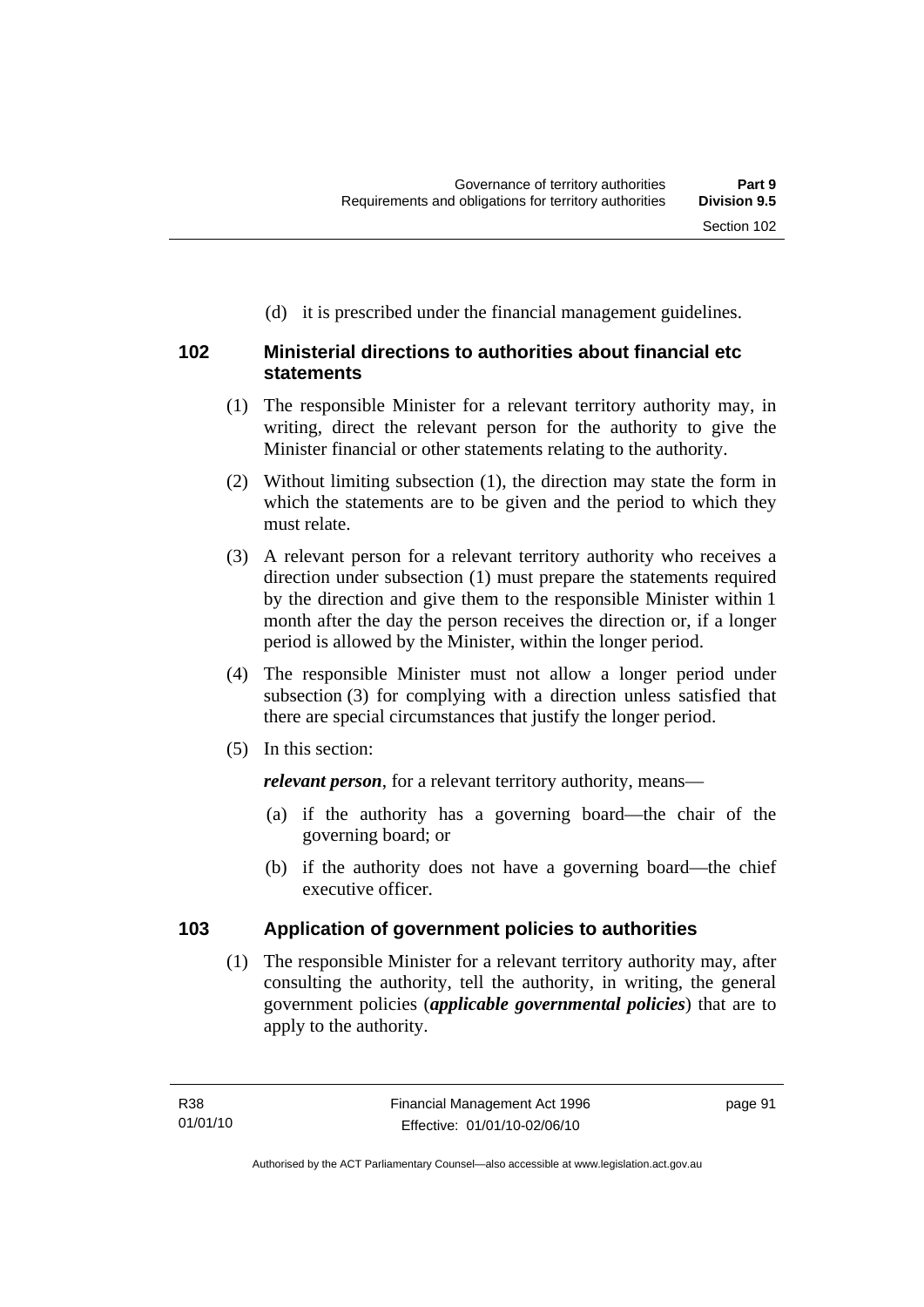- (2) A relevant territory authority must ensure that the authority complies, as far as practicable, with the applicable governmental policies.
- (3) For the *Trade Practices Act 1974* (Cwlth), this Act authorises—
	- (a) the decision to apply applicable governmental policies to an authority; and
	- (b) the doing of, or the failure to do, anything by or in relation to the authority to comply with applicable governmental policies.
- (4) A notice under subsection (1) is a notifiable instrument.

*Note* A notifiable instrument must be notified under the Legislation Act.

# **Division 9.6 Restructuring of territory authorities**

## **104 Purpose of div 9.6**

The purpose of this division is to facilitate the transfer of assets, rights and liabilities of, or held by, territory authorities to which this division applies.

*Note 1* A *liability* includes an obligation (see Legislation Act, dict, pt 1).

*Note 2* See also the Legislation Act, dict, def *asset*.

## **105 What territory authorities does div 9.6 apply to?**

- (1) This division applies to a territory authority if the authority is prescribed by regulation for this division.
- (2) A reference in this division to a *division 9.6 authority* is a reference to a territory authority to which this division applies.
- (3) To remove any doubt—
	- (a) nothing in this Act prevents a division 9.6 authority also being a division 9.7 authority; and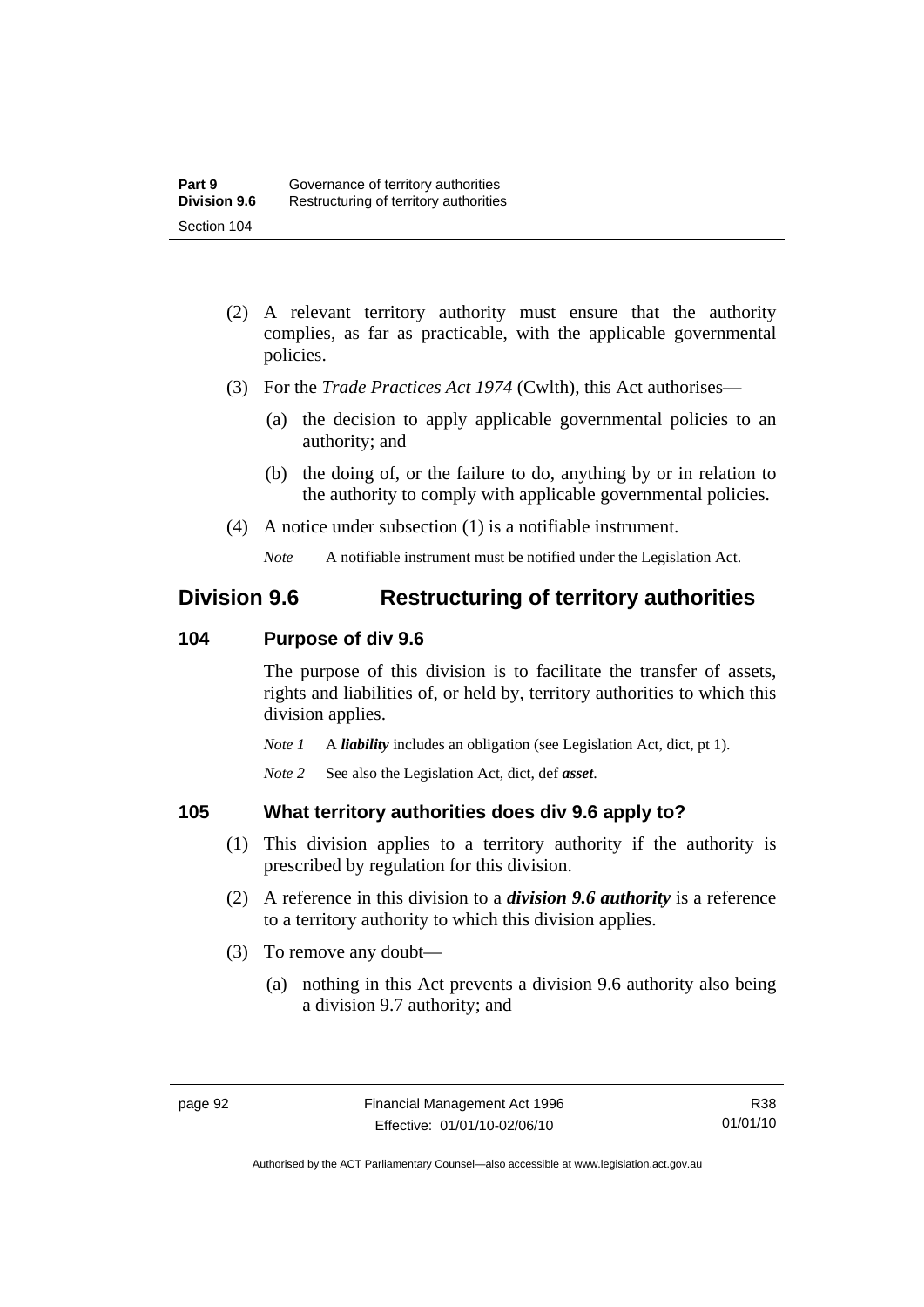(b) a regulation may prescribe a territory authority for this division whether or not this part would otherwise apply to the authority.

## **106 Responsible Minister may direct div 9.6 authority to sell or transfer assets**

- (1) The responsible Minister for a division 9.6 authority may direct the authority to sell or transfer a stated asset of, or held by, the authority.
- (2) The direction may also impose on the division 9.6 authority requirements to assist or regulate, or otherwise in relation to, the sale or transfer.

#### **Examples of other requirements**

- 1 that a sale or transfer must be to a stated entity
- 2 that a sale or transfer must be finished before a stated time
- 3 that a sale or transfer must be undertaken in a stated way
- 4 that an asset must be sold for a price within a stated price-range
- 5 that an asset must be marketed, and the sale undertaken, through a stated agent
- *Note* An example is part of the Act, is not exhaustive and may extend, but does not limit, the meaning of the provision in which it appears (see Legislation Act, s 126 and s 132).
- (3) The division 9.6 authority must comply with the direction.
- (4) A direction under subsection (1) is a notifiable instrument.

*Note* A notifiable instrument must be notified under the Legislation Act.

 (5) To remove any doubt, this section is additional to, and does not limit, any other provision of this division.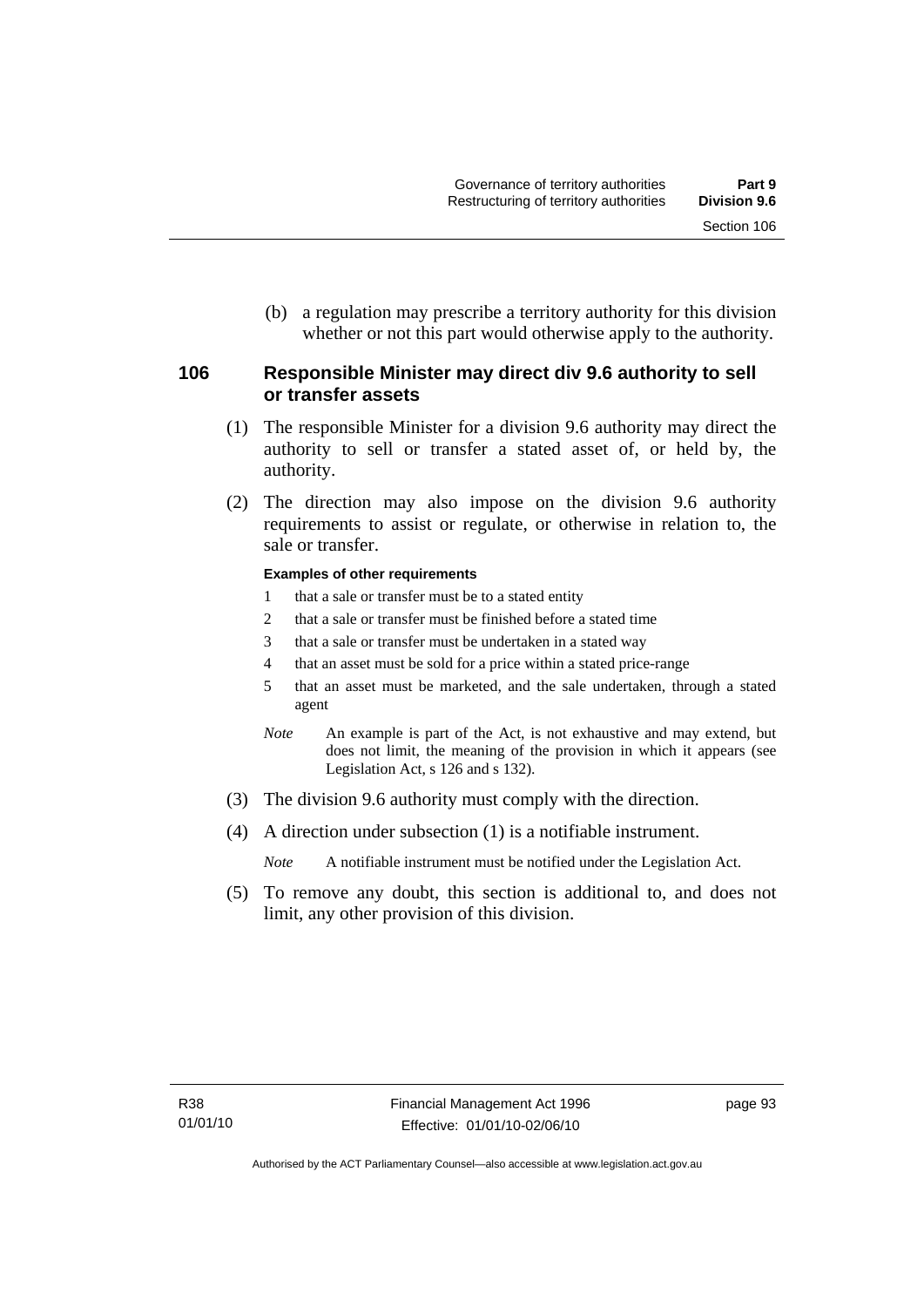#### **107 Transfer of assets by declaration—div 9.6 authorities**

- (1) The responsible Minister for a division 9.6 authority may make 1 or more of the following declarations (a *transfer declaration*) in relation to an asset of, or held by, the authority:
	- (a) a declaration that the stated asset vests in a stated entity at a stated time without a conveyance, transfer or assignment;
	- (b) a declaration that a stated instrument relating to the asset continues to have effect after the asset vests in a stated entity as if a reference in the instrument to the authority were a reference to the entity;
	- (c) a declaration that a stated entity becomes the authority's successor in law in relation to the asset after the asset vests in the entity.
- (2) A transfer declaration has effect in accordance with its terms.
- (3) A transfer declaration is a notifiable instrument.

*Note* A notifiable instrument must be notified under the Legislation Act.

- (4) To remove any doubt, the making of a transfer declaration in relation to an asset of, or held by, a division 9.6 authority does not prevent the authority from transferring assets not dealt with in the declaration otherwise than in accordance with the declaration.
- (5) To remove any doubt, this section is additional to, and does not limit, any other provision of this division.

#### **108 Transfer of contractual rights and liabilities by declaration—div 9.6 authorities**

- (1) The responsible Minister for a division 9.6 authority may declare that the authority's rights and liabilities under a stated contract to which the authority is party—
	- (a) stop being the rights and liabilities of the authority at a stated time; and

R38 01/01/10

Authorised by the ACT Parliamentary Counsel—also accessible at www.legislation.act.gov.au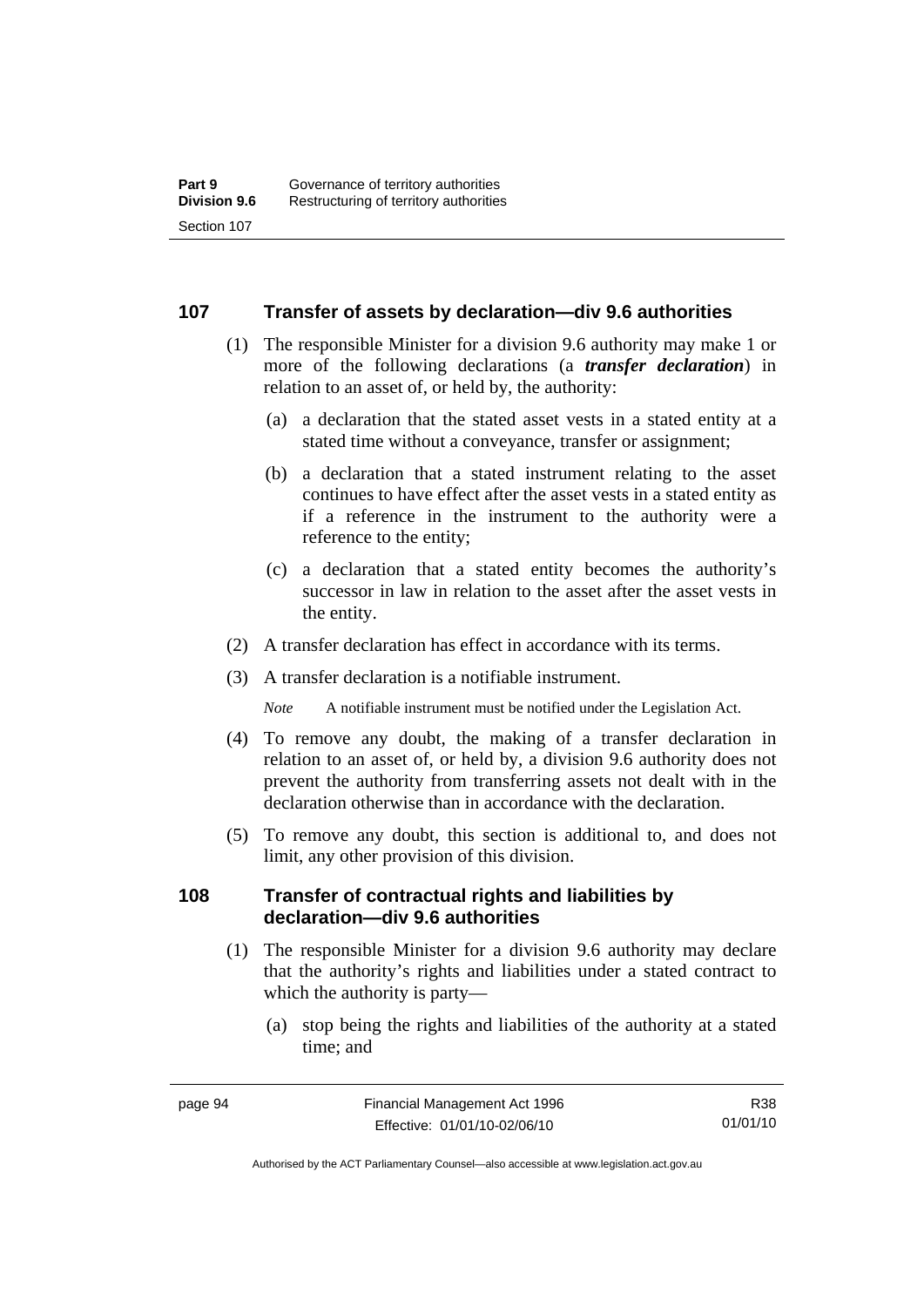- (b) become rights and liabilities of a stated entity at that time.
- (2) The responsible Minister for a division 9.6 authority may declare that a stated contract continues to have effect after a stated time as if a reference in the contract were a reference to a stated entity.
- (3) The responsible Minister for a division 9.6 authority may declare that a stated instrument relating to a stated contract continues to have effect after the authority's rights and liabilities under the contract become rights and liabilities of a stated entity as if a reference in the instrument to the authority were a reference to the entity.
- (4) The responsible Minister for a division 9.6 authority may declare that a stated person becomes the authority's successor in law, in relation to the authority's rights and liabilities under a stated contract, immediately after the authority's rights and liabilities under the contract become rights and liabilities of the entity.
- (5) A declaration under this section has effect according to its terms.
- (6) A declaration under this section is a notifiable instrument.

*Note* A notifiable instrument must be notified under the Legislation Act.

 (7) To remove any doubt, this section is additional to, and does not limit, any other provision of this division.

## **109 Transfer of liabilities by declaration—div 9.6 authorities**

- (1) The responsible Minister for a division 9.6 authority may make 1 or more of the following declarations in relation to a liability of the authority:
	- (a) a declaration that a stated liability stops being a liability of the authority and becomes a liability of a stated entity at a stated time;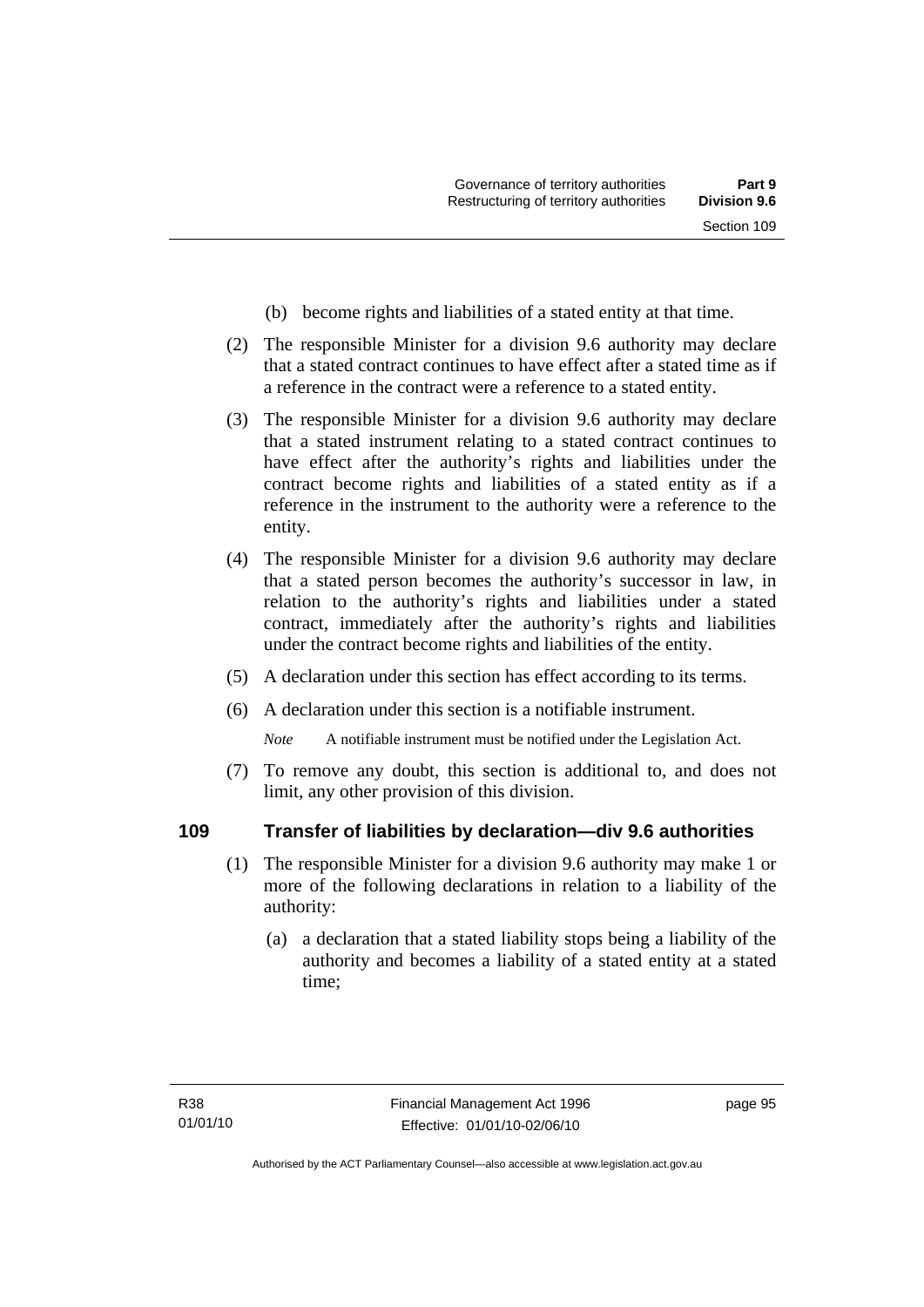- (b) a declaration that a stated instrument relating to a stated liability continues to have effect after the liability becomes a liability of a stated entity as if a reference in the instrument to the authority were a reference to the entity;
- (c) a declaration that a stated entity becomes the authority's successor in law in relation to a stated liability immediately after the liability becomes a liability of the entity.
- (2) A declaration under subsection (1) has effect in accordance with its terms.
- (3) A declaration under subsection (1) is a notifiable instrument.
	- *Note* A notifiable instrument must be notified under the Legislation Act.
- (4) To remove any doubt, this section is additional to, and does not limit any other provision of this division.

## **110 Assistance given by authorities for div 9.6**

 (1) A division 9.6 authority may, on the authority's own initiative, give the Territory assistance in relation to the transfer of the authority's assets.

#### **Examples of forms of assistance**

- 1 giving information
- 2 giving financial assistance
- 3 giving a financial benefit to an entity
- 4 giving facilities, information and other assistance in relation to the conduct of a due diligence procedure or market briefing

5 entering into an agreement with the Territory

- *Note* An example is part of the Act, is not exhaustive and may extend, but does not limit, the meaning of the provision in which it appears (see Legislation Act, s 126 and s 132).
- (2) A division 9.6 authority must, if asked in writing by the responsible Minister for the authority, assist the Territory in relation to the transfer of the authority's assets.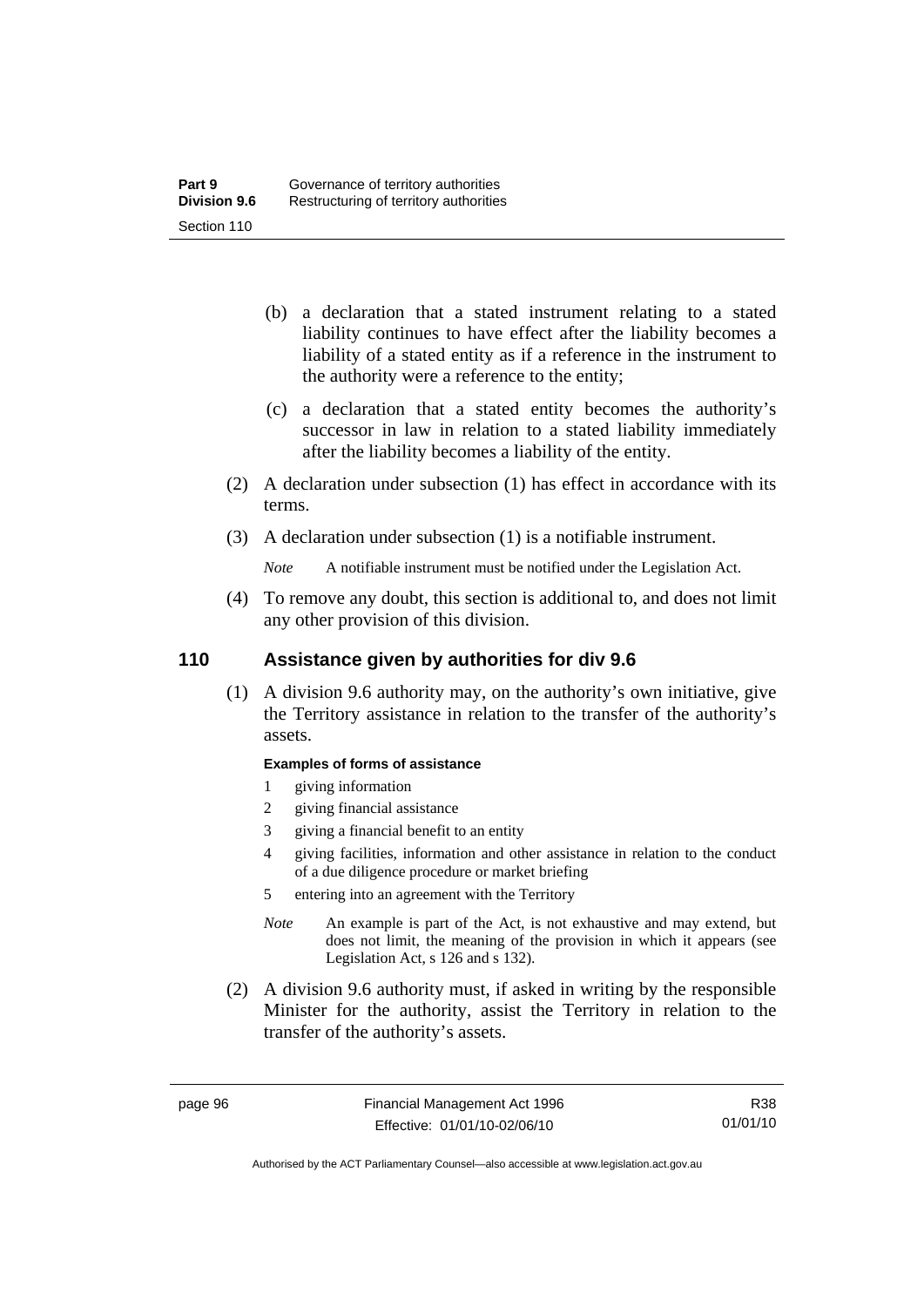- (3) If a division 9.6 authority must give assistance under subsection (2), the assistance must be given within the period, and in the way, stated in the request.
- (4) To remove any doubt, a division 9.6 authority that gives assistance under this section does not incur civil liability only because of the giving of assistance.
- (5) Any liability that would, apart from this section, attach to the division 9.6 authority attaches instead to the Territory.

## **111 Assistance given by governing board members for div 9.6**

 (1) The governing board, or a member of the governing board, of a division 9.6 authority may, on the board's or member's own initiative, give the Territory assistance in relation to the transfer of the authority's assets.

#### **Examples of forms of assistance**

- 1 giving information
- 2 giving financial assistance
- 3 giving a financial benefit to an entity
- 4 giving facilities, information and other assistance in relation to the conduct of a due diligence procedure or market briefing
- 5 entering into an agreement with the Territory
- *Note* An example is part of the Act, is not exhaustive and may extend, but does not limit, the meaning of the provision in which it appears (see Legislation Act, s 126 and s 132).
- (2) The governing board, or a member of the governing board, of a division 9.6 authority must, if asked in writing by the responsible Minister for the authority, assist the Territory in relation to the transfer of the authority's assets.
- (3) If the governing board, or a member of the governing board, of a division 9.6 authority must give assistance under subsection (2), the assistance must be given within the period, and in the way, stated in the request.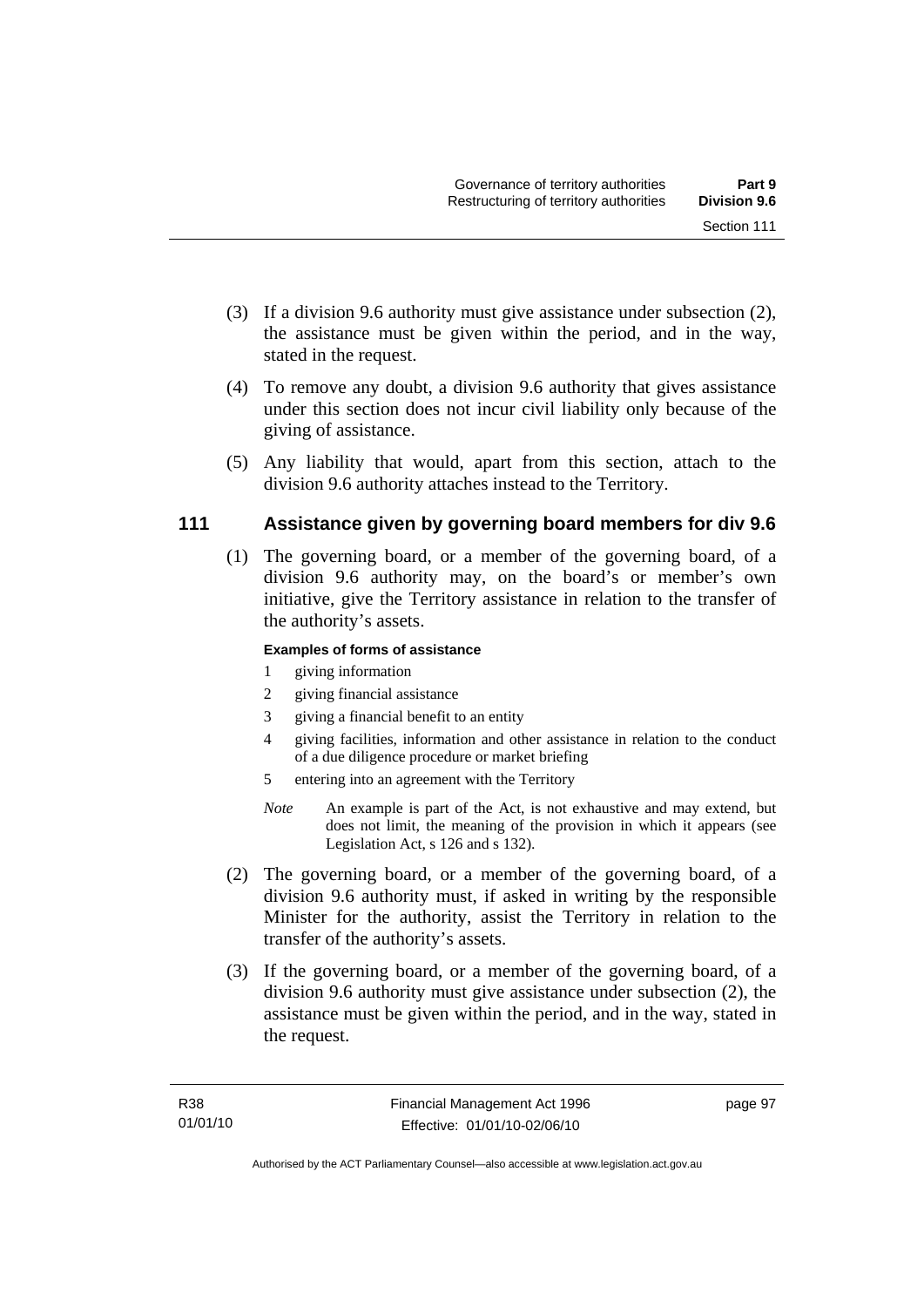- (4) To remove any doubt, a governing board or a member of a governing board who gives assistance under this section does not incur civil liability only because of the giving of assistance.
- (5) Any liability that would, apart from this section, attach to the members or member of the governing board attaches instead to the Territory.

## **112 Use of information by Territory and div 9.6 authorities**

- (1) This section applies to information provided under section 110 (Assistance given by authorities for div 9.6) or section 111 (Assistance given by governing board members for div 9.6) in relation to a division 9.6 authority.
- (2) The Territory, the division 9.6 authority or an associated person may use the information for a purpose related to, or consequent on, the transfer of the authority's assets.
- (3) The Territory, the territory authority or an associated person may give the information to someone else for a purpose related to, or consequent on, the transfer of the authority's assets.
- (4) If a person gives information or uses information under this section—
	- (a) the giving of the information is not—
		- (i) a breach of confidence; or
		- (ii) a breach of professional etiquette or ethics; or
		- (iii) a breach of a rule of professional conduct; and
	- (b) the person does not incur civil liability only because of the giving or using of the information.

Authorised by the ACT Parliamentary Counsel—also accessible at www.legislation.act.gov.au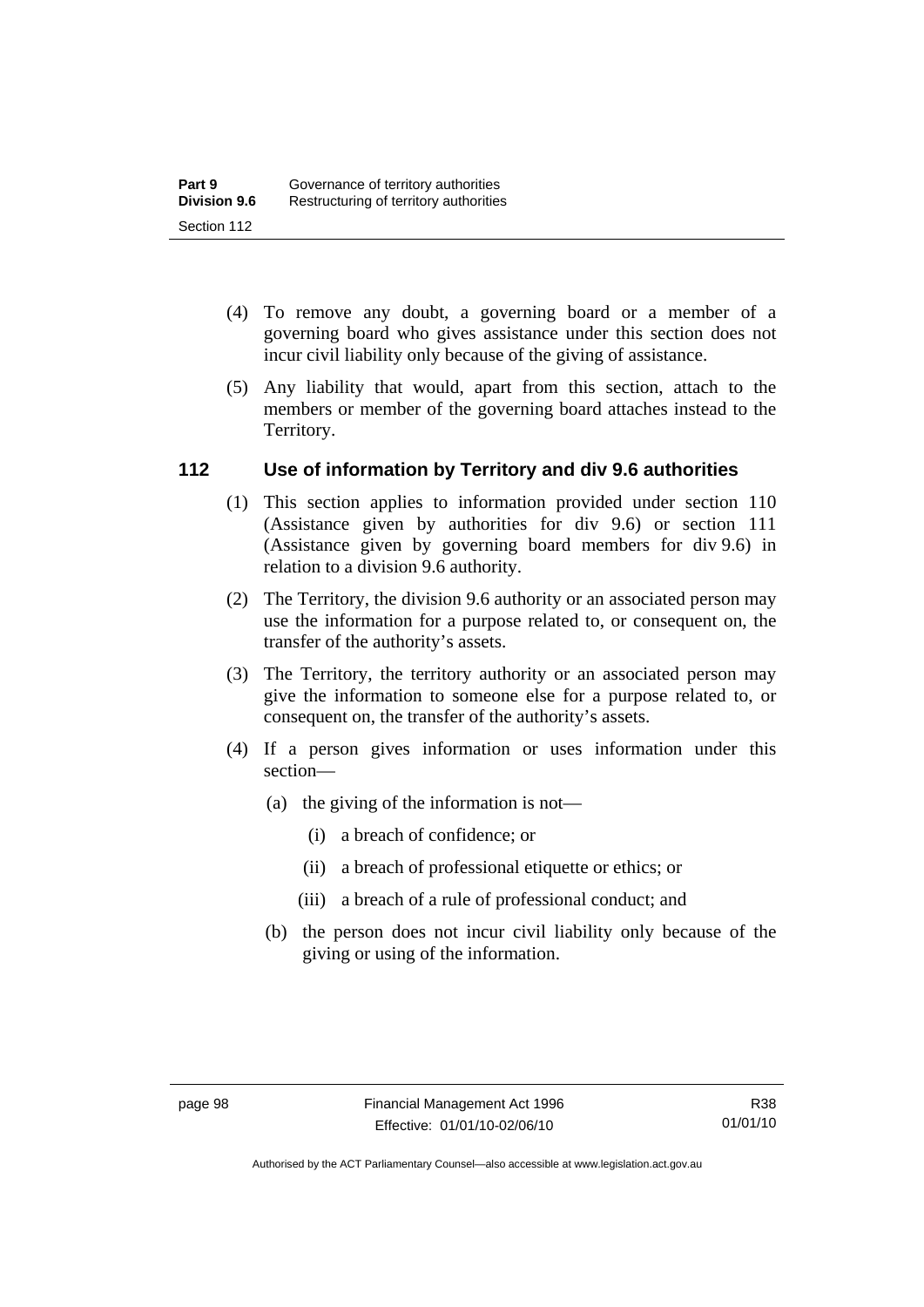(5) In this section:

*associated person*—each of the following is an *associated person* in relation to a division 9.6 authority:

- (a) the responsible Minister for the authority;
- (b) a public employee;
- (c) a person who exercises a function for the Territory in relation to the transfer of the authority's assets;
- (d) a member of the governing board of the territory authority;
- (e) an officer or employee of the authority;
- (f) a person who exercises a function for the authority in relation to the authority's assets.

### **113 Contracts relating to the protection of information responsible Minister for div 9.6 authority**

- (1) The responsible Minister for a division 9.6 authority may, on behalf of the Territory, enter into a contract with an entity relating to the protection of information if—
	- (a) the information is provided under section 110 (Assistance given by authorities for div 9.6) or section 111 (Assistance given by governing board members for div 9.6); and
	- (b) publication of the information might be expected to substantially prejudice the entity's commercial interests.
- (2) To remove any doubt, subsection (1) does not limit the power of the Territory to enter into contracts.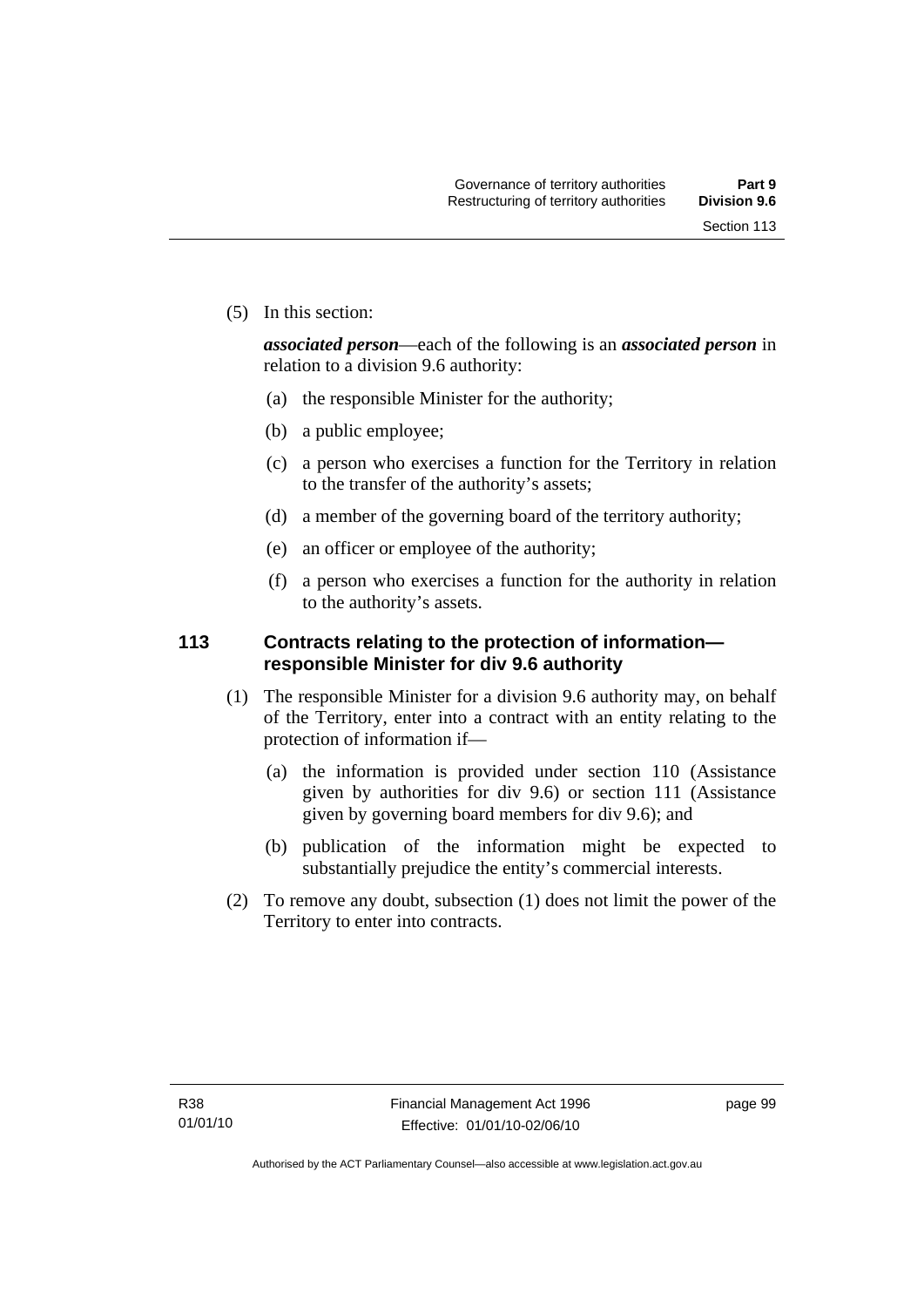### **114 Contracts relating to the protection of information div 9.6 authority**

- (1) A division 9.6 authority may enter into a contract with an entity relating to the protection of information if—
	- (a) the information is provided under section 110 (Assistance given by authorities for div 9.6) or section 111 (Assistance given by governing board members for div 9.6); and
	- (b) publication of the information might be expected to substantially prejudice the entity's commercial interests.
- (2) To remove any doubt, subsection (1) does not limit the power of the division 9.6 authority to enter into contracts.

### **115 Transfer of pending proceedings—div 9.6 authorities**

- (1) This section applies if—
	- (a) an entity (the *successor*) becomes the successor in law of someone else (the *original entity*) at a particular time (the *handover time*) in relation to a particular asset, right or liability because of a declaration made by a Minister under this division; and
	- (b) a proceeding to which the original entity was a party was pending in a court or other entity immediately before the handover time; and
	- (c) the proceeding related, completely or partly, to the asset, right or liability.
- (2) The successor is, by force of this subsection, substituted for the original entity as a party to the proceeding to the extent to which the proceeding relates to the asset, right or liability.
- (3) The court or other entity in which, or before which, a proceeding has been continued under this section may give directions about the proceeding.

R38 01/01/10

Authorised by the ACT Parliamentary Counsel—also accessible at www.legislation.act.gov.au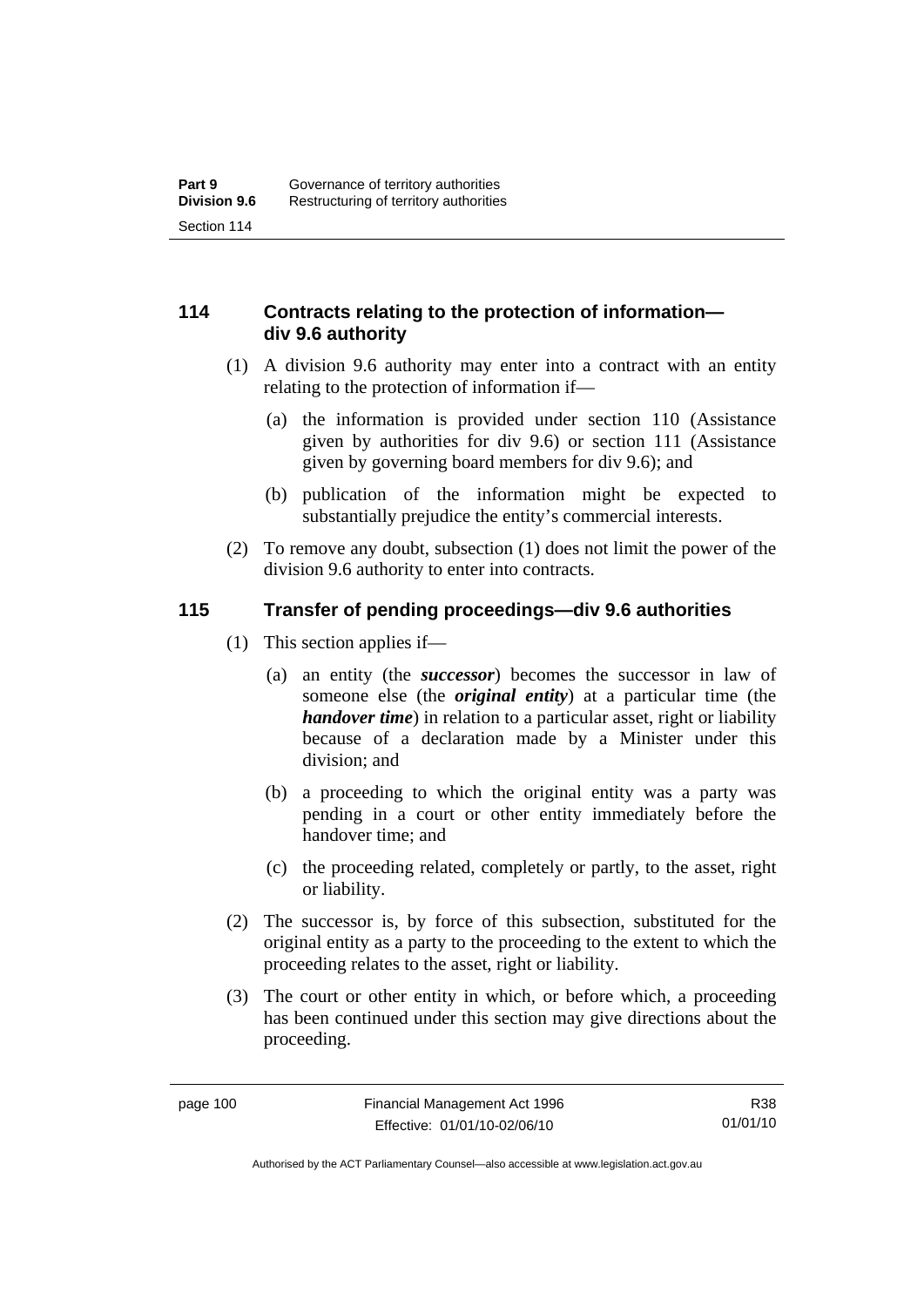- (4) However, subsection (2) does not apply if the responsible Minister for the original entity determines otherwise.
- (5) A determination under subsection (3) is a notifiable instrument.

*Note* A notifiable instrument must be notified under the Legislation Act.

### **116 Proceedings and evidence—div 9.6 authorities**

- (1) This section applies if an entity (the *successor*) becomes the successor in law of someone else (the *original entity*) at a particular time (the *handover time*) in relation to a particular asset, right or liability because of a declaration made by a Minister under this division.
- (2) A proceeding for a cause of action may be brought against the successor in relation to the asset, right or liability if, before handover time—
	- (a) the cause of action had accrued against the original entity in relation to the asset, right or liability; and
	- (b) a proceeding had not started in relation to the cause of action; and
	- (c) the limitation period for the cause of action had not ended.
- (3) The *Limitation Act 1985,* part 3 (Postponement of bar) applies to the starting of a proceeding that may be brought by or against the successor under this section as if the cause of action had been accrued by, or had accrued against, the successor.
- (4) The court or other entity in which, or before which, a proceeding has been or may be started under this section may give directions about the proceeding.
- (5) Any evidence that, before handover time, would have been admissible for or against the original entity in relation to the asset, right or liability is admissible for or against the successor.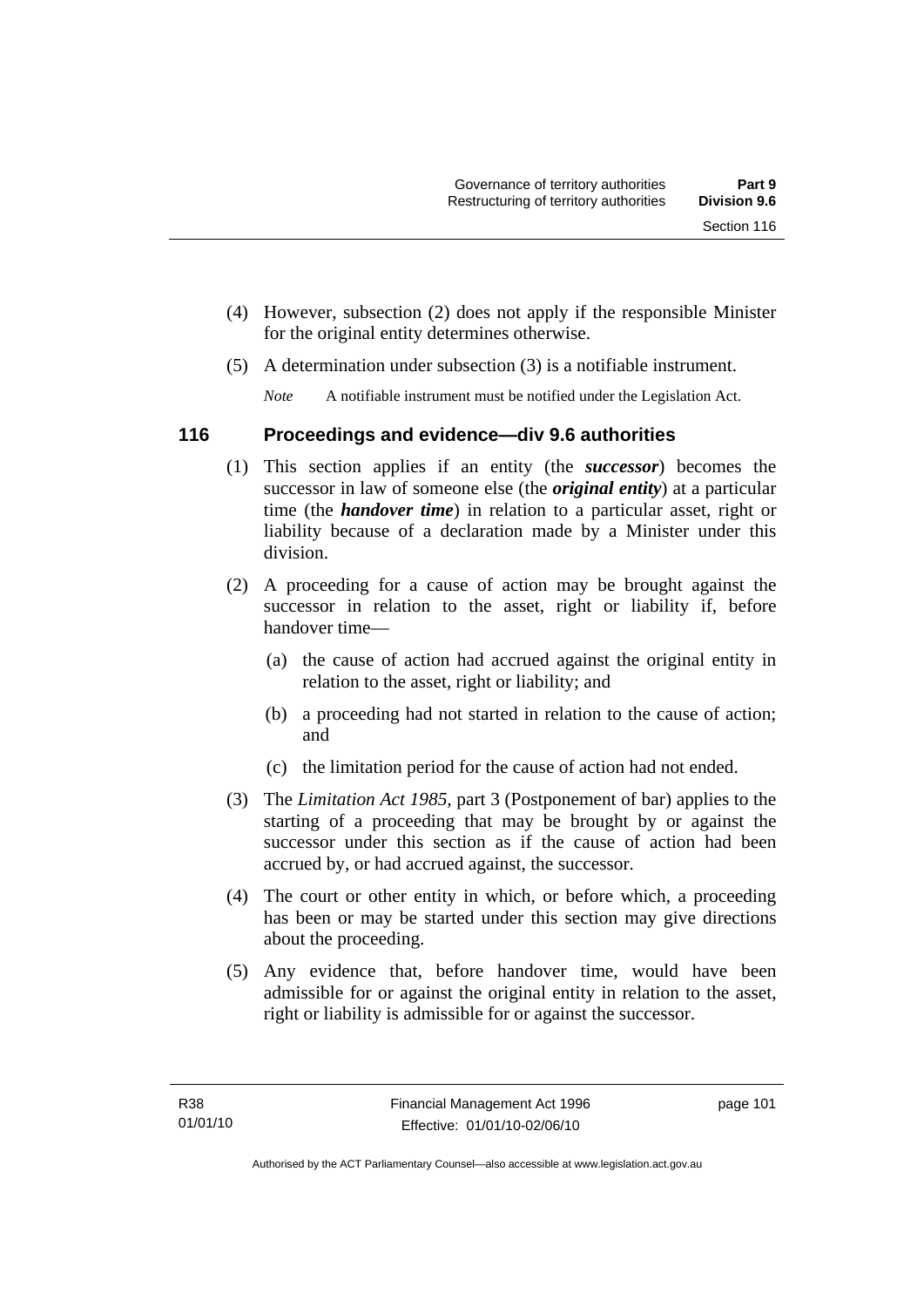- (6) An order made in a proceeding by or against the original entity in relation to the asset, right or liability before handover time may be enforced by or against the successor.
- (7) In this section:

*proceeding* includes a proceeding by way of appeal or review (including review under the *Ombudsman Act 1989*).

### **117 Operation of div 9.6 not breach of contract etc**

To remove any doubt, the operation of this division must not be taken to—

- (a) place a person in breach of contract or confidence; or
- (b) otherwise make a person guilty of a civil wrong; or
- (c) place a person in breach of, or create a default under, any territory law or provision in an agreement, arrangement or understanding, including, for example, a contractual provision prohibiting, restricting or regulating the following:
	- (i) the assignment or transfer of an asset, right or liability;
	- (ii) the disclosure of information; or
- (d) release a surety from any of surety's liabilities in relation to a liability that is transferred under a declaration made by a Minister under this division; or
- (e) fulfil a condition that—
	- (i) allows an entity to terminate an agreement or liability; or
	- (ii) alters the operation or effect of an agreement; or
	- (iii) requires an amount to be paid before its stated maturity.
- *Note* An example is part of the Act, is not exhaustive and may extend, but does not limit, the meaning of the provision in which it appears (see Legislation Act, s 126 and s 132).

Authorised by the ACT Parliamentary Counsel—also accessible at www.legislation.act.gov.au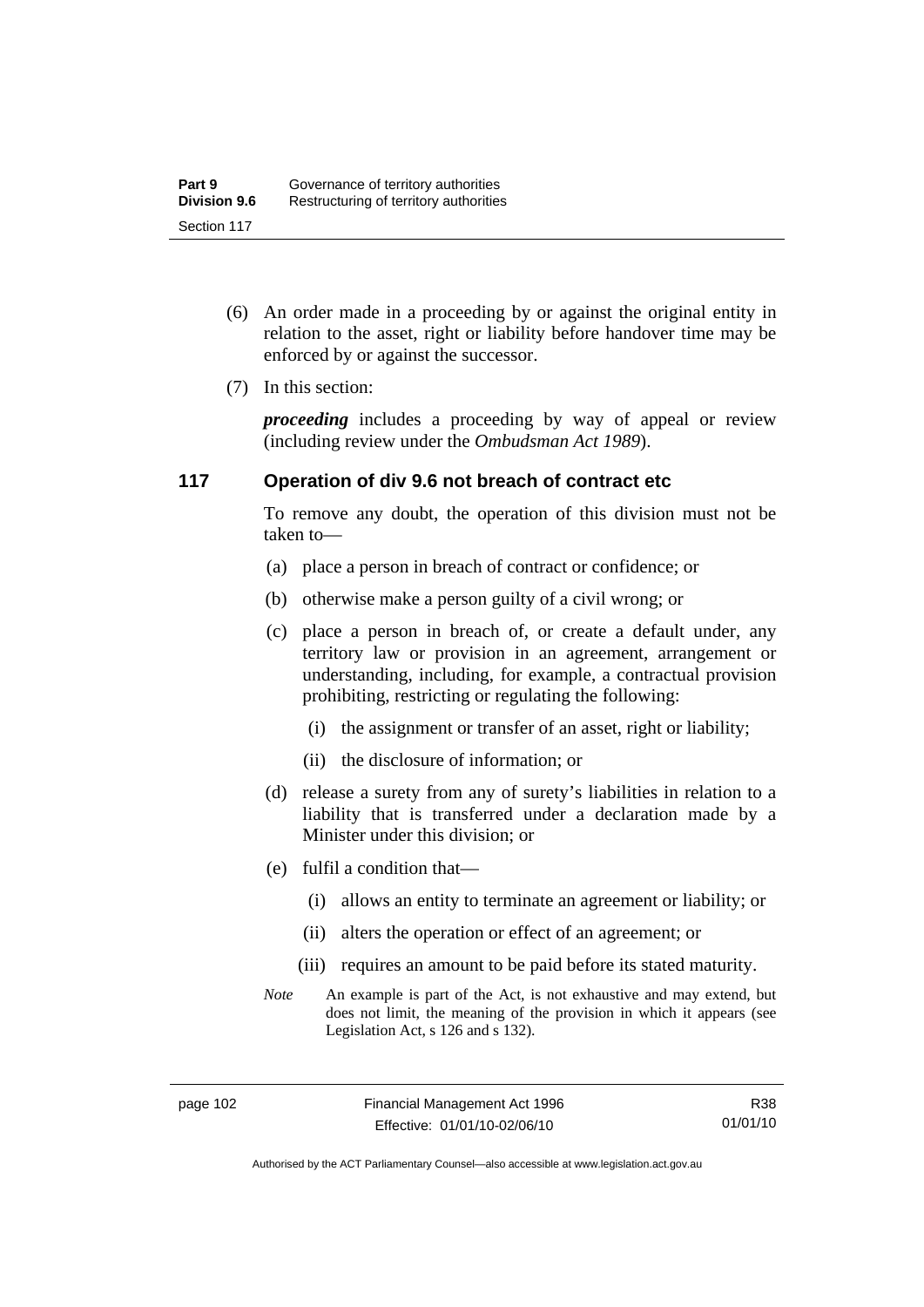### **118 Transfer of assets etc not otherwise disposed of—div 9.6 authorities**

- (1) This section applies in relation to an asset, right or liability of a division 9.6 authority if—
	- (a) the authority ceases to exist; and
	- (b) apart from this section, division 9.7 would not apply in relation to the authority; and
	- (c) the asset, right or liability has not been disposed of after the authority ceases to exist.
- (2) Division 9.7 applies in relation to the division 9.6 authority as if it were a division 9.7 authority, but only in relation to the asset, right or liability that has not been disposed of.

### **119 Annual reports etc for div 9.6 authorities**

(1) In this section:

*division 9.6 authority* means a division 9.6 authority that has ceased to exist and is not also a division 9.7 authority.

*financial year*––see the *Annual Reports (Government Agencies) Act 2004*, section 6 (3).

*handover day*, in relation to a division 9.6 authority, means the day the authority ceases to exist.

*relevant financial year*, for a division 9.6 authority, means a financial year—

- (a) beginning before the handover day for the authority; and
- (b) for which a report had not been presented by the authority under the *Annual Reports (Government Agencies) Act 2004*, section 6 (Annual report of public authority) before the handover day.

page 103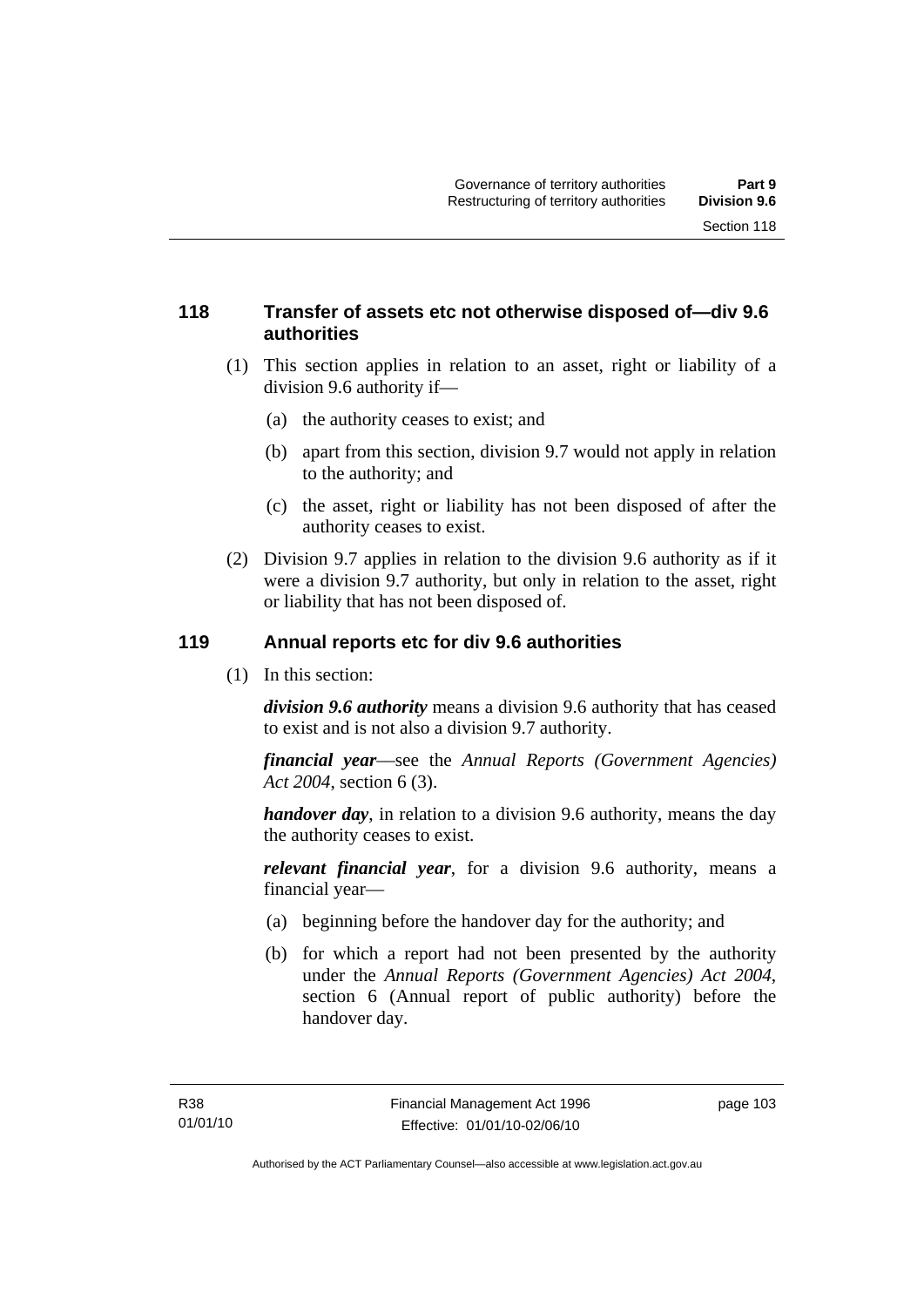*responsible Minister*, for a division 9.6 authority, means the Minister who was the responsible Minister for the authority immediately before it ceased to exist.

- (2) The responsible Minister for a division 9.6 authority must present an annual report for the authority for each relevant financial year.
- (3) An annual report under subsection (2) must include anything that the annual report would have been required to include before handover day for the division 9.6 authority.
- (4) The applied provisions of part 8 (Financial provisions for territory authorities) apply in relation to a division 9.6 authority in relation to any period before the handover day as if—
	- (a) the authority had not ceased to exist; and
	- (b) a reference in section 63 and section 68 to the authority included a reference to the responsible Minister for the authority; and
	- (c) a reference in section 64 and section 69 to the relevant person for the authority included a reference to the responsible Minister for the authority; and
	- (d) a reference in section 65 and section 70 to the chief executive officer of the authority included a reference to the responsible Minister for the authority; and
	- (e) all other necessary changes were made; and
	- (f) any changes prescribed by regulation were made.
- (5) For subsection (4), the *applied provisions of part 8* are the following:
	- section 63 (Annual financial statements of territory authorities)
	- section 64 (Responsibility for annual financial statements of territory authorities)
	- section 65 (Audit of annual financial statements of territory authorities)

R38 01/01/10

Authorised by the ACT Parliamentary Counsel—also accessible at www.legislation.act.gov.au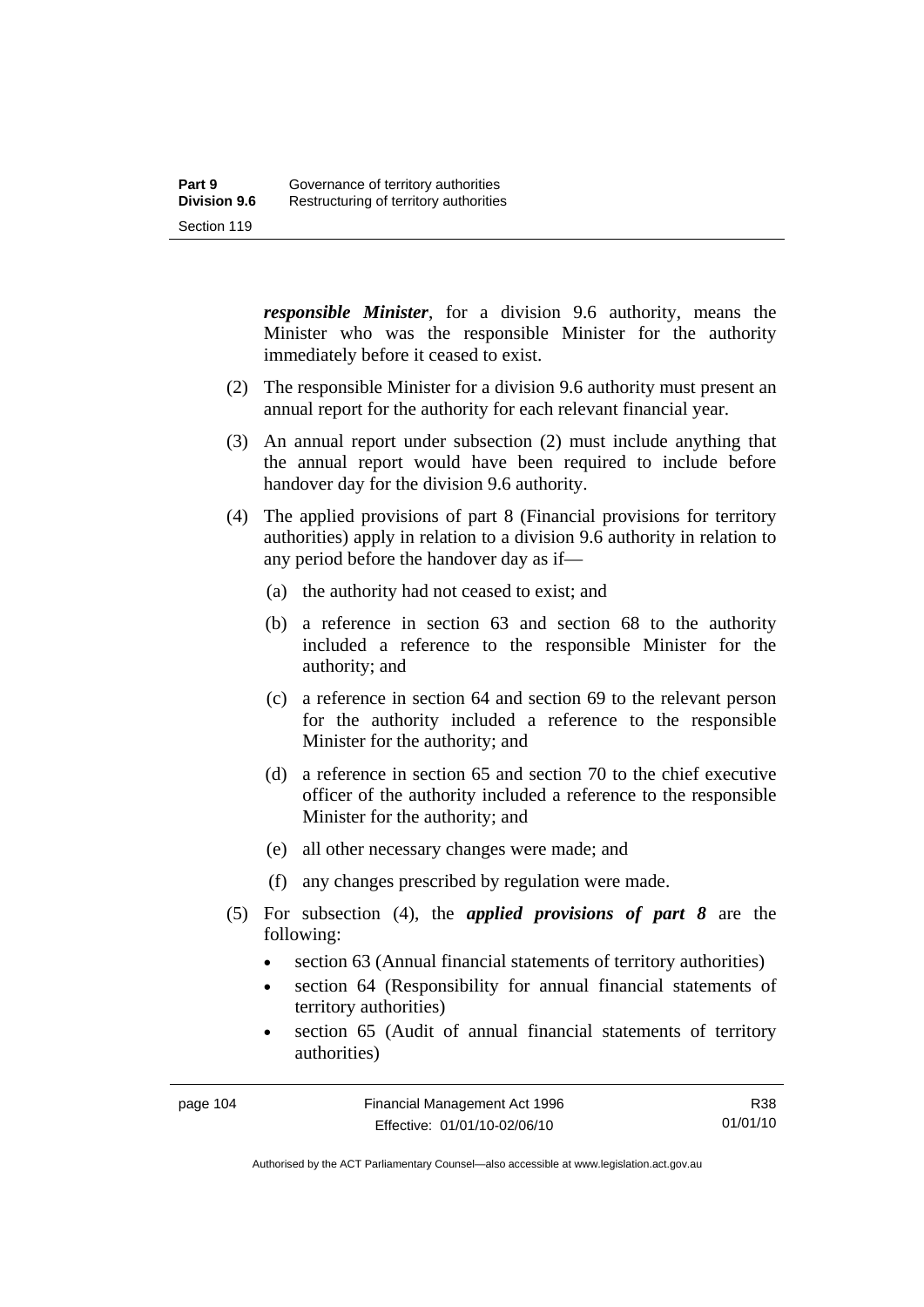- section 66 (Annual financial statements of territory authorities to be included in annual reports etc)
- section 68 (Statements of performance of territory authorities)
- section 69 (Responsibility for territory authority statements of performance)
- section 70 (Scrutiny of territory authority statements of performance)
- section 71 (Territory authority statements of performance to be included in annual reports).

## **Division 9.7 Additional provisions for restructuring of certain territory authorities**

### **120 What territory authorities does div 9.7 apply to?**

- (1) This division applies to a territory authority if the authority is prescribed by regulation for this division.
	- *Note* This division also applies in relation to territory authorities in relation to certain assets, rights and liabilities (see s 118).
- (2) A reference in this division to a *division 9.7 authority* is a reference to a territory authority to which this division applies.
- (3) To remove any doubt, a regulation may prescribe a territory authority for this division whether or not this part would otherwise apply to the authority.

### **121 Definitions—div 9.7**

In this division:

*handover day*, in relation to a division 9.7 authority, means the day the authority ceases to exist.

*territory authority* includes a territory authority that has ceased to exist.

page 105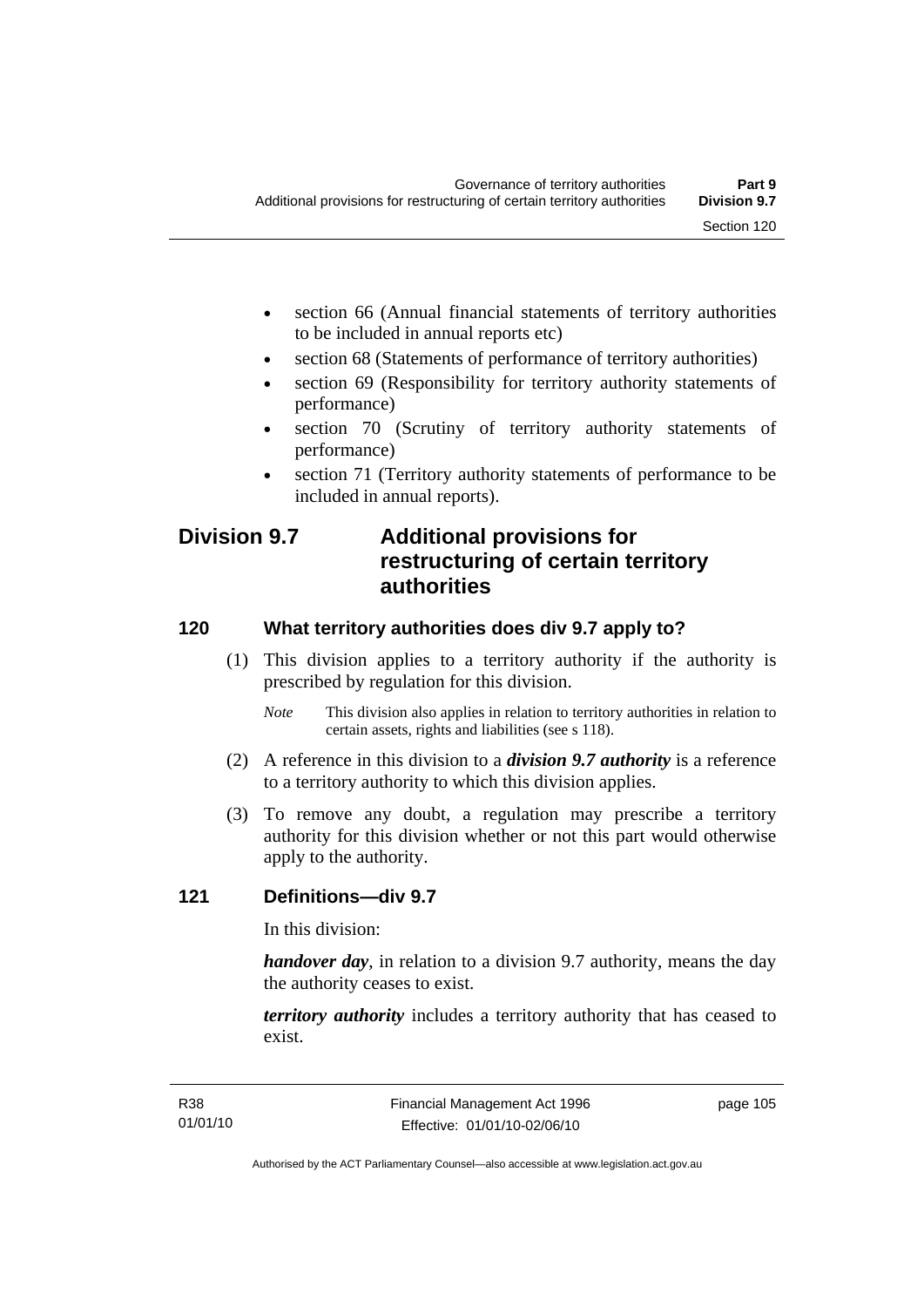### **122 Vesting of assets, rights and liabilities—div 9.7 authorities**

- (1) All assets, rights and liabilities of a division 9.7 authority immediately before handover day vest in the Territory on handover day.
- (2) To remove any doubt, all records of the territory authority, including applications made to the authority, become the records of the Territory on handover day.

### **123 Proceedings and evidence—div 9.7 authorities**

- (1) For a proceeding started before handover day and to which a division 9.7 authority is a party, the Territory is substituted as a party on the handover day.
- (2) A proceeding for a cause of action in relation to a division 9.7 authority may be brought against the Territory if, before handover day—
	- (a) the cause of action had accrued against the authority; and
	- (b) a proceeding had not started in relation to the cause of action; and
	- (c) the limitation period for the cause of action had not ended.
- (3) The *Limitation Act 1985,* part 3 (Postponement of bar) applies to the starting of a proceeding that may be brought by or against the Territory under this section as if the cause of action had been accrued by, or had accrued against, the Territory.
- (4) The court or other entity in which, or before which, a proceeding may be or has been started or continued under this section may give directions about the proceeding.
- (5) Any evidence that would, before a division 9.7 authority ceased to exist, have been admissible for or against the authority is admissible for or against the Territory.

R38 01/01/10

Authorised by the ACT Parliamentary Counsel—also accessible at www.legislation.act.gov.au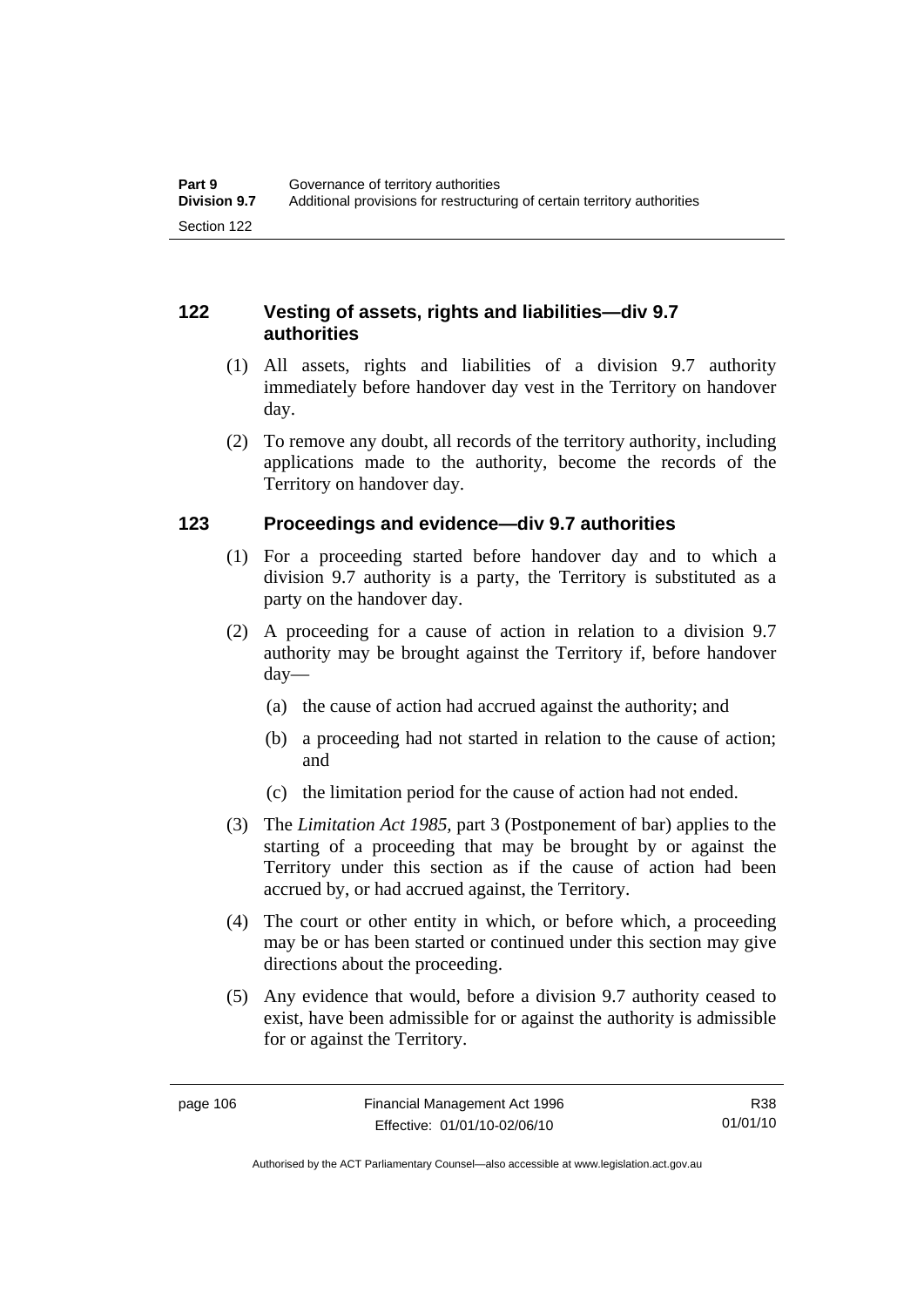- (6) An order made in a proceeding by or against a division 9.7 authority before the handover day may, after the handover day, be enforced by or against the Territory.
- (7) In this section:

*proceeding* includes a proceeding by way of appeal or review (including review under the *Ombudsman Act 1989*).

### **124 Annual reports and financial statements for div 9.7 authorities**

(1) In this section:

*division 9.7 authority* means a division 9.7 authority that has ceased to exist.

*financial year*––see the *Annual Reports (Government Agencies) Act 2004*, section 6 (3).

*relevant financial year*, for a division 9.7 authority, means a financial year—

- (a) beginning before the handover day for the authority; and
- (b) for which a report had not been presented by the authority under the *Annual Reports (Government Agencies) Act 2004*, section 6 (Annual report of public authority) before the handover day.

*responsible Minister*, for a division 9.7 authority, means the Minister who was the responsible Minister for the authority immediately before it ceased to exist.

- (2) The responsible Minister for a division 9.7 authority must present an annual report for the authority for each relevant financial year.
- (3) An annual report under subsection (2) must include anything that the annual report would have been required to include before handover day for the division 9.7 authority.

page 107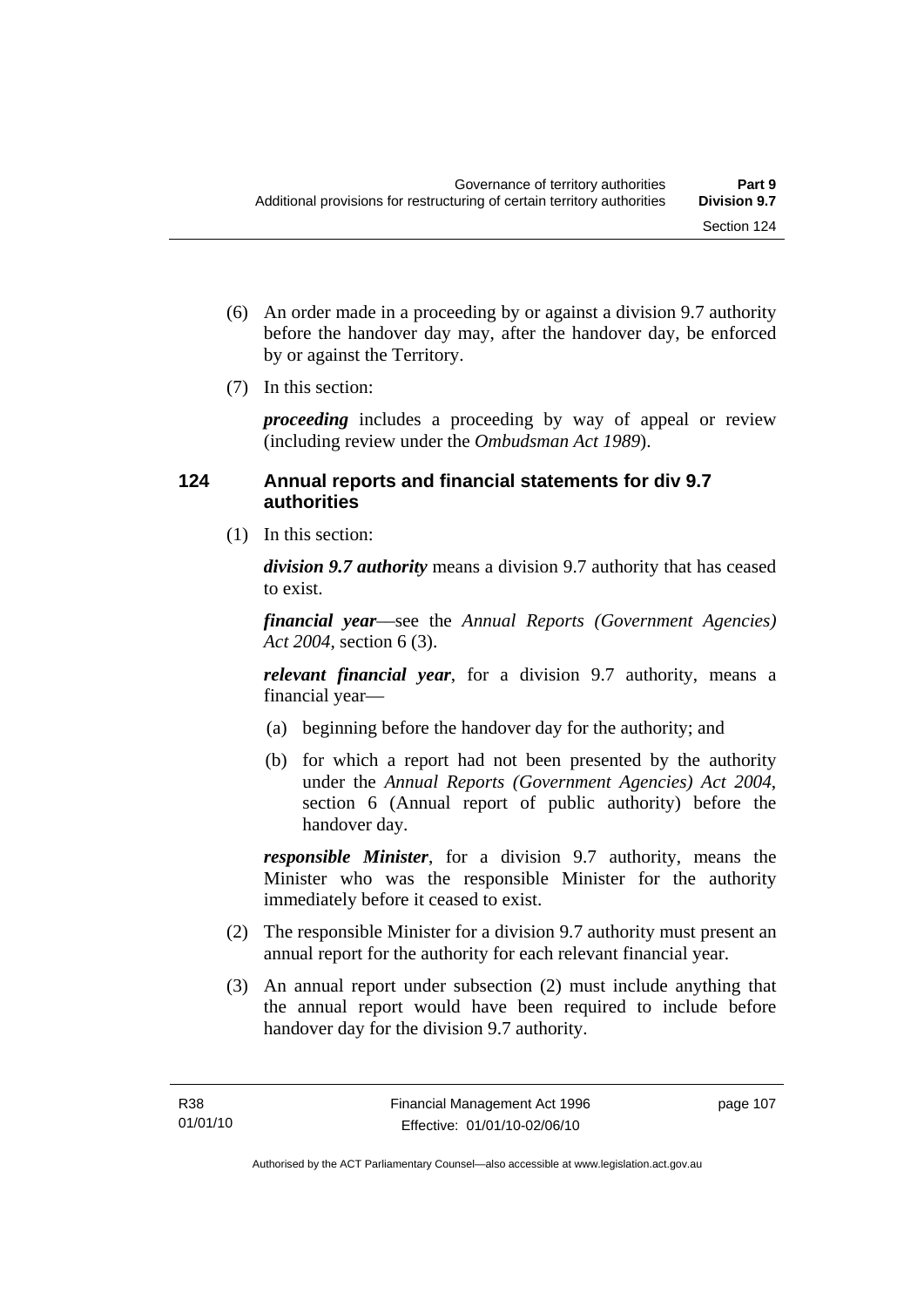- (4) The applied provisions of part 8 (Financial provisions for territory authorities) apply in relation to a division 9.7 authority in relation to any period before the handover day as if—
	- (a) the authority had not ceased to exist; and
	- (b) a reference in section 63 and section 68 to the authority included a reference to the responsible Minister for the authority; and
	- (c) a reference in section 64 and section 69 to the relevant person for the authority included a reference to the responsible Minister for the authority; and
	- (d) a reference in section 65 and section 70 to the chief executive officer of the authority included a reference to the responsible Minister for the authority; and
	- (e) all other necessary changes were made; and
	- (f) any changes prescribed by regulation were made.
- (5) For subsection (4), the *applied provisions of part 8* are the following:
	- section 63 (Annual financial statements of territory authorities)
	- section 64 (Responsibility for annual financial statements of territory authorities)
	- section 65 (Audit of annual financial statements of territory authorities)
	- section 66 (Annual financial statements of territory authorities to be included in annual reports etc)
	- section 68 (Statements of performance of territory authorities)
	- section 69 (Responsibility for territory authority statements of performance)
	- section 70 (Scrutiny of territory authority statements of performance)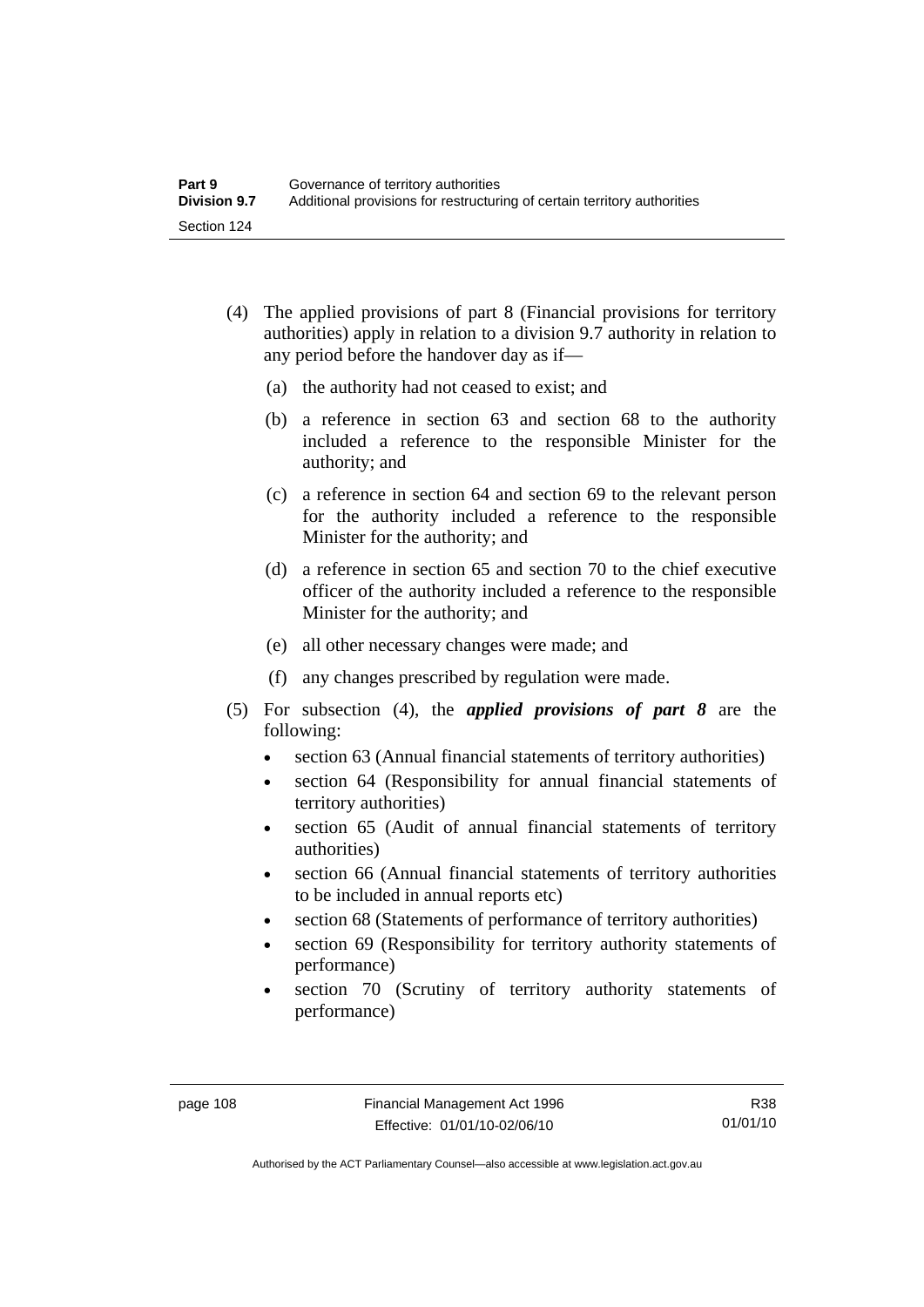• section 71 (Territory authority statements of performance to be included in annual reports).

### **125 References to div 9.7 authority**

In any contract, agreement or arrangement, a reference to a division 9.7 authority is, for the application of the contract, agreement or arrangement on or after the handover day, a reference to the Territory.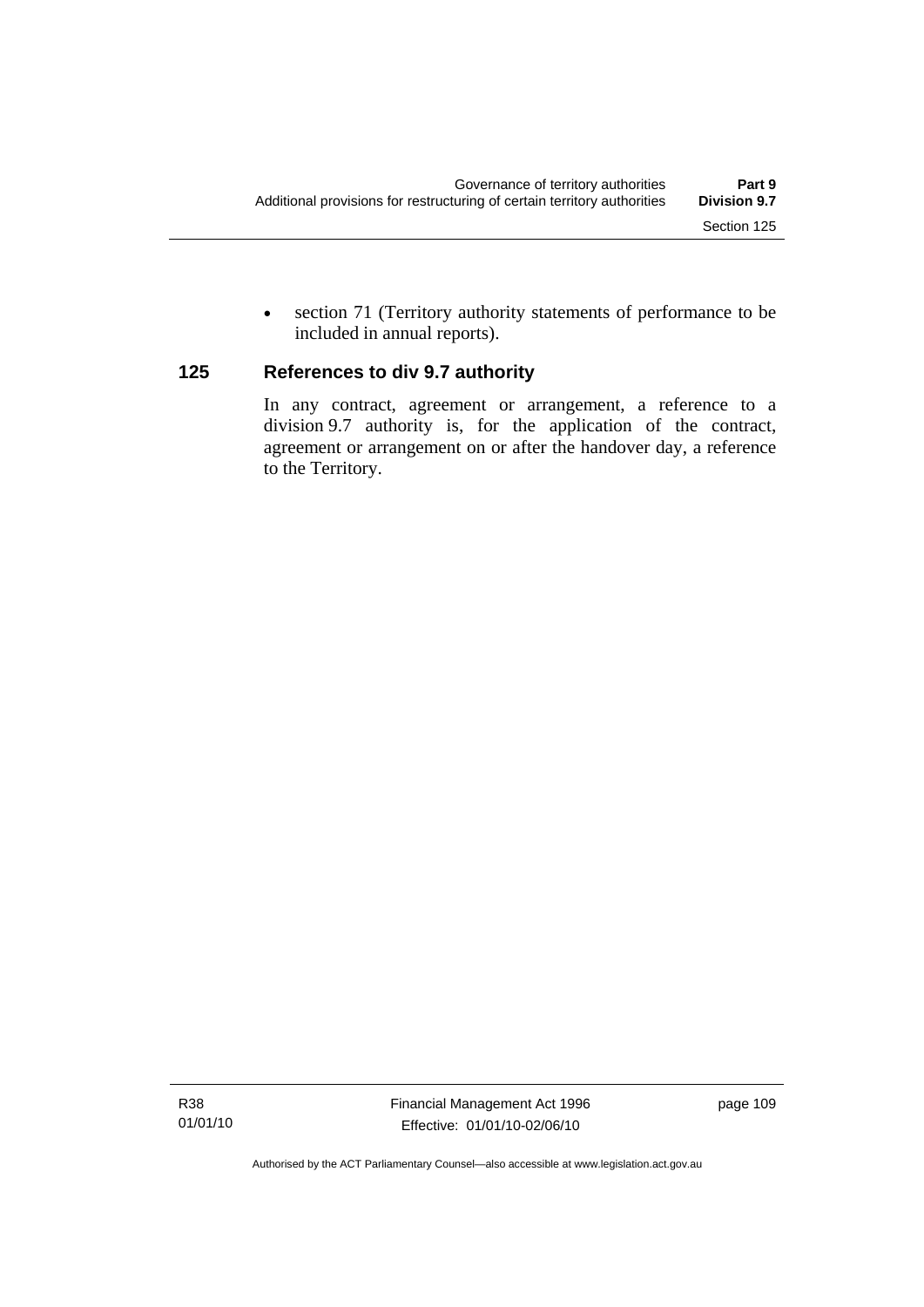#### **Part 10** Miscellaneous

Section 130

# **Part 10 Miscellaneous**

### **130 Act of grace payments**

- (1) If the Treasurer considers it appropriate to do so because of special circumstances, the Treasurer may authorise the payment by a department of an amount to a person (the *payee*) although the payment of that amount (the *relevant amount*) would not otherwise be authorised by law or required to meet a legal liability.
- (2) The authorisation may provide for the relevant amount to be paid  $by-$ 
	- (a) more than 1 instalment and on the dates specified in the authorisation; or
	- (b) periodical payments of an amount, and for the period, specified in the authorisation.
- (3) An authorisation may be expressed to be subject to conditions to be complied with by the payee.
- (4) If a condition is contravened, the Treasurer may by written notice addressed to the last-known address of the payee require the payee, within 30 days of receipt of the notice, to pay an amount equal to all or part of the relevant amount.
- (5) If the payee does not pay the amount specified in the notice under subsection (4), the amount may be recovered by the Territory as a debt.
- (6) If the payment of an amount by a department is authorised under this section, the Treasurer must —
	- (a) direct that the amount be paid from an appropriate appropriation for the department specified by the Treasurer; or
	- (b) authorise payment of the amount under section 18; or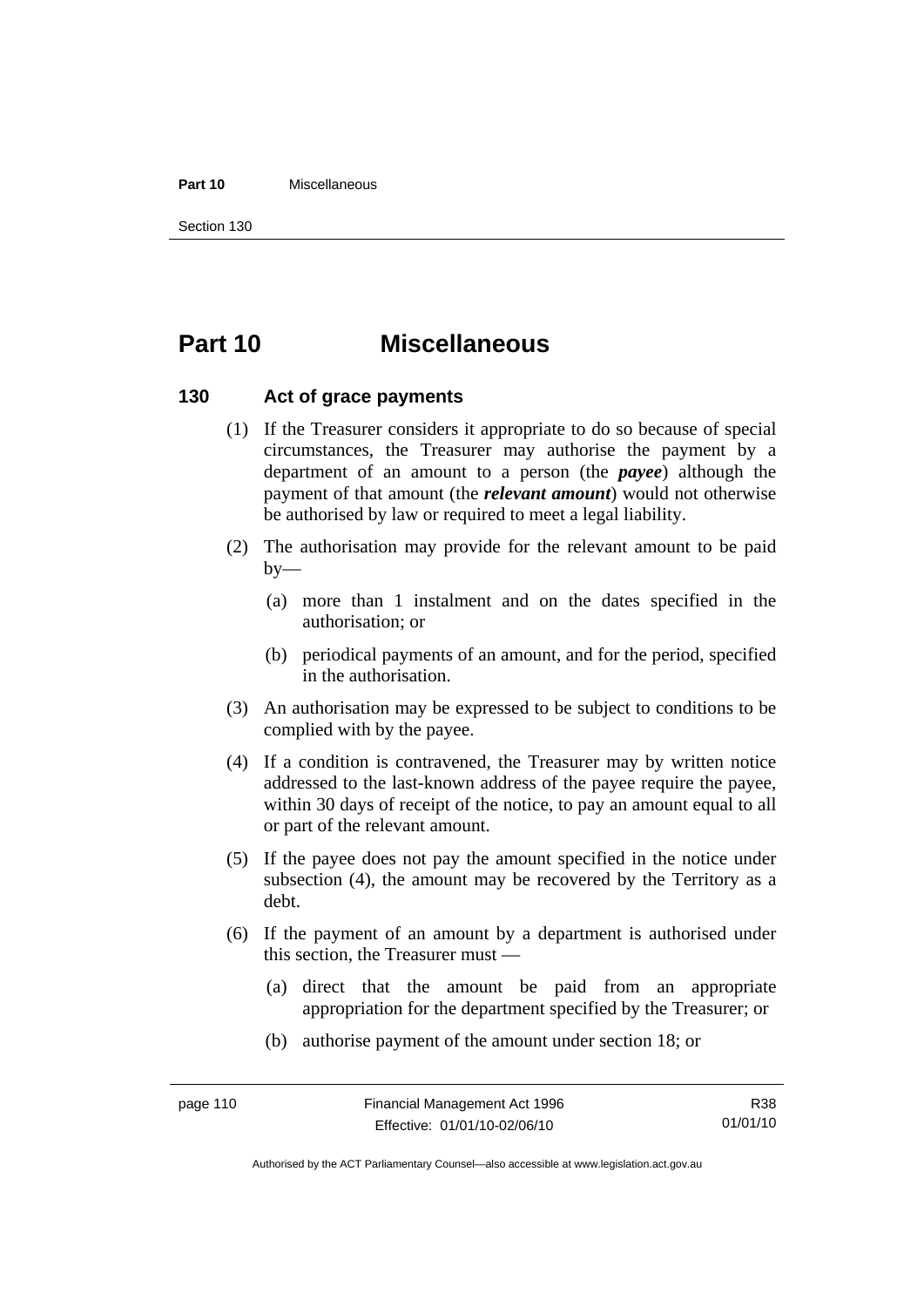- (c) authorise payment of the amount out of the public money of the Territory.
- (7) The public money of the Territory is appropriated for subsection (6) (c).
- (8) A payment made by a department under this section must be reported in notes to the financial statements of the department that relate to the financial year when the payment was made.
- (9) The notes must indicate in relation to each payment under this section the amount and grounds for the payment.
- (10) The notes relating to a payment under this section must not disclose the identity of the payee unless disclosure was agreed to by the payee as a condition of authorising the payment.

### **131 Waiver of debts etc**

- (1) The Treasurer may, in writing, on behalf of the Territory—
	- (a) waive the Territory's right to payment of an amount payable to the Territory; or
	- (b) postpone any right of the Territory to be paid a debt in priority to another debt; or
	- (c) allow the payment by instalments of an amount payable to the Territory; or
	- (d) defer the time for payment of an amount payable to the Territory.
- (2) A waiver relating to an amount payable to the Territory by a person may be expressed to be subject to a condition that the person agrees to pay an amount to the Territory in circumstances specified in the waiver.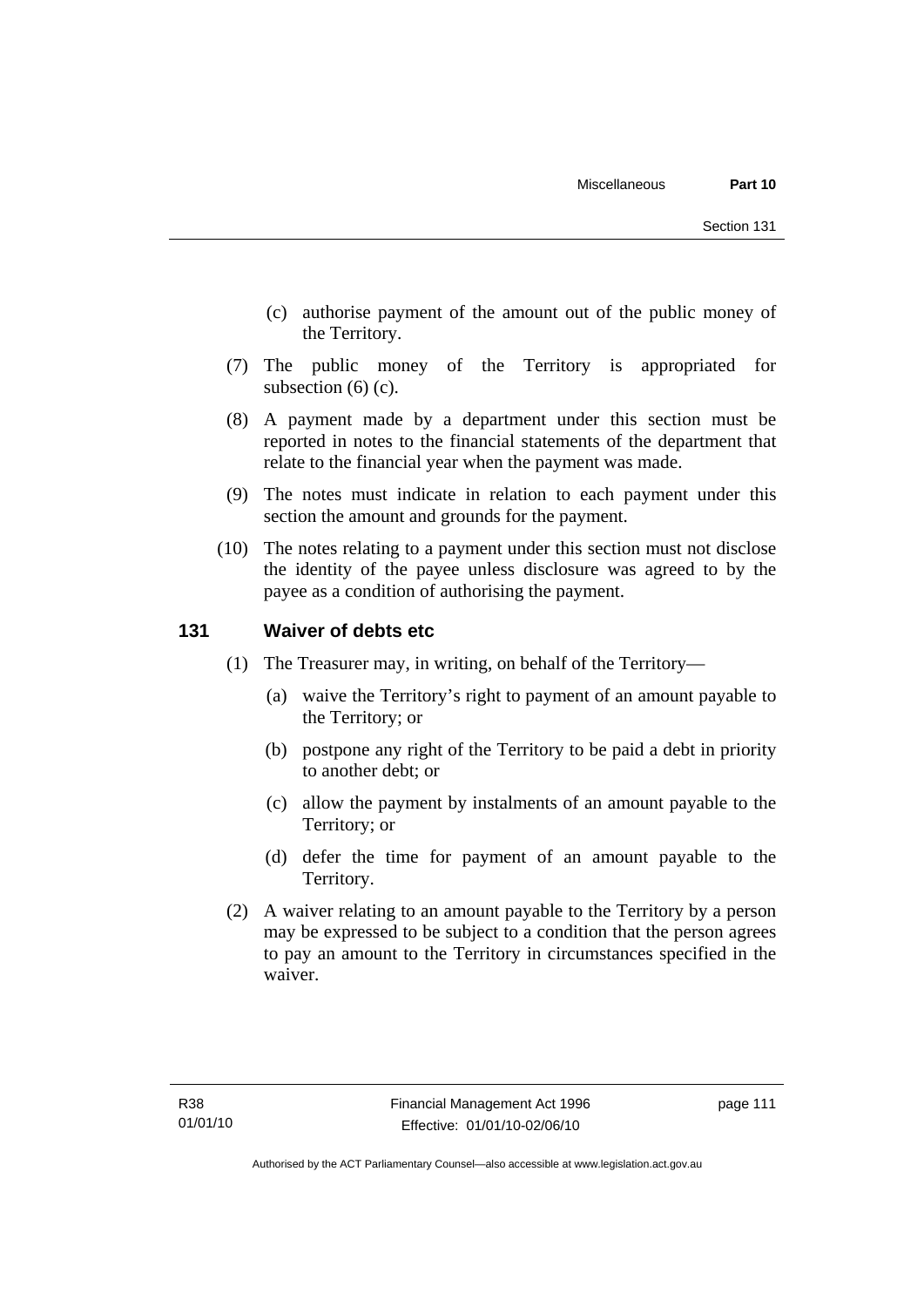#### **Part 10** Miscellaneous

Section 132

 (3) A waiver relating to an amount payable to the Territory must be reported in the notes to the financial statements of the relevant department that relate to the year in which the right to payment was waived.

### **132 Payments in relation to deceased estates**

- (1) If, at the time of a person's death (whether before or after the commencement of this section), the Territory owed an amount to the person, the Treasurer may pay that amount to the person who the Treasurer considers should receive the payment.
- (2) In deciding who should be paid, the Treasurer must have regard to—
	- (a) the provisions of any will of the deceased person that identify the persons entitled to property under the will; and
	- (b) the law relating to the disposition of the property of deceased people.
- (3) Before making a payment to a person, the Treasurer may require the person to produce any documents and other evidence relating to—
	- (a) the disposition of the deceased person's estate; or
	- (b) the family of the deceased person and any other people apparently entitled to share in the estate of the deceased person.
- (4) Subject to subsection (3), the Treasurer may make the payment without requiring production of probate of the will, or letters of administration of the estate, of the deceased person.
- (5) If a payment is made in relation to an amount owing to a deceased person, the Territory is discharged from any further liability in relation to that amount.
- (6) This section does not relieve the recipient of a payment from liability to deal with the money in accordance with law.

R38 01/01/10

Authorised by the ACT Parliamentary Counsel—also accessible at www.legislation.act.gov.au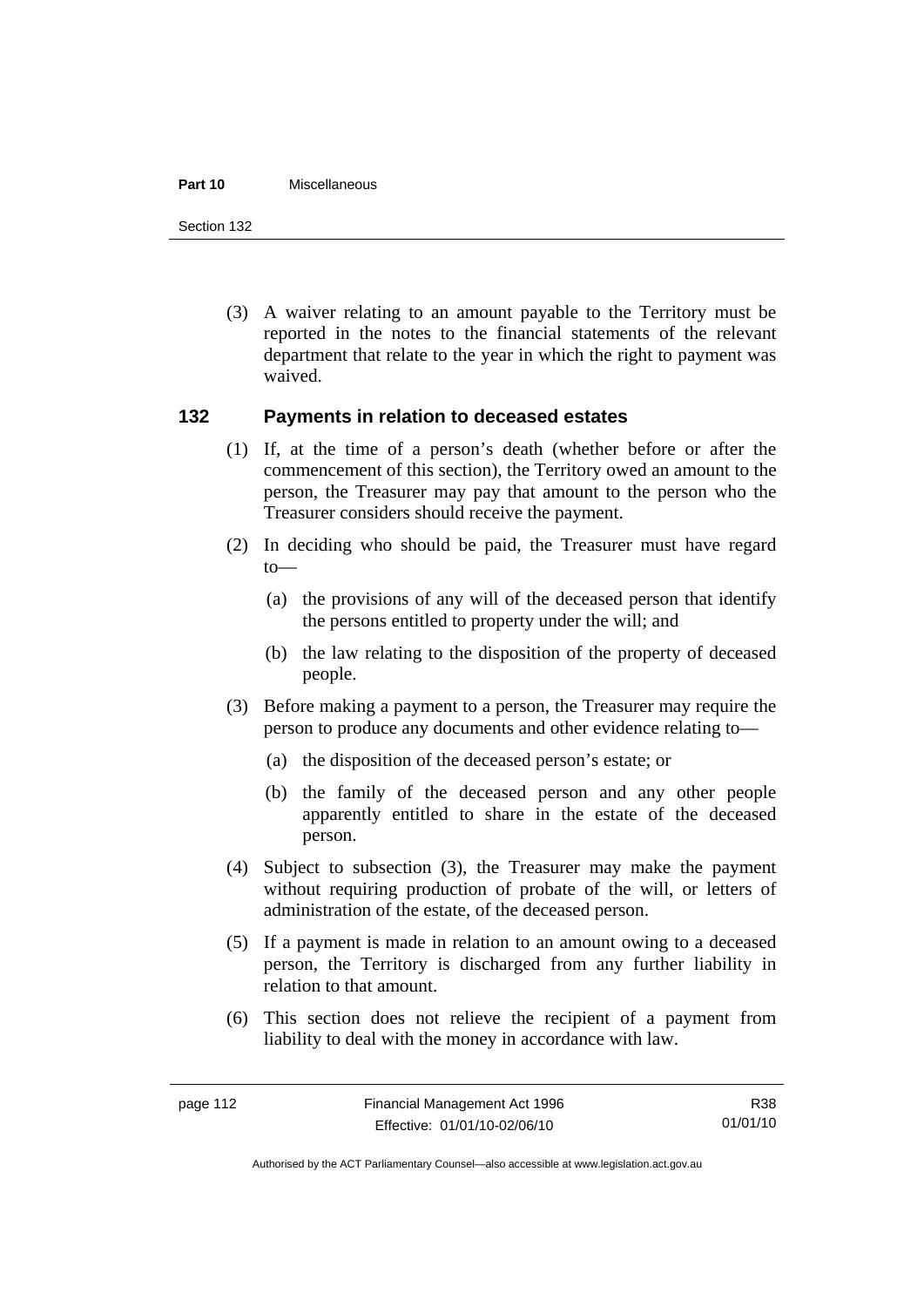### **133 Guideline-making power**

- (1) The Treasurer may, in writing, make financial management guidelines for this Act.
- (2) A financial management guideline is a disallowable instrument.
	- *Note* A disallowable instrument must be notified, and presented to the Legislative Assembly, under the Legislation Act.

### **134 Regulation-making power**

The Executive may make regulations for this Act.

*Note* A regulation must be notified, and presented to the Legislative Assembly, under the Legislation Act.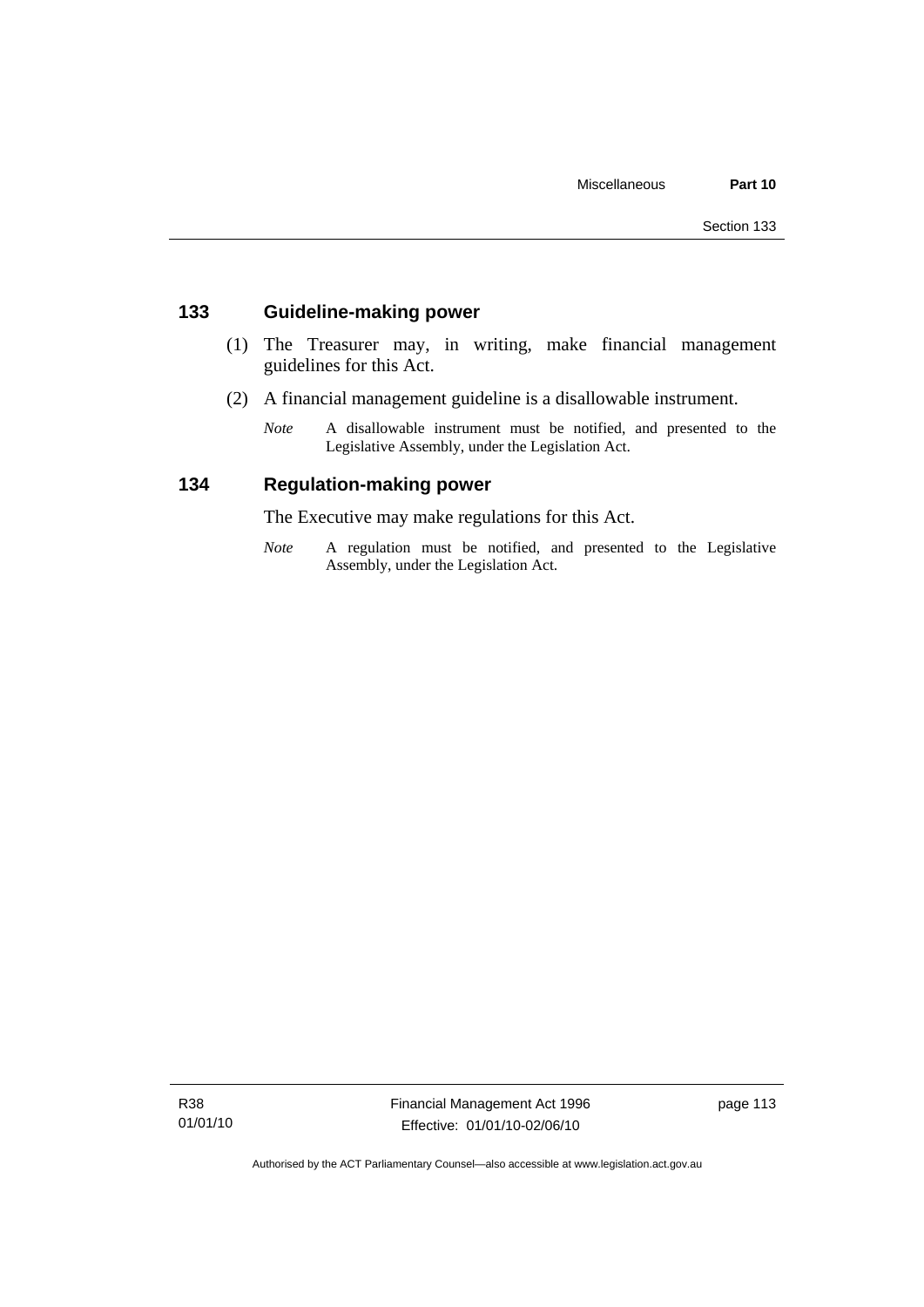# **Dictionary**

(see s 3)

*Note 1* The Legislation Act contains definitions and other provisions relevant to this Act.

- *Note 2* For example, the Legislation Act, dict, pt 1, defines the following terms:
	- ACAT
		- Act
		- administrative unit
	- auditor-general
	- authorised deposit-taking institution
	- chief executive (see s 163)
	- exercise
	- function
	- GST
	- may (see s  $146$ )
	- Minister (see s 162)
	- must (see s  $146$ )
	- person
	- reviewable decision notice
	- Self-Government Act
	- territory-owned corporation.

*applicable governmental policies*, for a territory authority, for part 9 (Governance of territory authorities)—see section 103.

*appropriation* means an appropriation of public money by any Act including this Act.

*Appropriation Act* means an Act that makes appropriations in relation to a financial year for purposes mentioned in section 8.

*appropriation unit* means a class of outputs, or a group of output classes, for which an appropriation is made by an Appropriation Act.

R38 01/01/10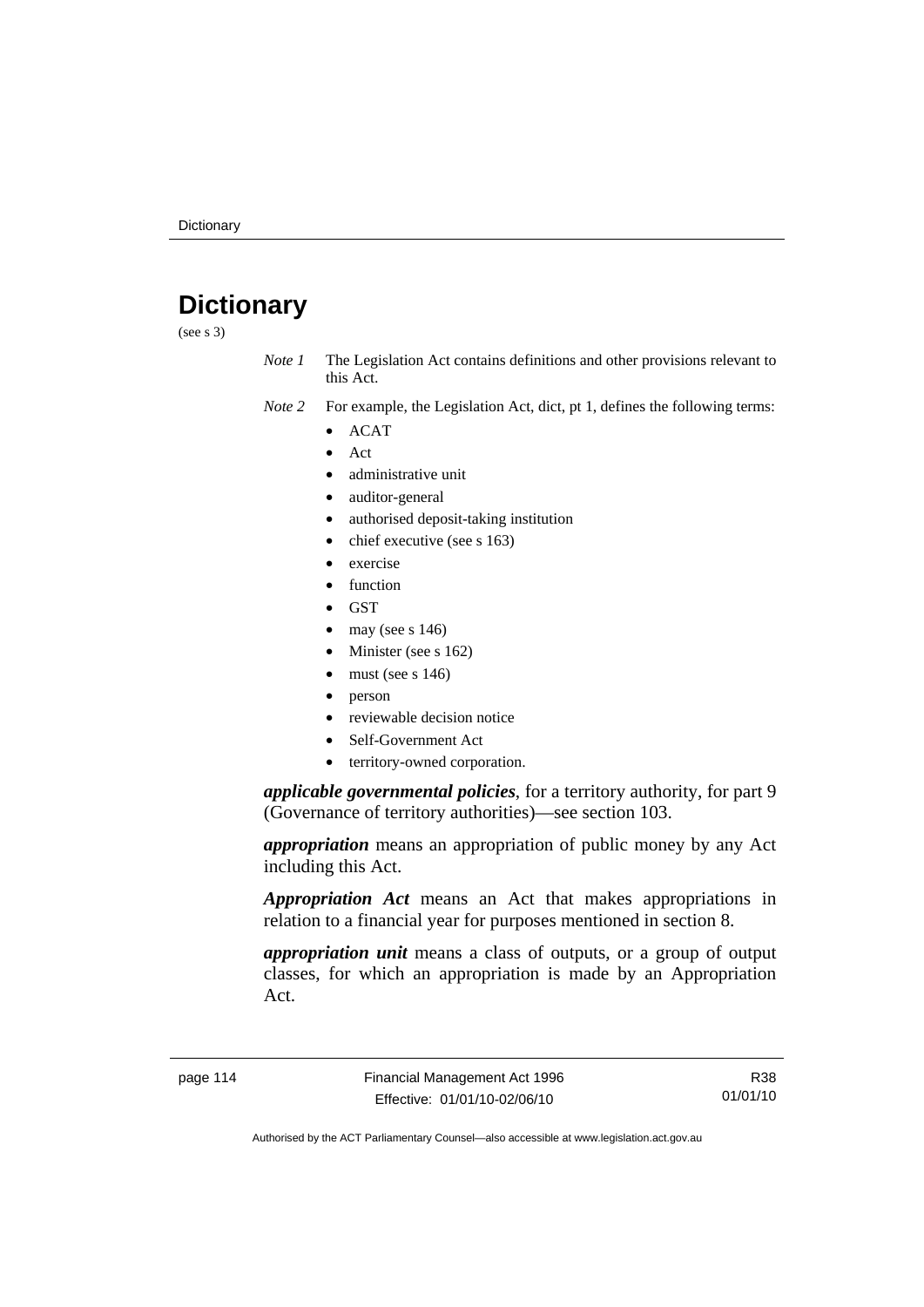*banking account* means an account with an authorised deposit-taking institution that is, or is substantially the same as, a bank account.

*borrowing* includes—

- (a) raising money or obtaining credit, whether by dealing in securities or otherwise; and
- (b) entering into a financing lease;

but does not include using a credit card or overdraft facility, or otherwise obtaining credit, in a transaction forming part of the day-to-day operations of the Territory or a territory authority.

*budget papers* means documents presented to the Legislative Assembly under section 10 or section 13 (1).

*capital injection* means an amount provided, or to be provided, to a department, a territory authority or a territory-owned corporation for—

- (a) the purchase of assets to be held by the department or to be owned by the authority or corporation; or
- (b) the development of assets held by the department or owned by the authority or corporation; or
- (c) augmenting the assets held by the department or owned by the authority or corporation; or
- (d) reducing the liabilities of the department, the authority or the corporation;

but does not include an amount provided from an appropriation for a purpose mentioned in section  $8(1)(a)$  or (c) or  $(2)(a)$ .

### *CEO*—see *chief executive officer*.

*chief executive officer* (or *CEO*), of a territory authority, means the person (however described) who is responsible for managing the affairs of the authority.

page 115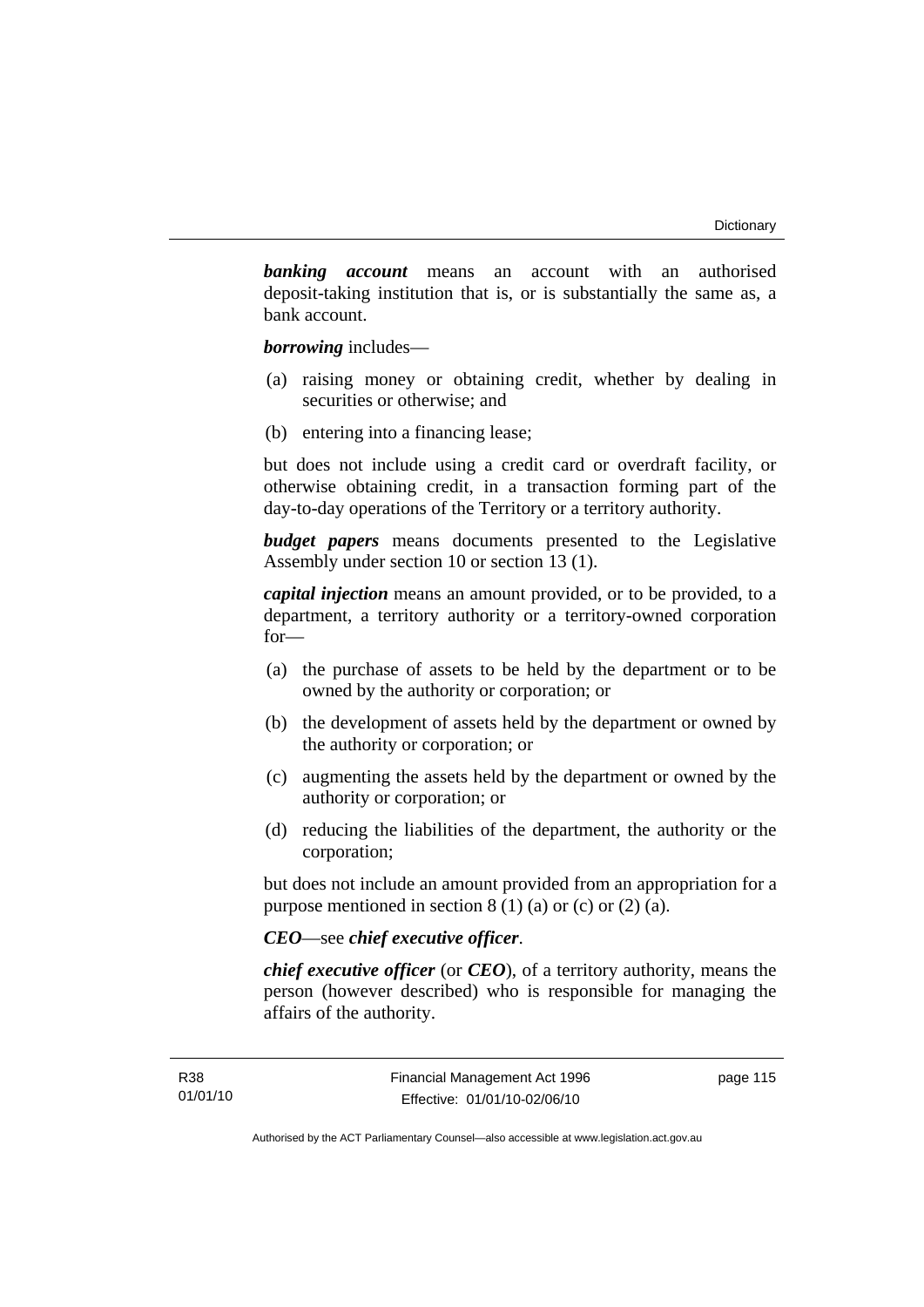*class of outputs* means a group of outputs identified as a class by an Appropriation Act.

*contract* includes an agreement or arrangement.

*department* means—

- (a) an administrative unit (excluding any part of an administrative unit prescribed for paragraph (b) and any administrative unit forming part of a group of administrative units prescribed for paragraph (c)); or
- (b) a part of an administrative unit prescribed for this paragraph; or
- (c) a group of 2 or more administrative units prescribed for this paragraph.

*departmental banking account* means a banking account mentioned in section 34 (1).

*division 9.6 authority* means a territory authority to which division 9.6 applies (see s 105).

*division 9.7 authority* means a territory authority to which division 9.7 applies (see s 120).

*establishing Act*, for a territory authority, governing board or governing board member, for part 9 (Governance of territory authorities)—see section 72.

*expenses*, in relation to an output, means the expenses incurred in providing the output quantified on an accrual accounting basis and includes the overhead expenses properly attributable to the output.

*financial management guidelines* means the financial management guidelines under this Act.

*financial year*, for a territory authority, for part 9 (Governance of territory authorities)—see section 72.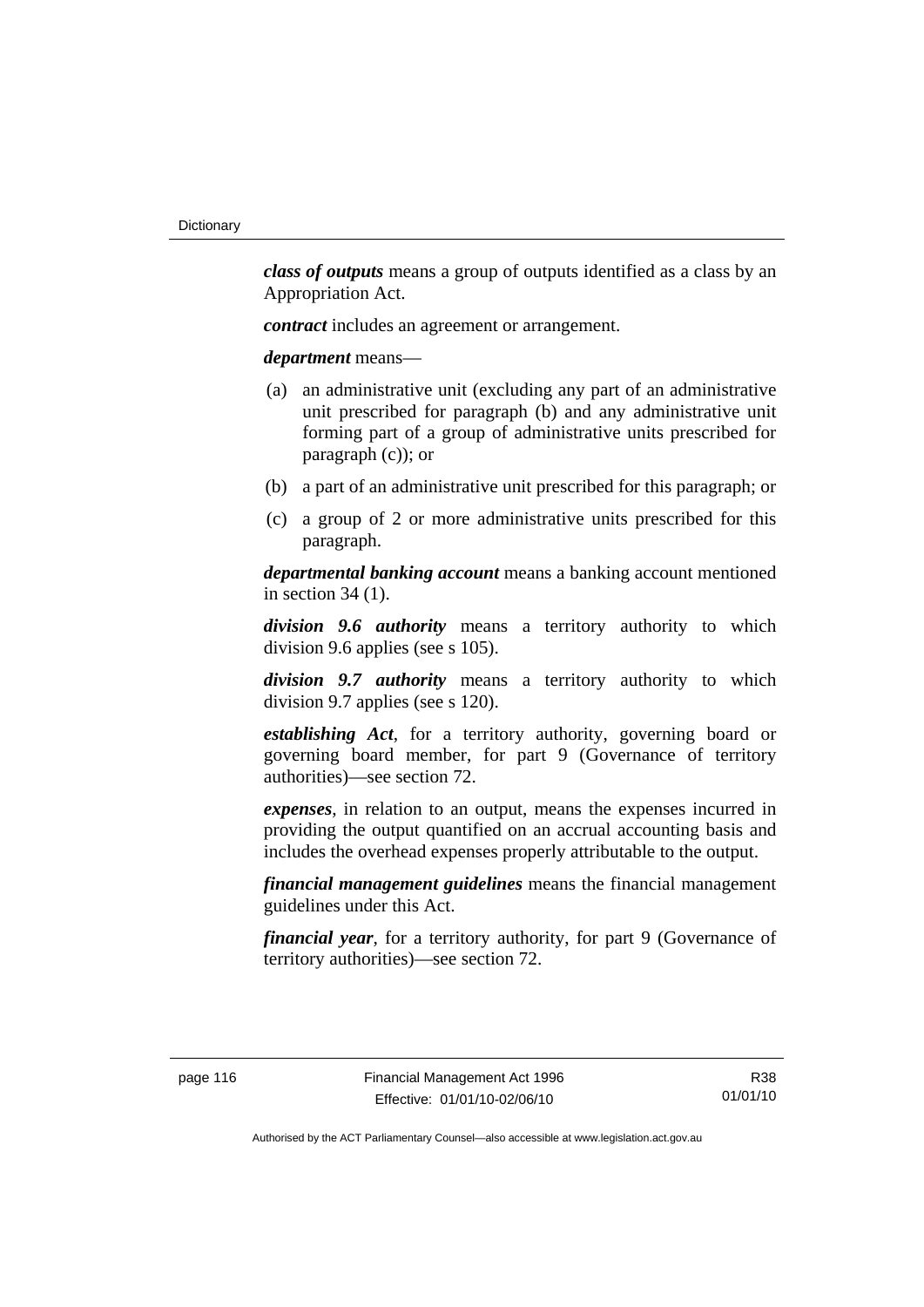### *general government sector* means—

- (a) those organisations whose primary function is to provide services that are mainly not market orientated, are mainly for the consumption of the community generally, involve the transfer or redistribution of income, and are financed mainly through appropriation; and
- (b) those organisations that are controlled by the Territory and provide investment or other financial services.

*generally accepted accounting principles* means accounting principles and procedures that are—

- (a) recognised by the accounting profession as appropriate for reporting financial information relating to government, a department or a territory authority; and
- (b) consistent with this Act and any relevant Appropriation Act.

*governing board*, for a territory authority, means the governing board for the authority mentioned in section 76.

*governing board member*, for a territory authority with a governing board for part 9 (Governance of territory authorities)—see section 72.

*handover day*, for division 9.7 (Additional provisions for restructuring of certain territory authorities)—see section 121.

*input tax credit*—see the *A New Tax System (Goods and Services Tax) Act 1999* (Cwlth), dictionary.

*interest* includes a dividend and any other financial return on a deposit, loan or other investment.

*invest* includes enter into a transaction or arrangement for the protection or enhancement of investments.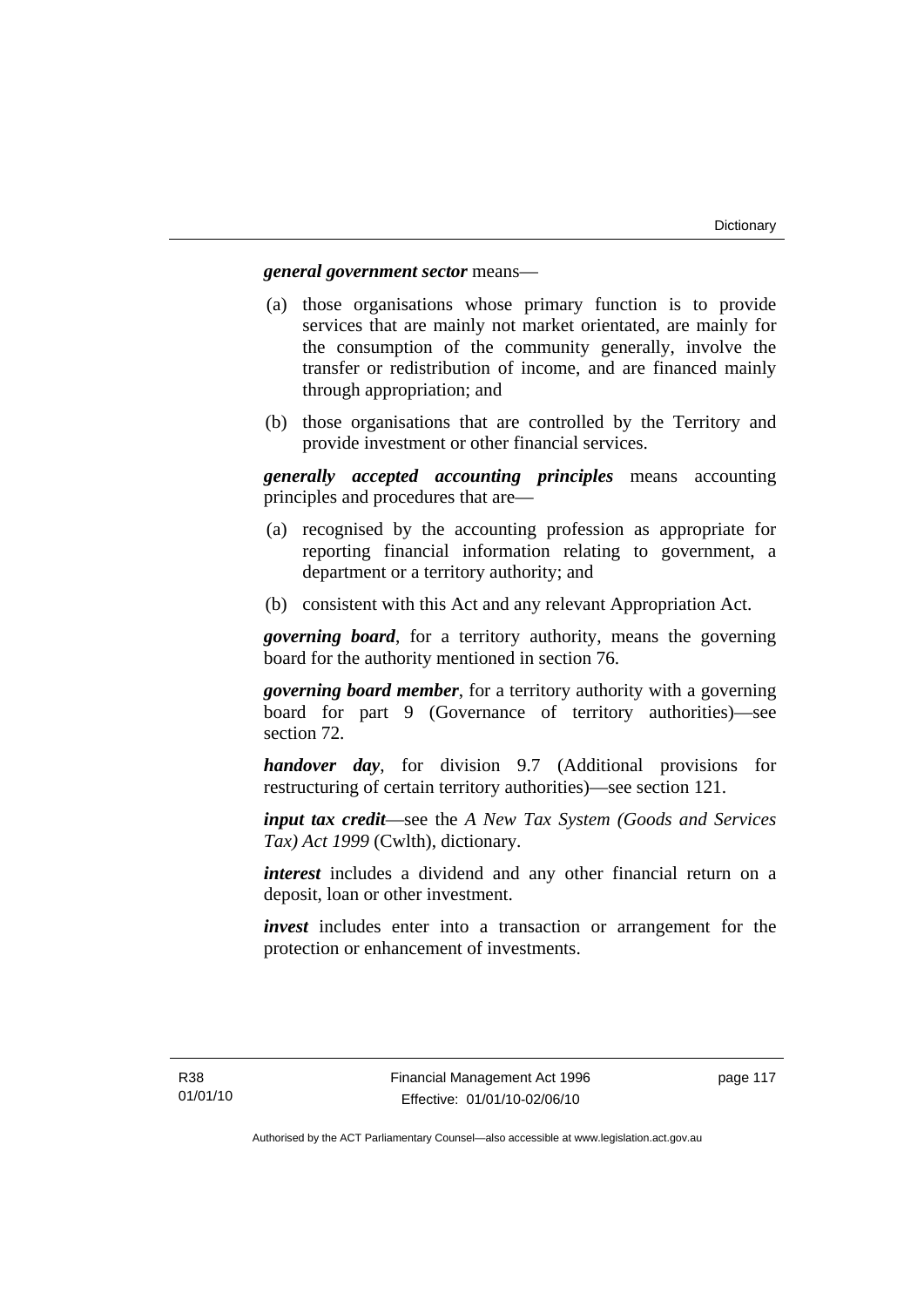*Legislative Assembly secretariat***—**see the *Public Sector Management Act 1994*, dictionary.

*material interest*, for part 9 (Governance of territory authorities) see section 88 (4).

*outputs* means goods produced or services provided by a department or territory authority or a person producing goods or providing services on behalf of a department or territory authority.

*prescribed* means prescribed by the financial management guidelines.

*public money* means all money received by the Territory, including the proceeds of all loans raised on behalf of the Territory, but does not include—

- (a) money held by the Territory as trust money; or
- (b) money received by a territory-owned corporation or subsidiary of a territory-owned corporation; or
- (c) money received by the Territory from a territory-owned corporation or subsidiary of a territory-owned corporation for investment for the corporation or subsidiary; or
- (d) money received by a territory authority; or
- (e) money received by the Territory from a territory authority for investment for the authority; or
- (f) money received by the Territory—
	- (i) in repayment of an investment made by the Territory for a territory authority; or
	- (ii) as interest on such an investment.

*public trading enterprise sector* means those organisations whose primary function is to provide goods and services that are mainly market orientated and non-regulatory in nature and who may recover a significant part of their costs from individual consumers.

R38 01/01/10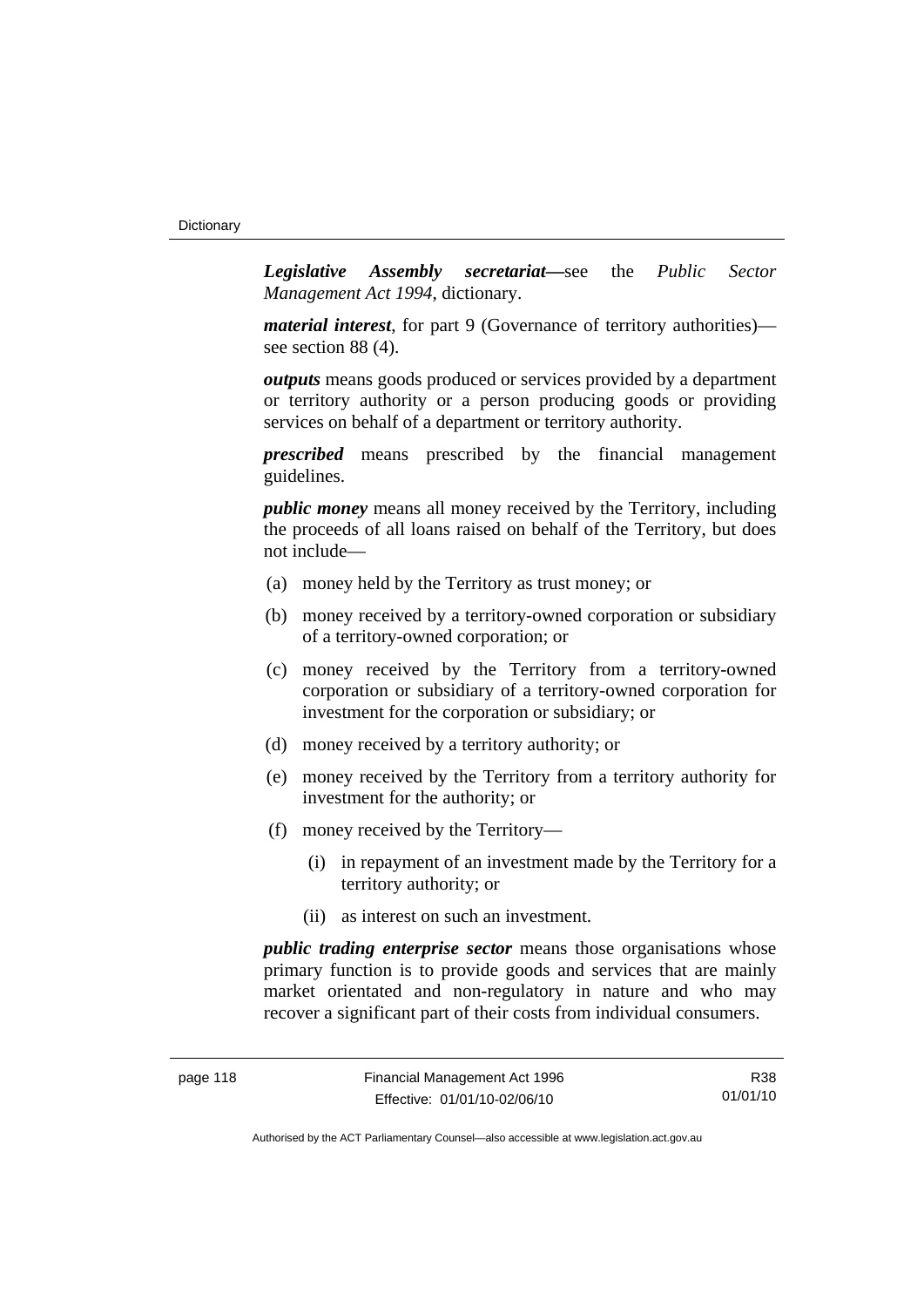*relevant territory authority*, for part 9 (Governance of territory authorities)—see section 72.

*responsible chief executive*, in relation to a department, means—

- (a) if the department is constituted by an administrative unit or a part of an administrative unit—the chief executive of that administrative unit; or
- (b) if the department is constituted by a group of 2 or more administrative units—the person prescribed as the responsible chief executive in relation to the department.

#### *responsible Minister* means—

- (a) in relation to a department that is constituted by an administrative unit or a part of an administrative unit—the Minister to whom responsibility for that administrative unit has been allocated under the *Public Sector Management Act 1994*, section 14; and
- (b) in relation to a department that is constituted by a group of 2 or more administrative units—the Minister prescribed as the responsible Minister in relation to the department; and
- (c) in relation to a territory authority—the Minister administering the Act under which the authority is established; and
- (d) in relation to a territory-owned corporation—the Minister administering the *Territory-owned Corporations Act 1990*.

*securities* includes stocks, debentures, notes, bonds, promissory notes, bills of exchange, and any other securities approved in writing by the Treasurer.

*statement of intent*, for a territory authority—see section 61 (1).

*subsidiary*—see the *Territory-owned Corporations Act 1990*, dictionary.

*superannuation appropriation*—see the *Territory Superannuation Provision Protection Act 2000*, dictionary.

page 119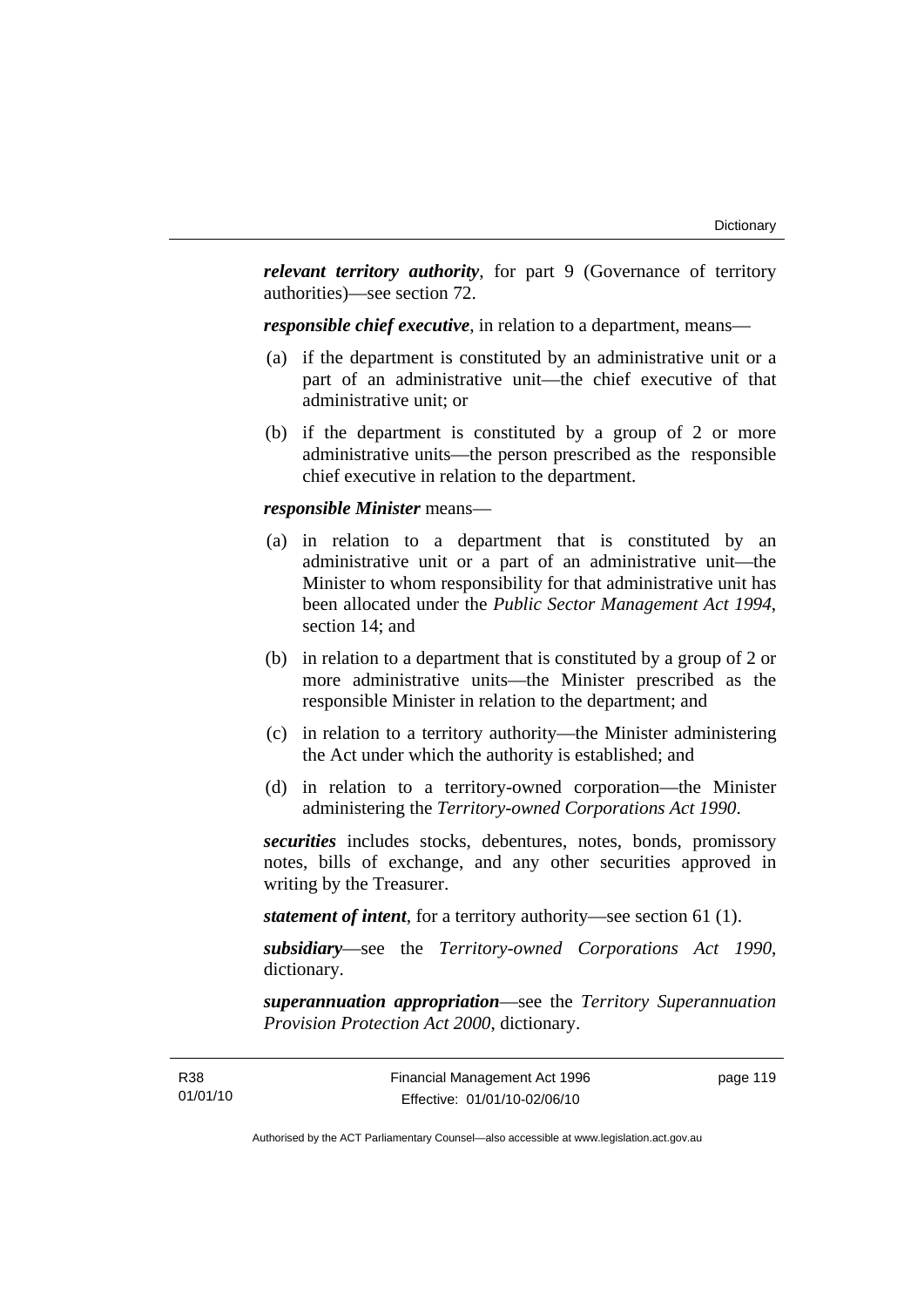*superannuation banking account*—see the *Territory Superannuation Provision Protection Act 2000*, section 7.

*taxable supply*—see the *A New Tax System (Goods and Services Tax) Act 1999* (Cwlth), dictionary.

*territory authority*—

- (a) means a body corporate established by an Act; and
- (b) to remove any doubt, includes an entity to which part 8 applies; and
- (c) for division 9.7 (Additional provisions for restructuring of certain territory authorities)—includes a territory authority that has ceased to exist; but
- (d) does not include a body declared under section 3B not to be a territory authority.

*territory banking account* means the banking account mentioned in section 33.

*the Territory*, for division 3.1 (Financial reports of the Territory) see section 21.

#### *trust money* means—

- (a) money deposited with the Territory pending the completion of a transaction or the determination of a dispute and that may become repayable to the depositor or payable to the Territory or anyone else; or
- (b) all money that is paid into a territory court for possible repayment to the payee or a third party because of any Act, order, instruction or authority; or
- (c) money that belongs to or is owing to any person and is collected by the Territory because of an agreement between the Territory and that person; or

R38 01/01/10

Authorised by the ACT Parliamentary Counsel—also accessible at www.legislation.act.gov.au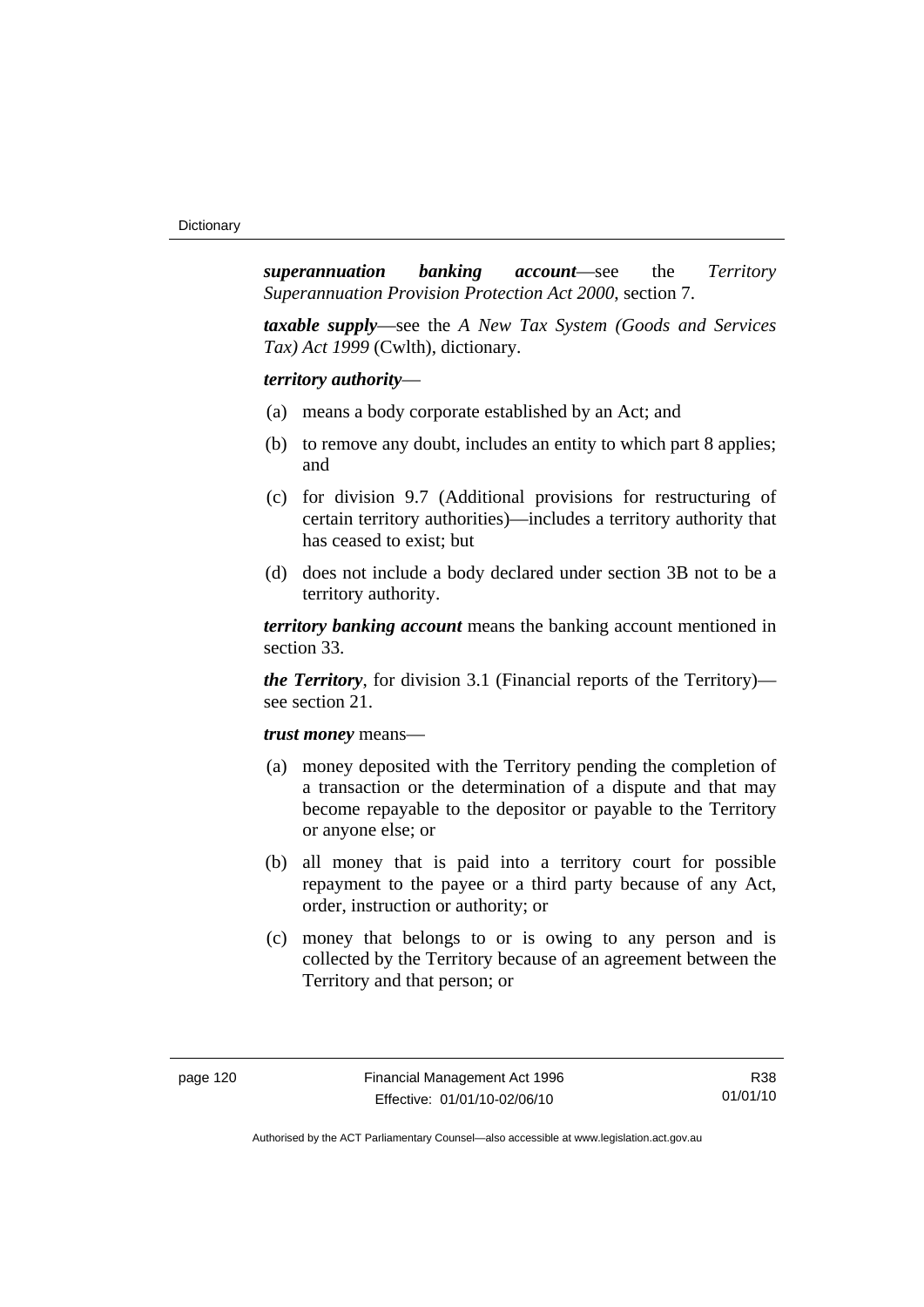- (d) unclaimed money that is owing to or belongs to anyone and is deposited with the Territory; or
- (e) money that is paid to the Territory in trust for any other lawful purpose including interest on trust money.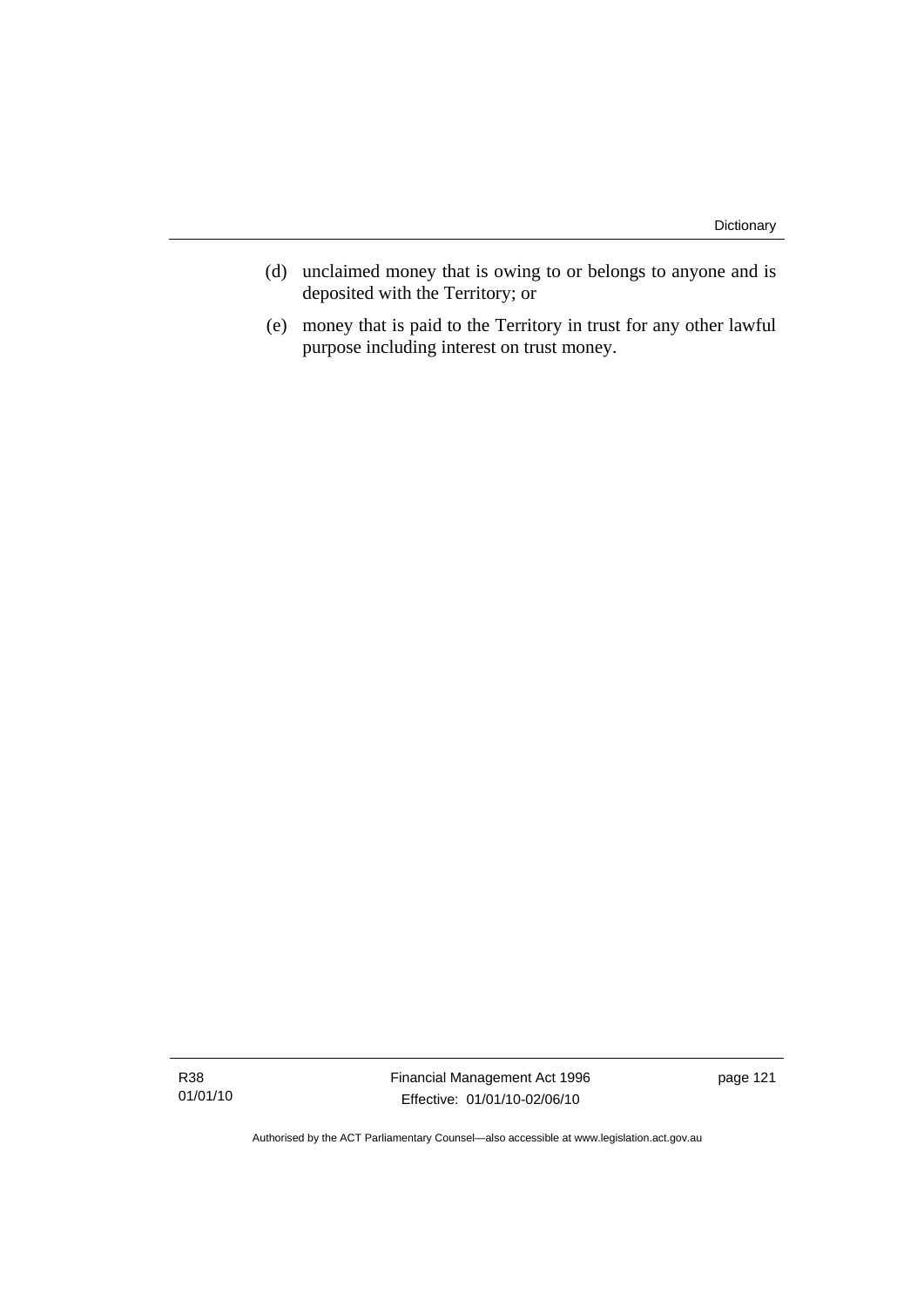1 About the endnotes

### **Endnotes**

### **1 About the endnotes**

Amending and modifying laws are annotated in the legislation history and the amendment history. Current modifications are not included in the republished law but are set out in the endnotes.

Not all editorial amendments made under the *Legislation Act 2001*, part 11.3 are annotated in the amendment history. Full details of any amendments can be obtained from the Parliamentary Counsel's Office.

Uncommenced amending laws and expiries are listed in the legislation history and the amendment history. These details are underlined. Uncommenced provisions and amendments are not included in the republished law but are set out in the last endnote.

If all the provisions of the law have been renumbered, a table of renumbered provisions gives details of previous and current numbering.

The endnotes also include a table of earlier republications.

| $am = amended$                               | $ord = ordinance$                         |
|----------------------------------------------|-------------------------------------------|
| $amdt = amendment$                           | orig = original                           |
| $ch = chapter$                               | par = paragraph/subparagraph              |
| $def = definition$                           | $pres = present$                          |
| $dict = dictionary$                          | $prev = previous$                         |
| $disallowed = disallowed by the Legislative$ | $(\text{prev}) = \text{previously}$       |
| Assembly                                     | $pt = part$                               |
| $div = division$                             | $r = rule/subrule$                        |
| $exp = expires/expired$                      | $renum = renumbered$                      |
| $Gaz = gazette$                              | $reloc = relocated$                       |
| $hdg =$ heading                              | $R[X]$ = Republication No                 |
| $IA = Interpretation Act 1967$               | $RI = reissue$                            |
| $ins = inserted/added$                       | $s = section/subsection$                  |
| $LA =$ Legislation Act 2001                  | $sch = schedule$                          |
| $LR =$ legislation register                  | $sdiv = subdivision$                      |
| $LRA =$ Legislation (Republication) Act 1996 | $sub = substituted$                       |
| $mod = modified/modification$                | SL = Subordinate Law                      |
| $o = order$                                  | underlining = whole or part not commenced |
| $om = omitted/repealed$                      | or to be expired                          |
|                                              |                                           |

### **2 Abbreviation key**

page 122 Financial Management Act 1996 Effective: 01/01/10-02/06/10

R38 01/01/10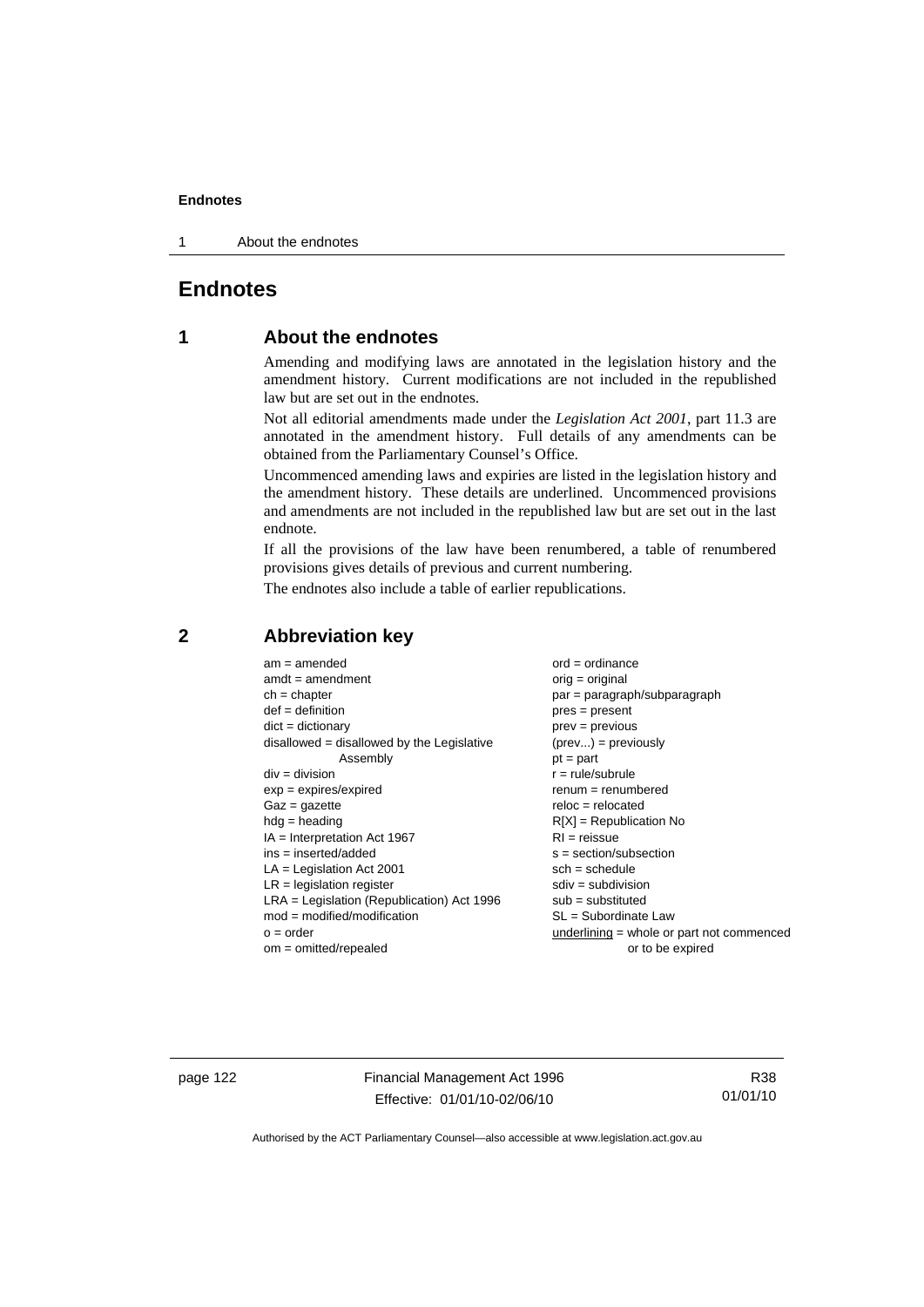# **3 Legislation history Financial Management Act 1996 No 22**  notified 4 June 1996 (Gaz 1996 No 101) commenced 1 July 1996 (s 2) as amended by **Financial Management (Amendment) Act 1997 No 39**  notified 1 September 1997 (Gaz 1997 No S257) commenced 1 September 1997 (s 2) **Financial Management (Amendment) Act (No 2) 1997 No 102**  notified 24 December 1997 (Gaz 1997 No S420) ss 1-3 commenced 24 December 1997 (s 2 (1)) remainder commenced 14 January 1998 (s 2 (2) and Gaz 1998 No S24) **Financial Management (Amendment) Act (No 3) 1997 No 124**  notified 24 December 1997 (Gaz 1997 No S420) commenced 24 December 1997 (s 2) **Trustee (Amendment) Act 1999 No 28 sch**  notified 21 May 1999 (Gaz 1999 No S24) sch commenced 21 May 1999 (s 2) **Financial Sector Reform (ACT) Act 1999 No 33 sch**  notified 25 June 1999 (Gaz 1999 No S34) s 1, s 2 and dict commenced 25 June 1999 (s 2 (1)) sch commenced 1 July 1999 (s 2 (2) and Cwlth Gaz 1999 No S289) **Appropriation Act 1999-2000 No 36 s 9**  notified 12 July 1999 (Gaz 1999 No S44) s 9 commenced 12 July 1999 (s 2) **Financial Management Amendment Act 1999 No 58**  notified 10 November 1999 (Gaz 1999 No 45) commenced 10 November 1999 (s 2)

page 123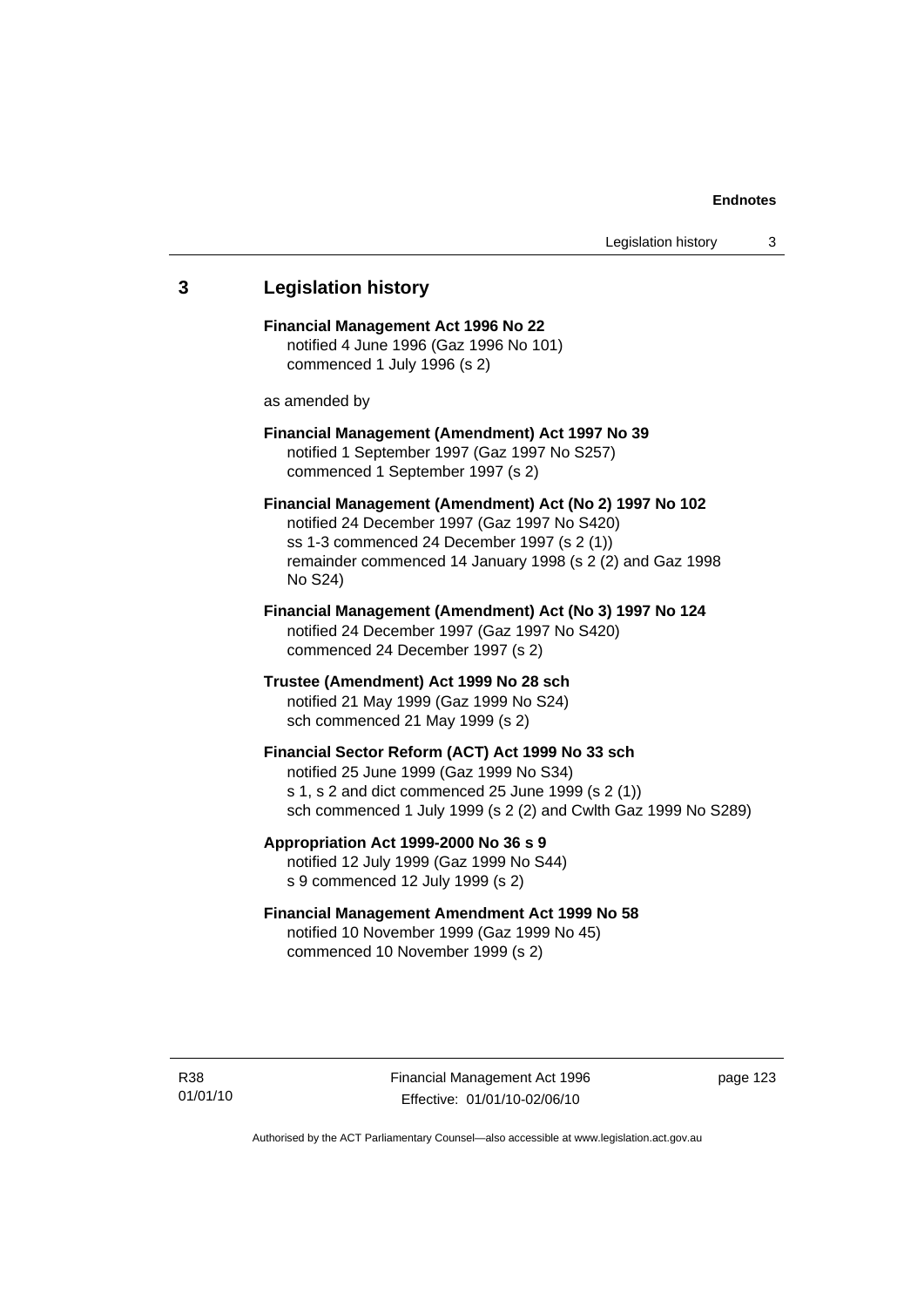| Legislation history<br>- 3 |  |
|----------------------------|--|
|----------------------------|--|

| Territory Superannuation Provision Protection Act 2000 No 21 sch<br>notified 15 June 2000 (Gaz 2000 No 24)<br>s 1, s 2 commenced 15 June 2000 (IA s 10B)<br>sch commenced 1 July 2000 (s 2)                                                      |
|--------------------------------------------------------------------------------------------------------------------------------------------------------------------------------------------------------------------------------------------------|
| <b>Financial Management Amendment Act 2000 No 27</b><br>notified 30 June 2000 (Gaz 2000 No S30)<br>s 1, s 2 commenced 30 June 2000 (IA s 10B)<br>remainder commenced 30 June 2000 (s 2)                                                          |
| Financial Management Amendment Act 2001 No 4<br>notified 8 March 2001 (Gaz 2001 No 10)<br>s 1, s 2 commenced 8 March 2001 (IA s 10B)<br>s 3 commenced 8 March 2001 (s 2)<br>remainder commenced 8 September 2001 (IA s 10E)                      |
| Statute Law Amendment Act 2001 No 11 sch 3<br>notified 29 March 2001 (Gaz 2001 No 13)<br>commenced 29 March 2001 (s 2)                                                                                                                           |
| Financial Management Amendment Act 2001 (No 2) 2001 No 42<br>notified 29 June 2001 (Gaz 2001 No S36)<br>s 1, s 2 commenced 29 June 2001 (IA s 10B)<br>s 3, s 4, s 6, s 7 commenced 29 June 2001 (s 2 (1))<br>s 5 commenced 1 July 2001 (s 2 (2)) |
| Appropriation Act 2001-2002 2001 No 43 s 12<br>notified 29 June 2001 (Gaz 2001 No S36)<br>s 1, s 2 commenced 29 June 2001 (IA s 10B)<br>s 12 commenced 1 July 2001 (s 2)                                                                         |
| Legislation (Consequential Amendments) Act 2001 No 44 pt 146<br>notified 26 July 2001 (Gaz 2001 No 30)<br>s 1, s 2 commenced 26 July 2001 (IA s 10B)<br>pt 146 commenced 12 September 2001 (s 2 and see Gaz 2001<br>No S65)                      |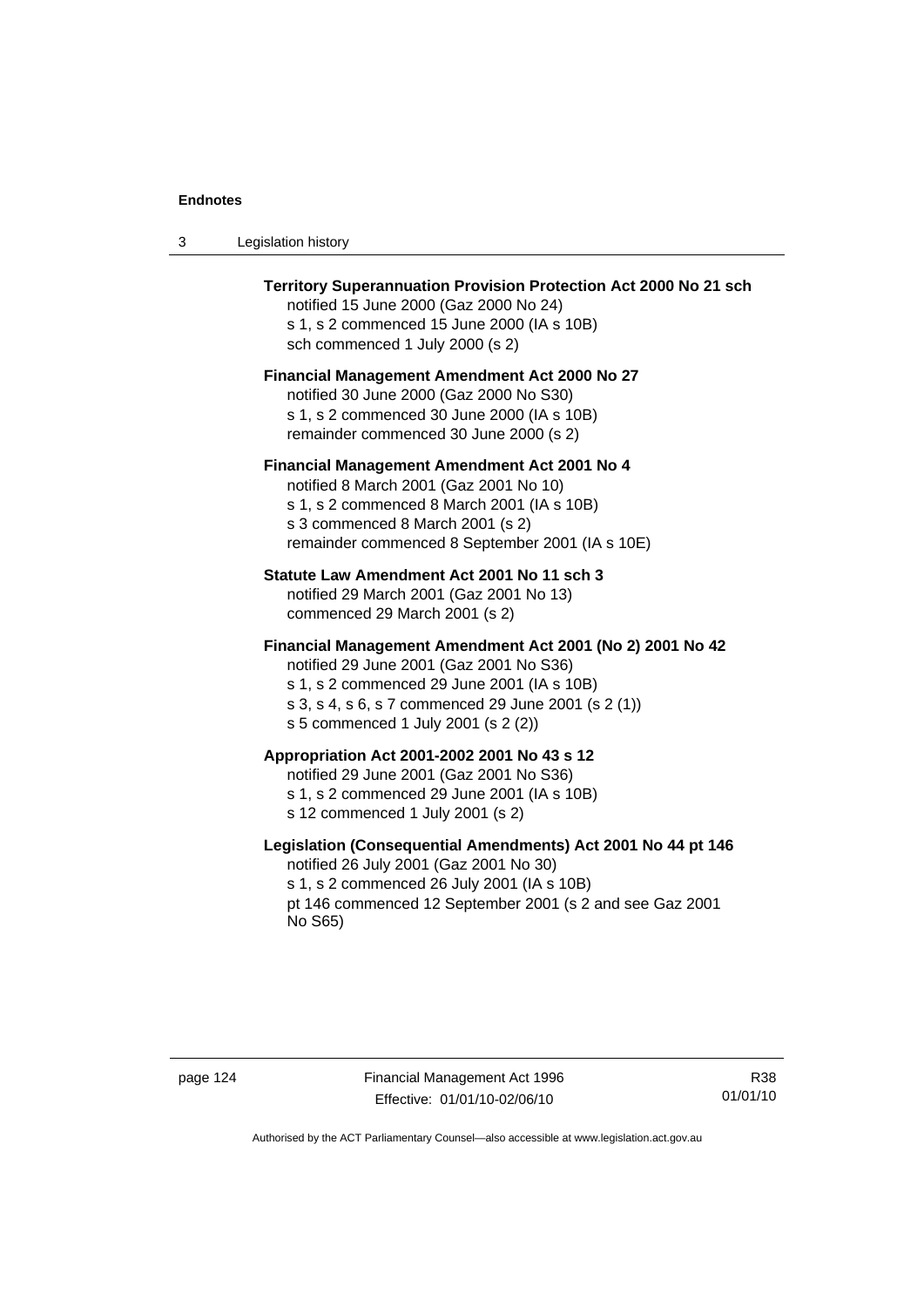### **Financial Management Legislation Amendment Act 2001 No 45 pt 2 (as am by 2002 No 30 pt 3.26)**

notified 12 July 2001 (Gaz 2001 No 28) s 1, s 2 commenced 12 July 2001 (IA s 10B) s 4 commenced 12 January 2002 (s 2 (3) and see Act 2002 No 30 amdt 3.370) pt 2 remainder commenced 12 January 2002 (LA s 79)

#### **Statute Law Amendment Act 2001 No 56 pt 3.20**

notified 5 September 2001 (Gaz 2001 No S65) commenced 5 September 2001 (s 2)

### **Financial Management Amendment Act 2001 (No 3) 2001 No 95**

notified 10 September 2001 (Gaz 2001 No S66) s 1, s 2 commenced 10 September 2001 (LA s 75) remainder commenced 1 January 2002 (CN 2001 No 6)

#### **Financial Management Amendment Act 2001 (No 4) No 97**

notified LR 20 December 2001 commenced 20 December 2001 (s 2)

#### **Appropriation Act 2002-2003 No 29 s 12**

notified LR 9 September 2002 taken to have commenced 30 June 2002 (s 2)

### **Statute Law Amendment Act 2002 No 30 pt 3.25**

notified LR 16 September 2002 s 1, s 2 taken to have commenced 19 May 1997 (LA s 75 (2)) amdt 3.369 taken to have commenced 31 December 2001 (s 2 (2)) pt 3.25 remainder commenced 17 September 2002 (s 2 (1))

### **Financial Management Amendment Act 2002 No 38**

notified LR 8 October 2002 s 1, s 2 commenced 8 October 2002 (LA s 75 (1))

remainder commenced 1 November 2002 (s 2 and CN2002-12)

### **Appropriation Act 2002-2003 (No 2) A2003-9 s 9**

notified LR 7 March 2003

s 1, s 2 commenced 7 March 2003 (LA s 75 (1))

s 9 commenced 8 March 2003 (s 2)

R38 01/01/10 page 125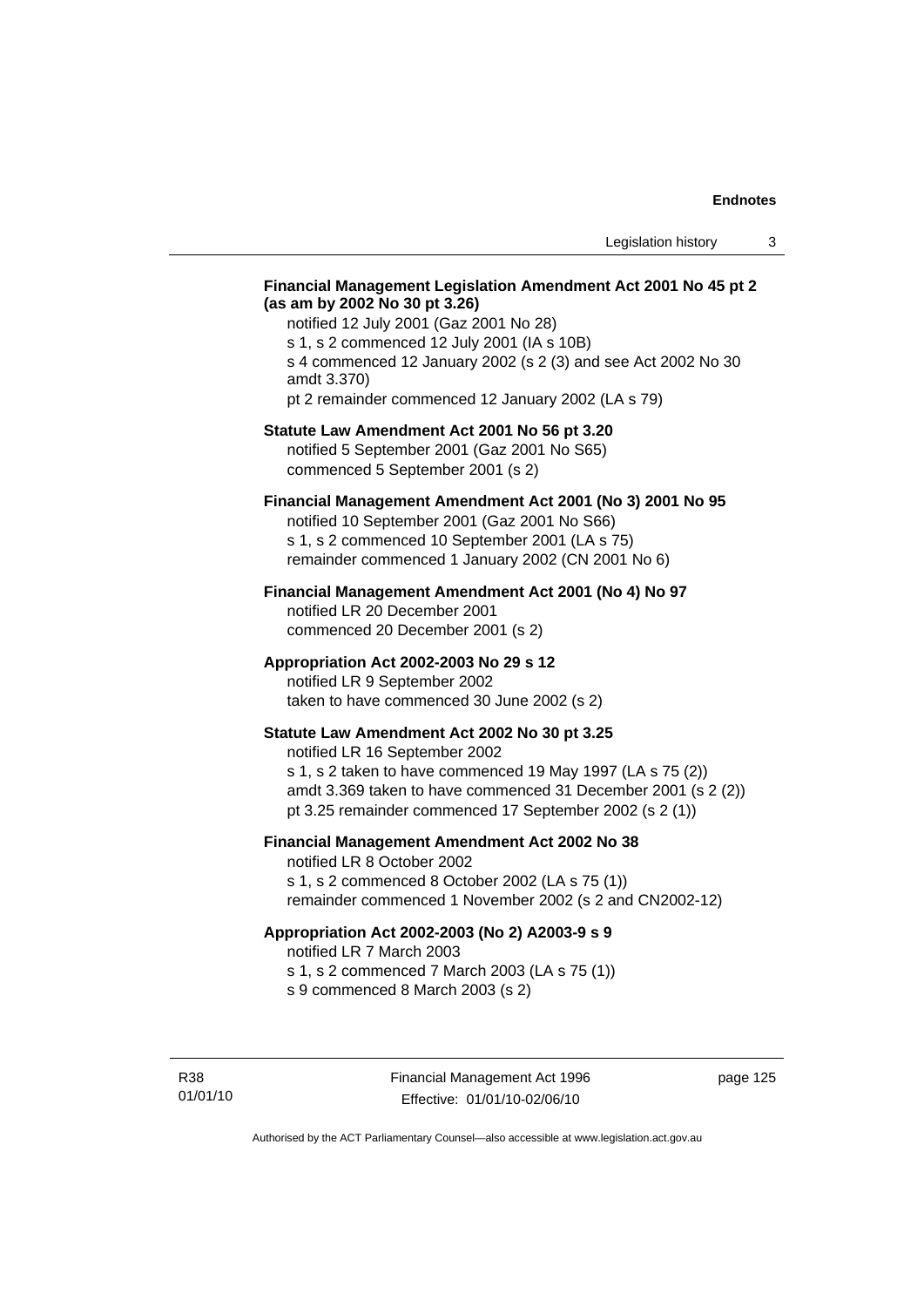| 3 | Legislation history                                                                                                                                                                              |
|---|--------------------------------------------------------------------------------------------------------------------------------------------------------------------------------------------------|
|   | Financial Management Amendment Act 2003 A2003-21<br>notified LR 19 May 2003<br>s 1, s 2 commenced 19 May 2003 (LA s 75 (1))<br>remainder commenced 20 May 2003 (s 2)                             |
|   | Appropriation Act 2003-2004 A2003-27<br>notified LR 30 June 2003<br>commenced 30 June 2003 (s 2)                                                                                                 |
|   | Financial Management Amendment Act 2003 (No 2) A2003-46<br>notified LR 31 October 2003<br>s 1, s 2 commenced 31 October 2003 (LA s 75 (1))<br>remainder commenced 1 November 2003 (s 2)          |
|   | Statute Law Amendment Act 2003 (No 2) A2003-56 sch 3 pt 3.9<br>notified LR 5 December 2003<br>s 1, s 2 commenced 5 December 2003 (LA s 75 (1))<br>sch 3 pt 3.9 commenced 19 December 2003 (s 2)  |
|   | Financial Management Amendment Act 2004 A2004-19<br>notified LR 6 April 2004<br>s 1, s 2 commenced 6 April 2004 (LA s 75 (1))<br>remainder commenced 7 April 2004 (s 2)                          |
|   | Financial Management Amendment Act 2004 (No 2) A2004-33<br>notified LR 30 June 2004<br>s 1, s 2 commenced 30 June 2004 (LA s 75 (1))<br>remainder commenced 1 July 2004 (s 2)                    |
|   | Appropriation Act 2004-2005 A2004-35 s 12<br>notified LR 30 June 2004<br>commenced 30 June 2004 (s 2)                                                                                            |
|   | Territory Owned Corporations Amendment Act 2004 A2004-53 sch 1<br>notified LR 16 August 2004<br>s 1, s 2 commenced 16 August 2004 (LA s 75 (1))<br>sch 1 commenced 17 August 2004 (s 2)          |
|   | Statute Law Amendment Act 2005 A2005-20 sch 3 pt 3.22<br>notified LR 12 May 2005<br>s 1, s 2 taken to have commenced 8 March 2005 (LA s 75 (2))<br>sch 3 pt 3.22 commenced 2 June 2005 (s 2 (1)) |
|   |                                                                                                                                                                                                  |

page 126 Financial Management Act 1996 Effective: 01/01/10-02/06/10

R38 01/01/10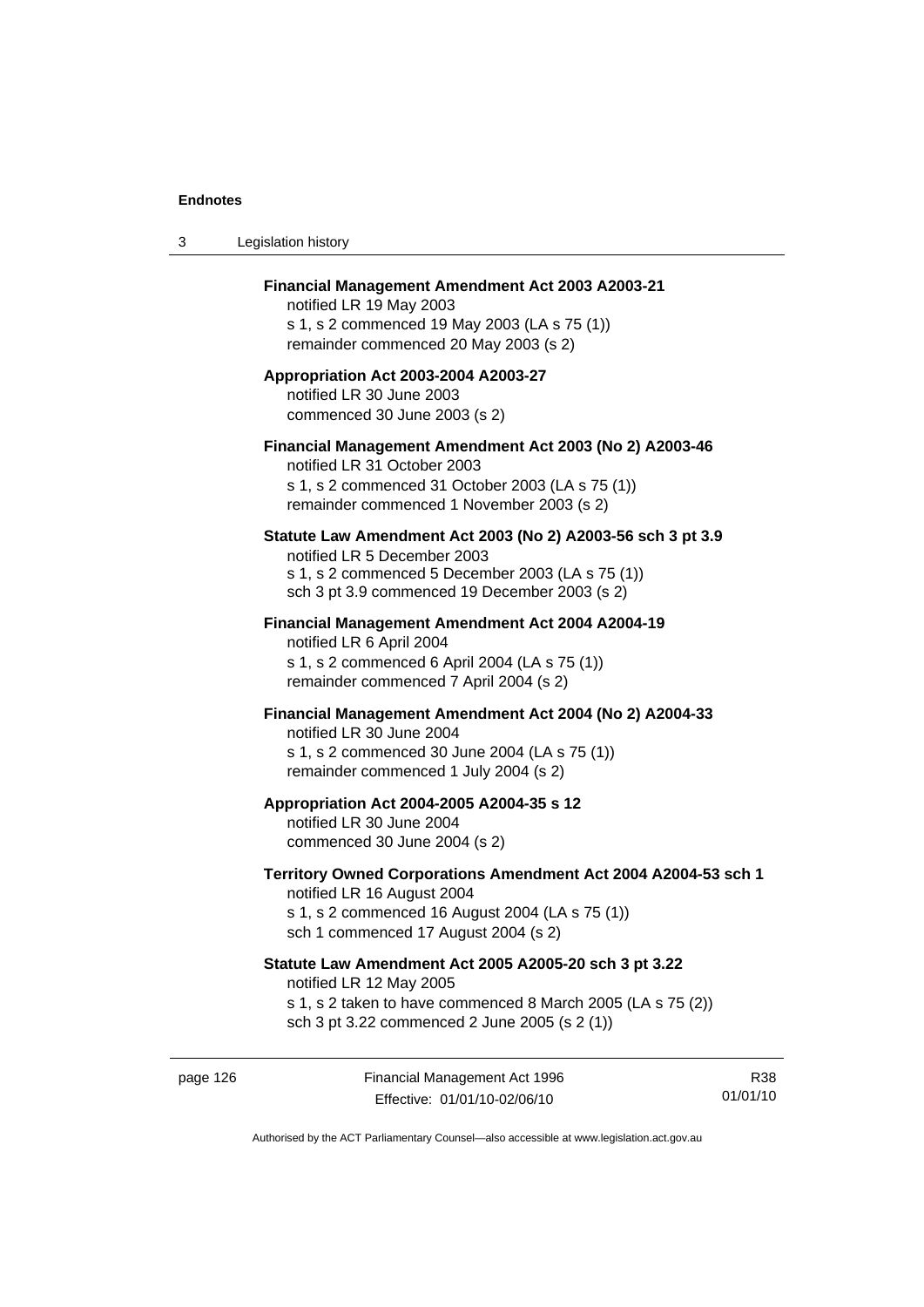#### **Appropriation Act 2005-2006 A2005-32 s 12, s 13**

notified LR 1 July 2005

s 1, s 2 taken to have commenced 30 June 2005 (LA s 75 (2))

s 12, s 13 taken to have commenced 30 June 2005 (s 2)

#### **Public Sector Management Amendment Act 2005 A2005-42 sch 1 pt 1.1**

notified LR 31 August 2005 s 1, s 2 commenced 31 August 2005 (LA s 75 (1)) sch 1 pt 1.1 commenced 1 September 2005 (s 2)

#### **Financial Management Legislation Amendment Act 2005 A2005-52**

notified LR 26 October 2005

s 1, s 2 commenced 26 October 2005 (LA s 75 (1)) s 7, s 9, s 10, s 14, s 15, ss 17-32, s 38 (in part), s 39, s 40, s 42 (in part), s 49 commenced 27 October 2005 (s 2 (1)) remainder commenced 1 January 2006 (s 2 (2))

as modified by

#### **Financial Management Regulation 2005 SL2005-42 sch 1 (as am by A2006-30 amdt 1.61, amdt 1.62)**

notified LR 21 December 2005 s 1, s 2 commenced 21 December 2005 (LA s 75 (1)) sch 1 commenced 1 January 2006 (s 2)

as amended by

#### **Administrative (Miscellaneous Amendments) Act 2006 A2006-30 sch 1 pt 1.3, amdt 1.61, amdt 1.62**

notified LR 16 June 2006 s 1, s 2 commenced 16 June 2006 (LA s 75 (1)) amdt 1.45, amdt 1.52 so far as it inserts s 220, amdt 1.56 commenced 19 June 2006 (s 2 (2)) amdt 1.39, amdt 1.40, amdt 1.43, amdt 1.44 commenced 1 July 2006 (s 2 (2) and CN2006-15) sch 1 pt 1.3 remainder, amdt 1.61, amdt 1.62 commenced 1 July 2006  $(s 2(1))$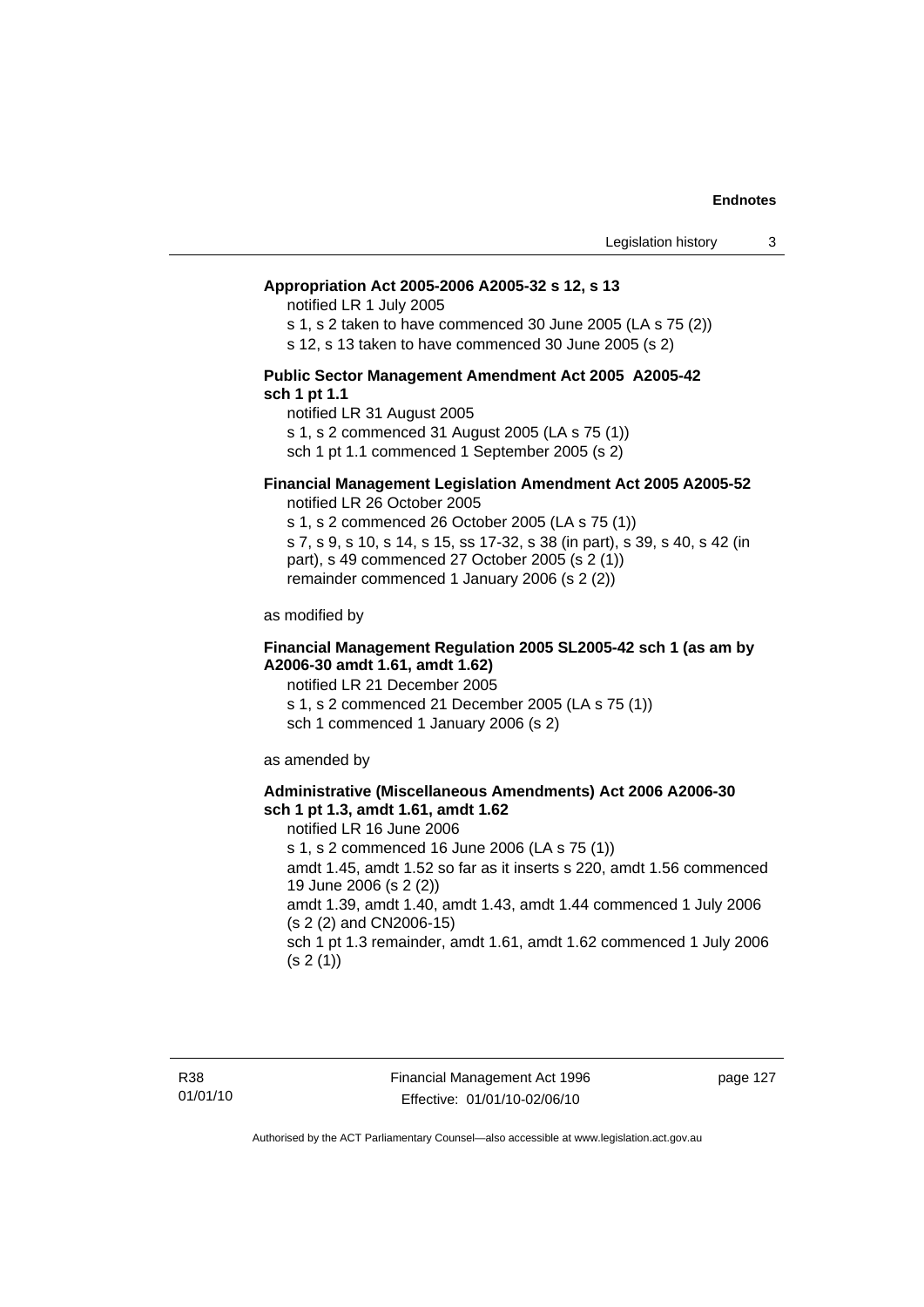| Statute Law Amendment Act 2007 A2007-3 sch 3 pt 3.45       |
|------------------------------------------------------------|
| notified LR 22 March 2007                                  |
| s 1, s 2 taken to have commenced 1 July 2006 (LA s 75 (2)) |
| sch 3 pt 3.45 commenced 12 April 2007 (s 2 (1))            |

3 Legislation history

#### **Financial Management Amendment Act 2007 A2007-10**

notified LR 11 May 2007 s 1, s 2 commenced 11 May 2007 (LA s 75 (1)) remainder commenced 12 May 2007 (s 2)

#### **Statute Law Amendment Act 2008 A2008-28 sch 3 pt 3.26**

notified LR 12 August 2008 s 1, s 2 commenced 12 August 2008 (LA s 75 (1)) sch 3 pt 3.26 commenced 26 August 2008 (s 2)

#### **ACT Civil and Administrative Tribunal Legislation Amendment Act 2008 (No 2) A2008-37 sch 1 pt 1.41**

notified LR 4 September 2008

s 1, s 2 commenced 4 September 2008 (LA s 75 (1)) sch 1 pt 1.41 commenced 2 February 2009 (s 2 (1) and see ACT Civil and Administrative Tribunal Act 2008 A2008-35, s 2 (1) and CN2009-2)

### **Financial Management Amendment Act 2009 A2009-12**

notified LR 8 April 2009

s 1, s 2 commenced 8 April 2009 (LA s 75 (1)) remainder commenced 1 July 2009 (s 2)

**Long Service Leave (Portable Schemes) Act 2009 A2009-25 sch 4 pt 4.1** 

notified LR 8 September 2009

s 1, s 2 commenced 8 September 2009 (LA s 75 (1))

sch 4 pt 4.1 commenced 1 January 2010 (s 2)

### **Financial Management (Board Composition) Amendment Act 2009 A2009-48**

notified LR 25 November 2009

s 1, s 2 commenced 25 November 2009 (LA s 75 (1))

remainder commenced 1 January 2010 (s 2)

R38 01/01/10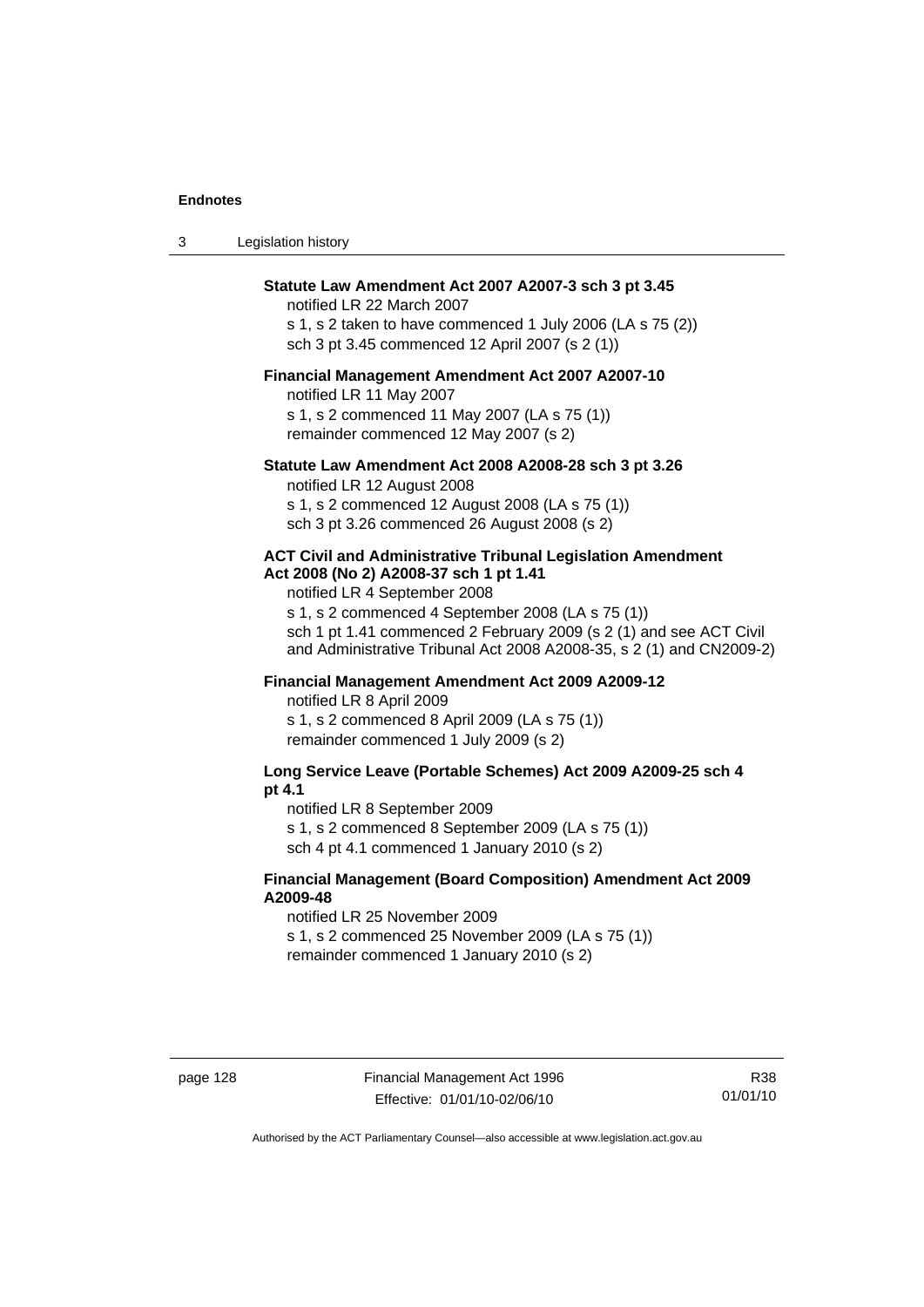### **Statute Law Amendment Act 2009 (No 2) A2009-49 sch 3 pt 3.29**

notified LR 26 November 2009

s 1, s 2 commenced 26 November 2009 (LA s 75 (1)) sch 3 pt 3.29 commenced 17 December 2009 (s 2)

### **4 Amendment history**

#### **Name of Act**

s 1 sub 2001 No 56 amdt 3.255

#### **Act subject to Territory Superannuation Provision Protection Act** s 2 sub 2000 No 21 sch

#### **Dictionary**

| s 3 hdg                           | sub 2000 No 21 sch                                                     |
|-----------------------------------|------------------------------------------------------------------------|
| s 3                               | am 2000 No 21 sch                                                      |
|                                   | remaining defs reloc to dict 2001 No 95 amdt 1.4                       |
|                                   | sub 2001 No 95 amdt 1.5                                                |
|                                   | def bank om 1999 No 33 sch                                             |
|                                   | def banking institution ins 1997 No 102 s 4<br>om 1999 No 33 sch       |
|                                   | def Territory activities ins 1997 No 124 s 4<br>om 2001 No 95 amdt 1.3 |
|                                   | def Treasurer om 2001 No 95 amdt 1.2                                   |
| <b>Notes</b>                      |                                                                        |
| s 3A                              | orig s 3A                                                              |
|                                   | renum as s 3B                                                          |
|                                   | pres s 3A                                                              |
|                                   | ins 2001 No 95 amdt 1.5                                                |
|                                   | Declaration that certain bodies are not territory authorities for Act  |
| s 3B                              | (prev s 3A) ins 2000 No 21 sch                                         |
|                                   | am 2001 No 44 amdt 1.1631, amdt 1.1632                                 |
|                                   | renum as s 3B 2001 No 95 amdt 1.6                                      |
|                                   | sub A2005-52 s 4                                                       |
| <b>Budget management</b>          |                                                                        |
| pt 2 hdg                          | sub A2003-46 s 4                                                       |
| <b>Appropriations and budgets</b> |                                                                        |
| div 2.1 hdg                       | ins A2003-46 s 4                                                       |
|                                   |                                                                        |
| Form of appropriations<br>s 8     | sub A2005-52 s 5                                                       |
|                                   |                                                                        |
| Net appropriations for outputs    |                                                                        |
| s 9                               | am 2000 No 27 s 5                                                      |
|                                   |                                                                        |
|                                   |                                                                        |

R38 01/01/10 Financial Management Act 1996 Effective: 01/01/10-02/06/10

page 129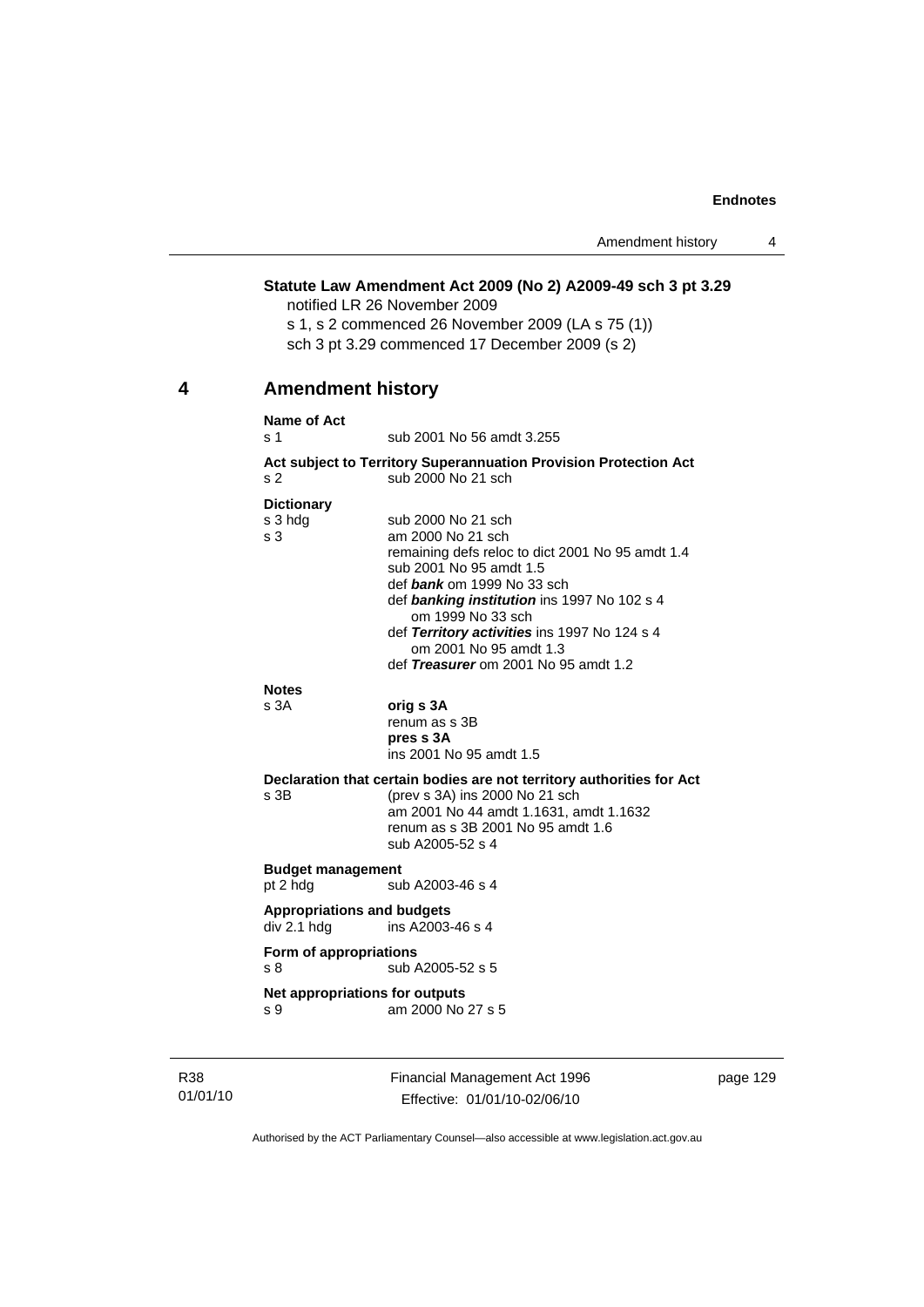| 4 | Amendment history                          |                                                                                                                                                                                     |
|---|--------------------------------------------|-------------------------------------------------------------------------------------------------------------------------------------------------------------------------------------|
|   | s <sub>9A</sub>                            | Net appropriations for capital injections<br>ins 2000 No 27 s 6                                                                                                                     |
|   | s 9B                                       | Appropriations for payments on behalf of Territory to be net appropriations<br>ins 2001 No 95 s 5                                                                                   |
|   | <b>Budget papers</b><br>s <sub>10</sub>    | am 1997 No 124 s 5; 2001 No 56 amdt 3.257; A2005-52 s 6                                                                                                                             |
|   | <b>Territory budgets</b><br>s 11           | am 1997 No 124 s 6; 2001 No 4 s 4; 2001 No 56 amdt 3.258;<br>2001 No 95 s 6<br>sub A2003-46 s 5<br>am A2005-32 s 12                                                                 |
|   | s 11A                                      | Financial policy objectives and strategies statement<br>ins A2003-46 s 5                                                                                                            |
|   | <b>Departmental budgets</b><br>s 12        | am 1997 No 102 s 5; 1997 No 124 s 7; 1999 No 58 s 3; 2001<br>No 56 amdt 3.258; 2001 No 95 s 7; ss renum R6 LA (see<br>2001 No 95 amdt 1.7); 2002 No 38 s 4, s 5<br>sub A2005-52 s 7 |
|   | s 12A                                      | Territory authority and territory-owned corporation budgets<br>ins 1997 No 124 s 8<br>am 2001 No 56 amdt 3.258; 2001 No 95 s 8<br>sub A2005-52 s 8                                  |
|   | <b>Supplementary budget papers</b><br>s 13 | am 2001 No 56 amdt 3.259, amdt 3.260<br>sub 2001 No 97 s 4<br>am A2005-52 s 9                                                                                                       |
|   | s 13A                                      | Amendment of budgets for supplementary appropriation<br>ins A2003-9 s 9<br>sub A2005-52 s 10                                                                                        |
|   | s 14                                       | Transfer of funds between appropriations<br>am 1997 No 102 s 6; 2000 No 21 sch; 2001 No 56 amdt 3.261                                                                               |
|   | s <sub>15</sub>                            | Transfer of funds within appropriations<br>am 1997 No 102 s 7; 2001 No 56 amdt 3.262                                                                                                |
|   | s 15A                                      | Reclassification of certain appropriations<br>ins 1997 No 102 s 8; 2001 No 56 amdt 3.263                                                                                            |
|   | s 16                                       | Transfer of functions after Appropriation Act passed<br>am 2000 No 21 sch; 2001 No 56 amdt 3.263<br>sub A2005-52 s 11                                                               |

page 130 Financial Management Act 1996 Effective: 01/01/10-02/06/10

R38 01/01/10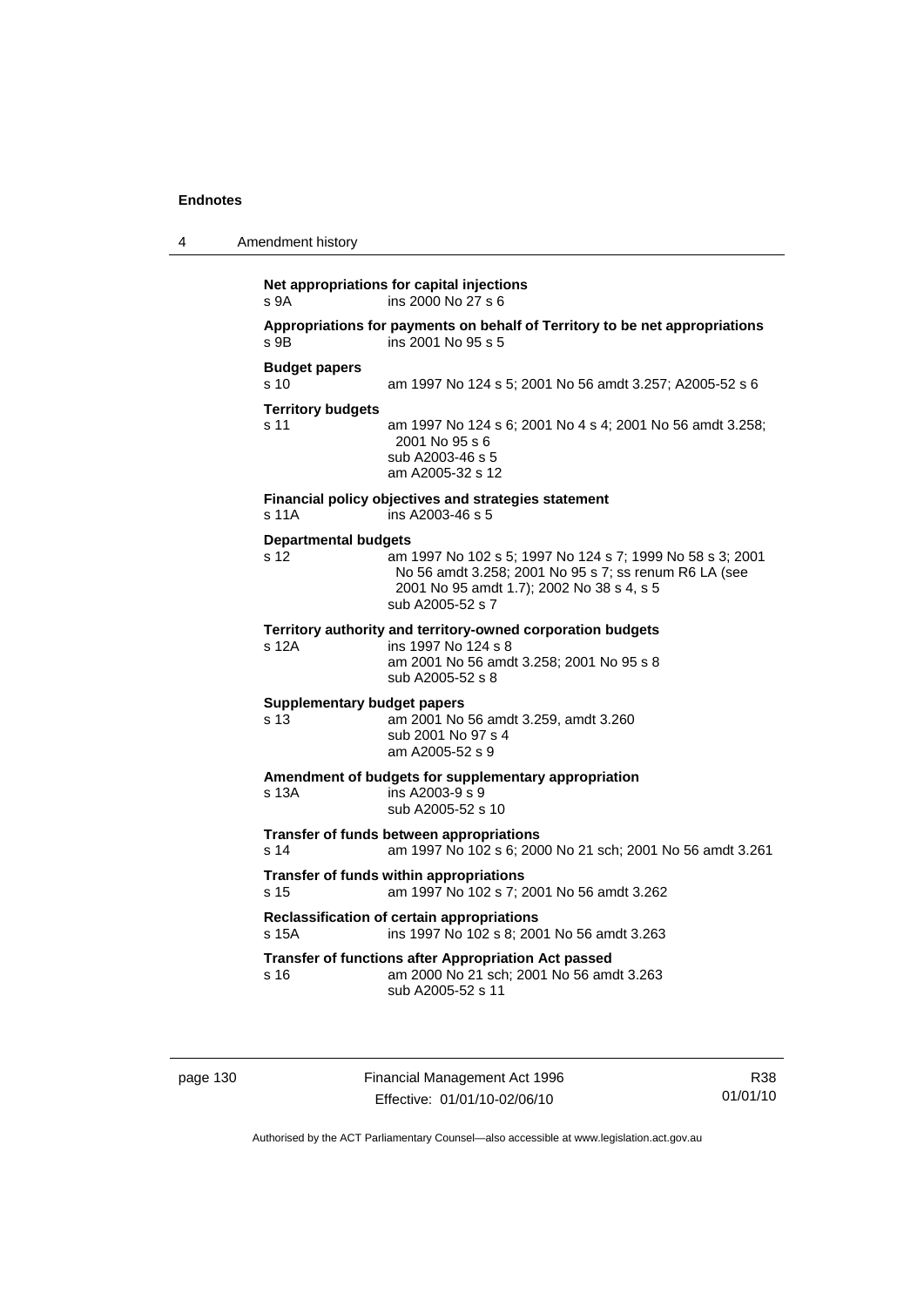Amendment history 4

#### **Appropriation for accrued employee entitlements**

| s 16A                                          | ins A2003-21 s 4<br>om A2004-19 s 4<br>ins A2007-10 s 4                                                                                                                                                          |
|------------------------------------------------|------------------------------------------------------------------------------------------------------------------------------------------------------------------------------------------------------------------|
| s 16B                                          | Rollover of undispersed appropriation<br>ins A2007-10 s 4                                                                                                                                                        |
| s 17                                           | Variation of appropriations for Commonwealth grants<br>am 1997 No 102 s 9; 2001 No 56 amdt 3.264, amdt 3.265;<br>2002 No 38 s 6                                                                                  |
| s 17A                                          | Variations of appropriations for certain payments to Commonwealth<br>ins 1999 No 36 s 9<br>am 2000 No 27 s 7; 2001 No 43 s 12; 2001 No 56 amdt 3.266,<br>amdt 3.267; A2003-27 s 12; A2004-35 s 12; A2005-32 s 13 |
| <b>Treasurer's advance</b><br>s 18             | am 2001 No 56 amdt 3.268; 2001 No 97 s 5, s 6; ss renum<br>R4 LA<br>sub A2004-33 s 4<br>am A2005-20 amdt 3.153                                                                                                   |
| s 18A                                          | Assembly to be told about treasurer's advance<br>ins 1997 No 102 s 10<br>am 2001 No 56 amdt 3.269<br>om 2002 No 38 s 7<br>ins A2004-33 s 4                                                                       |
| s 19A                                          | <b>Payments for Territory GST liabilities</b><br>ins 1997 No 39 s 4<br>sub 2000 No 27 s 8                                                                                                                        |
| s 19AA                                         | <b>Payments for Territory GST administration costs</b><br>ins A2009-12 s 4                                                                                                                                       |
| s 19B                                          | Authorisation of expenditure of certain Commonwealth grants<br>ins 1997 No 102 s 11<br>am 2001 No 56 amdt 3.269                                                                                                  |
| s 19C                                          | Amendment of capital injection conditions<br>ins 2002 No 38 s 8<br>sub A2005-52 s 12                                                                                                                             |
| s 19D                                          | Amendment of performance criteria<br>ins 2002 No 38 s 8<br>sub A2005-52 s 13                                                                                                                                     |
| <b>Amendment of financial targets</b><br>s 19E | ins 2002 No 38 s 8<br>om A2005-52 s 14                                                                                                                                                                           |
|                                                |                                                                                                                                                                                                                  |

R38 01/01/10 Financial Management Act 1996 Effective: 01/01/10-02/06/10

page 131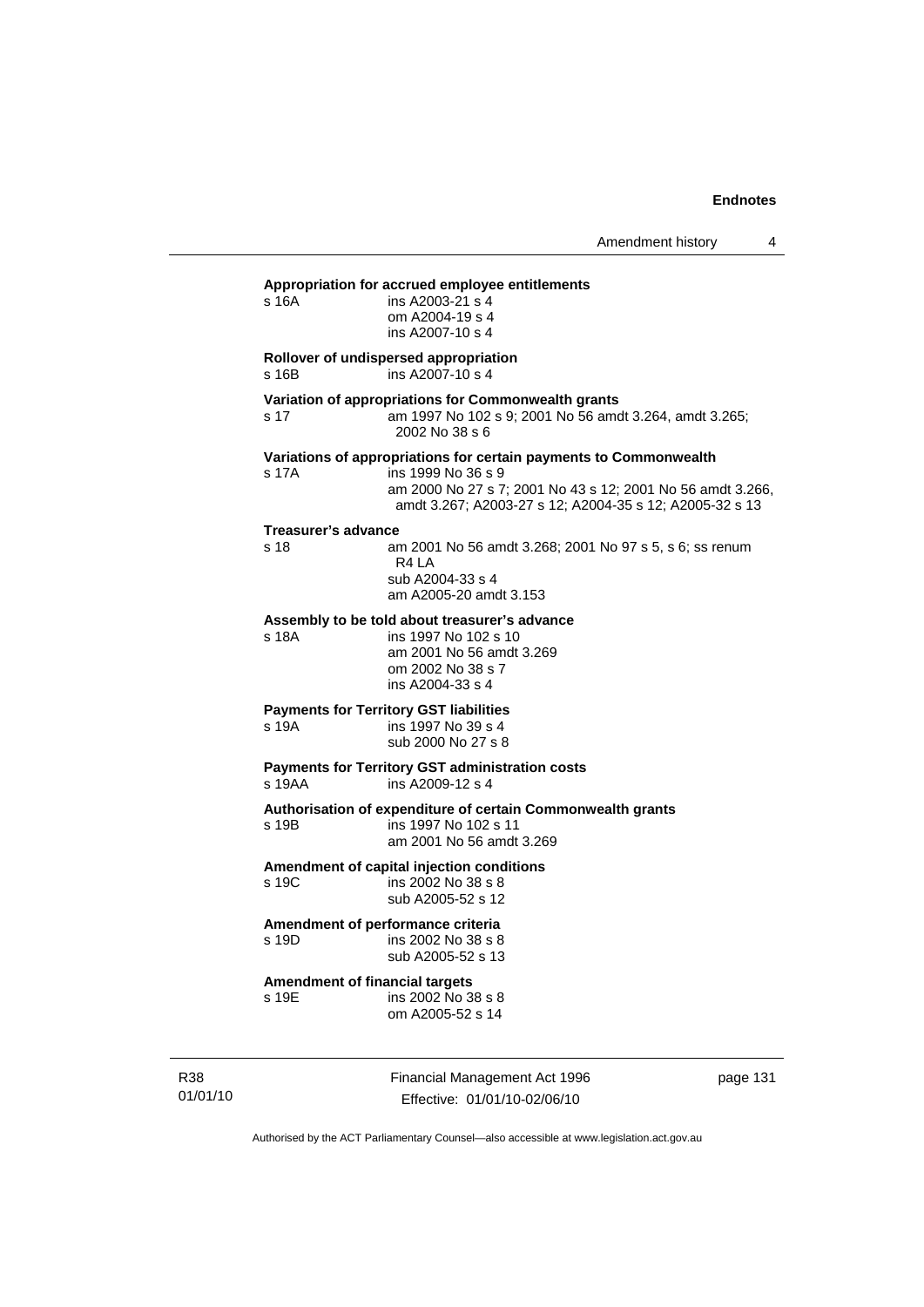4 Amendment history

**Amendment of budgets**   $ins$  A2004-19 s 5 am A2004-33 s 5 om A2005-52 s 15 **Budgets for Legislative Assembly secretariat**  s 20 am A2003-21 s 5 **Budget reviews and pre-election updates**  div 2.2 hdg ins A2003-46 s 6 **Budget review**  s 20A ins A2003-46 s 6 **Purpose and contents of budget review**   $ins A2003-46 s 6$ **Pre-election budget update**  s 20C ins A2003-46 s 6 **Purpose and contents of pre-election budget update**  s 20D ins A2003-46 s 6 am A2005-52 s 16 **Financial reports of the Territory**  div 3.1 hdg (prev pt 3 div 1 hdg) renum R3 LA (see 2001 No 95 amdt 1.11) **Meaning of** *the Territory* **in div 3.1**  s 21 hdg am R3 LA **Annual financial statements of the Territory**  s 22 am 2001 No 95 s 9; A2005-52 s 17 **Responsibility for annual financial statements**  s 23 am A2005-52 s 18 **Audit of annual financial statements**  s 24 am 2002 No 38 s 9, amdt 1.1; A2003-46 s 7; A2005-52 ss 19-21 **Presentation of annual financial statements to Legislative Assembly**  s 25 hdg sub 2002 No 38 amdt 1.2<br>s 25 september 2001 No 56 amdt 3.2 am 2001 No 56 amdt 3.270; A2003-46 s 8, s 9 **Quarterly departmental performance reports**  s 25A reloc to s 30A **Periodic financial statements** s 26 am 1997 No 124 s 10; 2001 No 42 s 4 (6), (7) exp 30 June 2001 (s 26 (7)) sub 2001 No 42 s 5; 2001 No 95 s 11

page 132 Financial Management Act 1996 Effective: 01/01/10-02/06/10

R38 01/01/10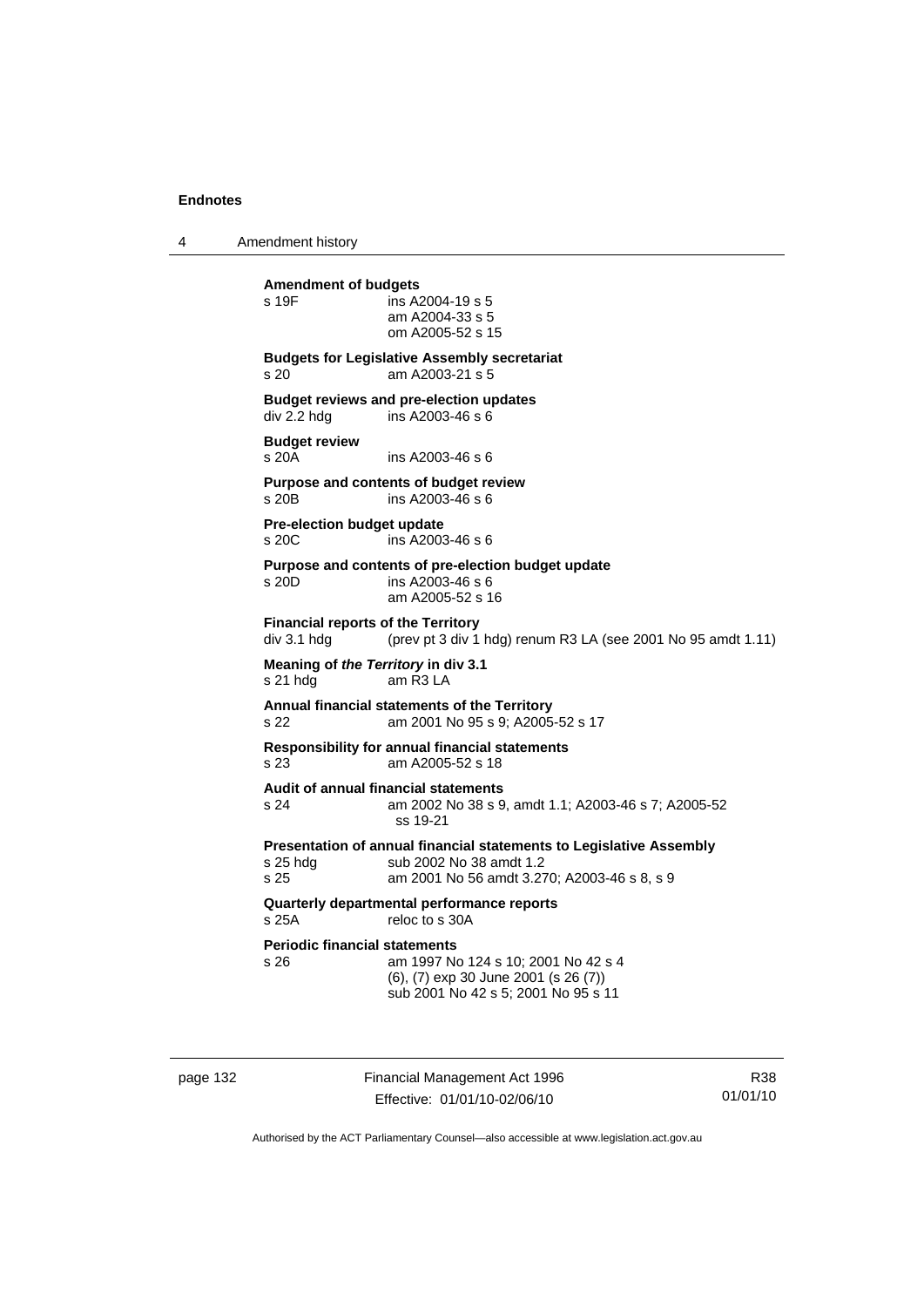|                                                                                                                                                                   |                                                                                                                                                                                                                  | Amendment history | 4 |
|-------------------------------------------------------------------------------------------------------------------------------------------------------------------|------------------------------------------------------------------------------------------------------------------------------------------------------------------------------------------------------------------|-------------------|---|
| Financial reports and performance statements of departments<br>(prev pt 3 div 2 hdg) renum R3 LA (see 2001 No 95 amdt 1.11)<br>$div$ 3.2 hdg<br>sub A2005-52 s 22 |                                                                                                                                                                                                                  |                   |   |
| s 27                                                                                                                                                              | Annual financial statements of departments<br>am 2001 No 56 amdt 3.272; 2001 No 95 s 12; 2002 No 38<br>ss 10-13; pars renum R10 LA (see 2002 No 38 amdt 1.5);<br>A2005-52 ss 23-26                               |                   |   |
| s 28 hdg<br>s 28                                                                                                                                                  | Responsibility for annual financial statements of departments<br>sub 2002 No 38 amdt 1.6<br>sub A2005-52 s 27                                                                                                    |                   |   |
| s 29                                                                                                                                                              | Audit of financial statements of departments<br>sub 2002 No 38 s 14<br>am A2005-52 s 28, s 29                                                                                                                    |                   |   |
| s 29A                                                                                                                                                             | Audit of financial statements for departments for 2000-2001<br>ins 2001 No 42 s 6<br>exp 31 December 2001 (s 29A (2))                                                                                            |                   |   |
|                                                                                                                                                                   | Departmental annual financial statements to be included in annual reports                                                                                                                                        |                   |   |
| etc<br>s 30 hdg<br>s 30                                                                                                                                           | sub 2002 No 38 amdt 1.7<br>am 2001 No 56 amdt 3.273<br>sub A2005-52 s 30                                                                                                                                         |                   |   |
| s 30A                                                                                                                                                             | Statements of performance of departments<br>(prev s 25A) ins 1997 No 124 s 9<br>am 2001 No 56 amdt 3.271; 2001 No 95 s 10; 2002 No 38<br>amdt $1.3$<br>reloc from s 25A 2002 No 38 amdt 1.4<br>sub A2005-52 s 31 |                   |   |
| s 30B                                                                                                                                                             | Responsibility for departmental statements of performance<br>ins A2005-52 s 31                                                                                                                                   |                   |   |
| s 30C                                                                                                                                                             | Scrutiny of departmental statements of performance<br>ins A2005-52 s 31                                                                                                                                          |                   |   |
| s 30D                                                                                                                                                             | Departmental statements of performance to be included in annual reports etc<br>ins A2005-52 s 31                                                                                                                 |                   |   |
| s 30E                                                                                                                                                             | Half-yearly departmental performance reports<br>ins A2005-52 s 31                                                                                                                                                |                   |   |
| s 31                                                                                                                                                              | Responsibilities of chief executives of departments<br>am 2002 No 38 s 15; A2005-20 amdt 3.154<br>sub A2005-52 s 32                                                                                              |                   |   |
| s 32                                                                                                                                                              | Agreement for the conduct of banking for Territory<br>am 1997 No 102 sch; 1999 No 33 sch                                                                                                                         |                   |   |

R38 01/01/10 Financial Management Act 1996 Effective: 01/01/10-02/06/10

page 133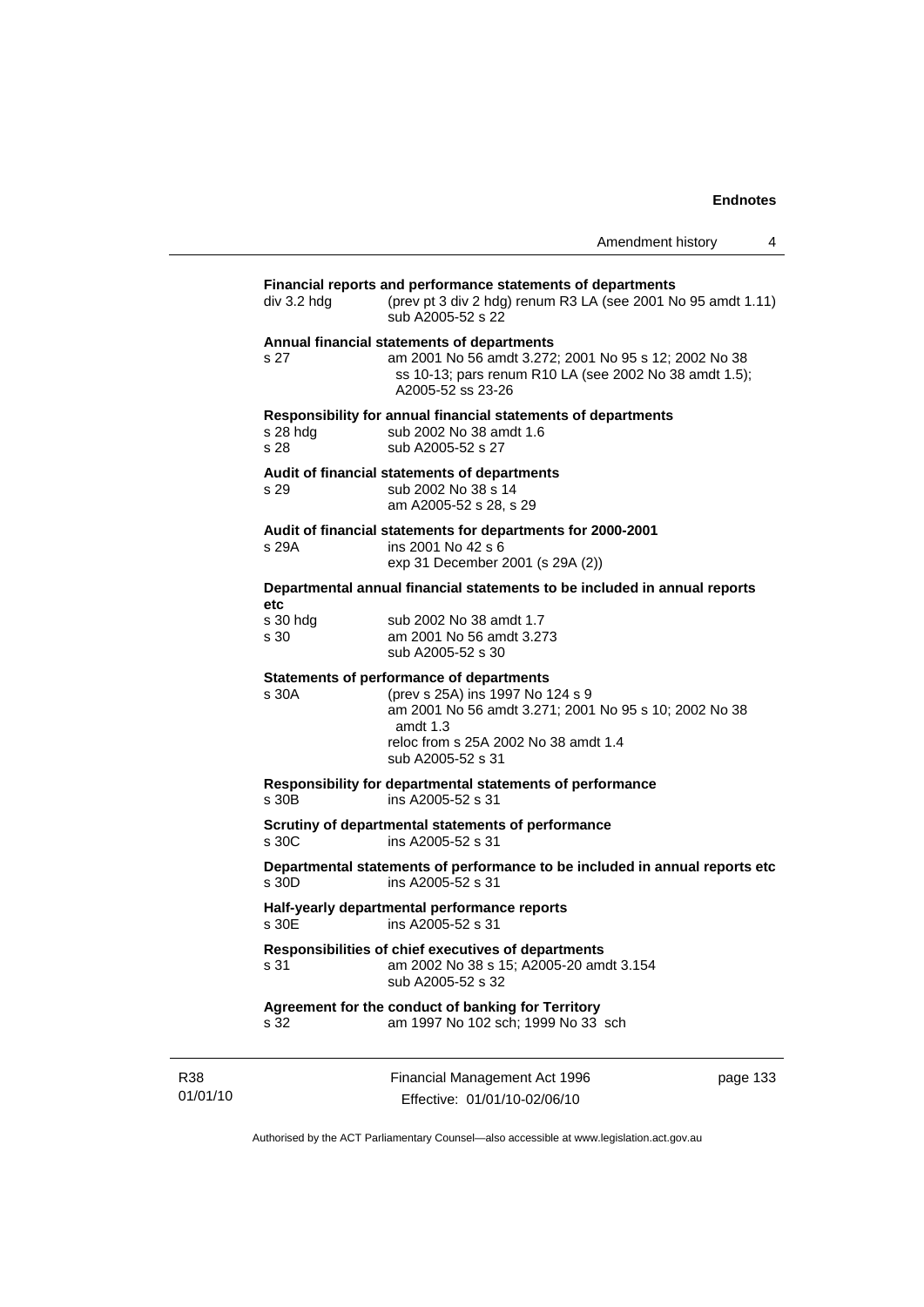| 4 | Amendment history |
|---|-------------------|
|---|-------------------|

| <b>Territory banking account</b><br>s 33               | am 1997 No 102 sch                                                                                                                                                                                         |
|--------------------------------------------------------|------------------------------------------------------------------------------------------------------------------------------------------------------------------------------------------------------------|
| <b>Departmental banking accounts</b><br>s 34           | am 1997 No 102 sch; 1999 No 33 sch; 2001 No 95 s 13; 2001<br>No 95 s 7; ss renum R6 LA (see 2001 No 95 amdt 1.8); 2002<br>No 38 s 16                                                                       |
| s 34A                                                  | Transfer of departmental banking account<br>prev s 34A renum as s 34B<br>ins 2001 No 95 s 14                                                                                                               |
| s 34B                                                  | End of year balances of departmental banking accounts<br>(prev s 34A) ins 1997 No 102 s 12<br>renum 2001 No 95 s 15                                                                                        |
| <b>Payments into banking accounts</b><br>s.35          | am 1997 No 102 sch; 1999 No 33 sch                                                                                                                                                                         |
| s 36                                                   | Transfer following change in departmental responsibilities<br>am 1997 No 102 sch                                                                                                                           |
| s 36A                                                  | Transfers from departmental banking accounts to territory banking account<br>ins 2002 No 38 s 17                                                                                                           |
| s 37 hdg<br>s 37                                       | Payments from territory banking account<br>sub 2002 No 38 s 18<br>am 1997 No 102 sch; 2000 No 21 sch; 2001 No 95 s 16; 2002<br>No 38 s 19; ss renum R10 LA (see 2002 No 38 amdt 1.8);<br>A2005-52 ss 33-35 |
| Investment of certain public money<br>s 38 hdg<br>s 38 | sub 2000 No 21 sch<br>am 1997 No 102 sch; 1999 No 33 sch; 2000 No 21 sch; 2001<br>No 45 s 5; 2001 No 95 s 17; A2003-21 s 6, s 7; ss renum<br>R12 LA (see A2003-21 s 8)                                     |
| <b>Borrowing and guarantees</b><br>pt 6 hdg            | sub 2001 No 45 s 6                                                                                                                                                                                         |
| s <sub>42</sub>                                        | Borrowings by territory authorities to be approved<br>am 2001 No 95 s 18, amdt 1.9; A2007-10 s 5                                                                                                           |
| s 43                                                   | Territory authorities may give security<br>am A2007-10 s 6                                                                                                                                                 |
| s 44                                                   | Power to approve borrowings not delegable<br>am A2007-10 s 7                                                                                                                                               |
| s 45                                                   | Loans to be paid into territory banking account<br>am 1997 No 102 sch; 2001 No 95 s 19                                                                                                                     |

page 134 Financial Management Act 1996 Effective: 01/01/10-02/06/10

R38 01/01/10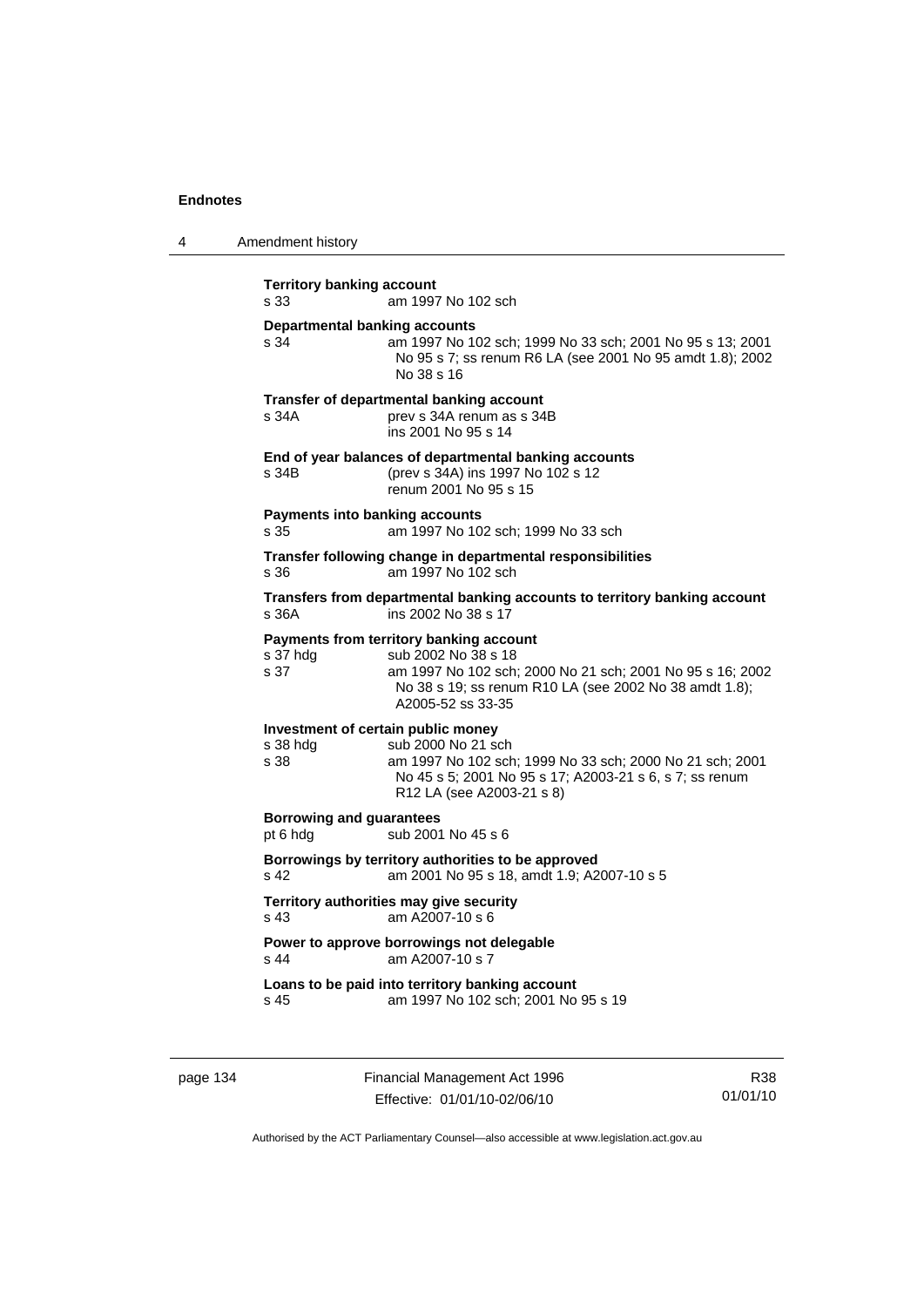```
Payments by Treasurer 
s 46 sub 2002 No 38 s 20
Guarantees by Territory 
s 47 am 2001 No 56 amdt 3.274 
Financial derivatives<br>s 48 on
                 om 2001 No 45 s 7
Departmental trust banking accounts
s 51 am 1997 No 102 sch; 1999 No 33 sch; 2002 No 38 s 21 
Transfer of departmental trust banking accounts 
s 51A ins A2005-52 s 36 
Transfers between trust banking accounts—changes in departmental 
responsibilities 
                 ins A2005-52 s 36
Transfers between trust banking accounts—investment 
s 51C ins A2005-52 s 36 
Transfers between trust banking account and territory banking account 
s 52 am 1997 No 102 sch 
                  sub 2001 No 95 s 20; A2005-52 s 37 
Investment of trust money 
s 53 am 1999 No 28 sch 
Unclaimed trust money 
s 53A ins 1997 No 102 s 13 
                  am 1999 No 33 sch; 2001 No 44 amdts 1.1633-1.1635; 
                  ss renum R3 LA (see 2001 No 44 amdt 1.1636); 2001 No 95 
                  s 21; ss renum R6 LA; 2002 No 30 amdt 3.367 
Reviewable decision notices 
s 53B ins 1997 No 102 s 13 
                  am 2002 No 30 amdt 3.368 
                  sub A2008-37 amdt 1.175 
Applications for review 
                 ins 1997 No 102 s 13
                  sub A2008-37 amdt 1.175 
Financial provisions for territory authorities 
pt 8 hdg sub A2005-52 s 38
Application—pt 8 
s 54 am A2005-20 amdt 3.155 
                  sub A2005-52 s 38 
                  am A2006-30 amdts 1.37-1.40; A2009-25 amdt 4.1
```
R38 01/01/10 Financial Management Act 1996 Effective: 01/01/10-02/06/10

page 135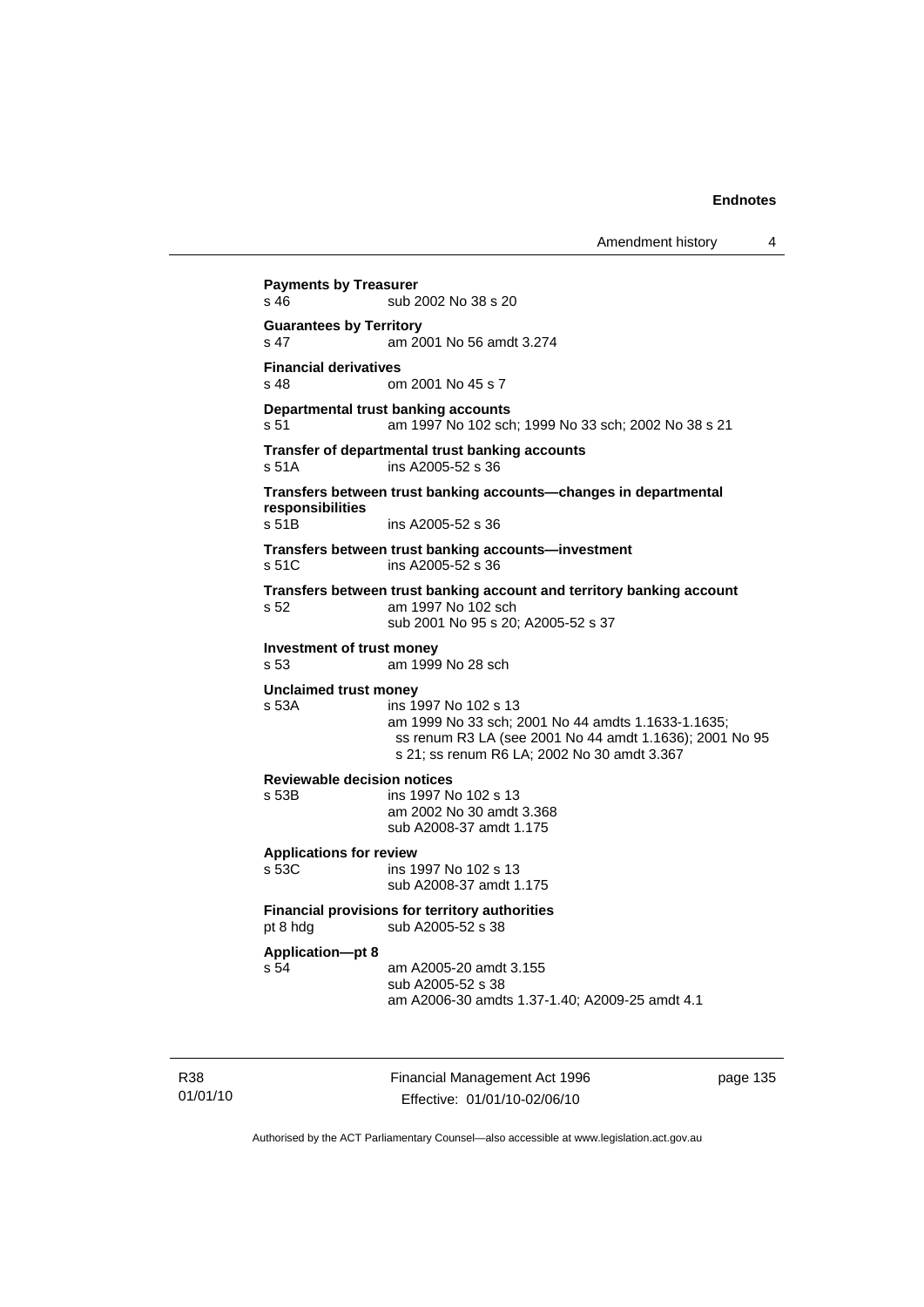4 Amendment history

| Responsibilities of chief executive officers of territory authorities<br>am 1997 No 102 sch; 1999 No 33 sch; 2002 No 38 s 22<br>s 55 |                                                                                                                                                                                                                                               |  |  |  |
|--------------------------------------------------------------------------------------------------------------------------------------|-----------------------------------------------------------------------------------------------------------------------------------------------------------------------------------------------------------------------------------------------|--|--|--|
|                                                                                                                                      | sub A2005-52 s 38                                                                                                                                                                                                                             |  |  |  |
| s 56                                                                                                                                 | Responsibilities of governing boards of territory authorities<br>am 1997 No 102 sch; 1999 No 33 sch; 2001 No 45 s 8; 2001<br>No 95 s 22; 2002 No 38 s 23, s 24; A2003-21 ss 9-12;<br>ss renum R12 LA (see A2003-21 s 13)<br>sub A2005-52 s 38 |  |  |  |
| s 57                                                                                                                                 | <b>Banking accounts of territory authorities</b><br>am 2001 No 95 s 23<br>sub A2005-52 s 38                                                                                                                                                   |  |  |  |
| s 58                                                                                                                                 | Investment by territory authorities<br>am 2001 No 95 s 24<br>sub A2005-52 s 38                                                                                                                                                                |  |  |  |
| Borrowing by territory authorities<br>s 59                                                                                           | am 2001 No 95 s 25<br>om A2005-52 s 38 (see s 2 (1))<br>ins A2005-52 s 38 (see s 2 (2))                                                                                                                                                       |  |  |  |
| s 60                                                                                                                                 | <b>Guarantees by territory authorities</b><br>om A2005-52 s 38 (see s 2 (1))<br>ins A2005-52 s 38 (see s 2 (2))                                                                                                                               |  |  |  |
| s 61                                                                                                                                 | Territory authority statements of intent<br>sub 2002 No 38 s 25<br>om A2005-52 s 38 (see s 2 (1))<br>ins A2005-52 s 38 (see s 2 (2))                                                                                                          |  |  |  |
| s 61 A                                                                                                                               | Audit of annual financial statements for 2000-2001<br>ins 2001 No 42 s 7<br>exp 31 December 2001 (s 61A (2))                                                                                                                                  |  |  |  |
| s 62                                                                                                                                 | Presentation of statements of intent of territory authorities<br>am 2001 No 56 amdt 3.275; R8 LA (see also 2002 No 38<br>amdt $1.9$<br>om A2005-52 s 38 (see s 2 (1))<br>ins A2005-52 s 38 (see s 2 (2))                                      |  |  |  |
| s 63                                                                                                                                 | Annual financial statements of territory authorities<br>sub A2005-52 s 38                                                                                                                                                                     |  |  |  |
| s 64                                                                                                                                 | Responsibility for annual financial statements of territory authorities<br>orig s 64<br>renum as s 104 and then s 130<br>pres s 64<br>ins A2005-52 s 38                                                                                       |  |  |  |
|                                                                                                                                      |                                                                                                                                                                                                                                               |  |  |  |

page 136 Financial Management Act 1996 Effective: 01/01/10-02/06/10

R38 01/01/10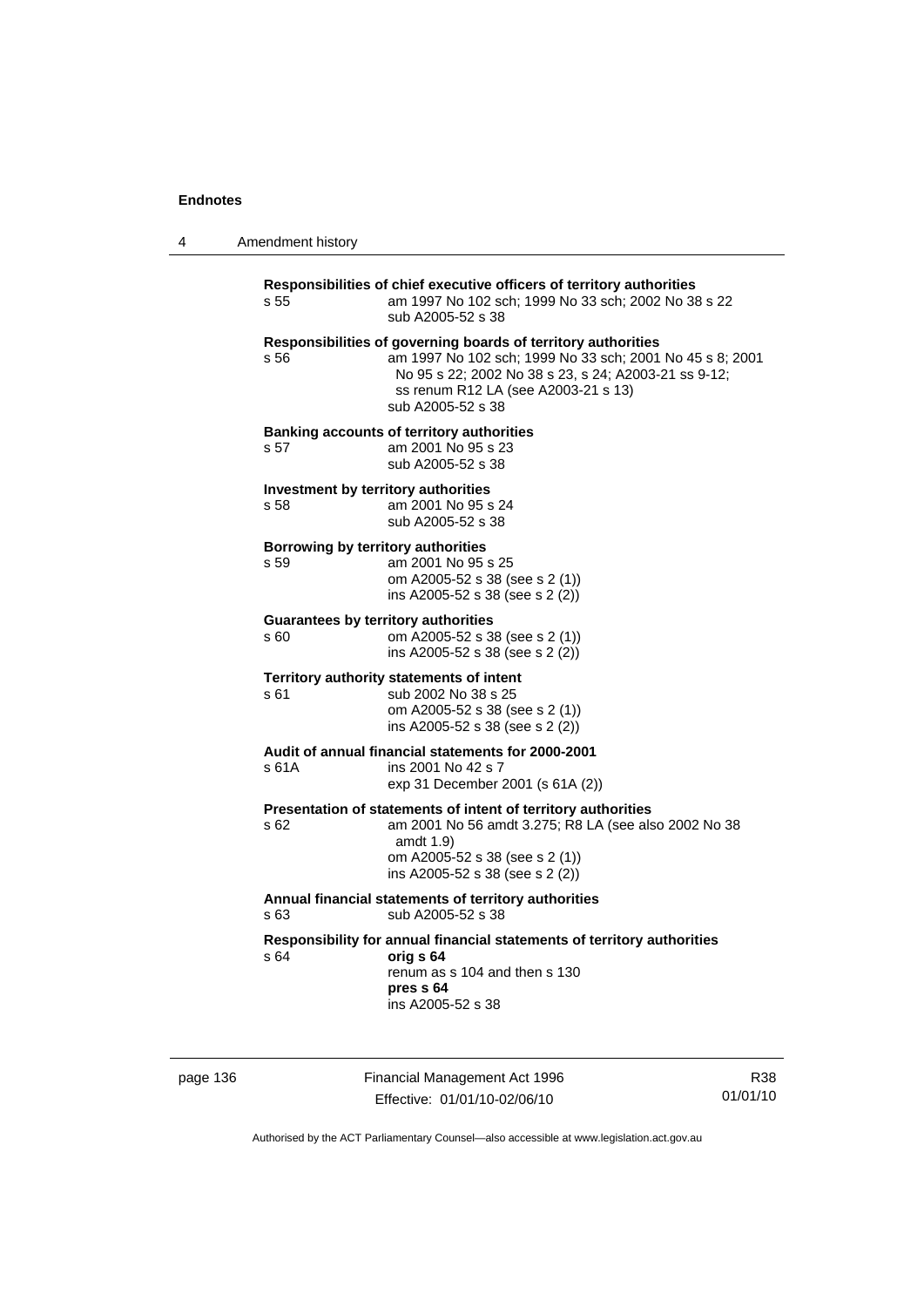**Audit of annual financial statements of territory authorities**  s 65 **orig s 65**  renum as s 105 and then s 131 **pres s 65**  ins A2005-52 s 38 **Annual financial statements of territory authorities to be included in annual reports etc**  s 66 **orig s 66**  renum as s 106 and then s 132 **pres s 66**  ins A2005-52 s 38 **Guideline-making power**  s 66A ins 2000 No 27 s 9 om 2001 No 44 amdt 1.1637 **Treasurer may require interim financial statements etc for territory authorities** s 67 **orig s 67**  renum as s 107 and then s 133 **pres s 67**  ins A2005-52 s 38 **Statements of performance of territory authorities**  s 68 **orig s 68**  renum as s 108 and then s 134 **pres s 68**  ins A2005-52 s 38 **Responsibility for territory authority statements of performance**  s 69 ins A2005-52 s 38 **Scrutiny of territory authority statements of performance**  s 70 ins A2005-52 s 38 **Territory authority statements of performance to be included in annual reports etc**  ins A2005-52 s 38 **Governance of territory authorities**  pt 9 hdg **orig pt 9 hdg**  renum as pt 10 hdg **pres pt 9 hdg**  ins A2005-52 s 41 **Definitions and important concepts**  div 9.1 hdg ins A2005-52 s 41

R38 01/01/10 Financial Management Act 1996 Effective: 01/01/10-02/06/10

page 137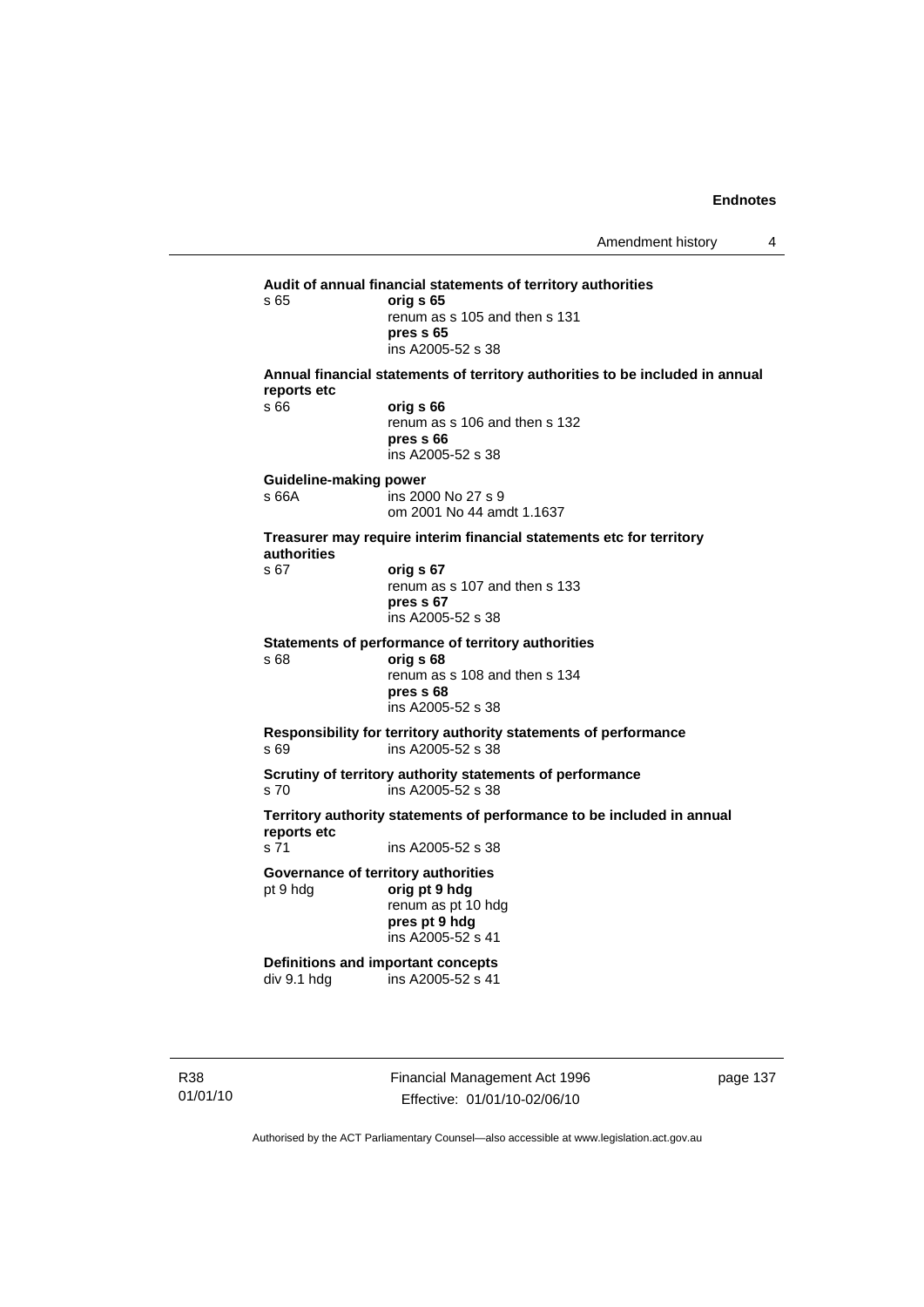4 Amendment history

**Definitions—pt 9**  s 72 ins A2005-52 s 41 def *applicable governmental policies* ins A2005-52 s 41 def *establishing Act* ins A2005-52 s 41 def *financial year* ins A2005-52 s 41 def *governing board member* ins A2005-52 s 41 def *material interest* ins A2005-52 s 41 def *relevant territory authority* ins A2005-52 s 41 **Nature of relevant territory authorities**  s 73 ins A2005-52 s 41 **Powers of territory authorities generally**  s 74 ins A2005-52 s 41 **Execution of documents and assumptions people dealing with relevant territory authority may make**  s 75 ins A2005-52 s 41 **Governing board of territory authority**  s 76 ins A2005-52 s 41 am A2006-30 amdts 1.41-1.44; A2009-25 amdt 4.2 **Role of governing board**  s 77 ins A2005-52 s 41 **Governing board member appointments**  div 9.2 hdg ins A2005-52 s 41 **Appointment of governing board members generally**  s 78 ins A2005-52 s 41 am A2009-48 s 4, s 5; ss renum R38 LA **Appointment of chair and deputy chair**  s 79 ins A2005-52 s 41 am A2009-48 s 6; ss renum R38 LA **Appointment of CEO of authority with governing board**  s 80 ins A2005-52 s 41 **Ending board member appointments**  s 81 ins A2005-52 s 41 **Functions of governing board members**<br>div 9.3 hdg ins A2005-52 s 41 ins  $A2005 - 52$  s 41 **Chair's functions**  s 82 ins A2005-52 s 41 **Deputy chair's functions**  s 83 ins A2005-52 s 41

page 138 Financial Management Act 1996 Effective: 01/01/10-02/06/10

R38 01/01/10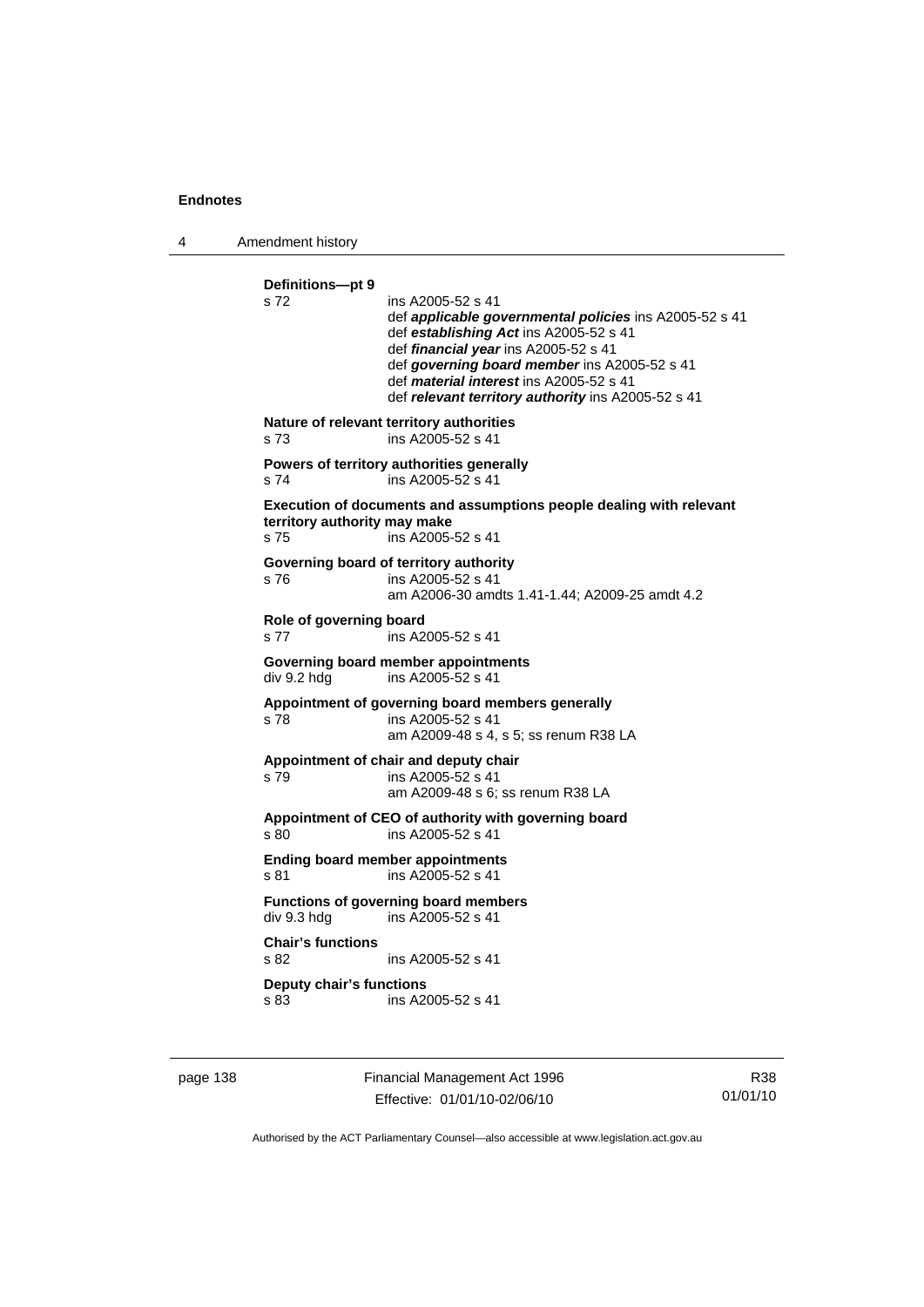```
CEO's functions 
s 84 ins A2005-52 s 41 
Honesty, care and diligence of governing board members 
s 85 ins A2005-52 s 41 
Conflicts of interest by governing board members 
s 86 ins A2005-52 s 41 
Agenda to require disclosure of interest item 
s 87 ins A2005-52 s 41 
Disclosure of interests by governing board members 
s 88 ins A2005-52 s 41
Reporting of disclosed governing board interests to Minister 
s 89 ins A2005-52 s 41 
Protection of governing board members from liability 
s 90 ins A2005-52 s 41 
Indemnification and exemption of governing board members 
s 91 ins A2005-52 s 41
Compensation for exercise of functions etc 
s 92 ins A2005-52 s 41 
Governing board meetings 
div 9.4 hdg ins A2005-52 s 41 
Time and place of governing board meetings 
s 93 ins A2005-52 s 41 
Presiding member at governing board meetings 
s 94 ins A2005-52 s 41 
Quorum at governing board meetings 
s 95 ins A2005-52 s 41 
Voting at governing board meetings 
s 96 ins A2005-52 s 41 
Conduct of governing board meetings etc 
s 97 ins A2005-52 s 41 
                 am A2008-28 amdt 3.90 
Requirements and obligations for territory authorities 
div 9.5 hdg ins A2005-52 s 41 
Limitations on authorities forming corporations etc 
s 98 ins A2005-52 s 41 
Limitations on authorities taking part in joint ventures and trusts 
s 99 ins A2005-52 s 41
```
R38 01/01/10 Financial Management Act 1996 Effective: 01/01/10-02/06/10

page 139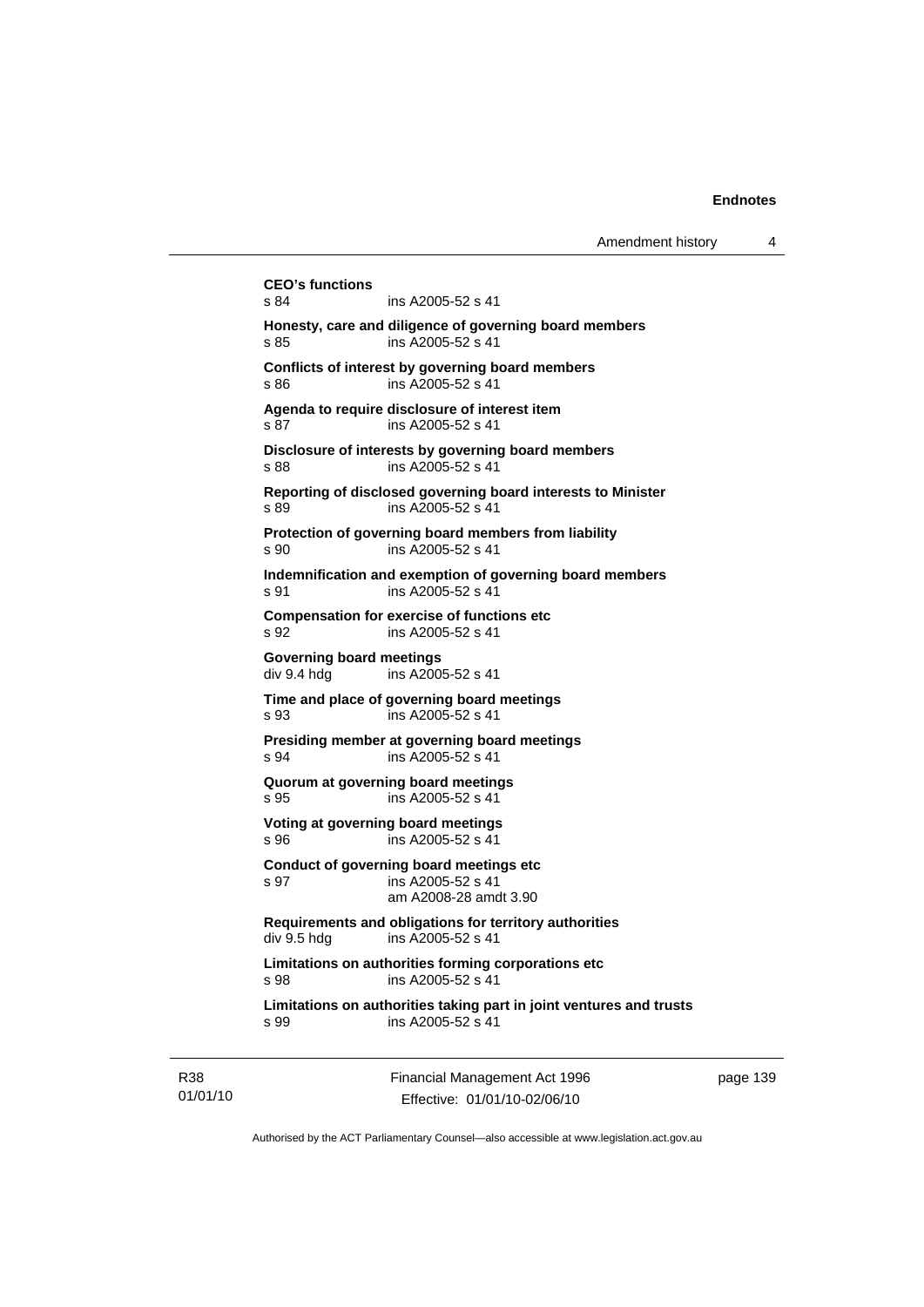| 4        | Amendment history                                                                      |                                                                                                                                                      |                 |  |
|----------|----------------------------------------------------------------------------------------|------------------------------------------------------------------------------------------------------------------------------------------------------|-----------------|--|
|          | s 100                                                                                  | Corporations, joint ventures and trusts in which authority has interest<br>ins A2005-52 s 41                                                         |                 |  |
|          | s 101                                                                                  | Obligation of authorities to tell Minister about significant events<br>ins A2005-52 s 41                                                             |                 |  |
|          | s 102                                                                                  | Ministerial directions to authorities about financial etc statements<br>ins A2005-52 s 41                                                            |                 |  |
|          | s 103                                                                                  | Application of government policies to authorities<br>ins A2005-52 s 41                                                                               |                 |  |
|          | <b>Restructuring of territory authorities</b><br>div 9.6 hdg<br>ins A2006-30 amdt 1.45 |                                                                                                                                                      |                 |  |
|          | Purpose of div 9.6<br>s 104                                                            | orig s 104<br>renum as s 130<br>pres s 104<br>ins A2006-30 amdt 1.45                                                                                 |                 |  |
|          | s 105                                                                                  | What territory authorities does div 9.6 apply to?<br>orig s 105<br>renum as s 131<br>pres s 105<br>ins A2006-30 amdt 1.45                            |                 |  |
|          | s 106                                                                                  | Responsible Minister may direct div 9.6 authority to sell or transfer assets<br>orig s 106<br>renum as s 132<br>pres s 106<br>ins A2006-30 amdt 1.45 |                 |  |
|          | s 107                                                                                  | Transfer of assets by declaration-div 9.6 authorities<br>orig s 107<br>renum as s 133<br>pres s 107<br>ins A2006-30 amdt 1.45                        |                 |  |
|          | Transfer of contractual rights and liabilities by declaration-div 9.6<br>authorities   |                                                                                                                                                      |                 |  |
|          | s 108                                                                                  | orig s 108<br>renum as s 134<br>pres s 108<br>ins A2006-30 amdt 1.45                                                                                 |                 |  |
|          | s 109                                                                                  | Transfer of liabilities by declaration-div 9.6 authorities<br>orig s 109<br>renum as s 150<br>pres s 109<br>ins A2006-30 amdt 1.45                   |                 |  |
| page 140 |                                                                                        | Financial Management Act 1996<br>Effective: 01/01/10-02/06/10                                                                                        | R38<br>01/01/10 |  |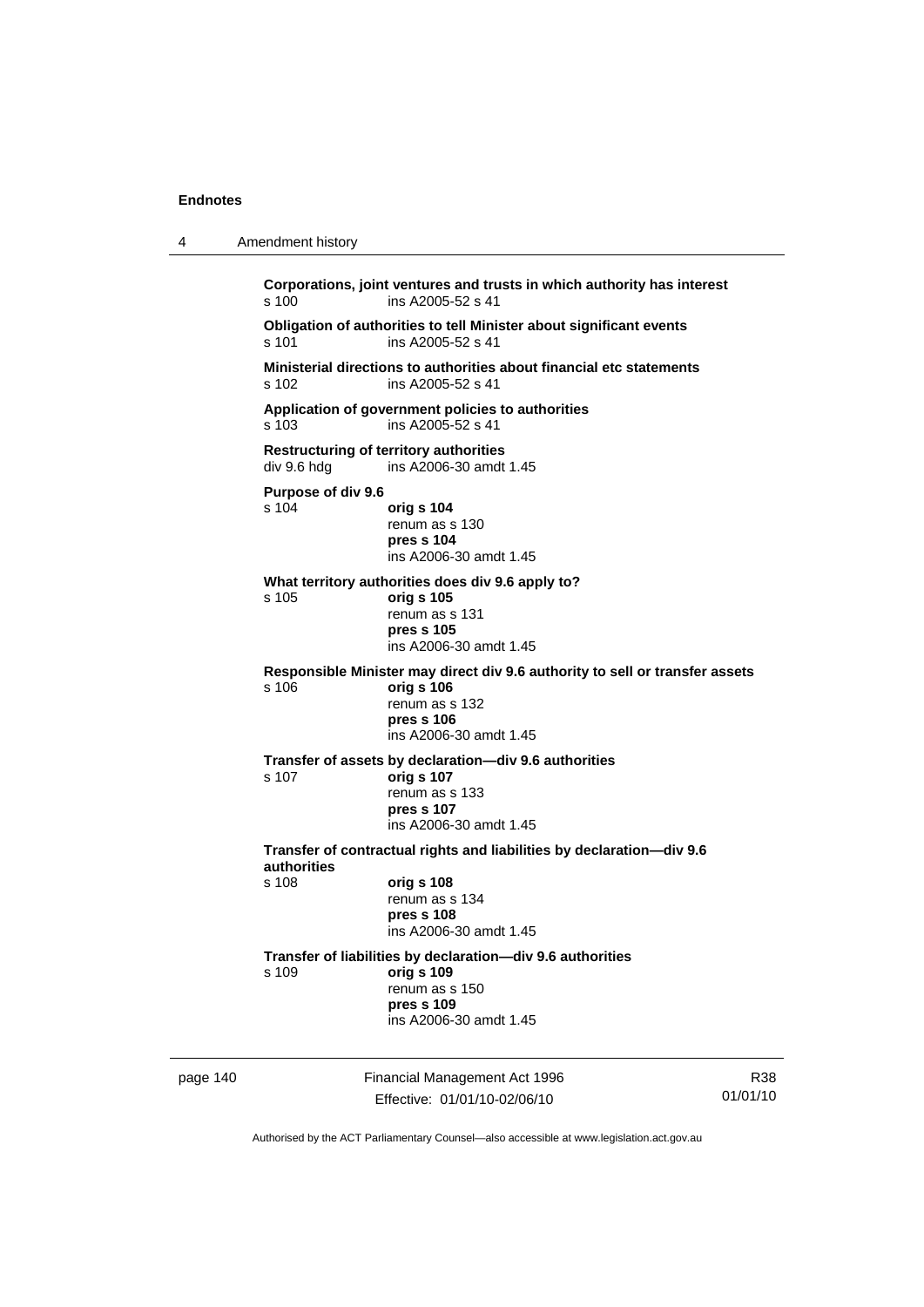**Assistance given by authorities for div 9.6**  s 110 **orig s 110** renum as s 151 **pres s 110**  ins A2006-30 amdt 1.45 **Application of Legislation Act, s 94 to certain appointments, elections and approvals**  s 110A sub as s 152 **Application of Act to Health Promotion Act**  s 110B ins as mod SL2005-42 sch 1 mod 1.1 (om A2006-30 amdt 1.62) **Assistance given by governing board members for div 9.6**  s 111 **orig s 111** renum as s 155 **pres s 111**  ins A2006-30 amdt 1.45 **Use of information by Territory and div 9.6 authorities**  s 112 ins A2006-30 amdt 1.45 **Contracts relating to the protection of information—responsible Minister for div 9.6 authority**  s 113 ins A2006-30 amdt 1.45 **Contracts relating to the protection of information—div 9.6 authority**  s 114 ins A2006-30 amdt 1.45 **Transfer of pending proceedings—div 9.6 authorities**  s 115 ins A2006-30 amdt 1.45 **Proceedings and evidence—div 9.6 authorities**  s 116 ins A2006-30 amdt 1.45 **Operation of div 9.6 not breach of contract etc**  s 117 ins A2006-30 amdt 1.45 **Transfer of assets etc not otherwise disposed of—div 9.6 authorities**  s 118 ins A2006-30 amdt 1.45 **Annual reports etc for div 9.6 authorities**  s 119 ins A2006-30 amdt 1.45 Additional provisions for restructuring of certain territory authorities<br>div 9.7 hdg ins A2006-30 amdt 1.45 ins A2006-30 amdt  $1.45$ **What territory authorities does div 9.7 apply to?**  s 120 ins A2006-30 amdt 1.45

R38 01/01/10 Financial Management Act 1996 Effective: 01/01/10-02/06/10

page 141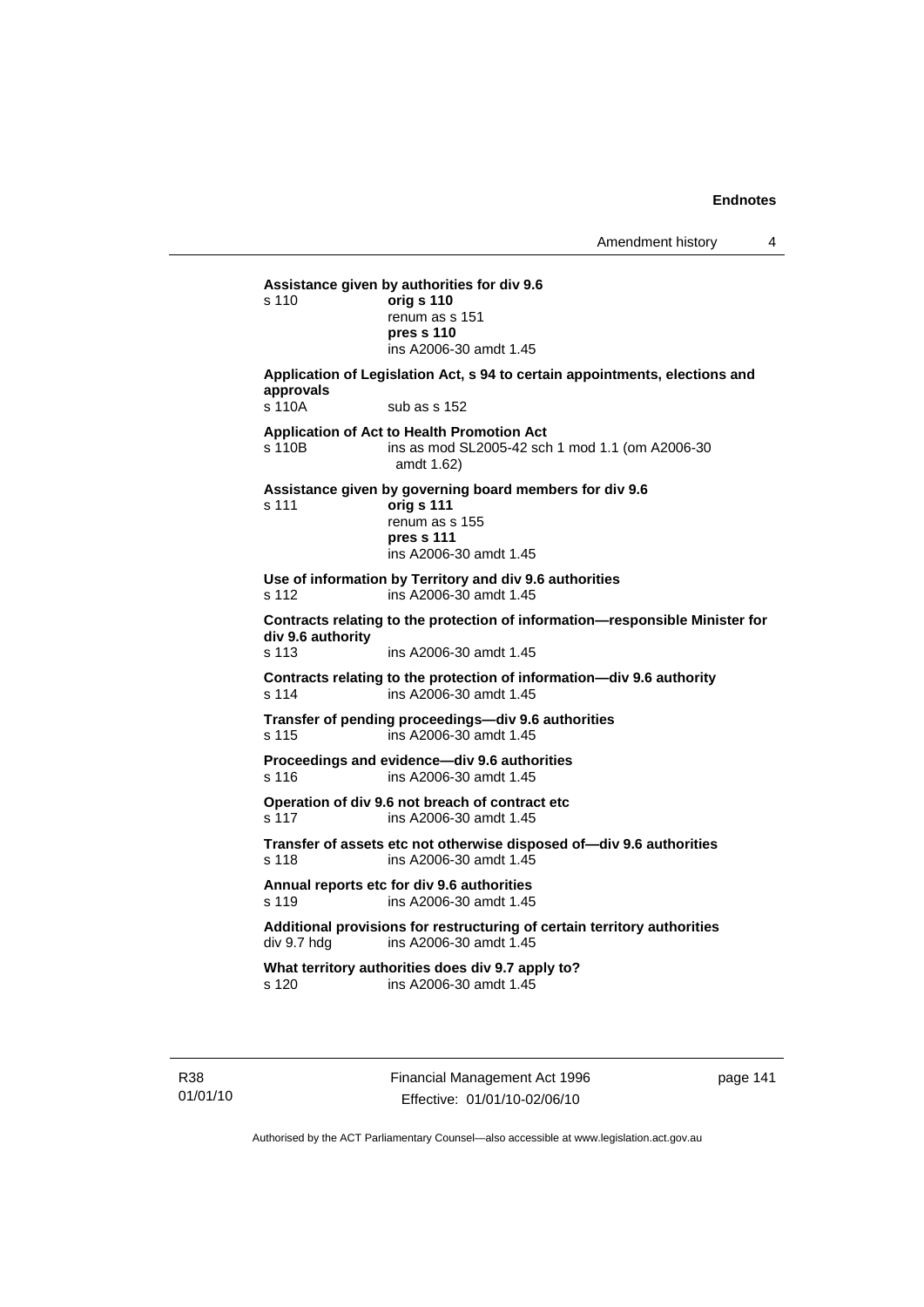| Amendment history                                                                                  |                                                                                                                                                                                                    |
|----------------------------------------------------------------------------------------------------|----------------------------------------------------------------------------------------------------------------------------------------------------------------------------------------------------|
| Definitions-div 9.7<br>s 121                                                                       | ins A2006-30 amdt 1.45<br>def handover day ins A2006-30 amdt 1.45<br>def territory authority ins A2006-30 amdt 1.45                                                                                |
| s 122                                                                                              | Vesting of assets, rights and liabilities—div 9.7 authorities<br>ins A2006-30 amdt 1.45                                                                                                            |
| s 123                                                                                              | Proceedings and evidence-div 9.7 authorities<br>ins A2006-30 amdt 1.45                                                                                                                             |
| Annual reports and financial statements for div 9.7 authorities<br>s 124<br>ins A2006-30 amdt 1.45 |                                                                                                                                                                                                    |
| References to div 9.7 authority<br>s 125                                                           | ins A2006-30 amdt 1.45                                                                                                                                                                             |
| <b>Miscellaneous</b><br>pt 10 hdg                                                                  | (prev pt 9 hdg) renum A2005-52 s 39                                                                                                                                                                |
| s 130                                                                                              | Responsibility for annual financial statements of territory authorities<br>(prev s 64) am 2001 No 95 amdt 1.10<br>renum as s 104 A2005-52 s 40<br>renum as s 130 A2006-30 amdt 1.46                |
| s 131                                                                                              | Audit of annual financial statements of territory authorities<br>(prev s 65) renum as s 105 A2005-52 s 40<br>renum as s 131 A2006-30 amdt 1.46                                                     |
| Annual financial statements of territory authorities to be included in annual<br>reports etc       |                                                                                                                                                                                                    |
| s 132                                                                                              | (prev s 66) renum as s 106 A2005-52 s 40<br>renum as s 132 A2006-30 amdt 1.46                                                                                                                      |
| Treasurer may require interim financial statements etc for territory<br><b>authorities</b>         |                                                                                                                                                                                                    |
| s 133 hdg<br>s 133                                                                                 | (prev s 67 hdg) sub 2000 No 27 s 10<br>(prev s 67) am 2000 No 27 s 10<br>sub 2001 No 44 amdt 1.1637<br>am A2003-56 amdt 3.139<br>renum as s 107 A2005-52 s 40<br>renum as s 133 A2006-30 amdt 1.46 |
| s 134                                                                                              | Statements of performance of territory authorities<br>(prev s 68) ins 2001 No 44 amdt 1.1637<br>renum as s 108 A2005-52 s 40<br>renum as s 134 A2006-30 amdt 1.46                                  |
| <b>Transitional</b><br>pt 11 hdg                                                                   | sub as pt 19 hdg                                                                                                                                                                                   |
|                                                                                                    |                                                                                                                                                                                                    |

page 142 Financial Management Act 1996 Effective: 01/01/10-02/06/10

R38 01/01/10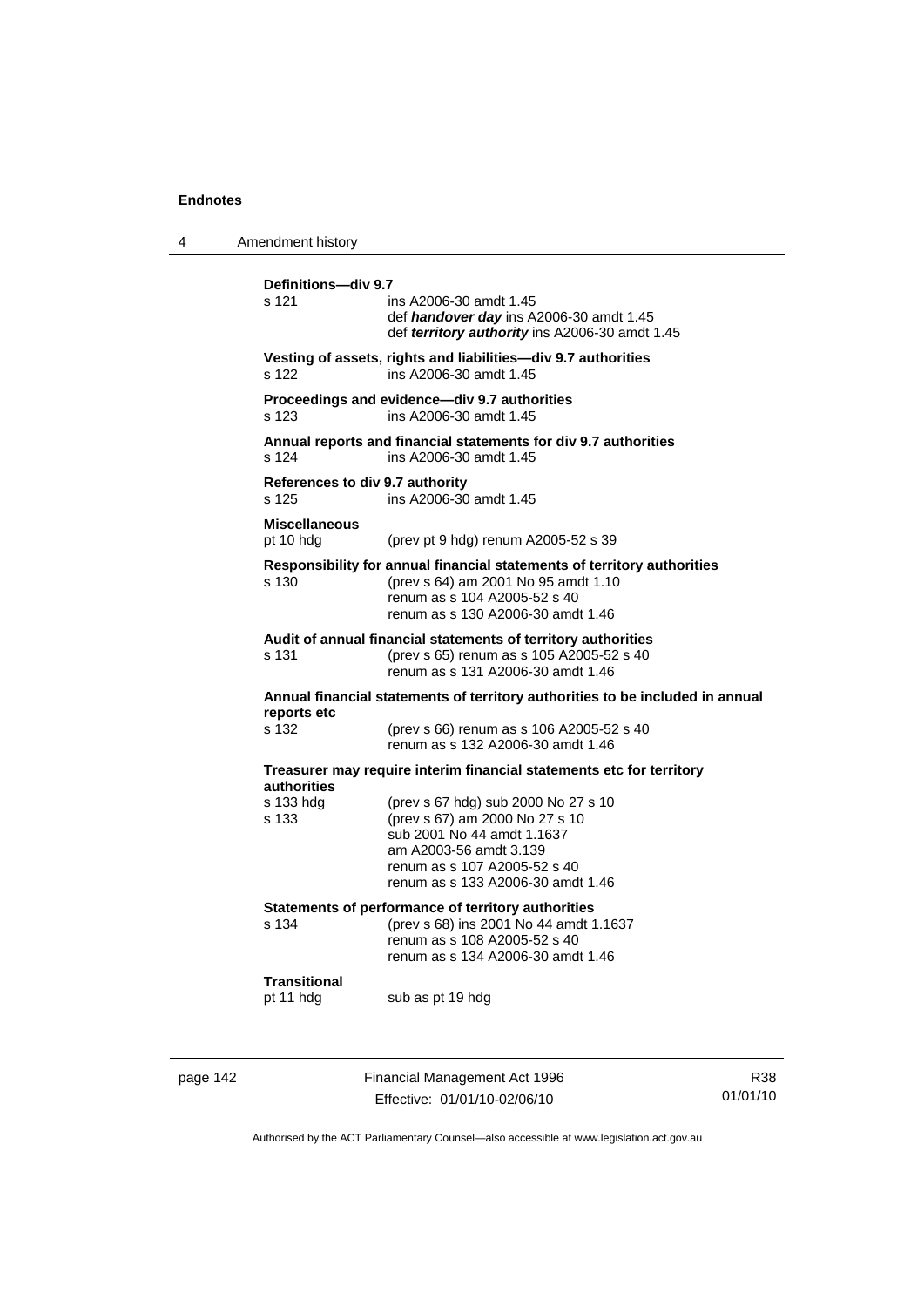# **Transitional—Financial Management Legislation Amendment Act 2005**  pt 19 hdg (prev pt 11 hdg) ins A2005-52 s 42 sub as pt 19 hdg A2006-30 amdt 1.47 om R32 LA **Financial Management Legislation Amendment Act 2005—provisions with 1 July 2005 application**  s 150 (prev s 109) ins A2005-52 s 42 renum as s 150 A2006-30 amdt 1.48 exp 27 October 2006 (s 150 (4)) **Financial Management Legislation Amendment Act 2005—provisions with 1 July 2006 application**  s 151 (prev s 110) ins A2005-52 s 42 am A2006-30 amdt 1.49 renum as s 151 A2006-30 amdt 1.50 exp 27 October 2006 (s 151 (4)) **Application of Legislation Act, s 94 to certain appointments, elections and approvals**  (prev s 110A) ins as mod SL2005-42 sch 1 mod 1.1 (sub as s 152 A2006-30 amdt 1.61) exp 27 October 2007 (s 152 (4)) **Transitional regulations**  s 155 (prev s 111) ins A2005-52 s 42 renum as s 155 A2006-30 amdt 1.51 exp 27 October 2007 (s 155 (4)) **Transitional—Administrative (Miscellaneous Amendments) Act 2006**  pt 20 hdg ins A2006-30 amdt 1.52 exp 1 July 2008 (s 223) **Transitional—definition of** *territory authority*  s 220 ins A2006-30 amdt 1.52 exp 19 July 2006 (s 220 (2) (LA s 88 declaration applies)) **Transitional—Legislation Act, s 84 inapplicable**  s 221 ins A2006-30 amdt 1.52 exp 1 August 2006 (s 221 (2) (LA s 88 declaration applies)) **Transitional regulations—Administrative (Miscellaneous Amendments) Act 2006**  s 222 ins A2006-30 amdt 1.52 exp 1 July 2008 (s 223) **Expiry—pt 20**  s 223 ins A2006-30 amdt 1.52 exp 1 July 2008 (s 223)

R38 01/01/10 Financial Management Act 1996 Effective: 01/01/10-02/06/10

page 143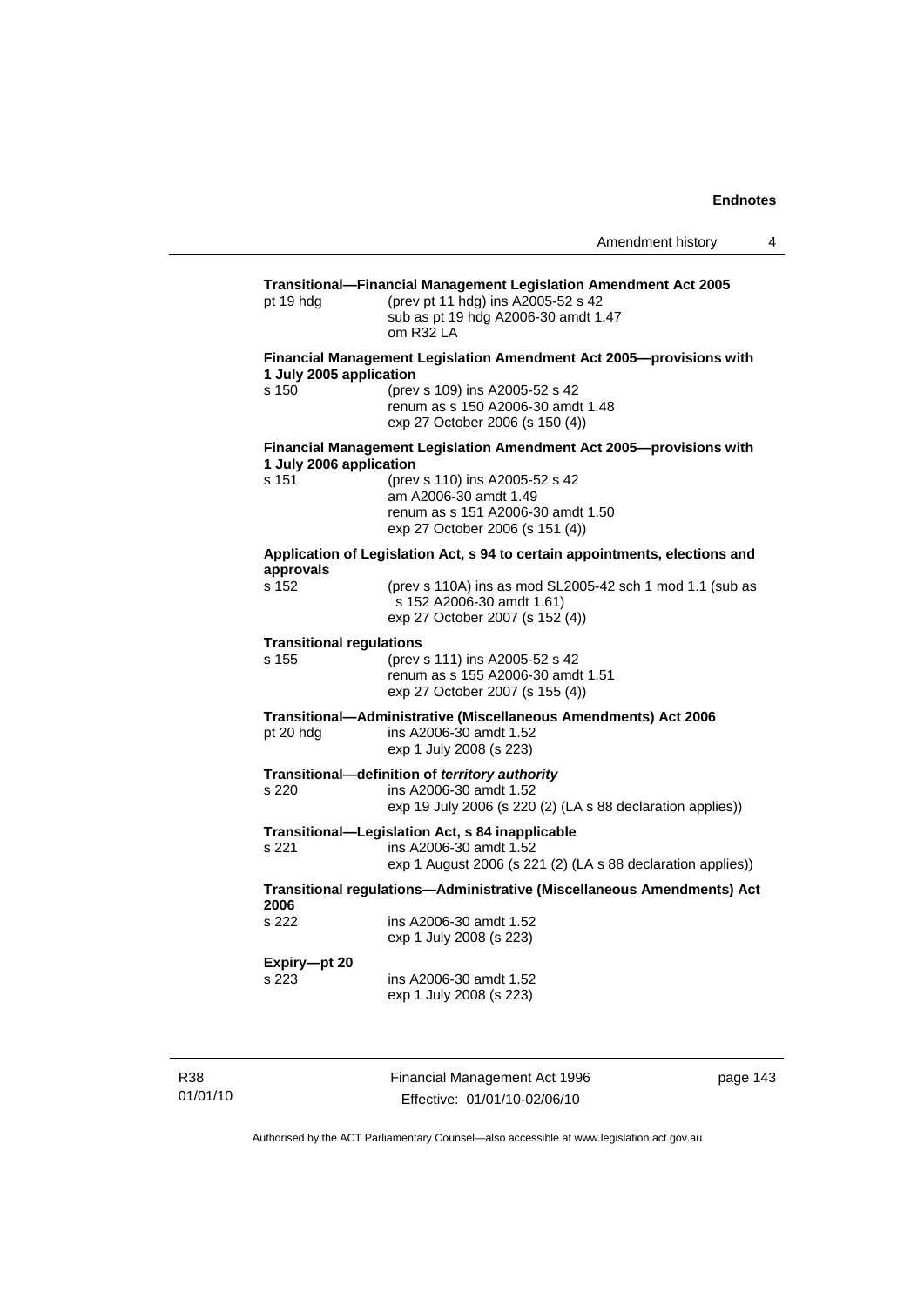4 Amendment history

page 144 Financial Management Act 1996 Effective: 01/01/10-02/06/10

R38 01/01/10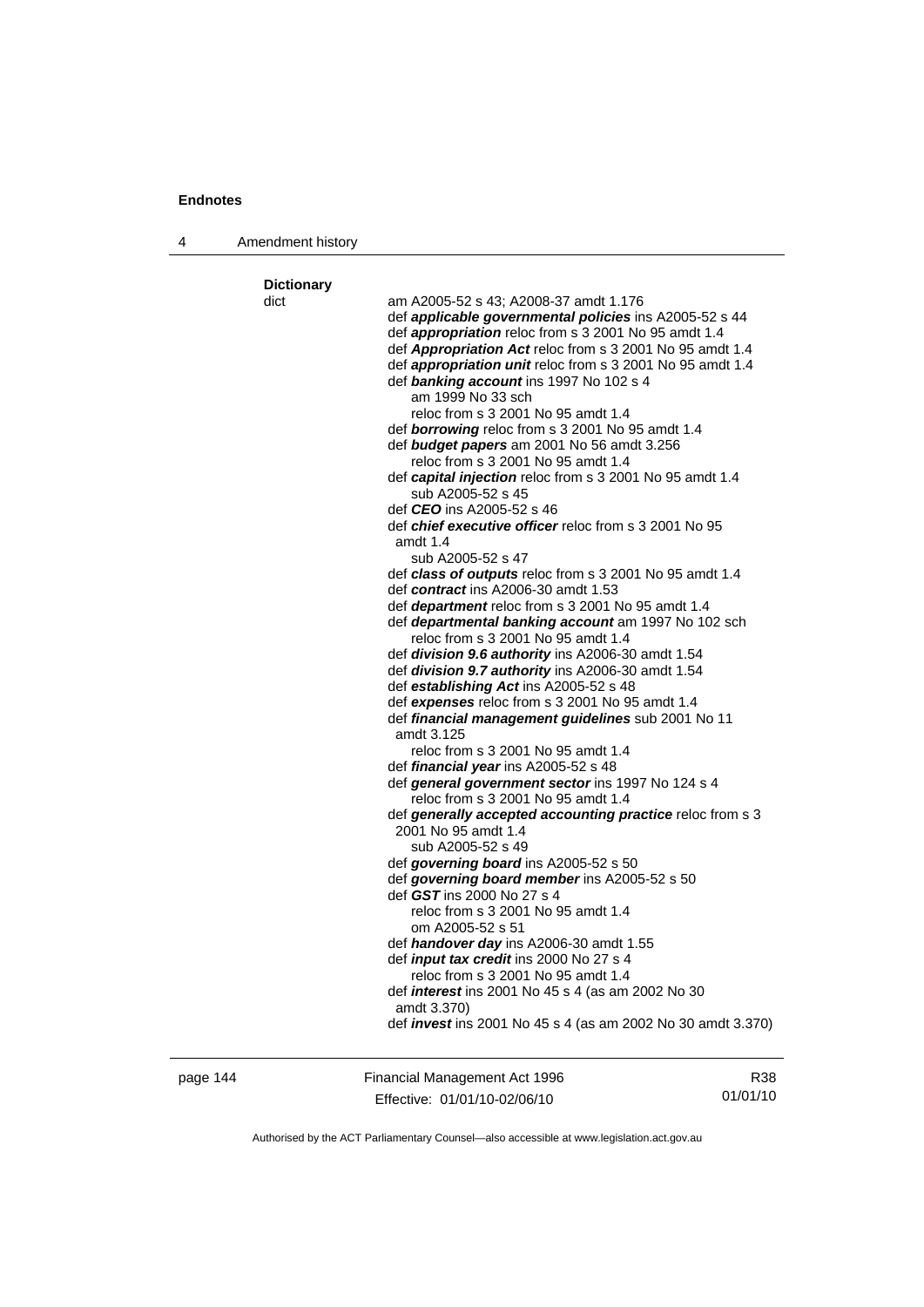def *Legislative Assembly secretariat* sub 2001 No 95 amdt 1.1 reloc from s 3 2001 No 95 amdt 1.4 sub A2005-42 amdt 1.1; A2007-3 amdt 3.243 def *material interest* ins A2005-52 s 52 def *outcomes* reloc from s 3 2001 No 95 amdt 1.4 om A2009-49 amdt 3.67 def *outputs* reloc from s 3 2001 No 95 amdt 1.4 def *prescribed* reloc from s 3 2001 No 95 amdt 1.4 def *public money* am 2001 No 95 s 4 reloc from s 3 2001 No 95 amdt 1.4 am A2004-53 amdt 1.1; pars renum R19 LA (see A2004-53 amdt 1.2) def *public trading enterprise* ins 1997 No 124 s 4 reloc from s 3 2001 No 95 amdt 1.4 am A2003-21 s 14 om A2005-52 s 53 def *public trading enterprise sector* ins 1997 No 124 s 4 reloc from s 3 2001 No 95 amdt 1.4 def *relevant territory authority* ins A2005-52 s 54 def *responsible chief executive* reloc from s 3 2001 No 95 amdt 1.4 def *responsible Minister* reloc from s 3 2001 No 95 amdt 1.4 am A2005-52 s 55 def *securities* reloc from s 3 dict 2001 No 95 amdt 1.4 def *statement of intent* reloc from s 3 2001 No 95 amdt 1.4 sub A2005-52 s 56 def *subsidiary* ins A2004-53 amdt 1.3 def *superannuation appropriation* ins 2000 No 21 sch reloc from s 3 2001 No 95 amdt 1.4 def *superannuation banking account* ins 2000 No 21 sch reloc from s 3 2001 No 95 amdt 1.4 def *taxable supply* ins 2000 No 27 s 4 reloc from s 3 2001 No 95 amdt 1.4 def *territory authority* am 2000 No 21 sch; 2001 No 95 amdt 1.3 reloc from s 3 2001 No 95 amdt 1.4 sub A2006-30 amdt 1.56 def *territory banking account* am 1997 No 102 sch reloc from s 3 2001 No 95 amdt 1.4 def *the Territory* ins A2009-49 amdt 3.68 def *trust money* reloc from s 3 2001 No 95 amdt 1.4 def *warrant* am 1997 No 102 sch reloc from s 3 2001 No 95 amdt 1.4 om 2002 No 38 amdt 1.10

R38 01/01/10 Financial Management Act 1996 Effective: 01/01/10-02/06/10

page 145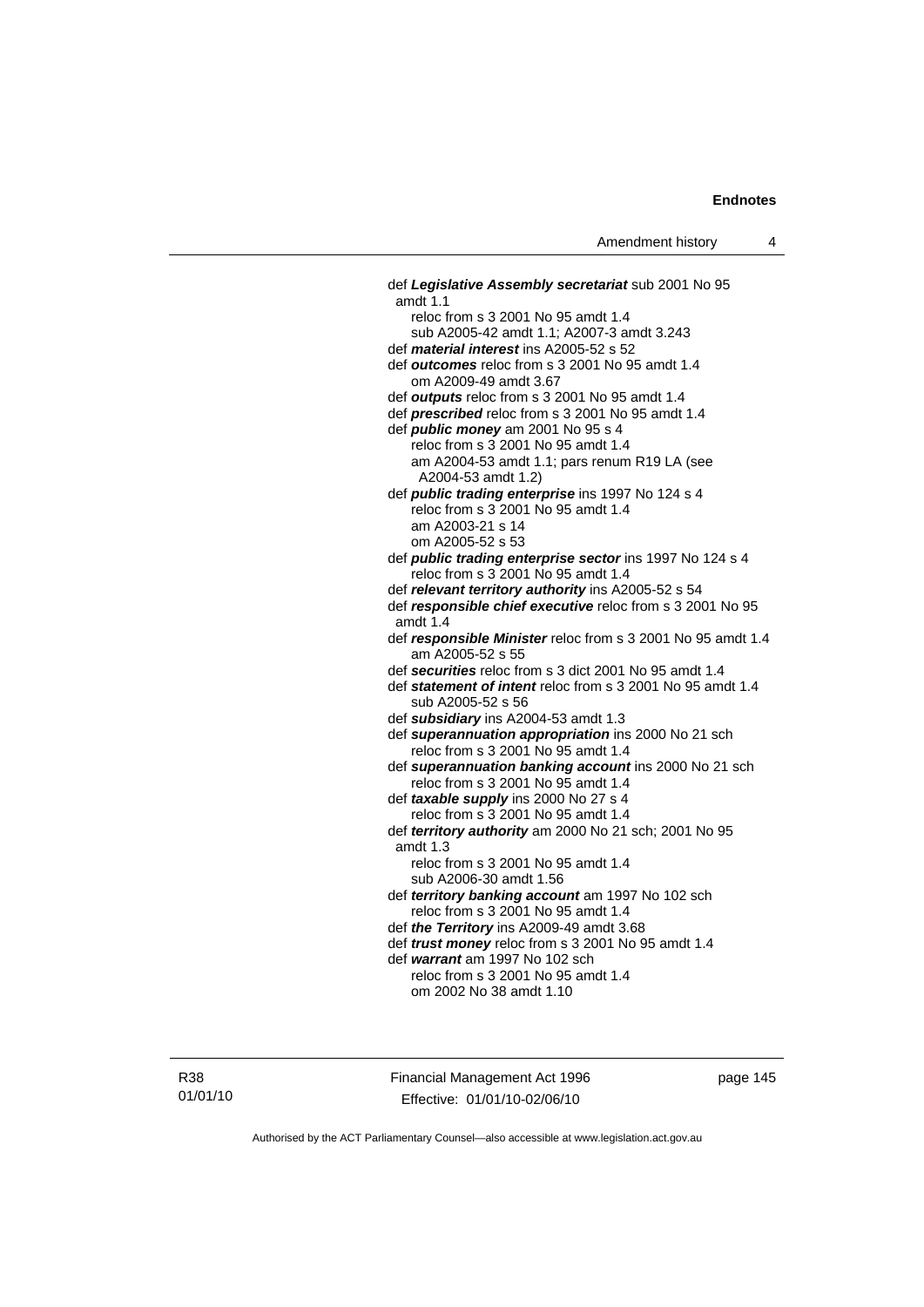5 Earlier republications

# **5 Earlier republications**

Some earlier republications were not numbered. The number in column 1 refers to the publication order.

Since 12 September 2001 every authorised republication has been published in electronic pdf format on the ACT legislation register. A selection of authorised republications have also been published in printed format. These republications are marked with an asterisk (\*) in column 1. Electronic and printed versions of an authorised republication are identical.

| <b>Republication No</b> | <b>Amendments to</b> | <b>Republication date</b> |
|-------------------------|----------------------|---------------------------|
| 1                       | Act 1997 No 124      | 31 January 1998           |
| $\overline{c}$          | Act 1999 No 58       | 10 November 1999          |
| 3                       | Act 2001 No 56       | 12 September 2001         |
| $\overline{4}$          | Act 2001 No 97       | 20 December 2001          |
| 5                       | Act 2001 No 97       | 31 December 2001          |
| 5(RI)                   | Act 2001 No 97 ‡     | 19 September 2002         |
| 6                       | Act 2001 No 97       | 4 January 2002            |
| 6(RI)                   | Act 2001 No 97 ‡     | 19 September 2002         |
| $7^*$                   | Act 2001 No 97       | 14 January 2002           |
| 7(RI)                   | Act 2001 No 97 ‡     | 19 September 2002         |
| 7A                      | Act 2001 No 97 ‡‡    | 19 September 2002         |
| 8                       | Act 2001 No 97       | 1 July 2002               |
| 8 (RI)                  | Act 2001 No 97 ‡‡    | 19 September 2002         |
| 9*                      | Act 2002 No 30       | 19 September 2002         |
| 10                      | Act 2002 No 38       | 1 November 2002           |
| 11                      | A2003-9              | 8 March 2003              |
| 12                      | A2003-21             | 20 May 2003               |
| 13                      | A2003-27             | 30 June 2003              |
| 14                      | A2003-46             | 1 November 2003           |
| 15                      | A2003-56             | 19 December 2003          |
| 16                      | A2004-19             | 7 April 2004              |
|                         |                      |                           |

page 146 Financial Management Act 1996 Effective: 01/01/10-02/06/10

R38 01/01/10